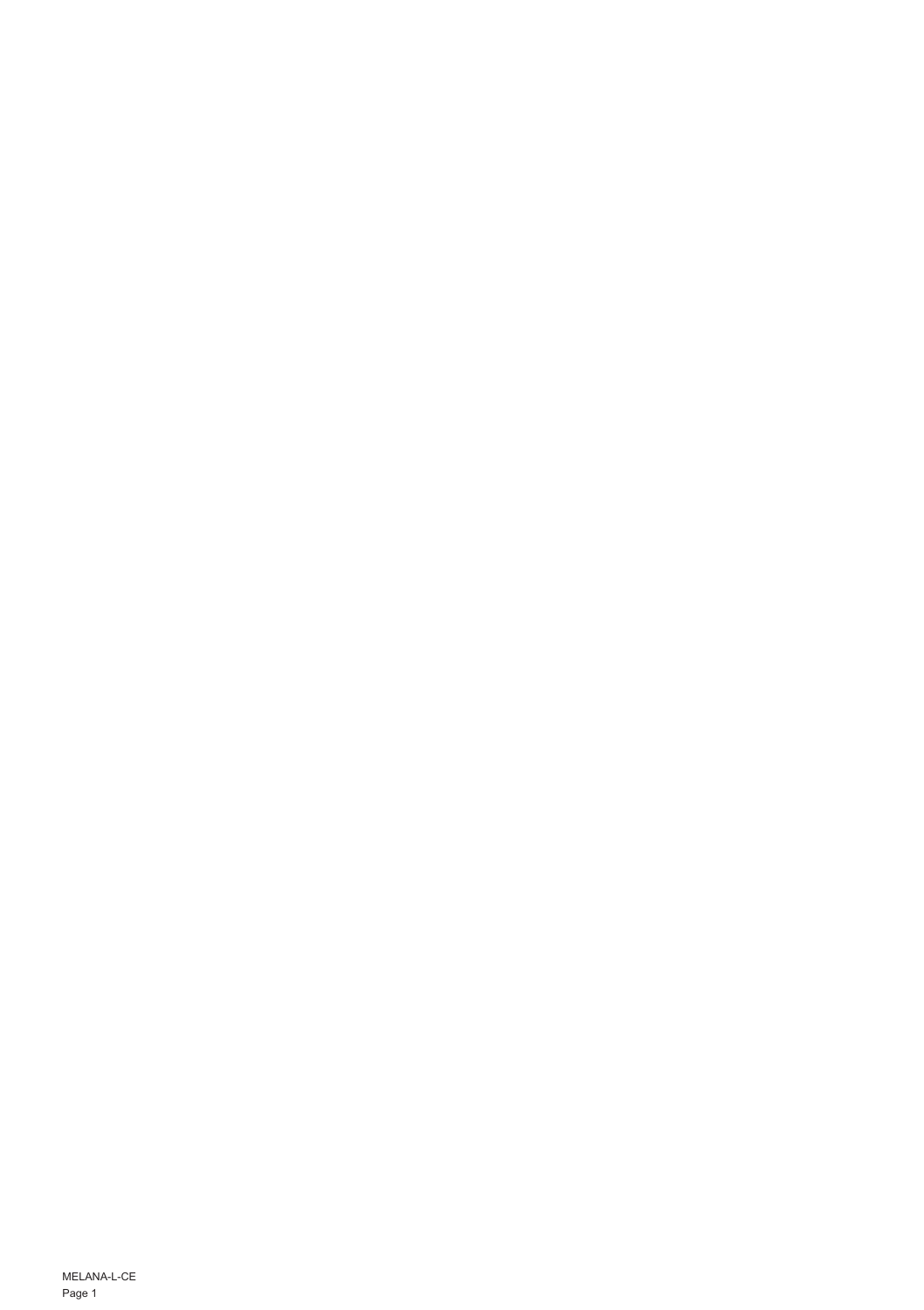# <span id="page-2-0"></span>**Novocastra™ Liquid Mouse Monoclonal Antibody Melan A**

## **Product Code: NCL-L-MelanA**

## **Intended Use**

#### *For in vitro diagnostic use.*

NCL-L-MelanA is intended for the qualitative identification by light microscopy of human melan A in paraffin sections. The clinical interpretation of any staining or its absence should be complemented by morphological studies using proper controls and should be evaluated within the context of the patient's clinical history and other diagnostic tests by a qualified pathologist.

## **Principle of Procedure**

Immunohistochemical (IHC) staining techniques allow for the visualization of antigens via the sequential application of a specific antibody to the antigen (primary antibody), a secondary antibody to the primary antibody and an enzyme complex with a chromogenic substrate with interposed washing steps. The enzymatic activation of the chromogen results in a visible reaction product at the antigen site. The specimen may then be counterstained and coverslipped. Results are interpreted using a light microscope and aid in the differential diagnosis of pathophysiological processes, which may or may not be associated with a particular antigen.

#### **Clone**

A<sub>103</sub>

### **Immunogen**

Prokaryotic recombinant fusion protein corresponding to the human melan A molecule.

#### **Specificity**

Human melan A, recognizing a 20 to 22 kD doublet in melan A mRNA-positive melanoma cell lines. Does not react with melan A mRNAnegative cell lines.

## **Reagent Composition**

NCL-L-MelanA is a liquid tissue culture supernatant containing sodium azide as a preservative.

## **Ig Class**

IgG1

## **Total Protein Concentration Total Protein**

Refer to vial label for lot specific total protein concentration.

## **Antibody Concentration**

Greater than or equal to 22.5 mg/L as determined by ELISA. Refer to vial label for lot specific Ig concentration.

#### **Recommendations On Use**

Immunohistochemistry on paraffin sections.

**Heat Induced Epitope Retrieval (HIER):** Please follow the instructions for use in Novocastra Epitope Retrieval Solution pH 6. **Suggested dilution:** 1:50 for 30 minutes at 25 °C. This is provided as a guide and users should determine their own optimal working dilutions.

**Visualization:** Please follow the instructions for use in the Novolink™ Polymer Detection Systems. For further product information or support, contact your local distributor or regional office of Leica Biosystems, or alternatively, visit the Leica Biosystems Web site, www.LeicaBiosystems.com

The performance of this antibody should be validated when utilized with other manual staining systems or automated platforms.

## **Storage and Stability**

Store at 2–8 °C. Do not freeze. Return to 2–8 °C immediately after use. Do not use after expiration date indicated on the vial label. Storage conditions other than those specified above must be verified by the user.

## **Specimen Preparation**

The recommended fixative is 10% neutral-buffered formalin for paraffin-embedded tissue sections.

#### **Warnings and Precautions**

This reagent has been prepared from the supernatant of cell culture. As it is a biological product, reasonable care should be taken when handling it.

This reagent contains sodium azide. A Material Safety Data Sheet is available upon request or available from www.LeicaBiosystems.com

Consult federal, state or local regulations for disposal of any potentially toxic components.

Specimens, before and after fixation, and all materials exposed to them, should be handled as if capable of transmitting infection and disposed of with proper precautions.1 Never pipette reagents by mouth and avoid contacting the skin and mucous membranes with reagents and specimens. If reagents or specimens come in contact with sensitive areas, wash with copious amounts of water. Seek medical advice.

Minimize microbial contamination of reagents or an increase in non-specific staining may occur.

Incubation times or temperatures, other than those specified, may give erroneous results. Any such changes must be validated by the user.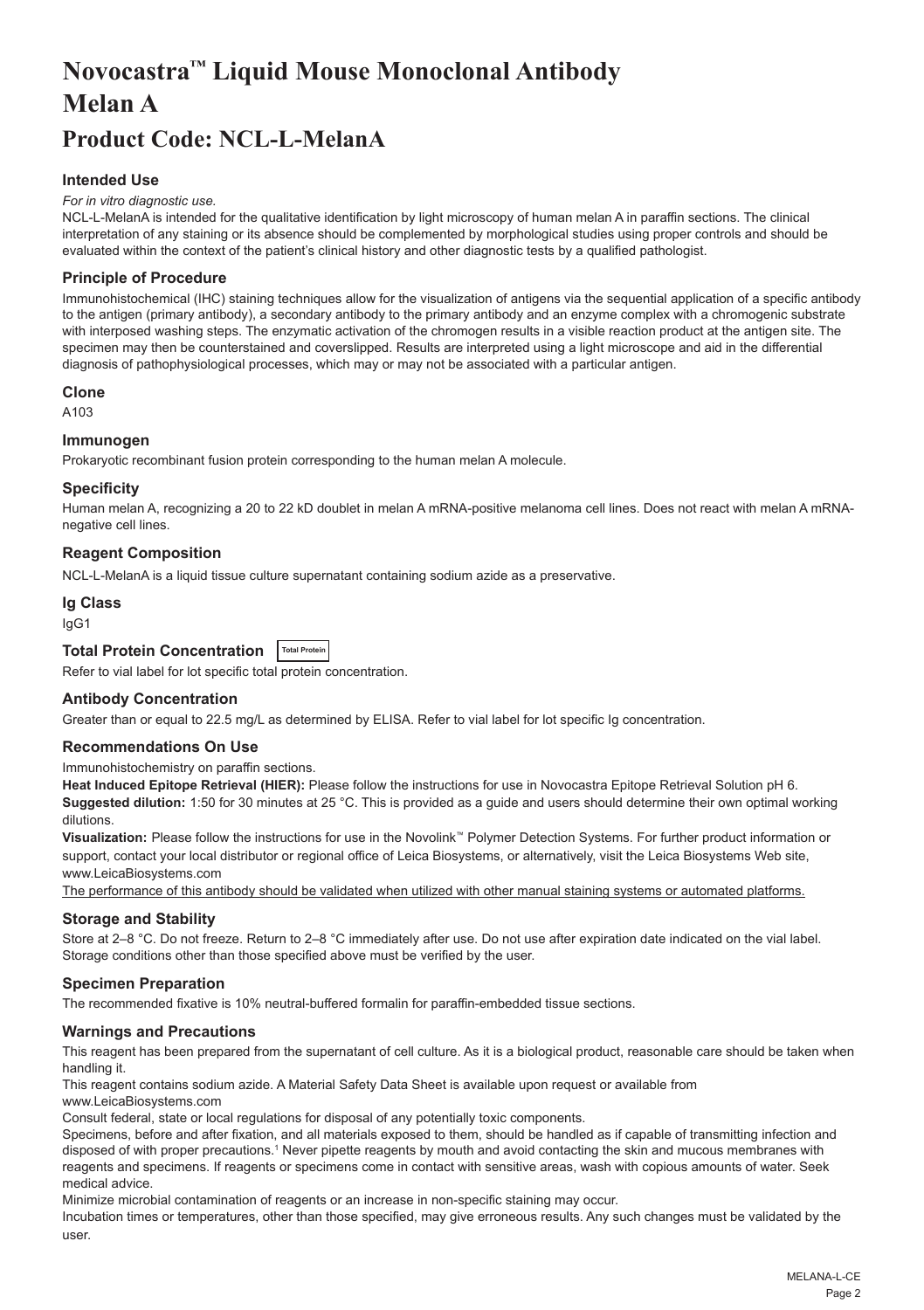## **Quality Control**

Differences in tissue processing and technical procedures in the user's laboratory may produce significant variability in results, necessitating regular performance of in-house controls in addition to the following procedures.

Controls should be fresh autopsy/biopsy/surgical specimens, formalin-fixed, processed and paraffin wax-embedded as soon as possible in the same manner as the patient sample(s).

## **Positive Tissue Control**

Used to indicate correctly prepared tissues and proper staining techniques.

One positive tissue control should be included for each set of test conditions in each staining run.

A tissue with weak positive staining is more suitable than a tissue with strong positive staining for optimal quality control and to detect minor levels of reagent degradation.<sup>2</sup>

Recommended positive control tissue is skin.

If the positive tissue control fails to demonstrate positive staining, results with the test specimens should be considered invalid.

## **Negative Tissue Control**

Should be examined after the positive tissue control to verify the specificity of the labeling of the target antigen by the primary antibody. Recommended negative control tissue is cerebellum.

Alternatively, the variety of different cell types present in most tissue sections frequently offers negative control sites, but this should be verified by the user.

Non-specific staining, if present, usually has a diffuse appearance. Sporadic staining of connective tissue may also be observed in sections from excessively formalin-fixed tissues. Use intact cells for interpretation of staining results. Necrotic or degenerated cells often stain non-specifically.<sup>3</sup> False-positive results may be seen due to non-immunological binding of proteins or substrate reaction products. They may also be caused by endogenous enzymes such as pseudoperoxidase (erythrocytes), endogenous peroxidase

(cytochrome C), or endogenous biotin (eg. liver, breast, brain, kidney) depending on the type of immunostain used. To differentiate endogenous enzyme activity or non-specific binding of enzymes from specific immunoreactivity, additional patient tissues may be stained exclusively with substrate chromogen or enzyme complexes (avidin-biotin, streptavidin, labeled polymer) and substrate-chromogen, respectively. If specific staining occurs in the negative tissue control, results with the patient specimens should be considered invalid.

## **Negative Reagent Control**

Use a non-specific negative reagent control in place of the primary antibody with a section of each patient specimen to evaluate non-specific staining and allow better interpretation of specific staining at the antigen site.

## **Patient Tissue**

Examine patient specimens stained with NCL-L-MelanA last. Positive staining intensity should be assessed within the context of any non-specific background staining of the negative reagent control. As with any immunohistochemical test, a negative result means that the antigen was not detected, not that the antigen was absent in the cells/tissue assayed. If necessary, use a panel of antibodies to identify false-negative reactions.

## **Results Expected**

## Normal Tissues

Clone A103 detects the melan A antigen in the cytoplasm of melanocytes. Some positivity may also be seen in the adrenal cortex and testis. (Total number of normal cases evaluated = 48).

#### Abnormal Tissues

Clone A103 stained 12/120 tumors evaluated, including skin tumors (12/77, including 12/15 malignant melanomas, 0/16 squamous cell carcinomas, 0/14 basal cell carcinomas, 0/10 sweat gland carcinomas, 0/10 dermatofibrosarcomas, 0/3 metastatic adenocarcinomas, 0/3 malignant schwannomas, 0/2 adenoid cystic carcinomas, 0/1 fibrosarcoma, 0/1 sebaceous adenocarcinoma, 0/1 pleomorphic undifferentiated sarcoma and 0/1 leiomyosarcoma), liver carcinomas (0/5), ovarian tumors (0/4), lung carcinomas (0/4), thyroid papillary carcinomas (0/4), brain tumors (0/2), squamous cell carcinomas of the esophagus (0/2), breast carcinomas (0/2), adenocarcinomas of the stomach (0/2), soft tissue tumors (0/2), squamous cell carcinomas of the tongue (0/2), metastatic tumors of unknown origin (0/2), renal cell carcinomas (0/2), squamous cell carcinomas of the cervix (0/2), testicular seminomas (0/2), adenocarcinomas of the colon (0/2), adenocarcinomas of the rectum (0/2), squamous cell carcinoma of the larynx (0/1), and atypical carcinoid tumor of the thymus (0/1) (Total number of tumor cases evaluated = 120).

#### **NCL-L-MelanA is recommended to aid in the assessment of melan A in melanocytic lesions.**

## **General Limitations**

Immunohistochemistry is a multistep diagnostic process that consists of specialized training in the selection of the appropriate reagents; tissue selection, fixation, and processing; preparation of the IHC slide; and interpretation of the staining results.

Tissue staining is dependent on the handling and processing of the tissue prior to staining. Improper fixation, freezing, thawing, washing, drying, heating, sectioning or contamination with other tissues or fluids may produce artifacts, antibody trapping, or false negative results. Inconsistent results may be due to variations in fixation and embedding methods, or to inherent irregularities within the tissue.4 Excessive or incomplete counterstaining may compromise proper interpretation of results.

The clinical interpretation of any staining or its absence should be complemented by morphological studies using proper controls and should be evaluated within the context of the patient's clinical history and other diagnostic tests by a qualified pathologist.

Antibodies from Leica Biosystems Newcastle Ltd are for use, as indicated, on either frozen or paraffin-embedded sections with specific fixation requirements. Unexpected antigen expression may occur, especially in neoplasms. The clinical interpretation of any stained tissue section must include morphological analysis and the evaluation of appropriate controls.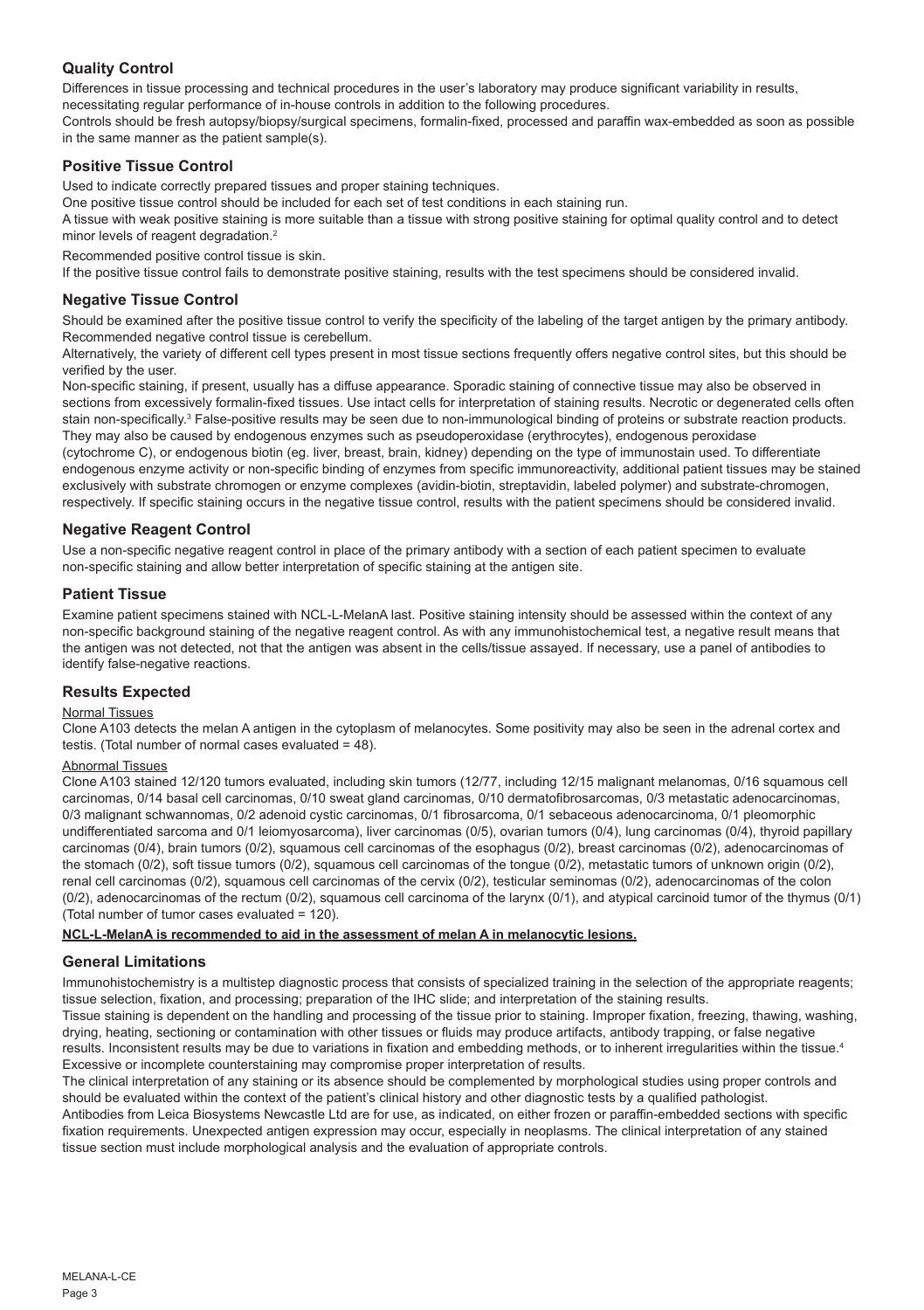## **Bibliography - General**

- 1. National Committee for Clinical Laboratory Standards (NCCLS). Protection of laboratory workers from infectious diseases transmitted by blood and tissue; proposed guideline. Villanova, P.A. 1991; 7(9). Order code M29-P.
- 2. Battifora H. Diagnostic uses of antibodies to keratins: a review and immunohistochemical comparison of seven monoclonal and three polyclonal antibodies. Progress in Surgical Pathology. 6:1–15. eds. Fenoglio-Preiser C, Wolff CM, Rilke F. Field & Wood, Inc., Philadelphia.
- 3. Nadji M, Morales AR. Immunoperoxidase, part I: the techniques and pitfalls. Laboratory Medicine. 1983; 14:767.
- 4. Omata M, Liew CT, Ashcavai M, Peters RL. Nonimmunologic binding of horseradish peroxidase to hepatitis B surface antigen: a possible source of error in immunohistochemistry. American Journal of Clinical Pathology. 1980; 73:626.
- 5. Shidham VB, Qi D, Rao RN, et al. Improved immunohistochemical evaluation of micrometastases in sentinel lymph nodes of cutaneous melanoma with 'MCW Melanoma Cocktail'-a mixture of monoclonal antibodies to MART- 1, melan-A, and tyrosinase. BioMed Central cancer. 2003; 3(1):15.
- 6. Loy TS, Philips RW and Linder CL. A103 immunostaining in the diagnosis of adrenal cortical tumors: an immunohistochemical study of 316 cases. Archives of Patholology and Laboratory Medicine. 2002; 126(2):170–172.
- 7. Clarkson KS, Sturdgess IC and Molyneux AJ. The usefulness of tyrosinase in the immunohistochemical assessment of melanocytic lesions: a comparison of the novel T311 antibody (anti-tyrosinase) with S-100, HMB45, and A103 (anti-melan-A). Journal of Clinical Pathology. 2001; 54:196–200.
- 8. De Vries TJ, Smeets M, de Graaf R et al. Expression of gp100, MART-1, tyrosinase and S100 paraffin-embedded primary melanomas and locoregional, lymph node, and visceral metastases: implications for diagnosis and immunotherapy. A study conducted by the EORTC Melanoma Cooperative Group. Journal of Pathology. 2001; 193:13–20.
- 9. Fang D, Hallman J, Sangha N et al. Expression of microtubule-associated protein 2 in benign and malignant melanocytes. American Journal of Pathology. 2001; 158(6):2107–2115.
- 10.Blessing K, Grant JJH, Sanders DSA et al. Small cell malignant melanoma: variant of neavoid melanoma. Clinicopathological features and histological differential diagnosis. Journal of Clinical Pathology. 2000; 53:591–595.
- 11.Blessing K, Sanders DS, Grant JJ. Comparison of immunohistochemical staining of the novel antibody Melan-A with S100 protein and HMB-45 in malignant melanoma and melanoma variants. Histopathology. 1998; 32 (2):139-146.
- 12.De Vries TJ, Trancikova D, Ruiter D et al. High expression of immunotherapy candidate proteins gp100, MART-1, tyrosinase and TRP-1 in uveal melanoma. British Journal of Cancer. 1998; 78(9): 1156-1161.
- 13.De Vries TJ, Fourkour A. Wobbes T. Verkroost G. Ruiter DJ and Van Muijen GNP (1997) Heterogeneous expression of immunotherapy candidate proteins gpl00. MART-I and tyrosinase in human melanoma cell lines and in human melanocytic lesions. Cancer Research 1997; 57: 3223-3229.
- 14.Chen YT, Stockert E, Jungbluth A et al. Serological analysis of melan-A (MART-1), a melanocyte-specific protein homogeneously expressed in human melanomas. Proceedings of the National Academy of Sciences USA. 1996; 93:5915–5919.

#### **Amendments to Previous Issue**

Reagent Composition, Total Protein Concentration, Recommendations On Use, Warnings and Precautions, Results Expected.

#### **Date of Issue**

02 November 2018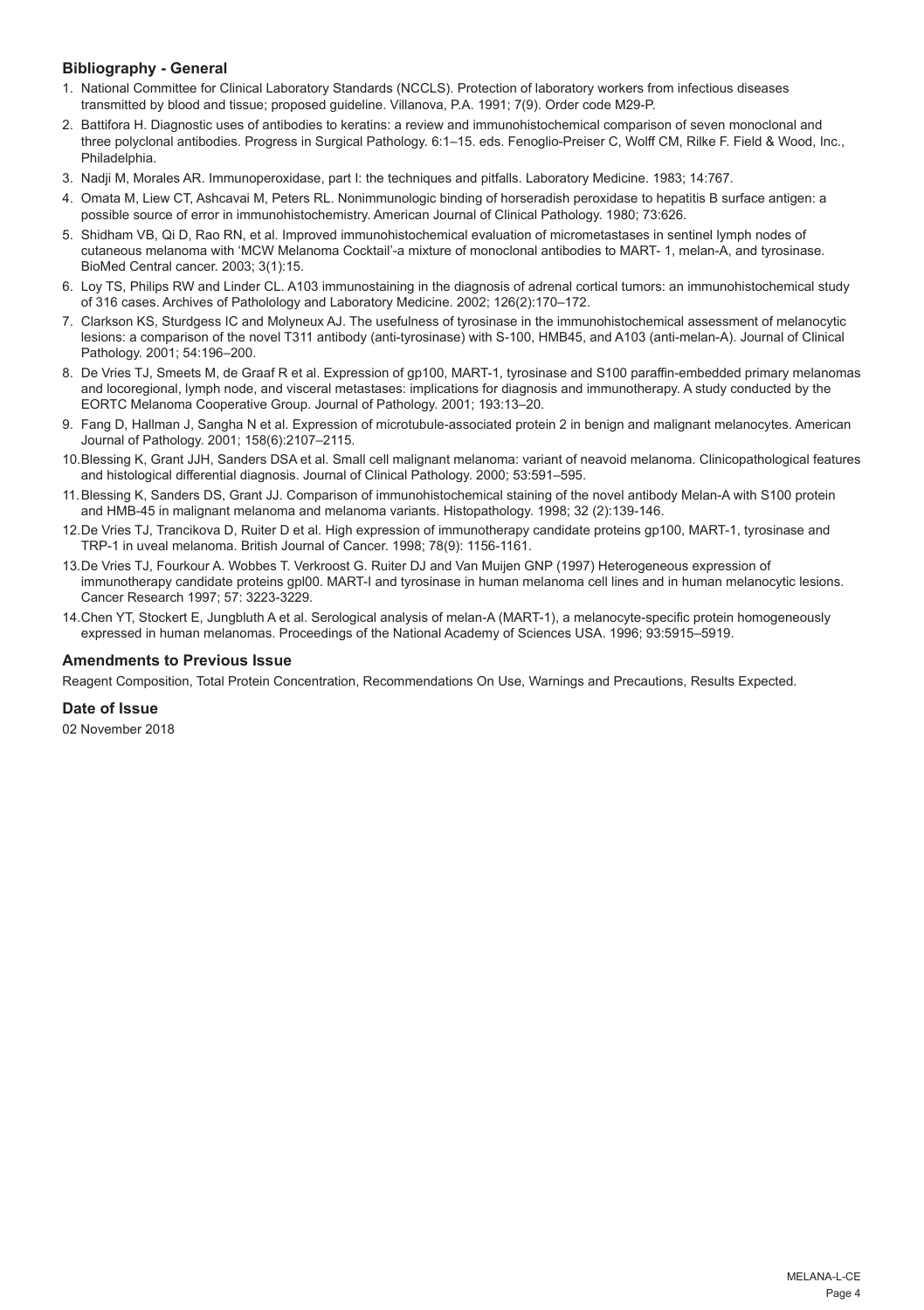## <span id="page-5-0"></span>**Novocastra™ Anticorps Monoclonal Liquide de Souris Melan A Référence du Produit: NCL-L-MelanA**

## **Utilisation Prévue**

#### *Diagnostic in vitro*.

NCL-L-MelanA est prévu pour l'identification qualitative par microscopie photonique du melan A humain dans les sections de paraffine. L'interprétation clinique de tout marquage, ou absence de marquage, doit être complétée par des études morphologiques utilisant des contrôles appropriés et doit être évaluée par un pathologiste qualifié à la lumière des antécédents cliniques du patient et d'autres analyses diagnostiques.

### **Principe de la Procédure**

Les techniques de marquage immunohistochimique (IHC) permettent la visualisation des antigènes via l'application séquentielle d'un anticorps spécifique sur un antigène (anticorps primaire), d'un anticorps secondaire sur l'anticorps primaire et d'un complexe enzymatique comportant un substrat chromogène, avec des étapes de lavage intercalées. L'activation enzymatique du chromogène se traduit par la présence d'un produit de réaction visible au niveau du site de l'antigène. Le spécimen peut ensuite faire l'objet d'une coloration de contraste et être placé sous une lamelle. Les résultats sont interprétés à l'aide d'un microscope optique et participent au diagnostic différentiel des processus physiopathologiques, susceptibles, ou non, d'être associés à un antigène particulier.

#### **Clone**

A103

#### **Immunogène**

Protéine de fusion procaryote recombinante correspondant à la molécule melan A humaine.

#### **Spécificité**

Melan A humain, reconnaissant un doublet 20 à 22 kD dans les lignées cellulaires de mélanome positives à l'ARNm du Melan-A Ne réagit pas aux lignées cellulaires négatives à l'ARNm du Melan-A.

#### **Composition du Réactif**

Le NCL-L-MelanA est un surnageant de culture tissulaire liquide contenant une solution d'azide de sodium comme conservateur.

#### **Classe d'Ig**

IgG1

## **Concentration Totale en Protéines Total Protein**

La concentration totale en protéines, spécifique du lot, figure sur l'étiquette du flacon.

#### **Concentration en Anticorps**

Supérieure ou égale à 22,5 mg/L, déterminée par la méthode ELISA. La concentration totale en Ig, spécifique du lot, figure sur l'étiquette du flacon.

## **Recommandations d'utilisation**

Immunohistochimie sur coupes en paraffine.

**Récupération d'épitopes induite par la chaleur (HIER) :** Suivre les instructions pour utilisation avec la Novocastra Epitope Retrieval Solution pH 6.

**Dilution préconisée:** 1:50 durant 30 minutes à 25 °C. Ceci n'est donné qu'à titre indicatif et les utilisateurs doivent déterminer leurs propres dilutions de travail optimales.

**Visualisation:** Veuillez respecter le mode d'emploi des Novolink™ Polymer Detection Systems. Pour plus d'informations sur le produit ou pour toute assistance, contactez votre représentant local ou le bureau régional de Leica Biosystems, ou sinon rendez vous sur le site www.LeicaBiosystems.com de Leica Biosystems.

Les performances de cet anticorps devront être validées lorsqu'il est utilisé avec d'autres systèmes de coloration manuels ou platesformes automatisées.

#### **Conservation et Stabilité**

Conserver à 2–8 °C. Ne pas congeler. Remettre immédiatement à 2–8 °C après utilisation. Ne pas utiliser après la date de péremption indiquée sur l'étiquette du récipient. Les conditions de conservation autres que celles qui sont spécifiées ci-dessus doivent faire l'objet d'une vérification par l'utilisateur.

#### **Préparation des Spécimens**

Le fixateur recommandé est le formol à 10%, tamponné, neutre, pour coupes tissulaires incluses en paraffine. .

#### **Mises en Garde et Précautions**

Ce réactif a été préparé à partir du surnageant d'une culture cellulaire. Du fait de sa nature de produit biologique, sa manipulation doit faire l'objet du plus grand soin.

Ce réactif contient de l'azide de sodium. Une Fiche de données de sécurité est disponible sur demande ou sur le site www.LeicaBiosystems.com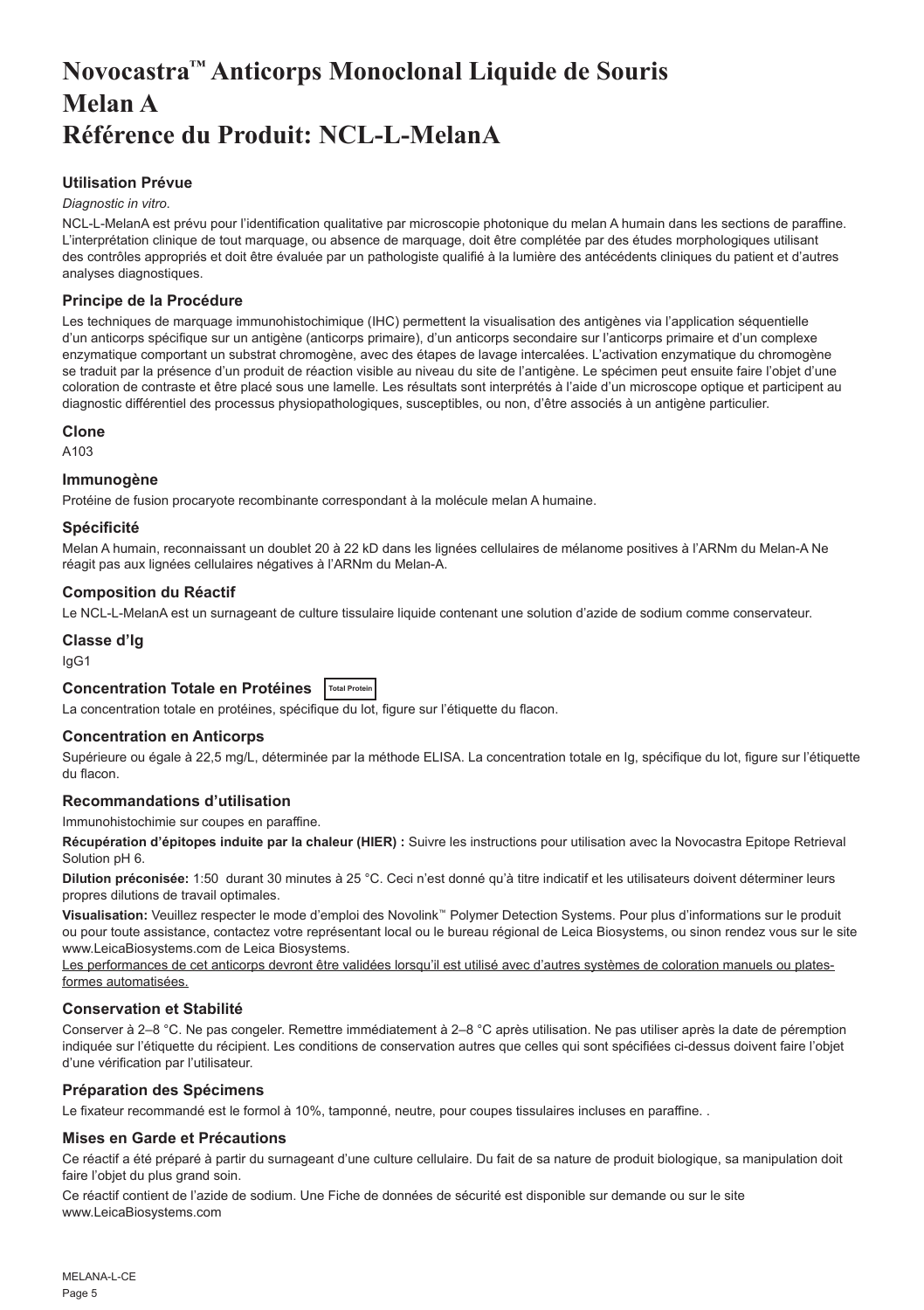Consulter les réglementations nationales, régionales ou locales en vigueur relatives à l'élimination de tous les éléments potentiellement toxiques.

Les spécimens, avant et après fixation, ainsi que toutes les matières ayant été en contact avec eux, doivent être manipulés comme s'ils étaient susceptibles de transmettre une infection et être éliminés en respectant les précautions appropriées<sup>1</sup>. Ne jamais pipeter les réactifs avec la bouche et éviter tout contact des réactifs et des spécimens avec la peau et les membranes muqueuses. Rincer avec de grandes quantités d'eau en cas de contact des réactifs ou des spécimens avec des zones sensibles. Consulter un médecin.

Minimiser la contamination microbienne des réactifs sinon un accroissement du marquage non spécifique est susceptible de se produire. Des durées et des températures d'incubation différentes de celles qui ont été spécifiées sont susceptibles de conduire à des résultats erronés. Toutes les modifications doivent être validées par l'utilisateur.

## **Contrôle de Qualité**

Des différences de traitement des tissus et de procédures techniques du laboratoire de l'utilisateur sont susceptibles de conduire à une variabilité significative des résultats, ce qui rend nécessaire la mise en œuvre de contrôles en interne en plus des procédures suivantes. Les contrôles doivent être des spécimens frais provenant d'autopsies, de biopsies ou d'interventions chirurgicales, fixés au formol, traités et inclus en cire de paraffine dès que possible, de la même façon que le(s) échantillon(s) de patient.

#### **Tissu de Contrôle Positif**

Il est utilisé pour indiquer que les tissus ont été préparés correctement et que les techniques de marquage étaient appropriées.

Un contrôle tissulaire positif doit être inclus dans toute opération de marquage pour chaque ensemble de conditions d'analyse.

Un tissu présentant un marquage faiblement positif est plus adapté à un contrôle de qualité optimal qu'un tissu présentant un marquage fortement positif et il permet de détecter de moindres niveaux de dégradation du réactif.<sup>2</sup>

Le tissu de contrôle positif recommandé est la peau.

Si le tissu de contrôle positif ne présente pas de marquage positif, les résultats des spécimens analysés doivent être considérés comme invalides.

#### **Tissu de Contrôle Négatif**

Il doit être examiné après le tissu de contrôle positif afin de vérifier la spécificité du marquage de l'antigène cible par l'anticorps primaire.

Le tissu de contrôle négatif recommandé est le cervelet.

Sinon, la diversité des types cellulaires présents dans la plupart des tissus permet de disposer fréquemment de sites de contrôle négatif, mais ils doivent être vérifiés par l'utilisateur.

S'il est présent, le marquage non spécifique prend habituellement une apparence diffuse. Un marquage sporadique du tissu conjonctif peut également être observé sur des coupes de tissus qui ont été fixées par un excès de formol. Utiliser des cellules intactes pour l'interprétation des résultats du marquage. Les cellules nécrotiques ou dégénérées sont souvent marquées de façon non spécifique.<sup>3</sup> Des résultats faussement positifs peuvent être observés en raison d'une liaison non immunologique à des protéines ou à des produits de réaction du substrat. Ils peuvent également être provoqués par des enzymes endogènes comme la pseudoperoxydase (érythrocytes), la peroxydase endogène (cytochrome C), ou la biotine endogène (foie, sein, cerveau, rein, par exemple) selon le type d'immunomarquage utilisé. Pour différencier l'activité des enzymes endogènes ou la liaison non spécifique d'enzymes de l'immunoréactivité spécifique, des tissus supplémentaires du patient peuvent être marqués exclusivement avec le substrat chromogène ou par des complexes enzymatiques (avidine-biotine, streptavidine, polymère marqué) et le substrat chromogène respectivement. Si un marquage spécifique se produit dans le tissu de contrôle négatif, les résultats des spécimens du patient doivent être considérés comme invalides.

#### **Réactif de Contrôle Négatif**

Utiliser un réactif de contrôle négatif non spécifique à la place de l'anticorps primaire avec une coupe de chaque spécimen du patient afin d'évaluer le marquage non spécifique et de permettre une meilleure interprétation du marquage spécifique au niveau du site antigénique.

#### **Tissu du Patient**

Examiner les échantillons du patient marqués au NCL-L-MelanA en dernier lieu. L'intensité du marquage positif doit être évaluée à la lumière du bruit de fond du marquage non spécifique du réactif de contrôle négatif. Comme pour toutes les analyses immunohistochimiques, un résultat négatif signifie que l'antigène n'a pas été détecté mais ne signifie pas qu'il est absent des cellules/ tissus testés. Si nécessaire, employer un panel d'anticorps pour identifier les réactions faussement négatives.

## **Résultats Attendus**

#### Tissus normaux

Clone A103 détecte l'antigène du melan A dans le cytoplasme des mélanocytes. On peut également remarquer de la positivité dans le cortex surrénalien et les testicules. (Nombre total de cas normaux évalués = 48).

#### Tissus anormaux

Clone A103 coloré 12/120 tumeurs évaluées, notamment les tumeurs de la peau (12/77, y compris 12/15 mélanomes malins, 0/16 carcinomes squameux, 0/14 carcinomes baso-cellulaires, 0/10 carcinomes sudoripares, 0/10 dermatofibrosarcomes, 0/3 adénocarcinomes métastatiques, 0/3 schwannomes malins, 0/2 carcinomes adénoïdes kystiques, 0/1 fibrosarcome, 0/1 adénocarcinome sébacé, 0/1 sarcomes pléomorphiques indifférenciés et 0/1 léiomyosarcome), carcinomes du foie (0/5), tumeurs ovariennes (0/4), carcinomes pulmonaires (0/4), carcinomes papillaires de la thyroïde (0/4), tumeurs cérébrales (0/2), carcinomes squameux de l'œsophage (0/2), carcinomes de la poitrine (0/2), adénocarcinomes de l'estomac (0/2), tumeurs des tissus mous (0/2), carcinomes squameux de la langue (0/2), tumeurs métastatiques d'origine inconnue (0/2), carcinomes des cellules rénales (0/2), carcinomes squameux du col utérin (0/2), séminomes du testicule (0/2), adénocarcinomes du colon (0/2), adénocarcinomes du rectum (0/2), carcinome squameux du larynx (0/1), et tumeur carcinoïde atypique du thymus (0/1) (Nombre total de cas de tumeurs évaluées = 120).

#### **NCL-L-MelanA est recommandé pour aider à l'évaluation du Melan-A dans les lésions mélanocytiques.**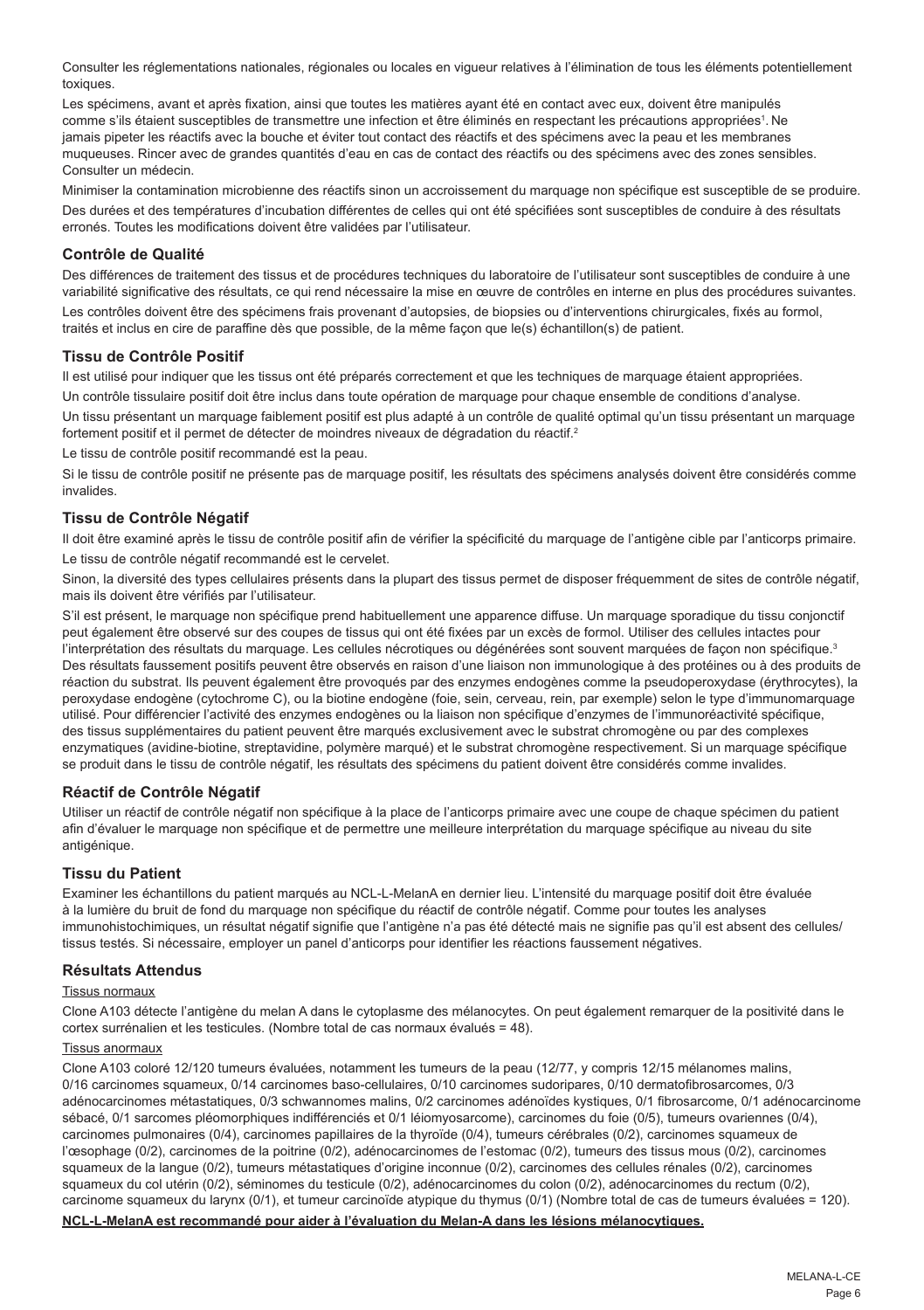## **Limites Générales**

L'immunohistochimie est un processus diagnostique constitué de plusieurs étapes qui nécessite une formation spécialisée relative au choix des réactifs appropriés ; au choix, à la fixation et au traitement des tissus ; à la préparation des lames IHC ; et à l'interprétation des résultats du marquage.

Le marquage des tissus dépend de leur manipulation et de leur traitement avant le marquage. Une fixation, une congélation, une décongélation, un lavage, un séchage, un chauffage, une coupe, incorrects ou une contamination par d'autres tissus ou d'autres liquides sont susceptibles de conduire à la production d'artefacts, au piégeage de l'anticorps ou à des résultats faussement négatifs. Des variations dans les méthodes de fixation et d'inclusion, ainsi que des irrégularités propres au tissu, peuvent conduire à des résultats incohérents.4

Une coloration de contraste excessive ou incomplète peut gêner l'interprétation correcte des résultats.

L'interprétation clinique de tout marquage, ou absence de marquage, doit être complétée par des études morphologiques utilisant des contrôles appropriés et doit être évaluée par un pathologiste qualifié à la lumière des antécédents cliniques du patient et d'autres analyses diagnostiques.

Les anticorps de Leica Biosystems Newcastle Ltd sont destinés, selon les besoins, à être utilisés sur des coupes incluses en paraffine ou des coupes congelées, et conformément à des exigences particulières en matière de fixation. Une expression antigénique inattendue est susceptible de se produire, en particulier au niveau des néoplasmes. L'interprétation clinique de toute coupe tissulaire marquée doit comporter une analyse morphologique et l'évaluation des contrôles appropriés.

#### **Bibliographie Générale**

- 1. National Committee for Clinical Laboratory Standards (NCCLS). Protection of laboratory workers from infectious diseases transmitted by blood and tissue; proposed guideline. Villanova, P.A. 1991; 7(9). Order code M29-P.
- 2. Battifora H. Diagnostic uses of antibodies to keratins: a review and immunohistochemical comparison of seven monoclonal and three polyclonal antibodies. Progress in Surgical Pathology. 6:1–15. eds. Fenoglio-Preiser C, Wolff CM, Rilke F. Field & Wood, Inc., Philadelphia.
- 3. Nadji M, Morales AR. Immunoperoxidase, part I: the techniques and pitfalls. Laboratory Medicine. 1983; 14:767.
- 4. Omata M, Liew CT, Ashcavai M, Peters RL. Nonimmunologic binding of horseradish peroxidase to hepatitis B surface antigen: a possible source of error in immunohistochemistry. American Journal of Clinical Pathology. 1980; 73:626.
- 5. Shidham VB, Qi D, Rao RN, et al. Improved immunohistochemical evaluation of micrometastases in sentinel lymph nodes of cutaneous melanoma with 'MCW Melanoma Cocktail'-a mixture of monoclonal antibodies to MART- 1, melan-A, and tyrosinase. BioMed Central cancer. 2003; 3(1):15.
- 6. Loy TS, Philips RW and Linder CL. A103 immunostaining in the diagnosis of adrenal cortical tumors: an immunohistochemical study of 316 cases. Archives of Patholology and Laboratory Medicine. 2002; 126(2):170–172.
- 7. Clarkson KS, Sturdgess IC and Molyneux AJ. The usefulness of tyrosinase in the immunohistochemical assessment of melanocytic lesions: a comparison of the novel T311 antibody (anti-tyrosinase) with S-100, HMB45, and A103 (anti-melan-A). Journal of Clinical Pathology. 2001; 54:196–200.
- 8. De Vries TJ, Smeets M, de Graaf R et al. Expression of gp100, MART-1, tyrosinase and S100 paraffin-embedded primary melanomas and locoregional, lymph node, and visceral metastases: implications for diagnosis and immunotherapy. A study conducted by the EORTC Melanoma Cooperative Group. Journal of Pathology. 2001; 193:13–20.
- 9. Fang D, Hallman J, Sangha N et al. Expression of microtubule-associated protein 2 in benign and malignant melanocytes. American Journal of Pathology. 2001; 158(6):2107–2115.
- 10. Blessing K, Grant JJH, Sanders DSA et al. Small cell malignant melanoma: variant of neavoid melanoma. Clinicopathological features and histological differential diagnosis. Journal of Clinical Pathology. 2000; 53:591–595.
- 11.Blessing K, Sanders DS, Grant JJ. Comparison of immunohistochemical staining of the novel antibody Melan-A with S100 protein and HMB-45 in malignant melanoma and melanoma variants. Histopathology. 1998; 32 (2):139-146.
- 12.De Vries TJ, Trancikova D, Ruiter D et al. High expression of immunotherapy candidate proteins gp100, MART-1, tyrosinase and TRP-1 in uveal melanoma. British Journal of Cancer. 1998; 78(9): 1156-1161.
- 13.De Vries TJ, Fourkour A. Wobbes T. Verkroost G. Ruiter DJ and Van Muijen GNP (1997) Heterogeneous expression of immunotherapy candidate proteins gpl00. MART-I and tyrosinase in human melanoma cell lines and in human melanocytic lesions. Cancer Research 1997; 57: 3223-3229.
- 14.Chen YT, Stockert E, Jungbluth A et al. Serological analysis of melan-A (MART-1), a melanocyte-specific protein homogeneously expressed in human melanomas. Proceedings of the National Academy of Sciences USA. 1996; 93:5915–5919.

#### **Amendements Apportés à la Version Précédente**

Composition réactif, Concentration totale de protéines, Recommandations d'usage, Avertissements et Précautions, Résultats prévus.

## **Date de Publication**

02 novembre 2018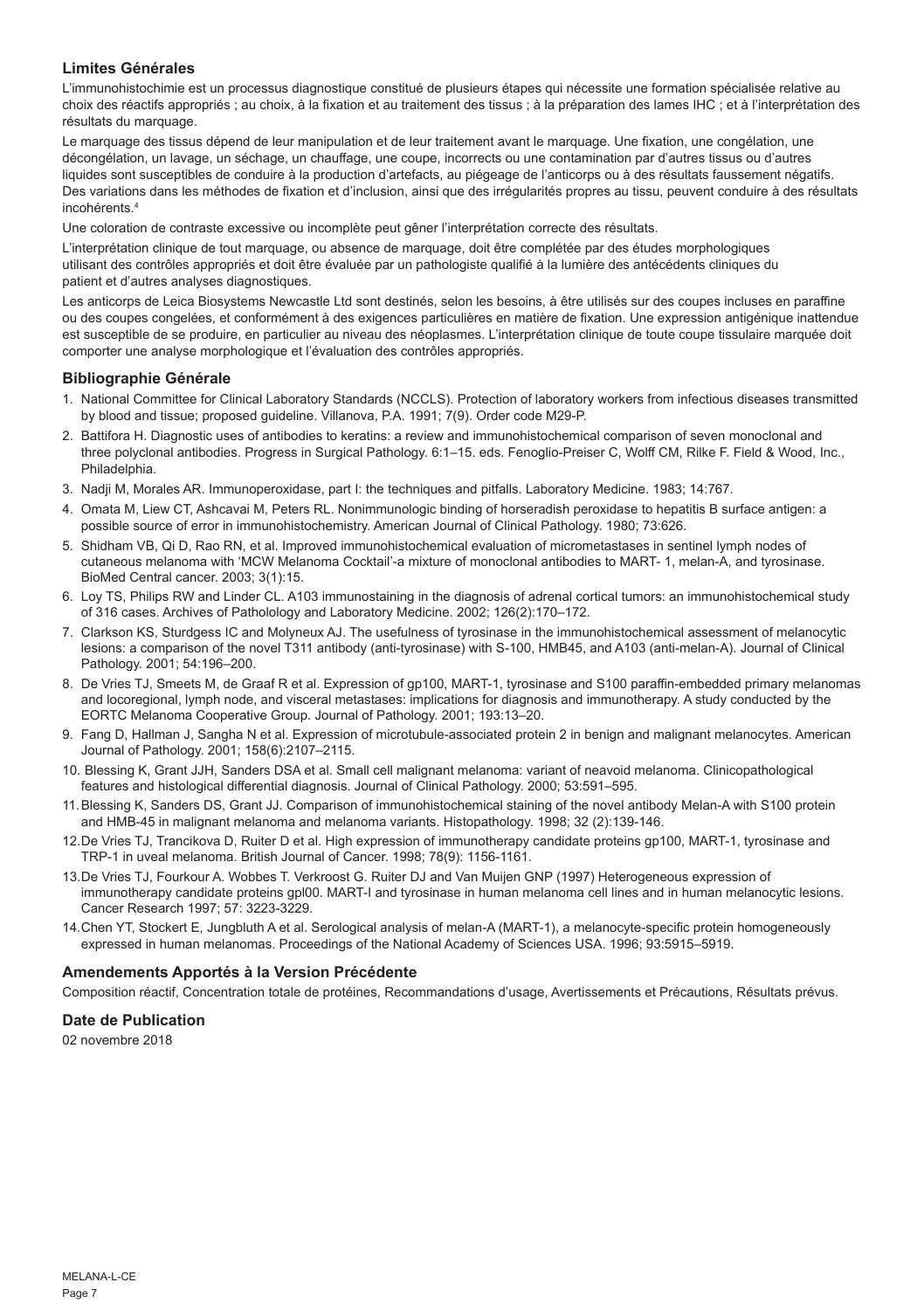## <span id="page-8-0"></span>**Novocastra™ Anticorpo Monoclonale Murino Liquido Melan A Codice Del Prodotto: NCL-L-MelanA**

## **Uso Previsto**

#### *Per uso diagnostico in vitro*.

NCL-L-MelanA è destinato all'identificazione qualitativa in microscopia ottica di melan A umano in sezioni in paraffina. L'interpretazione clinica di ogni colorazione o della sua assenza va integrata da studi morfologici che utilizzino i controlli appropriati e deve essere valutata da un patologo qualificato, nel contesto della storia clinica del paziente e delle altre metodiche diagnostiche adoperate.

## **Principio Della Procedura**

Le tecniche di colorazione immunoistochimica (IHC) consentono la visualizzazione degli antigeni mediante l'applicazione sequenziale di un anticorpo specifico per l'antigene (anticorpo primario), di un anticorpo secondario che lega l'anticorpo primario e di un complesso enzimatico con un substrato cromogeno; l'applicazione dei tre reagenti è intervallata da fasi di lavaggio. L'attivazione enzimatica del cromogeno produce una reazione visibile in corrispondenza del sito antigenico. Il campione biologico può, quindi, essere controcolorato e montato. I risultati vengono interpretati mediante un microscopio ottico e sono utili nella diagnosi differenziale di processi fisiopatologici, che possono essere più o meno associati ad un particolare antigene.

#### **Clone**

A103

#### **Immunogeno**

Proteina di fusione ricombinante procariotica corrispondente alla molecola melan A umana.

#### **Specificità**

Melan A umana, che riconosce un duplicato da 20 a 22 kD in linee cellulari di melanoma positive per l'mRNA del melan A. Non reagisce con le linee cellulari negative per l'mRNA del melan A.

#### **Composizione Del Reagente**

NCL-L-MelanA è un supernatante liquido di coltura tissutale, contenente di sodio azide come conservante.

## **Classe Ig**

IgG1

## **Concentrazione Proteica Totale Total Protein**

Consultare l'etichetta del flacone per la concentrazione proteica totale specifica del lotto.

## **Concentrazione Anticorpale**

Superiore o uguale a 22,5 mg/L, come determinato mediante test ELISA. Consultare l'etichetta del flacone per la concentrazione di Ig specifica del lotto.

## **Raccomandazioni Per L'uso**

Immunoistochimica su sezioni incluse in paraffina.

**Smascheramento termoindotto dell'epitopo (HIER):** Si raccomanda di seguire le istruzioni per l'uso di Novocastra Epitope Retrieval Solution pH 6.

**Diluizione raccomandata:** 1:50 per 30 minuti a 25 °C. Queste raccomandazioni costituiscono delle semplici linee guida; spetta al singolo utente stabilire le diluizioni di lavoro ottimali.

**Visualizzazione:** Si raccomanda di seguire le istruzioni per l'uso dei Novolink™ Polymer Detection Systems. Per ulteriori informazioni sui prodotti o assistenza, contattare il distributore di zona o la sede regionale di Leica Biosystems, oppure visitare il sito internet di Leica Biosystems, www.LeicaBiosystems.com

La resa di questo anticorpo deve essere validata quando viene utilizzato con altri metodi di colorazione manuale o piattaforme automatizzate.

## **Conservazione E Stabilità**

Conservare a 2–8 °C. Non congelare. Immediatamente dopo l'uso, raffreddare di nuovo a 2–8 °C. Non usare dopo la data di scadenza, indicata sull'etichetta del flacone. Condizioni di conservazione diverse da quelle sopra specificate vanno verificate dall'utente.

## **Preparazione Del Campione Biologico**

Il fissativo raccomandato è la formalina tamponata neutra al 10% per sezioni tissutali incluse in paraffina.

## **Avvertenze E Precauzioni**

Questo reagente è stato preparato dal supernatante di coltura cellulare. Trattandosi di un prodotto biologico, va maneggiato con cautela.

Questo reagente contiene sodio azide. Una scheda di sicurezza del prodotto (MSDS) è disponibile su richiesta o dal sito www.LeicaBiosystems.com

Fare riferimento alla normativa federale, statale o locale per lo smaltimento dei componenti potenzialmente tossici.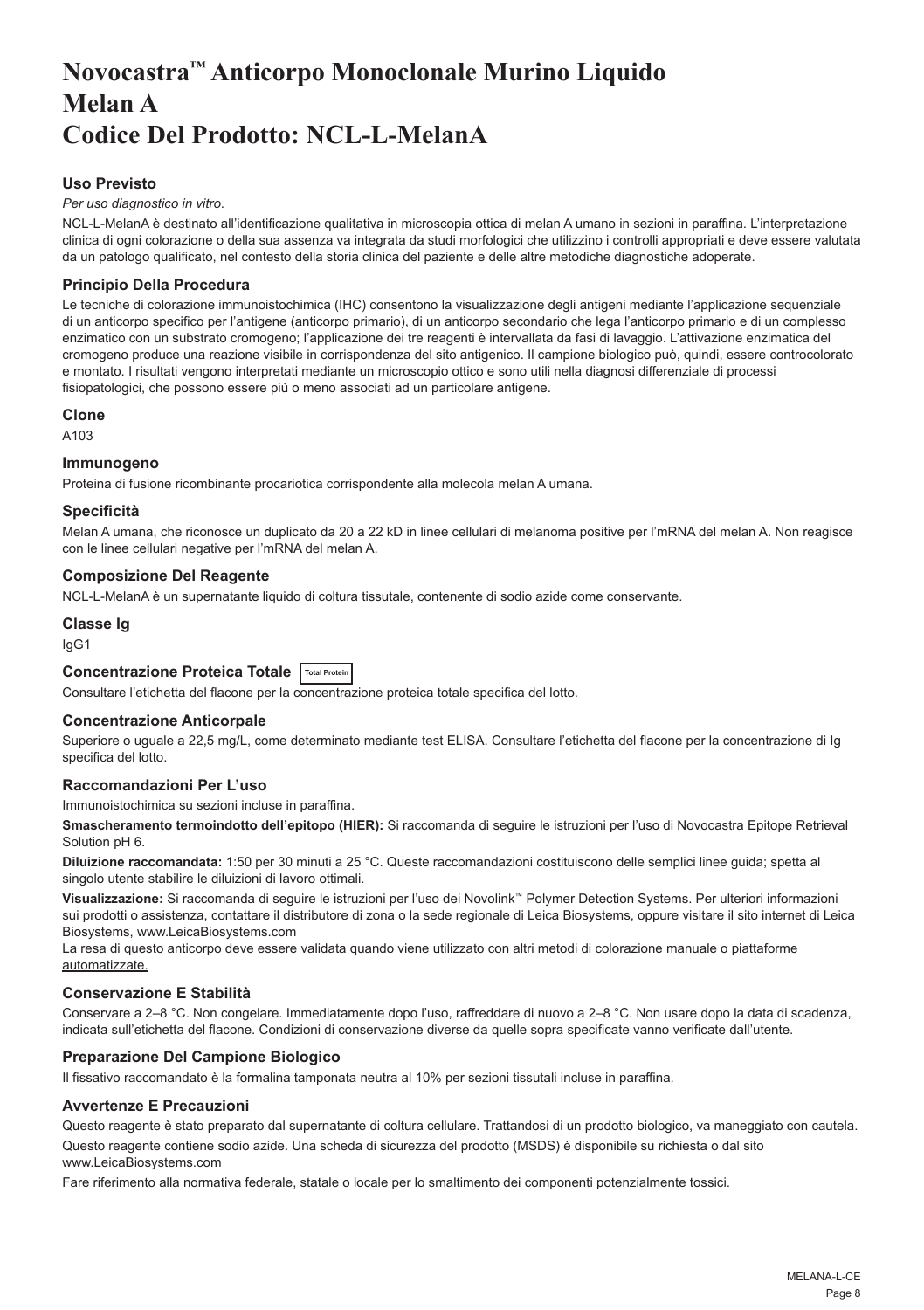Prima e dopo la fissazione, i campioni biologici e tutti i materiali ad essi esposti vanno trattati come potenzialmente infettanti e smaltiti con le appropriate precauzioni.<sup>1</sup> Non pipettare i reagenti con la bocca ed evitare il contatto dei reagenti e dei campioni biologici con la pelle e con le mucose. Se i reagenti o i campioni biologici vengono a contatto con zone sensibili, sciacquare abbondantemente le parti interessate. Consultare il medico.

Ridurre al minimo la contaminazione microbica dei reagenti, allo scopo di evitare un aumento di colorazione aspecifica. Tempi o temperature d'incubazione diversi da quelli specificati possono condurre a risultati non veritieri. Tali variazioni devono essere convalidate dall'utente.

## **Controllo Qualità**

Differenze nella processazione del tessuto e nelle tecniche in uso presso il laboratorio dell'utente possono produrre una discrepanza significativa nei risultati, rendendo necessaria la regolare esecuzione di controlli interni, in aggiunta alle procedure descritte di seguito.

I controlli devono essere costituiti da campioni biologici freschi autoptici/bioptici/chirurgici e devono essere il più rapidamente possibile fissati in formalina, processati ed inclusi in paraffina, allo stesso modo dei campioni biologici ottenuti dal paziente.

## **Controllo Positivo Del Tessuto**

È usato per indicare tessuti correttamente preparati e tecniche di colorazione appropriate.

Per ogni gruppo di condizioni del test e ogni volta che viene eseguita la colorazione, deve essere incluso un controllo positivo del tessuto.

Un tessuto a debole colorazione positiva è più adatto di uno a colorazione positiva intensa per un ottimale controllo qualità e per mettere in evidenza anche minimi livelli di degradazione del reagente.<sup>2</sup>

Il tessuto raccomandato per il controllo positivo è la pelle.

Se il controllo positivo del tessuto non dimostra colorazione positiva, i risultati con i campioni biologici del test vanno considerati non validi.

## **Controllo Negativo Del Tessuto**

Va esaminato dopo il controllo positivo, per verificare la specificità nei confronti dell'antigene bersaglio da parte dell'anticorpo primario. Il tessuto raccomandato per il controllo negativo è il cervelletto.

In alternativa, la varietà dei tipi cellulari presenti nella maggior parte delle sezioni tissutali offre spesso siti di controllo negativo, ma questo va verificato dall'utente.

La colorazione aspecifica, se presente, assume di solito aspetto diffuso. La colorazione sporadica del tessuto connettivo può anche manifestarsi in seguito ad iperfissazione di sezioni di tessuto in formalina. Per l'interpretazione dei risultati della colorazione, usare cellule intatte. Le cellule necrotiche o degenerate si colorano spesso in maniera aspecifica.<sup>3</sup> Si possono osservare risultati falsamente positivi, dovuti a legame non immunologico delle proteine o a prodotti di reazione del substrato. Tali falsi positivi possono essere anche causati da enzimi endogeni quali la pseudoperossidasi (eritrociti), la perossidasi endogena (citocromo C) o la biotina endogena (es. fegato, mammella, cervello, rene), a seconda del tipo di immunocolorazione usato. Per differenziare l'attività enzimatica endogena o il legame enzimatico aspecifico dall'immunoreattività specifica, possono essere colorati ulteriori tessuti del paziente esclusivamente con substrato cromogeno o con complessi enzimatici (avidina-biotina, streptavidina, polimero marcato) e substrato cromogeno. Se nel controllo negativo del tessuto compare una colorazione specifica, i risultati sui campioni biologici ottenuti dal paziente devono essere considerati non validi.

## **Controllo Negativo Del Reagente**

Usare un controllo negativo aspecifico del reagente in luogo dell'anticorpo primario, con una sezione di ogni campione biologico del paziente, per valutare la colorazione aspecifica e per consentire una migliore interpretazione della colorazione specifica in corrispondenza del sito antigenico.

## **Tessuto Del Paziente**

Successivamente, esaminare i campioni biologici del paziente colorati con NCL-L-MelanA. L'intensità della colorazione positiva va analizzata nel contesto di qualsiasi colorazione aspecifica di fondo del controllo negativo del reagente. Come per tutti gli altri test immunoistochimici, un risultato negativo significa che l'antigene non è stato determinato, ma non necessariamente che fosse assente dalle cellule o dal tessuto esaminato. Se necessario, usare un pannello di anticorpi per identificare reazioni falsamente negative.

## **Risultati Attesi**

#### Tessuti normali

Il clone A103 rileva l'antigene melan A nel citoplasma dei melanociti. Una certa positività può essere osservata anche nella corteccia surrenale e nel testicolo. (Numero totale di casi normali valutati = 48).

#### Abnorme dei tessuti

Il clone A103 ha colorato 12/120 tumori valutati, inclusi tumori della pelle (12/77, inclusi 12/15 melanomi maligni, 0/16 carcinomi a cellule squamose, 0/14 carcinomi a cellule basali, 0/10 carcinomi delle ghiandole sudoripare, 0/10 dermatofibrosarcomi, 0/3 adenocarcinomi metastatici, 0/3 neurinomi maligni, 0/2 carcinomi adenoido-cistici, 0/1 fibrosarcoma, 0/1 adenocarcinoma sebaceo, 0/1 sarcoma pleomorfico indifferenziato e 0/1 leiomiosarcoma), epatocarcinomi (0/5), tumori ovarici (0/4), carcinomi del polmone (0/4), carcinomi papillari della tiroide (0/4), tumori del cervello (0/2), carcinomi a cellule squamose dell'esofago (0/2), carcinomi del seno (0/2), adenocarcinomi dello stomaco (0/2), tumori dei tessuti molli (0/2), carcinomi a cellule squamose della lingua (0/2), tumori metastatici di origine sconosciuta (0/2), carcinomi a cellule renali (0/2), carcinomi a cellule squamose della cervice (0/2), seminomi testicolari (0/2), adenocarcinomi del colon (0/2), adenocarcinomi del retto (0/2), carcinoma a cellule squamose della laringe (0/1), e tumore carcinoide atipico del timo (0/1) (Numero totale di casi di tumore valutati = 120).

#### **NCL-L-MelanA è raccomandato per la valutazione di melan A nelle lesioni melanocitiche.**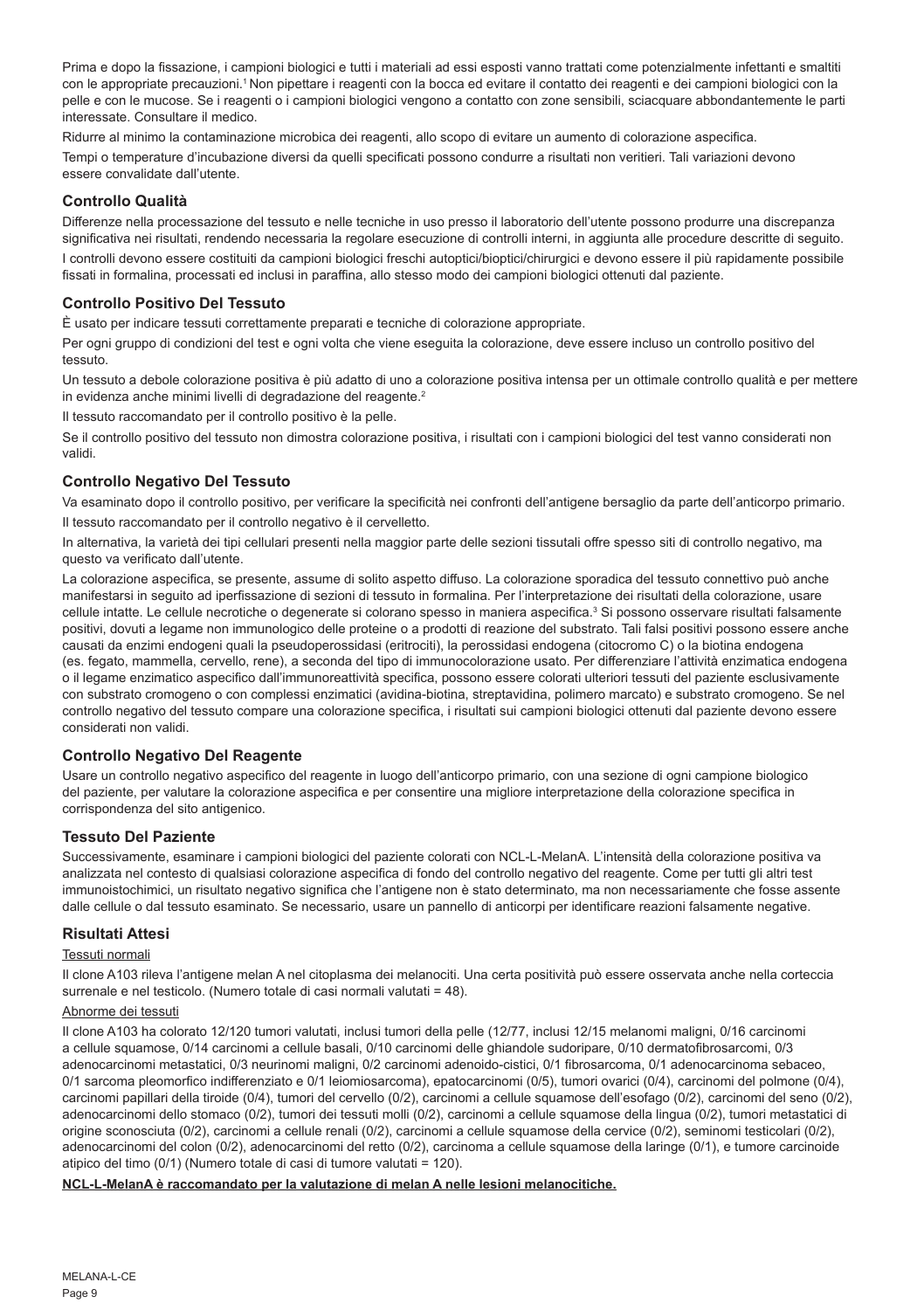## **Limitazioni Generali**

L'immunoistochimica è un procedimento diagnostico a più passi (multistep) che richiede un'esperienza specifica nella selezione dei reagenti appropriati, nella selezione, fissazione e processazione dei tessuti, nella preparazione di vetrini IHC e nell'interpretazione dei risultati della colorazione.

La colorazione del tessuto dipende dalle modalità di manipolazione e di processazione del tessuto stesso, adottate prima della colorazione. La fissazione, il congelamento, lo scongelamento, il lavaggio, l'asciugatura, il riscaldamento o la sezione condotti in modo non corretto, o la contaminazione con altri tessuti o liquidi, possono produrre artefatti, intrappolamento (trapping) anticorpale o risultati falsi negativi. Risultati incompatibili possono essere dovuti a modifiche dei metodi di fissazione e di inclusione o ad irregolarità intrinseche al tessuto.4

Una controcolorazione eccessiva o incompleta può compromettere la corretta interpretazione dei risultati.

L'interpretazione clinica di ogni colorazione o della sua assenza va integrata da studi morfologici che utilizzino i controlli appropriati e deve essere valutata da un patologo qualificato, nel contesto della storia clinica del paziente e delle altre metodiche diagnostiche adoperate.

Gli anticorpi di Leica Biosystems Newcastle Ltd. sono destinati all'uso, quando indicato, su sezioni congelate o incluse in paraffina, con specifici requisiti di fissazione. Un'espressione antigenica inattesa può manifestarsi in particolare nelle neoplasie. L'interpretazione clinica di ogni sezione tissutale colorata deve includere l'analisi morfologica e la valutazione dei controlli appropriati.

### **Riferimenti Bibliografici Di Base**

- 1. National Committee for Clinical Laboratory Standards (NCCLS). Protection of laboratory workers from infectious diseases transmitted by blood and tissue; proposed guideline. Villanova, P.A. 1991; 7(9). Order code M29-P.
- 2. Battifora H. Diagnostic uses of antibodies to keratins: a review and immunohistochemical comparison of seven monoclonal and three polyclonal antibodies. Progress in Surgical Pathology. 6:1–15. eds. Fenoglio-Preiser C, Wolff CM, Rilke F. Field & Wood, Inc., Philadelphia.
- 3. Nadji M, Morales AR. Immunoperoxidase, part I: the techniques and pitfalls. Laboratory Medicine. 1983; 14:767.
- 4. Omata M, Liew CT, Ashcavai M, Peters RL. Nonimmunologic binding of horseradish peroxidase to hepatitis B surface antigen: a possible source of error in immunohistochemistry. American Journal of Clinical Pathology. 1980; 73:626.
- 5. Shidham VB, Qi D, Rao RN, et al. Improved immunohistochemical evaluation of micrometastases in sentinel lymph nodes of cutaneous melanoma with 'MCW Melanoma Cocktail'-a mixture of monoclonal antibodies to MART- 1, melan-A, and tyrosinase. BioMed Central cancer. 2003; 3(1):15.
- 6. Loy TS, Philips RW and Linder CL. A103 immunostaining in the diagnosis of adrenal cortical tumors: an immunohistochemical study of 316 cases. Archives of Patholology and Laboratory Medicine. 2002; 126(2):170–172.
- 7. Clarkson KS, Sturdgess IC and Molyneux AJ. The usefulness of tyrosinase in the immunohistochemical assessment of melanocytic lesions: a comparison of the novel T311 antibody (anti-tyrosinase) with S-100, HMB45, and A103 (anti-melan-A). Journal of Clinical Pathology. 2001; 54:196–200.
- 8. De Vries TJ, Smeets M, de Graaf R et al. Expression of gp100, MART-1, tyrosinase and S100 paraffin-embedded primary melanomas and locoregional, lymph node, and visceral metastases: implications for diagnosis and immunotherapy. A study conducted by the EORTC Melanoma Cooperative Group. Journal of Pathology. 2001; 193:13–20.
- 9. Fang D, Hallman J, Sangha N et al. Expression of microtubule-associated protein 2 in benign and malignant melanocytes. American Journal of Pathology. 2001; 158(6):2107–2115.
- 10. Blessing K, Grant JJH, Sanders DSA et al. Small cell malignant melanoma: variant of neavoid melanoma. Clinicopathological features and histological differential diagnosis. Journal of Clinical Pathology. 2000; 53:591–595.
- 11.Blessing K, Sanders DS, Grant JJ. Comparison of immunohistochemical staining of the novel antibody Melan-A with S100 protein and HMB-45 in malignant melanoma and melanoma variants. Histopathology. 1998; 32 (2):139-146.
- 12.De Vries TJ, Trancikova D, Ruiter D et al. High expression of immunotherapy candidate proteins gp100, MART-1, tyrosinase and TRP-1 in uveal melanoma. British Journal of Cancer. 1998; 78(9): 1156-1161.
- 13.De Vries TJ, Fourkour A. Wobbes T. Verkroost G. Ruiter DJ and Van Muijen GNP (1997) Heterogeneous expression of immunotherapy candidate proteins gpl00. MART-I and tyrosinase in human melanoma cell lines and in human melanocytic lesions. Cancer Research 1997; 57: 3223-3229.
- 14.Chen YT, Stockert E, Jungbluth A et al. Serological analysis of melan-A (MART-1), a melanocyte-specific protein homogeneously expressed in human melanomas. Proceedings of the National Academy of Sciences USA. 1996; 93:5915–5919.

## **Modifiche Alla Pubblicazione Precedente**

Composizione del reagente, Concentrazione proteica totale, Raccomandazioni per l'uso, Avvertenze e precauzioni, Risultati attesi.

## **Data Di Pubblicazione**

02 novembre 2018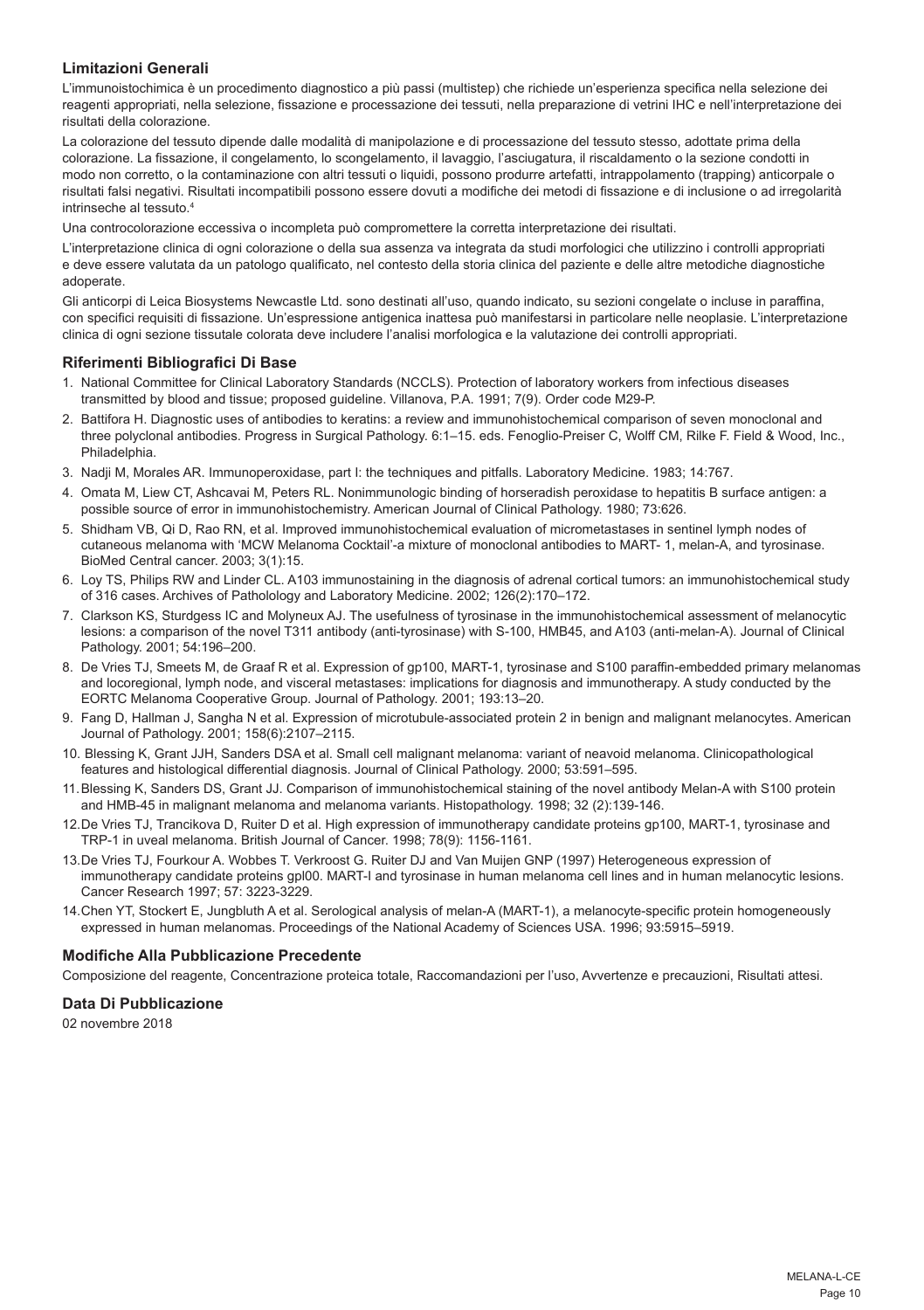## <span id="page-11-0"></span>**Novocastra™ Flüssiger Monoklonaler Maus-Antikörper Melan A Produkt-Nr.: NCL-L-MelanA**

### **Verwendungszweck**

#### *Für in-vitro-Diagnostik*.

NCL-L-MelanA ist zur qualitativen lichtmikroskopischen Identifizierung von humanem Melan A in Paraffinschnitten vorgesehen. Die klinische Bewertung einer vorliegenden bzw. fehlenden Färbung sollte durch morphologische Studien mit entsprechenden Kontrollen ergänzt und im Kontext der Krankengeschichte des Patienten und anderer diagnostischer Tests von einem qualifizierten Pathologen vorgenommen werden.

#### **Verfahrensgrundlage**

Immunhistochemische (IHC) Färbetechniken gestatten die optische Darstellung von Antigenen mittels sequentieller Anwendung eines spezifischen Antikörpers zum Antigen (primärer Antikörper), eines sekundären Antikörpers zum primären Antikörper und eines Enzymkomplexes mit einem chromogenen Substrat, jeweils getrennt durch dazwischen liegende Waschschritte. Die enzymatische Aktivierung des Chromogens führt zu einem sichtbaren Reaktionsprodukt am Ort des Antigens. Die Probe kann dann gegengefärbt und mit einem Deckglas versehen werden. Die Ergebnisse werden mithilfe eines Lichtmikroskops interpretiert und unterstützen die Differentialdiagnose pathophysiologischer Prozesse, die mit einem bestimmten Antigen assoziiert sein könnten.

#### **Klon**

A103

## **Immunogen**

Prokaryotisches rekombinantes Fusionsprotein, das dem humanen Melan A entspricht.

#### **Spezifität**

Humanes Melan A erkennt eine 20 bis 22 kD Doublette in Melan A mRNA-positiven Melanomzellinien. Reagiert nicht mit Melan A mRNAnegativen Zelllinien.

#### **Reagenzzusammensetzung**

NCL-L-MelanA ist ein flüssiger Gewebekulturüberstand, der Natriumazid als Konservierungsmittel enthält.

#### **Ig-Klasse**

IgG1

## **Gesamtproteinkonzentration Total Protein**

Siehe Angaben auf dem Produktetikett bezüglich der chargenspezifischen Gesamtproteinkonzentration.

#### **Antikörperkonzentration**

Größer als oder gleich 22,5 mg/L laut ELISA-Bestimmung. Hinsichtlich der chargenspezifischen Ig-Konzentration siehe Angaben auf dem Produktetikett.

#### **Gebrauchsempfehlungen**

Immunhistochemie in Paraffinschnitten

**Hitzeinduzierte Epitopdemaskierung (HIER):** Bitte Gebrauchsanweisung für Novocastra Epitope Retrieval Solution pH 6 befolgen.

**Empfohlene Verdünnung:** 1:50 über einen Zeitraum von 30 Minuten bei 25 °C. Dies ist nur eine Empfehlung, und die Benutzer sollten ihre eigenen optimalen Arbeitsverdünnungen bestimmen.

**Visualisierung:** Bitte Gebrauchsanweisung für Novolink™ Polymer Detection Systems befolgen. Wenn Sie weitere Produktinformationen oder Unterstützung wünschen, setzen Sie sich bitte mit ihrem Händler vor Ort oder mit der Zweigniederlassung von Leica Biosystems in Verbindung beziehungsweise besuchen Sie die Internetseite von Leica Biosystems, www.LeicaBiosystems.com

Die Leistungsfähigkeit dieses Antikörpers sollte bestätigt werden, wenn er mit anderen manuellen Färbesystemen oder automatisierten Plattformen eingesetzt wird.

## **Lagerung und Stabilität**

Bei 2–8 °C lagern. Nicht einfrieren. Nach Gebrauch sofort wieder bei 2–8 °C lagern. Nach Ablauf des Verfallsdatums (auf dem Behälteretikett) darf das Produkt nicht mehr verwendet werden. Lagerbedingungen, die von den oben genannten Bedingungen abweichen, müssen vom Benutzer verifiziert werden.

## **Probenvorbereitung**

Für paraffineingebettete Gewebeschnitte ist das empfohlene Fixativ 10% neutral gepuffertes Formalin.

#### **Warnhinweise und Sicherheitsmaßnahmen**

Dieses Reagenz wurde aus Zellkulturüberstand zubereitet. Das Reagenz ist ein biologisches Produkt und sollte mit entsprechender Vorsicht gehandhabt werden.

Dieses Reagenz enthält Natriumazid. Ein Materialsicherheits-Datenblatt ist auf Anfrage von www.LeicaBiosystems.com erhältlich.

Die entsprechenden nationalen und lokalen Bestimmungen und Vorschriften zur Entsorgung potentiell giftiger Komponenten sind einzuhalten.

Vor und nach der Fixierung sind die Proben sowie alle Materialien, die mit ihnen in Kontakt gekommen sind, als potentiell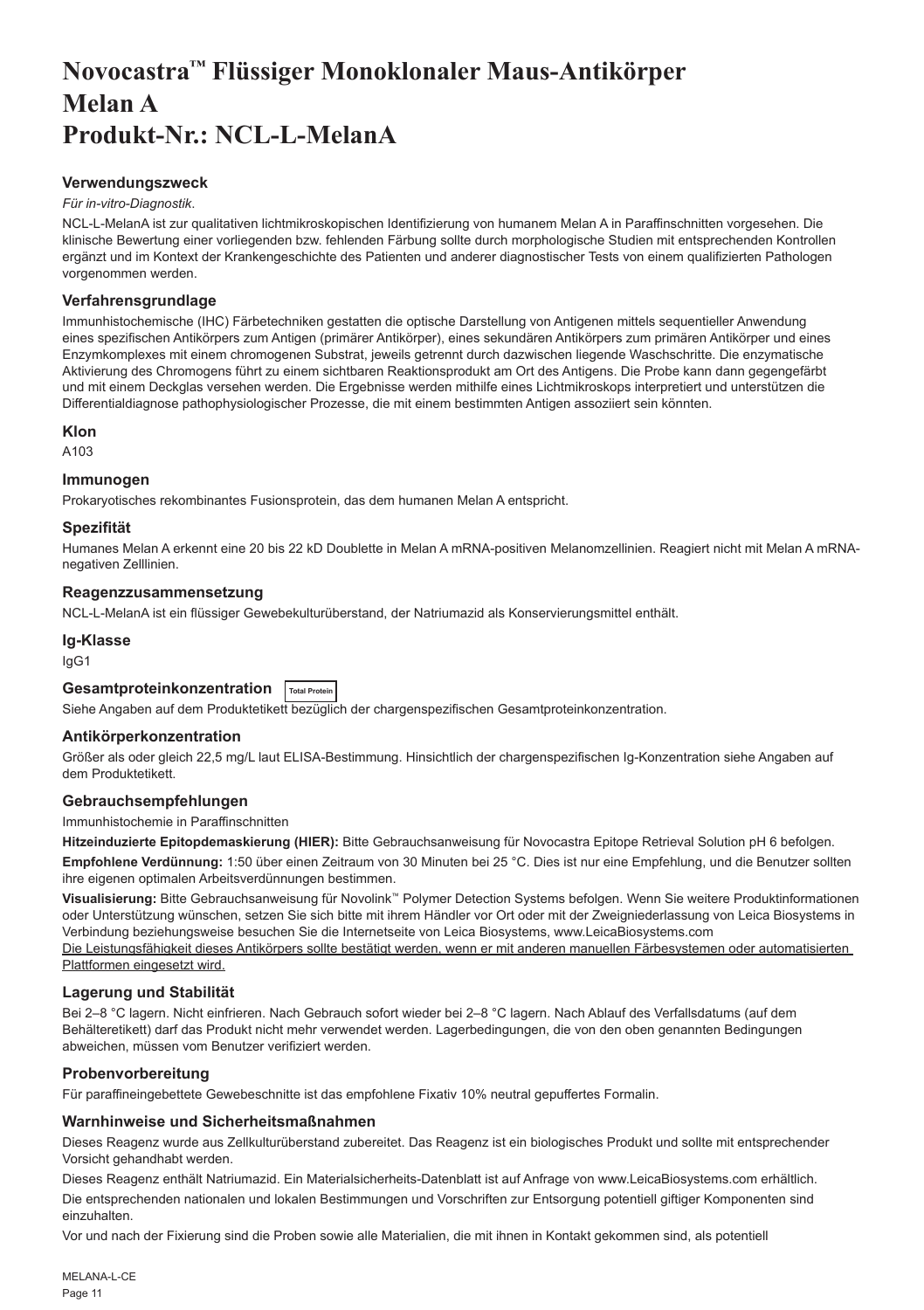infektiös zu behandeln und daher mit entsprechender Vorsicht zu entsorgen.<sup>1</sup> Reagenzien dürfen niemals mit dem Mund pipettiert werden, und jeglicher Kontakt der Reagenzien und Proben mit Haut und Schleimhäuten ist zu vermeiden. Falls Reagenzien oder Proben mit empfindlichen Bereichen in Kontakt gekommen sind, müssen diese mit reichlich Wasser gespült werden. Ärztlichen Rat einholen. Die mikrobielle Verunreinigung von Reagenzien ist zu minimieren, da ansonsten eine erhöhte unspezifische Färbung auftreten kann. Falls die spezifizierten Inkubationszeiten oder –temperaturen nicht eingehalten werden, kann es zu fehlerhaften Ergebnissen kommen.

#### **Qualitätskontrolle**

Unterschiede bei der Gewebebearbeitung und den technischen Verfahren im Labor des Benutzers können zu signifikanten Schwankungen bei den Ergebnissen führen. Daher ist es wichtig, zusätzlich zu den folgenden Verfahren regelmäßige laborinterne Kontrollen durchzuführen.

Die Kontrollen sollten mit frischen Autopsie-/Biopsie-/chirurgischen Proben vorgenommen werden, die so bald wie möglich und auf dieselbe Weise wie die Patientenprobe(n) in Formalin fixiert, behandelt und in Paraffin eingebettet worden sind.

### **Positive Gewebekontrolle**

Zeigt korrekt vorbereitete Gewebe und korrekte Färbetechniken an.

In jedem Färbelauf sollte für jeden Satz Testbedingungen eine positive Gewebekontrolle durchgeführt werden.

Jegliche Abweichungen von den angegebenen Werten müssen vom Benutzer verifiziert werden.

Gewebe mit schwach positiver Färbung ist für die optimale Qualitätskontrolle und den Nachweis kleiner Minderungen in der Reagenzleistung besser geeignet als ein Gewebe mit stark positiver Färbung.<sup>2</sup>

Für die positive Gewebekontrolle wird Haut empfohlen.

Falls das positive Kontrollgewebe keine positive Färbung nachweisen kann, sollten die mit den Testproben erzielten Ergebnisse als ungültig betrachtet werden.

#### **Negative Gewebekontrolle**

Die negative Gewebekontrolle sollte nach der positiven Gewebekontrolle erfolgen, um die Spezifität der Zielantigenmarkierung durch den primären Antikörper zu verifizieren.

Für die negative Gewebekontrolle wird Zerebellum empfohlen.

Alternativ bietet die Vielfalt unterschiedlicher Zelltypen, die in den meisten Gewebeschnitten vorliegen, häufig Stellen für eine negative Kontrolle. Jedoch sollte dies vom Benutzer verifiziert werden.

Liegt eine unspezifische Färbung vor, hat diese gewöhnlich ein diffuses Erscheinungsbild. Eine sporadische Färbung des Bindegewebes kann ebenfalls in Schnitten von übermäßig formalinfixierten Geweben beobachtet werden. Zur Bewertung der Färbeergebnisse intakte Zellen verwenden. Nekrotische oder degenerierte Zellen werden oft unspezifisch gefärbt.<sup>3</sup> Falsch-positive Ergebnisse können aufgrund einer nichtimmunologischen Bindung von Proteinen oder Substratreaktionsprodukten beobachtet werden. In Abhängigkeit von der Art der verwendeten Immunfärbung können solche Ergebnisse auch durch endogene Enzyme wie Pseudoperoxidase (Erythrozyten), endogene Peroxidase (Zytochrom C) oder endogenes Biotin (beispielsweise Leber, Mamma, Gehirn, Niere) hervorgerufen werden. Um eine endogene Enzymaktivität bzw. eine unspezifische Enzymbindung von einer spezifischen Immunreaktivität zu unterscheiden, können zusätzliche Patientengewebe ausschließlich mit Substratchromogen bzw. mit Enzymkomplexen (Avidin-Biotin, Streptavidin, markiertes Polymer) plus Substratchromogen gefärbt werden. Falls im negativen Kontrollgewebe eine spezifische Färbung auftritt, sollten die Ergebnisse mit den Patientenproben als ungültig betrachtet werden.

## **Negative Reagenzkontrolle**

Zur Beurteilung einer unspezifischen Färbung und zur besseren Bewertung einer spezifischen Färbung an der Antigenstelle ist mit einem Schnitt jedes Patientenpräparates anstelle des primären Antikörpers eine unspezifische negative Reagenzkontrolle zu verwenden.

#### **Patientengewebe**

Die mit NCL-L-MelanA gefärbten Patientenproben müssen zuletzt untersucht werden. Eine positive Färbeintensität ist im Kontext einer unspezifischen Hintergrundfärbung der negativen Reagenzkontrolle zu bewerten. Wie bei jedem immunhistochemischen Test bedeutet ein negatives Ergebnis, dass das Antigen nicht nachgewiesen wurde. Ein negatives Ergebnis bedeutet jedoch nicht notwendigerweise, dass das Antigen in den getesteten Zellen / im getesteten Gewebe nicht vorlag. Bei Bedarf sollte zur Identifizierung falsch-negativer Reaktionen eine Gruppe von Antikörpern verwendet werden.

#### **Erwartete Ergebnisse**

#### Normale Gewebe

Klon A103 weist das Melan A-Antigen im Zytoplasma von Melanozyten nach. Nebennierenrinde und Hoden können ebenfalls leicht positiv sein. (Anzahl der insgesamt untersuchten Normalgewebeproben = 48).

#### Anomale Gewebe

Klon A103 färbte 12/120 untersuchten Tumoren, einschließlich Tumoren der Haut (12/77, einschließlich 12/15 malignen Melanomen, 0/16 Plattenepithelkarzinomen, 0/14 Basalzellkarzinomen, 0/10 Schweissdrüsenkarzinomen, 0/10 Dermatofibrosarkomen, 0/3 metastatischen Adenokarzinomen, 0/3 malignen Schwannomen, 0/2 adenoid-zystischen Karzinomen, 0/1 Fibrosarkom, 0/1 Talgdrüsen-Adenokarzinom, 0/1 pleomorphen undifferenzierten Sarkom und 0/1 Leiomyosarkom), Leberkarzinomen (0/5), Ovarialtumoren (0/4), Lungenkarzinomen (0/4), papillären Schilddrüsenkarzinomen (0/4), Hirntumoren (0/2), Plattenzellkarzinomen des Ösophagus (0/2), Mammakarzinomen (0/2), Adenokarzinomen des Magens (0/2), Weichteiltumoren (0/2), Plattenepitheltumoren der Zunge (0/2), metastatischen Tumoren unbekannter Ätiologie (0/2), Nierenzellkarzinomen (0/2), Plattenepithelkarzinomen des Zervix (0/2), Seminomen der Hoden (0/2), Adenokarzinomen von Kolon (0/2) und Rektum (0/2), Plattenepithelkarzinomen des Kehlkopfes (0/1) und atypische karzinoide Tumoren des Thymus (0/1) (Anzahl der insgesamt untersuchten Proben von Tumorgewebe = 120).

**NCL-L-MelanA wird als Hilfe zur Bewertung von Melan A in melanozitären Läsionen empfohlen.**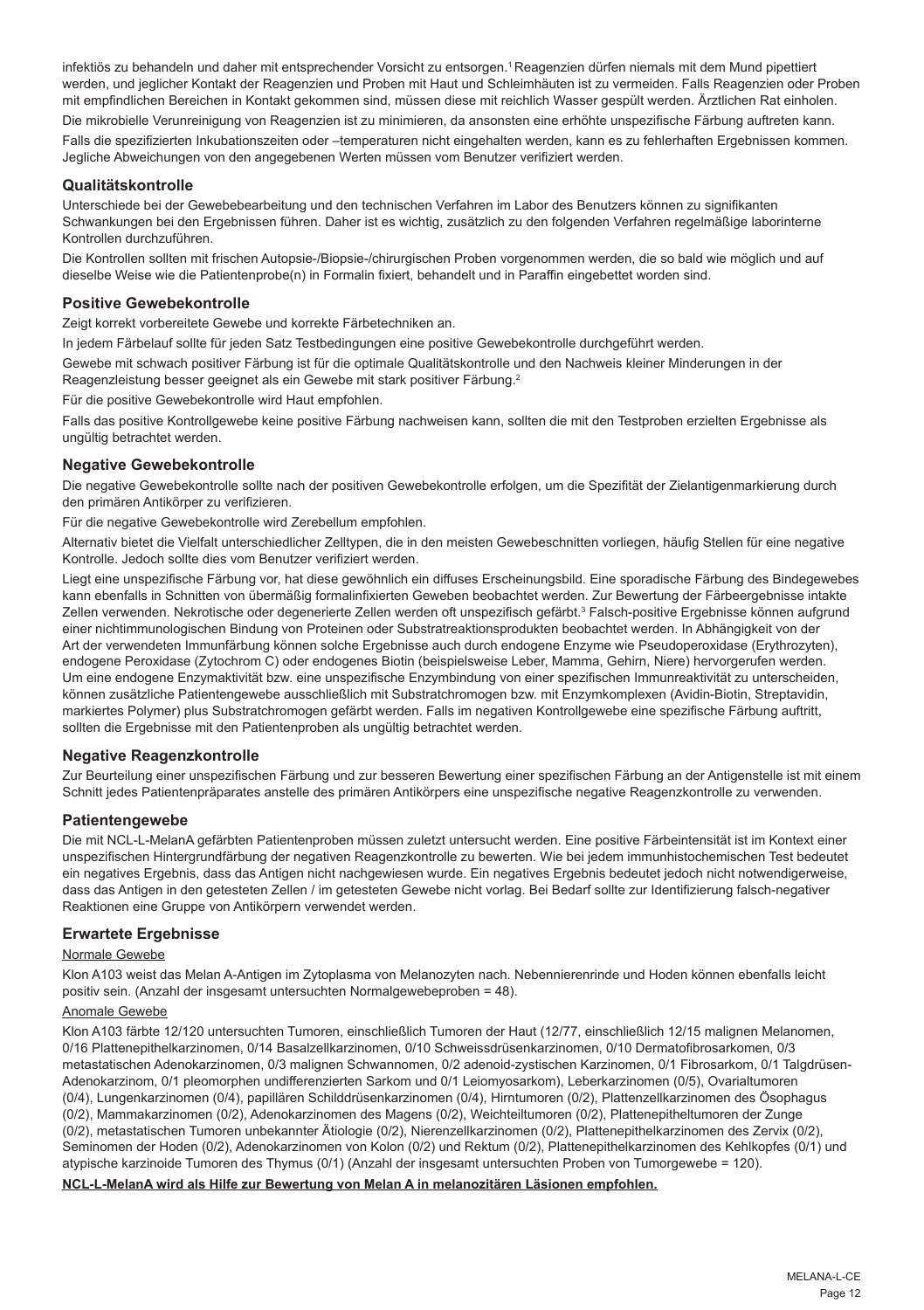## **Allgemeine Beschränkungen**

Die Immunhistochemie ist ein mehrstufiger diagnostischer Prozess, der eine spezialisierte Ausbildung auf den folgenden Gebieten erfordert: Auswahl der entsprechenden Reagenzien; Gewebeauswahl, -fixierung und -verarbeitung; Vorbereitung des IHC-Objektträgers sowie Bewertung der Färbeergebnisse.

Die Gewebefärbung hängt von der Handhabung und Verarbeitung des Gewebes vor dem Färben ab. Unsachgemäßes Fixieren, Einfrieren, Auftauen, Waschen, Trocknen, Erwärmen, Schneiden oder eine Kontamination mit anderen Geweben oder Flüssigkeiten kann zu Artefakten, Antikörper-Trapping oder falsch-negativen Ergebnissen führen. Abweichende Ergebnisse können aufgrund von Unterschieden bei der Fixierung und Einbettung oder intrinsischen Unregelmäßigkeiten im Gewebe selbst entstehen.4

Eine exzessive oder unvollständige Gegenfärbung kann die korrekte Bewertung von Ergebnissen gefährden.

Die klinische Bewertung einer vorliegenden bzw. fehlenden Färbung sollte durch morphologische Studien mit entsprechenden Kontrollen ergänzt und im Kontext der Krankengeschichte des Patienten und anderer diagnostischer Tests von einem qualifizierten Pathologen vorgenommen werden.

Antikörper von Leica Biosystems Newcastle Ltd sind wo angezeigt für die Verwendung entweder auf gefrorenen oder in Paraffin eingebetteten Schnitten mit spezifischen Fixierungsanforderungen bestimmt. Es kann insbesondere bei Neoplasmen zu einer unerwarteten Antigenexpression kommen. Die klinische Bewertung eines gefärbten Gewebeschnitts muss eine morphologische Analyse und die Auswertung der entsprechenden Kontrollen einschließen.

### **Literatur - Allgemein**

- 1. National Committee for Clinical Laboratory Standards (NCCLS). Protection of laboratory workers from infectious diseases transmitted by blood and tissue; proposed guideline. Villanova, P.A. 1991;7(9). Order code M29-P.
- 2. Battifora H. Diagnostic uses of antibodies to keratins: a review and immunohistochemical comparison of seven monoclonal and three polyclonal antibodies. Progress in Surgical Pathology. 6:1–15. eds. Fenoglio-Preiser C, Wolff CM, Rilke F. Field & Wood, Inc., Philadelphia.
- 3. Nadji M, Morales AR. Immunoperoxidase, part I: the techniques and pitfalls. Laboratory Medicine. 1983; 14:767.
- 4. Omata M, Liew CT, Ashcavai M, Peters RL. Nonimmunologic binding of horseradish peroxidase to hepatitis B surface antigen: a possible source of error in immunohistochemistry. American Journal of Clinical Pathology. 1980; 73:626.
- 5. Shidham VB, Qi D, Rao RN, et al. Improved immunohistochemical evaluation of micrometastases in sentinel lymph nodes of cutaneous melanoma with 'MCW Melanoma Cocktail'-a mixture of monoclonal antibodies to MART- 1, melan-A, and tyrosinase. BioMed Central cancer. 2003; 3(1):15.
- 6. Loy TS, Philips RW and Linder CL. A103 immunostaining in the diagnosis of adrenal cortical tumors: an immunohistochemical study of 316 cases. Archives of Patholology and Laboratory Medicine. 2002; 126(2):170–172.
- 7. Clarkson KS, Sturdgess IC and Molyneux AJ. The usefulness of tyrosinase in the immunohistochemical assessment of melanocytic lesions: a comparison of the novel T311 antibody (anti-tyrosinase) with S-100, HMB45, and A103 (anti-melan-A). Journal of Clinical Pathology. 2001; 54:196–200.
- 8. De Vries TJ, Smeets M, de Graaf R et al. Expression of gp100, MART-1, tyrosinase and S100 paraffin-embedded primary melanomas and locoregional, lymph node, and visceral metastases: implications for diagnosis and immunotherapy. A study conducted by the EORTC Melanoma Cooperative Group. Journal of Pathology. 2001; 193:13–20.
- 9. Fang D, Hallman J, Sangha N et al. Expression of microtubule-associated protein 2 in benign and malignant melanocytes. American Journal of Pathology. 2001; 158(6):2107–2115.
- 10. Blessing K, Grant JJH, Sanders DSA et al. Small cell malignant melanoma: variant of neavoid melanoma. Clinicopathological features and histological differential diagnosis. Journal of Clinical Pathology. 2000; 53:591–595.
- 11.Blessing K, Sanders DS, Grant JJ. Comparison of immunohistochemical staining of the novel antibody Melan-A with S100 protein and HMB-45 in malignant melanoma and melanoma variants. Histopathology. 1998; 32 (2):139-146.
- 12.De Vries TJ, Trancikova D, Ruiter D et al. High expression of immunotherapy candidate proteins gp100, MART-1, tyrosinase and TRP-1 in uveal melanoma. British Journal of Cancer. 1998; 78(9): 1156-1161.
- 13.De Vries TJ, Fourkour A. Wobbes T. Verkroost G. Ruiter DJ and Van Muijen GNP (1997) Heterogeneous expression of immunotherapy candidate proteins gpl00. MART-I and tyrosinase in human melanoma cell lines and in human melanocytic lesions. Cancer Research 1997; 57: 3223-3229.
- 14.Chen YT, Stockert E, Jungbluth A et al. Serological analysis of melan-A (MART-1), a melanocyte-specific protein homogeneously expressed in human melanomas. Proceedings of the National Academy of Sciences USA. 1996; 93:5915–5919.

#### **Änderungen zur vorhergehenden Ausgabe**

Reagenzienzusammensetzung, Gesamtproteinkonzentration, Anwendungsempfehlungen, Warnungen und Vorsichtsmaßnahmen, erwartete Ergebnisse.

## **Ausgabedatum**

02 November 2018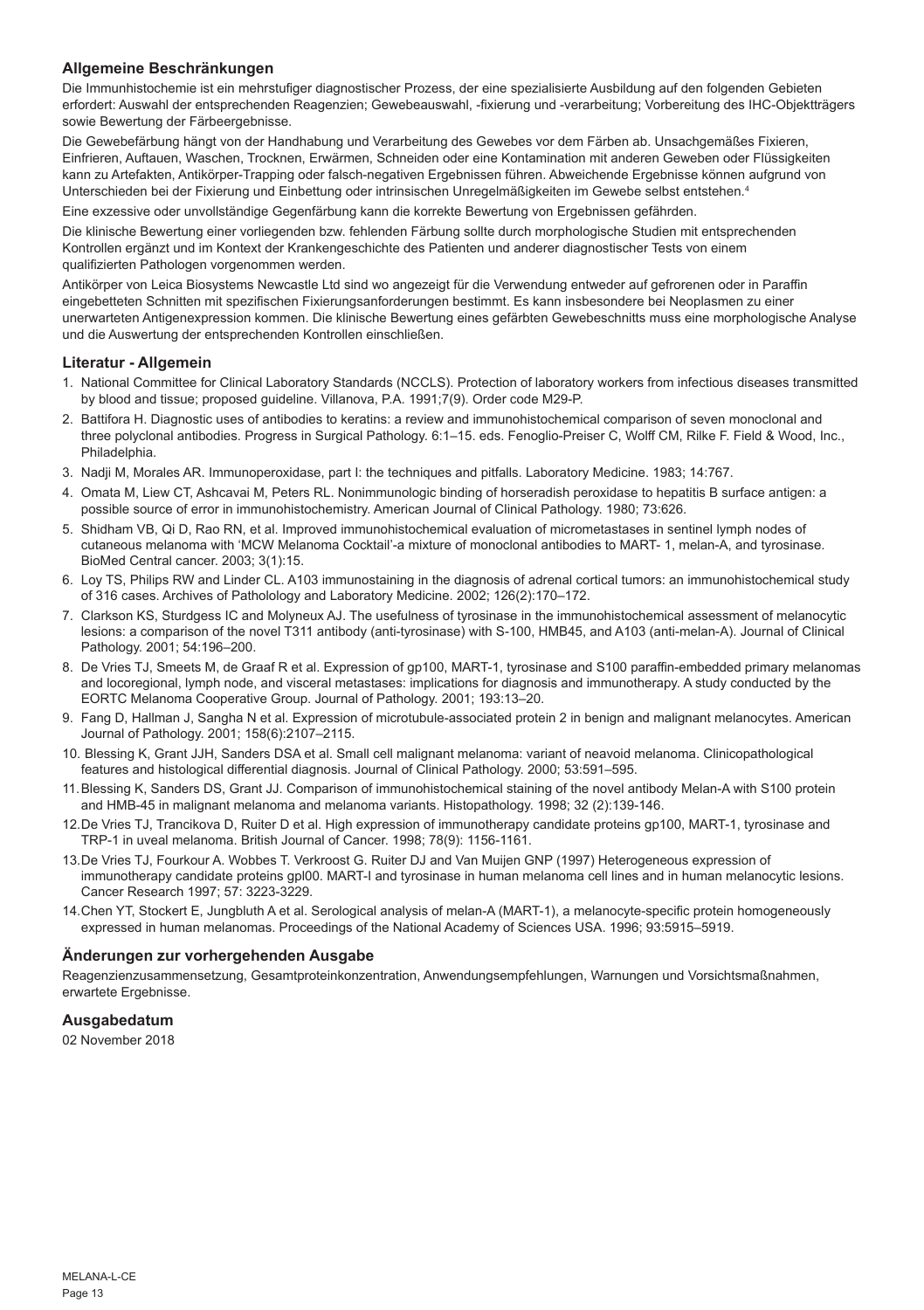## <span id="page-14-0"></span>**Novocastra™ Anticuerpos Monoclonal Líquidos de Ratón Melan A Código De Producto: NCL-L-MelanA**

## **Indicaciones De Uso**

#### *Para uso diagnóstico in vitro*.

NCL-L-MelanA está indicado par la identificación cualitativa mediante microscopía óptica de Melan-A humana en secciones de parafina. La interpretación clínica de cualquier tinción o de su ausencia debe complementarse con estudios morfológicos, con el uso de los controles adecuados, y un anatomopatólogo cualificado debe evaluarla en el contexto del historial clínico del paciente y de otras pruebas diagnósticas.

## **Principio Del Procedimiento**

Las técnicas de tinción inmunohistocitoquímica (IHQ) permiten la visualización de antígenos mediante la aplicación secuencial de un anticuerpo específico dirigido contra el antígeno (anticuerpo primario), un anticuerpo secundario dirigido contra el anticuerpo primario y un complejo enzimático con un sustrato cromogénico, con pasos de lavado intercalados. La activación enzimática del cromógeno produce una reacción visible en el lugar en que se encuentra el antígeno. Luego se puede contrateñir la muestra y cubrirla con un cubreobjeto. Los resultados se interpretan utilizando un microscopio óptico y son de ayuda en el diagnóstico diferencial de los procesos fisiopatológicos, que pueden estar o no vinculados a un determinado antígeno.

#### **Clon**

A103

#### **Inmunógeno**

Proteína de fusión recombinante procariótica correspondiente a la molécula Melan-A humana.

## **Especificidad**

La molécula Melan-A humana reconoce un doblete de 20 a 22 kD en las líneas celulares de melanoma positivas al ARNm de Melan-A. No reacciona con líneas celulares negativas al ARNm de Melan-A.

#### **Composición Del Reactivo**

NCL-L-MelanA es un sobrenadante de cultivo tisular líquido que contiene azida sódica como conservante.

### **Clase de Ig**

IgG1

## **Concentración Total De Proteína Total Protein**

Consulte la etiqueta del vial para ver la concentración total de proteína específica del lote.

#### **Concentración De Anticuerpo**

Igual o superior a 22,5 mg/L según se ha determinado mediante ELISA. Consulte en la etiqueta del vial la concentración de Ig específica del lote.

## **Recomendaciones De Uso**

Inmunohistocitoquímica con secciones de parafina.

**Recuperación del epítopo inducido por calor (HIER):** Por favor, siga las instrucciones de uso de Novocastra Epitope Retrieval Solution pH 6.

**Dilución sugerida:** 1:50 durante 30 minutos a 25 °C. Esta es tan solo una pauta y cada usuario debe determinar sus propias diluciones de trabajo óptimas.

**Visualización:** Por favor, siga las instrucciones de uso de Novolink™ Polymer Detection Systems. Para obtener más información sobre el producto o para recibir soporte, póngase en contacto con su distribuidor local o con la oficina regional de Leica Biosystems, o bien visite el sitio web de Leica Biosystems, www.LeicaBiosystems.com

El rendimiento de este anticuerpo se debe validar cuando se utiliza con otros sistemas manuales de tinción o plataformas automatizadas.

## **Almacenamiento Y Estabilidad**

Almacénelo a una temperatura de 2–8 °C. No lo congele. Devuélvalo a 2–8 °C inmediatamente después de su uso. No lo utilice después de la fecha de caducidad indicada en la etiqueta del vial. Cualesquiera condiciones de almacenamiento que no sean las arriba especificadas deben ser verificadas por el usuario.

#### **Preparación De Las Muestras**

El fijador recomendado para secciones de tejido incluidos en parafina es formol tamponado neutro al 10%.

## **Advertencias Y Precauciones**

Este reactivo se ha preparado a partir del sobrenadante de un cultivo celular. Como se trata de un producto de origen biológico, debe manipularse con precaución.

Este reactivo contiene azida sódica. Está disponible una Hoja de información sobre la seguridad del material, previa petición, o en www.LeicaBiosystems.com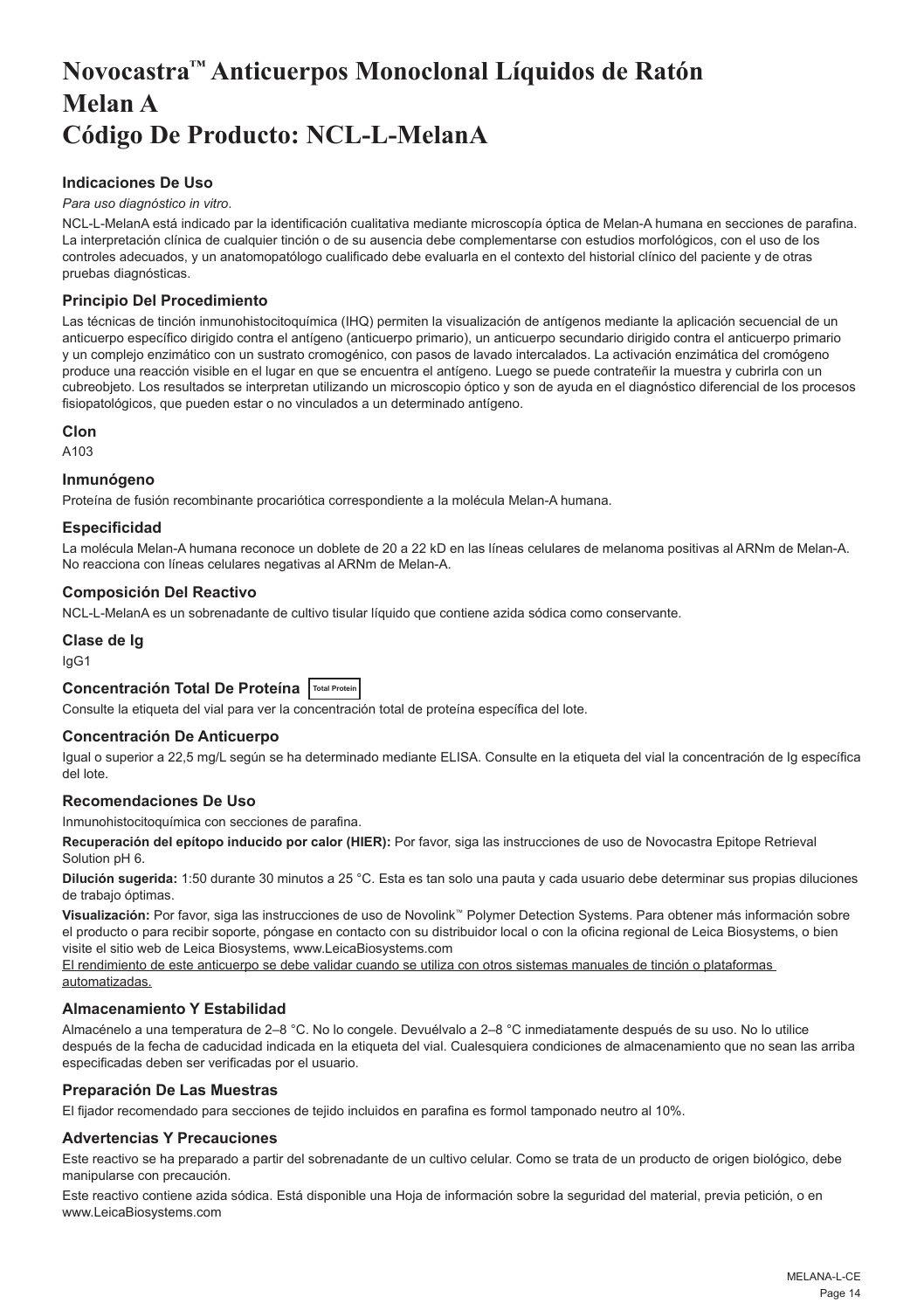Consulte las normativas nacionales, estatales, provinciales o municipales acerca de cómo desechar cualquier componente potencialmente tóxico.

Las muestras, antes y después de ser fijadas, así como todos los materiales expuestos a ellas, deben manipularse como susceptibles de transmitir una infección, y se deben desechar tomando las precauciones adecuadas.<sup>1</sup> No pipetee nunca los reactivos con la boca, y evite el contacto de la piel y de las membranas mucosas con los reactivos y las muestras. Si los reactivos o las muestras entran en contacto con zonas delicadas, lave éstas con abundante agua. Acuda inmediatamente al médico.

Reduzca al mínimo la contaminación microbiana de los reactivos; de lo contrario, podría producirse un aumento de la tinción no específica.

Cualquier tiempo o temperatura de incubación que no sean los aquí especificados pueden conducir a resultados erróneos. Cualquier cambio de tal naturaleza debe ser validado por el usuario.

## **Control De Calidad**

Las diferencias en el procesamiento de los tejidos y en los procedimientos técnicos del laboratorio del usuario pueden producir una variabilidad significativa en los resultados; por ello, es necesario que éste lleve a cabo regularmente los controles de su propio laboratorio, además de los siguientes procedimientos.

Los controles deben ser muestras frescas de autopsia, biopsia o quirúrgicas fijadas en formol, procesadas e incluidas en parafina, lo antes posible, de manera idéntica a la utilizada para la muestra o muestras del paciente o pacientes.

## **Control Tisular Positivo**

Se utiliza para indicar la preparación correcta de los tejidos y las técnicas de tinción adecuadas.

Debe incluirse un control tisular positivo por cada conjunto de condiciones de ensayo en cada tinción o serie de tinciones realizada.

Un tejido con una tinción positiva débil es más adecuado que un tejido con una tinción positiva intensa para lograr un control de calidad óptimo y para detectar niveles bajos de degradación del reactivo.<sup>2</sup>

El tejido de control positivo recomendado es la piel

Si el tejido de control positivo no muestra tinción positiva, los resultados de las muestras analizadas deben considerarse no válidos.

#### **Control Tisular Negativo**

Debe examinarse después del control de tejido positivo, a fin de verificar la especificidad del marcado del antígeno diana por el anticuerpo primario.

El tejido de control negativo recomendado es el cerebelo.

O bien, la variedad de diferentes tipos de células presentes en la mayoría de los cortes de tejido ofrece con frecuencia lugares de control negativo, pero esto debe ser verificado por el usuario.

Si aparece una tinción no específica, ésta tiene generalmente aspecto difuso. En cortes de tejido fijados excesivamente con formol puede observarse también una tinción esporádica del tejido conectivo. Utilice células intactas para la interpretación de los resultados de la tinción. A menudo, las células necróticas o degeneradas quedan teñidas de forma no específica.<sup>3</sup> También pueden observarse falsos positivos causados por la unión no inmunológica a proteínas o a productos de reacción del sustrato. Estos falsos positivos pueden estar causados también por enzimas endógenas tales como la pseudoperoxidasa (eritrocitos), la peroxidasa endógena (citocromo C), o la biotina endógena (por ejemplo, de hígado, mama, cerebro, riñón), en función del tipo de inmunotinción utilizada. Para diferenciar la actividad de las enzimas endógenas o los enlaces no específicos de las enzimas de la inmunorreactividad específica, pueden teñirse otros tejidos del paciente exclusivamente con cromógeno sustrato o con complejos enzimáticos (avidina-biotina, estreptavidina, polímeros marcados) y cromógeno sustrato respectivamente. Si se produce una tinción específica del control tisular negativo, los resultados de las muestras de los pacientes deben considerarse no válidos.

## **Control De Reactivo Negativo**

Utilice un control de reactivo negativo no específico en lugar del anticuerpo primario con un corte de cada muestra del paciente a fin de evaluar la tinción no específica y obtener una mejor interpretación de la tinción específica en el lugar en que se encuentra el antígeno.

## **Tejido Del Paciente**

Examine las muestras del paciente o pacientes teñidas con NCL-L-MelanA al final. La intensidad de la tinción positiva debe valorarse en el contexto de cualquier tinción de fondo no específica del control de reactivo negativo. Como con cualquier prueba inmunohistocitoquímica, un resultado negativo significa que no se ha detectado antígeno, y no que el antígeno esté ausente en las células o tejido probados. Si es necesario, use un panel de anticuerpos para identificar falsas reacciones negativas.

## **Resultados esperados**

### Teiidos normales

El clon A103 detecta el antígeno de Melan-A en el citoplasma de los melanocitos. Se puede observar la misma reacción positiva en la corteza de las glándulas suprarrenales y en el testículo. (Número total de casos normales evaluados = 48).

## Anormal del tejido

El clon A103 tiñó 12/120 tumores evaluados, incluyendo tumores de piel (12/77, incluyendo 12/15 melanomas malignos, 0/16 carcinomas de células escamosas, 0/14 carcinomas de células basales, 0/10 carcinomas de células sudoríparas, 0/10 dermatofibrosarcomas, 0/3 adenocarcinomas metastásicos, 0/3 schwannomas malignos, 0/2 carcinomas císticos adenoides, 0/1 fibrosarcoma, 0/1 adenocarcinoma sebáceo, 0/1 sarcoma pleomórfico indiferenciado y 0/1 leiomiosarcoma), carcinomas hepáticos (0/5), tumores ováricos (0/4), carcinomas pulmonares (0/4), carcinomas papilares tiroideos (0/4), tumores cerebrales (0/2), carcinomas de células escamosas del esófago (0/2), carcinomas de mama (0/2), adenocarcinomas del estómago (0/2), tumores de los tejidos blandos (0/2), carcinomas de células escamosas de la lengua (0/2), tumores mestastásicos de origen desconocido (0/2), carcinomas de células renales (0/2), carcinomas de células escamosas del cérvix (0/2), seminomas testiculares (0/2), adenocarcinomas del colon (0/2), adenocarcinomas del recto (0/2), carcinoma de células escamosas de la laringe (0/1), y un tumor carcenoideo atípico del timo (0/1) (Número total de casos de tumor evaluados = 120).

**NCL-L-MelanA se recomienda para ayudar en la evaluación de Melan-A en lesiones melanocíticas.**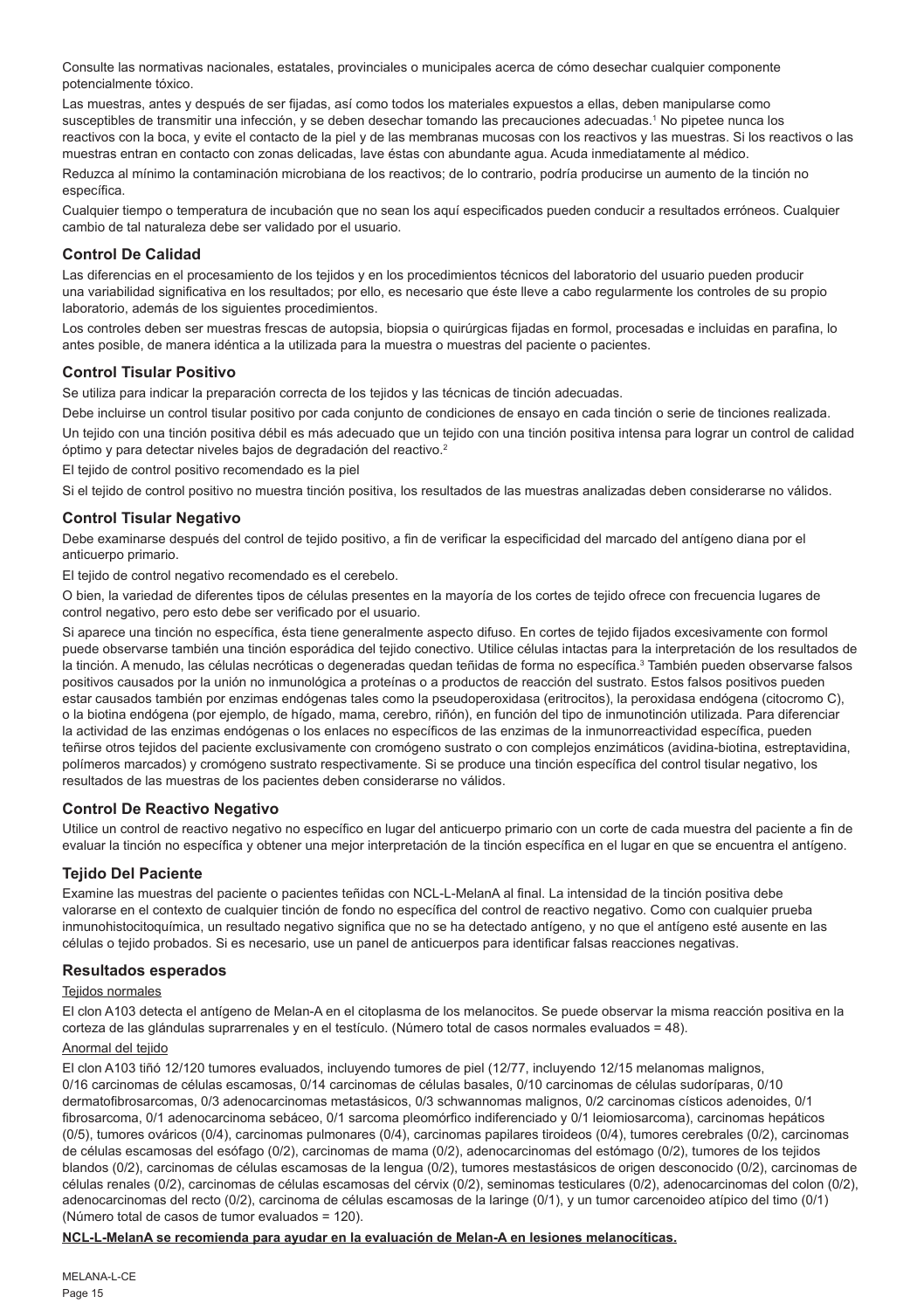## **Limitaciones Generales**

La inmunohistocitoquímica es un proceso de diagnóstico en varias fases que abarca: la formación especializada en la selección de los reactivos apropiados, la selección, fijación y procesamiento de tejidos, la preparación del portaobjeto para IHQ, y la interpretación de los resultados de la tinción.

La tinción de los tejidos depende de la manipulación y el procesamiento del tejido previos a la tinción. Una fijación, congelación, descongelación, lavado, secado, calentamiento o seccionamiento incorrectos, o la contaminación con otros tejidos o líquidos pueden generar artefactos, atrapamiento del anticuerpo o falsos negativos. La aparición de resultados incoherentes puede deberse a variaciones en los métodos de fijación y de inclusión, o a irregularidades inherentes al tejido.<sup>4</sup>

Una contratinción excesiva o incompleta puede poner en peligro la interpretación correcta de los resultados.

La interpretación clínica de cualquier tinción o de su ausencia debe complementarse con estudios morfológicos, con el uso de los controles adecuados, y un anatomopatólogo cualificado debe evaluarla en el contexto del historial clínico del paciente y de otras pruebas diagnósticas.

Los anticuerpos de Leica Biosystems Newcastle Ltd son para utilizarlos, según se indique, con secciones congeladas o incluidas en parafina, con requisitos de fijación específicos. Puede producirse una expresión inesperada del antígeno, especialmente en las neoplasias. La interpretación clínica de cualquier sección de tejido teñida debe incluir un análisis morfológico y la evaluación de los controles apropiados.

#### **Bibliografía - General**

- 1. National Committee for Clinical Laboratory Standards (NCCLS). Protection of laboratory workers from infectious diseases transmitted by blood and tissue; proposed guideline. Villanova, P.A. 1991; 7(9). Order code M29-P.
- 2. Battifora H. Diagnostic uses of antibodies to keratins: a review and immunohistochemical comparison of seven monoclonal and three polyclonal antibodies. Progress in Surgical Pathology. 6:1–15. eds. Fenoglio-Preiser C, Wolff CM, Rilke F. Field & Wood, Inc., Philadelphia.
- 3. Nadji M, Morales AR. Immunoperoxidase, part I: the techniques and pitfalls. Laboratory Medicine. 1983; 14:767.
- 4. Omata M, Liew CT, Ashcavai M, Peters RL. Nonimmunologic binding of horseradish peroxidase to hepatitis B surface antigen: a possible source of error in immunohistochemistry. American Journal of Clinical Pathology. 1980; 73:626.
- 5. Shidham VB, Qi D, Rao RN, et al. Improved immunohistochemical evaluation of micrometastases in sentinel lymph nodes of cutaneous melanoma with 'MCW Melanoma Cocktail'-a mixture of monoclonal antibodies to MART- 1, melan-A, and tyrosinase. BioMed Central cancer. 2003; 3(1):15.
- 6. Loy TS, Philips RW and Linder CL. A103 immunostaining in the diagnosis of adrenal cortical tumors: an immunohistochemical study of 316 cases. Archives of Patholology and Laboratory Medicine. 2002; 126(2):170–172.
- 7. Clarkson KS, Sturdgess IC and Molyneux AJ. The usefulness of tyrosinase in the immunohistochemical assessment of melanocytic lesions: a comparison of the novel T311 antibody (anti-tyrosinase) with S-100, HMB45, and A103 (anti-melan-A). Journal of Clinical Pathology. 2001; 54:196–200.
- 8. De Vries TJ, Smeets M, de Graaf R et al. Expression of gp100, MART-1, tyrosinase and S100 paraffin-embedded primary melanomas and locoregional, lymph node, and visceral metastases: implications for diagnosis and immunotherapy. A study conducted by the EORTC Melanoma Cooperative Group. Journal of Pathology. 2001; 193:13–20.
- 9. Fang D, Hallman J, Sangha N et al. Expression of microtubule-associated protein 2 in benign and malignant melanocytes. American Journal of Pathology. 2001; 158(6):2107–2115.
- 10. Blessing K, Grant JJH, Sanders DSA et al. Small cell malignant melanoma: variant of neavoid melanoma. Clinicopathological features and histological differential diagnosis. Journal of Clinical Pathology. 2000; 53:591–595.
- 11.Blessing K, Sanders DS, Grant JJ. Comparison of immunohistochemical staining of the novel antibody Melan-A with S100 protein and HMB-45 in malignant melanoma and melanoma variants. Histopathology. 1998; 32 (2):139-146.
- 12.De Vries TJ, Trancikova D, Ruiter D et al. High expression of immunotherapy candidate proteins gp100, MART-1, tyrosinase and TRP-1 in uveal melanoma. British Journal of Cancer. 1998; 78(9): 1156-1161.
- 13.De Vries TJ, Fourkour A. Wobbes T. Verkroost G. Ruiter DJ and Van Muijen GNP (1997) Heterogeneous expression of immunotherapy candidate proteins gpl00. MART-I and tyrosinase in human melanoma cell lines and in human melanocytic lesions. Cancer Research 1997; 57: 3223-3229.
- 14.Chen YT, Stockert E, Jungbluth A et al. Serological analysis of melan-A (MART-1), a melanocyte-specific protein homogeneously expressed in human melanomas. Proceedings of the National Academy of Sciences USA. 1996; 93:5915–5919.

#### **Correcciones A La Publicación Anterior**

Composición del reactivo, Concentración de proteína total, Recomendaciones de uso, Advertencias y precauciones, Resultados esperados

## **Fecha De Publicación**

02 de noviembre de 2018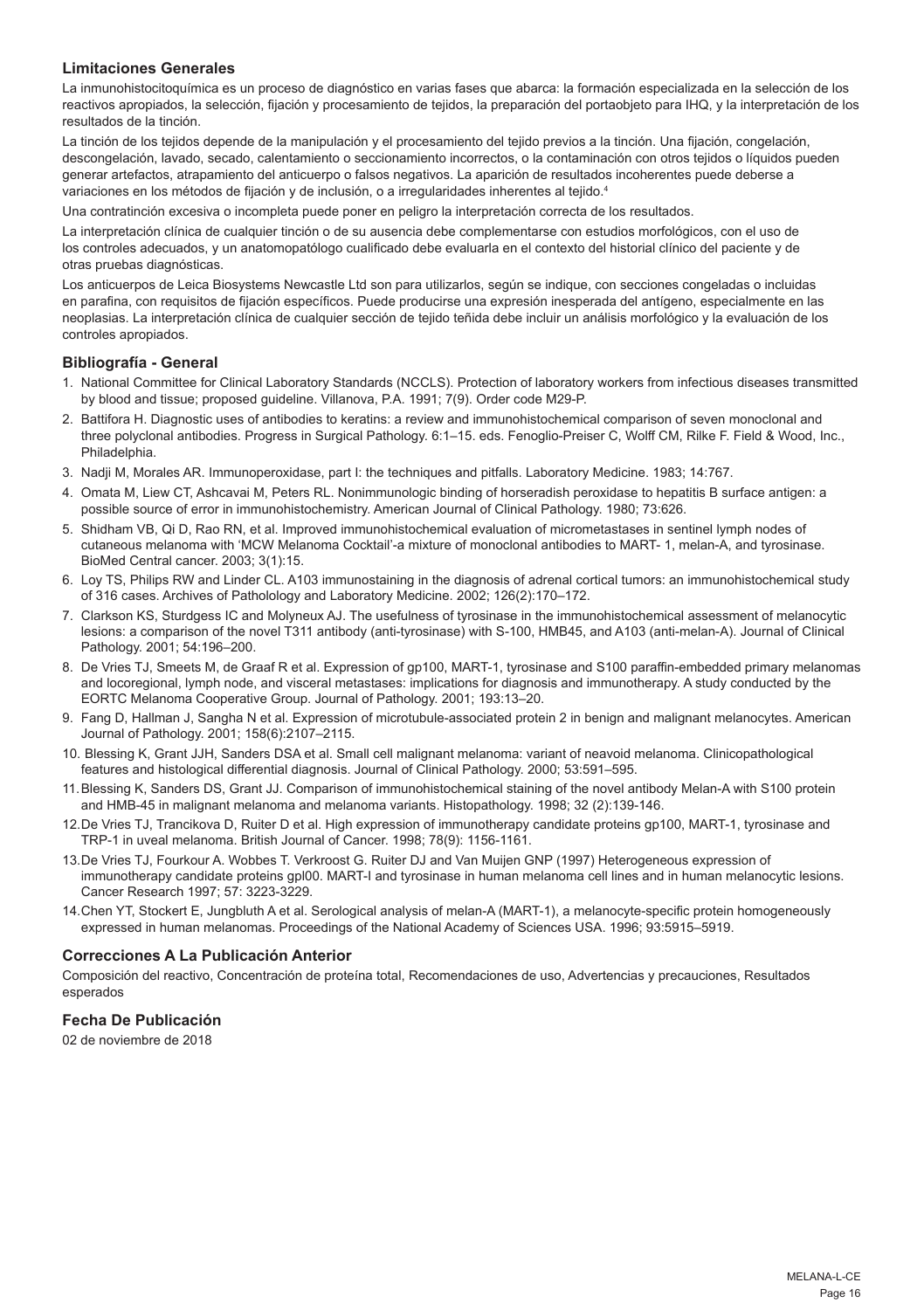## <span id="page-17-0"></span>**Novocastra™ Anticorpo Monoclonal Líquido de Ratinho Melan A Código Do Produto: NCL-L-MelanA**

## **Utilização prevista**

#### *Para utilização em diagnósticos in vitro*.

NCL-L-MelanA foi concebido para efetuar a identificação qualitativa da melan A humana por microscopia ótica em cortes de parafina A interpretação clínica de qualquer coloração ou da sua ausência deve ser complementada por estudos morfológicos empregando os devidos controlos e deve ser avaliada por um patologista qualificado, dentro do contexto do historial clínico do doente e de outros testes de diagnóstico.

## **Princípio Do Procedimento**

As técnicas de coloração imunohistoquímica (IHC) permitem que se faça a visualização de antígenos por meio da aplicação sequencial de um anticorpo específico do antígeno (o anticorpo primário), de um anticorpo secundário ao anticorpo primário, e de um complexo enzimático com um substrato cromogénico e etapas de lavagem de permeio. A activação enzimática do cromogénio resulta num produto de reacção visível no local do antígeno. A amostra pode então ser contrastada e coberta com uma lamela. Os resultados são interpretados por meio de um microscópio óptico, e ajudam a formular o diagnóstico diferencial dos processos fisiopatológicos, os quais podem ou não estar associados a antígenos específicos.

#### **Clone**

A103

#### **Imunogénio**

Proteína de fusão recombinante procariótica correspondente à molécula melan A humana.

#### **Especificidade**

Melan A humana, reconhecendo um dupleto de 20 a 22 kD em linhas celulares de melanoma positivas para mARN de melan A. Não reage com linhas celulares negativas para mARN de melan A.

## **Composição Do Reagente**

NCL-L-MelanA é o sobrenadante líquido da cultura de um tecido contendo de azida de sódio como produto conservante.

#### **Classe De Ig**

IgG1

## **Concentração Total De Proteína Total Protein**

Consultar a etiqueta da ampola para determinar a concentração total de proteína do lote específico.

#### **Concentração De Anticorpo**

Maior que ou igual a 22,5 mg/L, conforme determinado por ELISA. Consultar a etiqueta da ampola para determinar a concentração de Ig do lote específico.

## **Recomendações Sobre A Utilização**

Imunohistoquímica em cortes de inclusões em parafina.

**Recuperação de epítopos induzida pelo calor (HIER):** Por favor, siga as instruções de utilização da Novocastra Epitope Retrieval Solution pH 6

**Diluição sugerida:** 1:50 durante 30 minutos a 25 °C. Esta recomendação serve apenas de orientação e os utilizadores devem determinar as suas diluições óptimas de trabalho.

**Visualização:** Queira seguir as instruções de utilização de Novolink™ Polymer Detection Systems. Para informação adicional do produto ou assistência, contactar o seu distribuidor local ou escritório regional de Leica MicroSystems ou, alternativamente, visitar o sitio web de Leica MicroSystems, www.LeicaBiosystems.com

O desempenho deste anticorpo deve ser validado quando utilizado com outros sistemas manuais de coloração ou plataformas automáticas.

#### **Armazenamento E Estabilidade**

Armazenar a 2–8 °C. Não congelar. Retornar à temperatura de 2–8 °C imediatamente após a utilização. Não utilizar após o prazo de validade indicado no rótulo do recipiente. As condições de armazenamento que diferirem das que se encontram especificadas acima devem ser verificadas pelo utilizador.

#### **Preparação Das Amostras**

O fixador recomendado é formol tamponado neutro a 10% para secções de tecido envolvidas em parafina.

#### **Avisos E Precauções**

Este reagente foi preparado a partir do sobrenadante de cultura celular. Visto ser um produto biológico, deve ser manuseado com o devido cuidado.

Este reagente contém azida sódica. Encontra-se disponível uma Ficha de Dados de Segurança do Material, mediante pedido ou através do site www.LeicaBiosystems.com

Consultar a legislação aplicável em relação ao descarte de quaisquer componentes potencialmente tóxicos.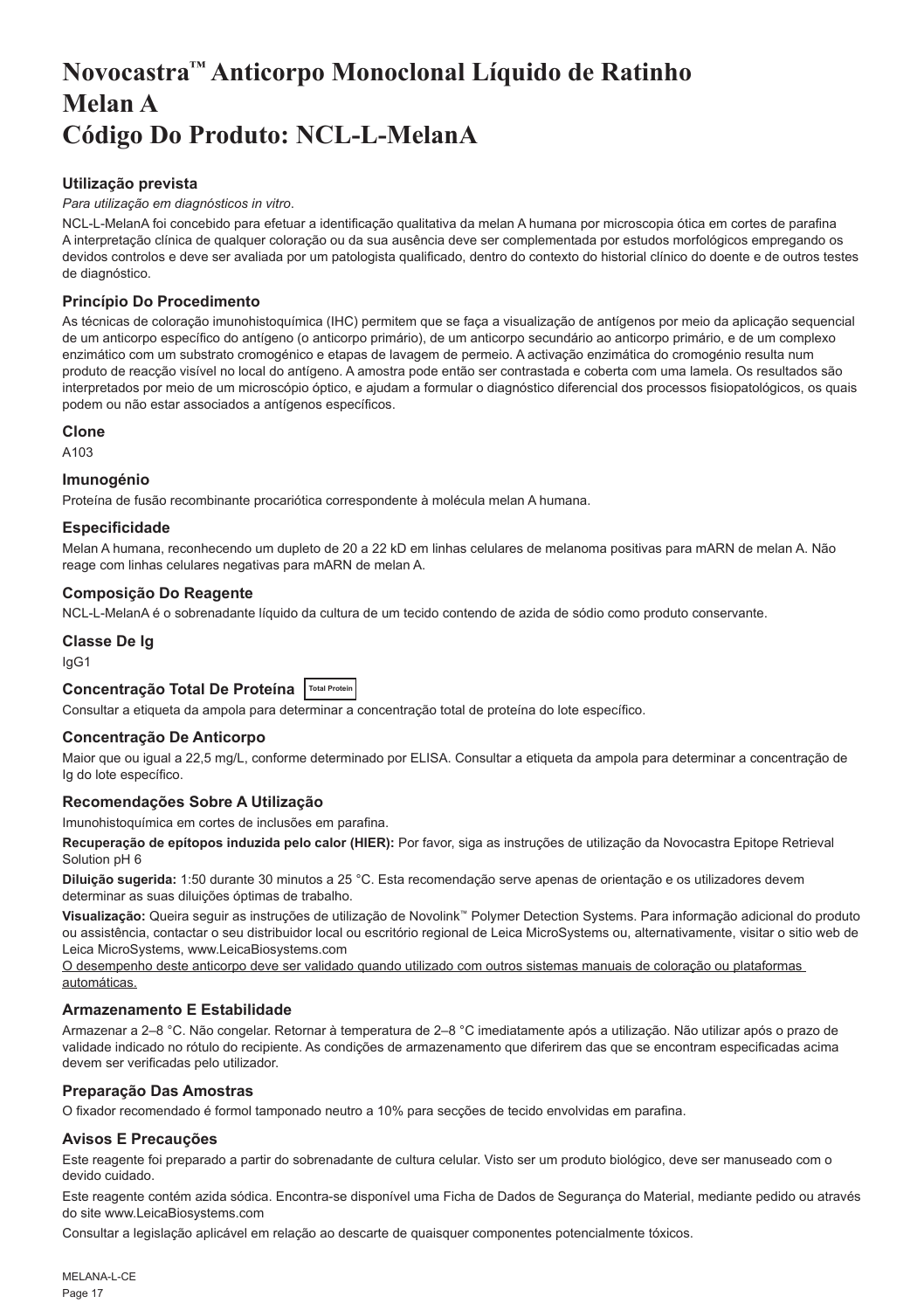As amostras, antes e depois da sua fixação, bem como todos os materiais expostos às mesmas, devem ser manipulados como se tivessem a capacidade de transmitir infecções e devem ser descartados com as devidas precauções.<sup>1</sup> Não pipetar nunca os reagentes com a boca e evitar o contacto entre a pele e membranas mucosas e os reagentes e amostras. Caso os reagentes ou amostras entrem em contacto com áreas sensíveis, lavar com grandes quantidades de água. Consultar um médico.

Minimizar a contaminação microbiana dos reagentes para evitar a possibilidade do aumento da coloração não específica. Os períodos de incubação ou temperaturas diferentes dos que foram especificados poderão dar azo a resultados errados. Todas as alterações desse tipo devem ser validadas pelo utilizador.

## **Controlo Da Qualidade**

As diferenças entre os diferentes métodos e técnicas de processamento de tecidos no laboratório do utilizador podem causar uma grande variabilidade de resultados, requerendo a realização frequente de controlos internos suplementares aos procedimentos que se seguem.

Os controlos devem ser amostras de autópsia/biopsia/cirurgia frescas, fixadas em formol, processadas e envolvidas em cera parafínica logo que possível, da mesma maneira que a(s) amostra(s) do(s) doente(s).

## **Controlo De Tecido Positivo**

Usado para assinalar os tecidos correctamente preparados e as técnicas de coloração indicadas.

Cada conjunto de condições de testes, em cada processo de coloração, deve incluir um controlo de tecido positivo.

Os tecidos com uma coloração positiva fraca são mais indicados do que os têm uma coloração positiva forte para proporcionarem um controlo de qualidade óptimo, bem como para detectar níveis reduzidos de degradação dos reagentes.<sup>2</sup>

O tecido de controlo positivo recomendado é o tecido da pele.

Se o controlo de tecido positivo não demonstrar uma coloração positiva, os resultados obtidos com as amostras de testes devem ser considerados inválidos.

## **Controlo De Tecido Negativo**

Este deve ser examinado depois do controlo de tecido positivo para verificar a especificidade da marcação do antígeno objectivado pelo anticorpo primário.

O tecido de controlo negativo recomendado é o cerebelo.

Alternativamente, a variedade de diferentes tipos de células presentes na maioria das secções de tecidos oferece muitas vezes locais de controlo negativo, mas isto deve ser verificado pelo utilizador.

A coloração não específica, caso ocorra, tem geralmente um aspecto difuso. A coloração esporádica do tecido conjuntivo pode também ter lugar em secções de tecido excessivamente fixado em formol. Devem utilizar-se células intactas para a interpretação dos resultados da coloração. As células necróticas ou degeneradas causam muitas vezes uma coloração não específica.<sup>3</sup> Podem

verificar-se resultados positivos falsos devido à ligação não imunológica de proteínas ou de produtos da reacção do substrato. Esses resultados podem também ser causados por enzimas endógenas tais como a pseudoperoxidase (eritrócitos), a peroxidase endógena (citocromo C), ou a biotina endógena (ex. no fígado, mama, cérebro ou rim) dependendo do tipo de imunocoloração utilizado. Para diferenciar entre a actividade das enzimas endógenas e as ligações não específicas de enzimas de imunoreactividade específica, podem colorir-se tecidos adicionais dos doentes exclusivamente com substrato cromogénio ou com complexos de enzimas (avidina-biotina, estreptavidina, polímero marcado) e substrato-cromogénio, respectivamente. Se ocorrer a coloração específica no controlo de tecido negativo, os resultados dos testes feitos com as amostras do doente devem ser considerados inválidos.

## **Controlo De Reagente Negativo**

Utilizar um controlo de reagente negativo não específico em vez do anticorpo primário com uma secção de cada amostra de doente para avaliar a coloração não específica e permitir uma melhor interpretação da coloração específica no local do antígeno.

## **Tecido Do Doente**

Examinar as amostras do doente coloridas com NCL-L-MelanA em último lugar. A intensidade da coloração positiva deve ser avaliada dentro do contexto de qualquer coloração não específica de fundo do controlo de reagente negativo. Tal como com qualquer teste imunohistoquímico, um resultado negativo significa que o antígeno não foi detectado, e não que o antígeno se encontrava ausente das células ou tecido analisados. Se necessário, deve utilizar-se um painel de anticorpos para identificar reacções falso-negativas.

## **Resultados Previstos**

#### Tecidos normais

O clone A103 detecta o antígeneo melan A no citoplasma de melanócitos. Também se pode observar alguma positividade no córtex adrenal e testículos. (Número total de casos normais avaliados = 48).

#### Tecidos anormal

O clone A103 corou 12/120 tumores avaliados, incluindo tumores de pele (12/77, incluindo 12/15 melanomas malignos, 0/16 carcinomas de células escamosas, 0/14 carcinomas basocelulares, 0/10 carcinomas das glândulas sudoríparas, 0/10 dermatofibrosarcomas, 0/3 adenocarcinomas metastáticos, 0/3 schwannomas malignos, 0/2 carcinomas adenóides císticos, 0/1 fibrosarcoma, 0/1 adenocarcinoma sebáceo, 0/1 sarcoma pleomórfico indiferenciado e 0/1 leiomiossarcoma), carcinomas hepáticos (0/5), tumores ováricos (0/4), carcinomas pulmonares (0/4), carcinomas papilares da tiróide (0/4), tumores cerebrais (0/2), carcinomas de células escamosas do esófago (0/2) carcinomas mamários (0/2), adenocarcinomas do estômago (0/2), tumores dos tecidos moles (0/2), carcinomas de células escamosas da língua (0/2), tumores metastáticos de origem desconhecida (0/2), carcinomas das células renais (0/2), carcinomas de células escamosas do colo do útero (0/2), seminomas testiculares (0/2), adenocarcinomas do cólon (0/2), adenocarcinomas do recto (0/2), carcinomas de células escamosas da laringe (0/1) e um tumor carcinóide atípico do timo (0/1) (Número total de casos avaliados  $= 120$ 

**NCL-L-MelanA é recomendado para ajudar na avaliação de melan A em lesões melanocíticas.**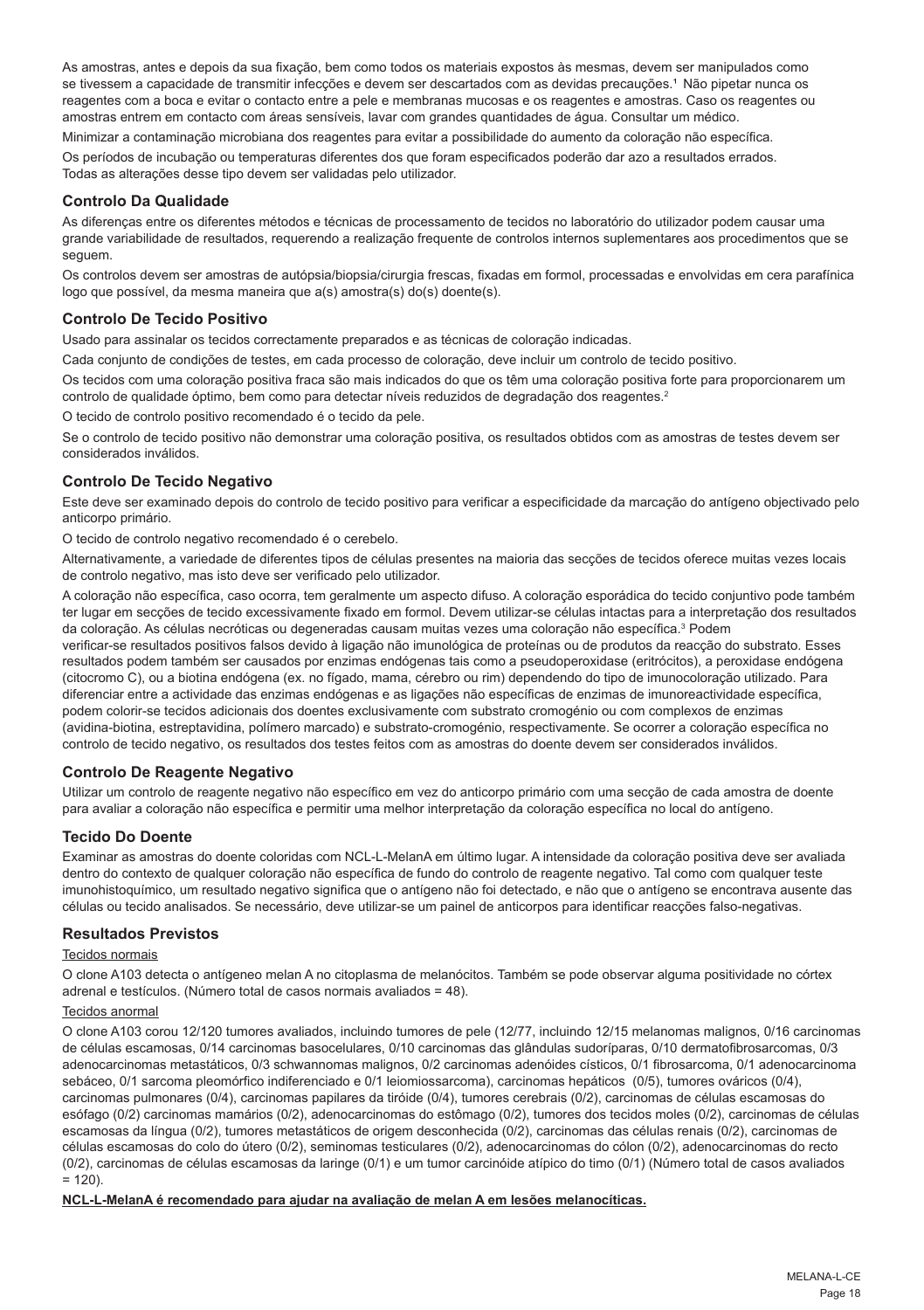## **Limitações Gerais**

A imunohistoquímica é um processo diagnóstico em múltiplas etapas que consta de: uma formação especializada na selecção dos reagentes apropriados, selecção, fixação e processamento de tecidos, preparação das lâminas de IHQ e interpretação dos resultados das colorações.

A coloração de tecidos depende do seu manuseamento e processamento antes da sua coloração. A fixação, congelação, descongelação, lavagem, secagem, aquecimento ou corte incorrectos das amostras, ou a sua contaminação com outros tecidos ou fluidos, podem produzir artefactos, retenção de anticorpos, ou resultados falso-negativos. Os resultados inconsistentes podem dever-se a variações nos métodos de fixação e envolvimento ou a irregularidades inerentes ao tecido.4

Uma contrastação excessiva ou incompleta pode comprometer a correcta interpretação dos resultados.

A interpretação clínica de qualquer coloração ou da sua ausência deve ser complementada por estudos morfológicos empregando os devidos controlos e deve ser avaliada por um patologista qualificado, dentro do contexto do historial clínico do doente e de outros testes de diagnóstico.

Os anticorpos da Leica Biosystems Newcastle Ltd destinam-se a serem utilizados, conforme indicado, em secções de tecido ou congeladas ou envolvidas em parafina, com requisitos de fixação específicos. Pode ocorrer uma expressão inesperada de antígeno, especialmente em neoplasmas. A interpretação clínica de qualquer secção de tecido colorido deverá incluir a análise morfológica e a avaliação de controlos apropriados.

## **Bibliografia - Geral**

- 1. National Committee for Clinical Laboratory Standards (NCCLS). Protection of laboratory workers from infectious diseases transmitted by blood and tissue; proposed guideline. Villanova, P.A. 1991; 7(9). Order code M29-P.
- 2. Battifora H. Diagnostic uses of antibodies to keratins: a review and immunohistochemical comparison of seven monoclonal and three polyclonal antibodies. Progress in Surgical Pathology. 6:1–15. eds. Fenoglio-Preiser C, Wolff CM, Rilke F. Field & Wood, Inc., Philadelphia.
- 3. Nadji M, Morales AR. Immunoperoxidase, part I: the techniques and pitfalls. Laboratory Medicine. 1983; 14:767.
- 4. Omata M, Liew CT, Ashcavai M, Peters RL. Nonimmunologic binding of horseradish peroxidase to hepatitis B surface antigen: a possible source of error in immunohistochemistry. American Journal of Clinical Pathology. 1980; 73:626.
- 5. Shidham VB, Qi D, Rao RN, et al. Improved immunohistochemical evaluation of micrometastases in sentinel lymph nodes of cutaneous melanoma with 'MCW Melanoma Cocktail'-a mixture of monoclonal antibodies to MART- 1, melan-A, and tyrosinase. BioMed Central cancer. 2003; 3(1):15.
- 6. Loy TS, Philips RW and Linder CL. A103 immunostaining in the diagnosis of adrenal cortical tumors: an immunohistochemical study of 316 cases. Archives of Patholology and Laboratory Medicine. 2002; 126(2):170–172.
- 7. Clarkson KS, Sturdgess IC and Molyneux AJ. The usefulness of tyrosinase in the immunohistochemical assessment of melanocytic lesions: a comparison of the novel T311 antibody (anti-tyrosinase) with S-100, HMB45, and A103 (anti-melan-A). Journal of Clinical Pathology. 2001; 54:196–200.
- 8. De Vries TJ, Smeets M, de Graaf R et al. Expression of gp100, MART-1, tyrosinase and S100 paraffin-embedded primary melanomas and locoregional, lymph node, and visceral metastases: implications for diagnosis and immunotherapy. A study conducted by the EORTC Melanoma Cooperative Group. Journal of Pathology. 2001; 193:13–20.
- 9. Fang D, Hallman J, Sangha N et al. Expression of microtubule-associated protein 2 in benign and malignant melanocytes. American Journal of Pathology. 2001; 158(6):2107–2115.
- 10. Blessing K, Grant JJH, Sanders DSA et al. Small cell malignant melanoma: variant of neavoid melanoma. Clinicopathological features and histological differential diagnosis. Journal of Clinical Pathology. 2000; 53:591–595.
- 11.Blessing K, Sanders DS, Grant JJ. Comparison of immunohistochemical staining of the novel antibody Melan-A with S100 protein and HMB-45 in malignant melanoma and melanoma variants. Histopathology. 1998; 32 (2):139-146.
- 12.De Vries TJ, Trancikova D, Ruiter D et al. High expression of immunotherapy candidate proteins gp100, MART-1, tyrosinase and TRP-1 in uveal melanoma. British Journal of Cancer. 1998; 78(9): 1156-1161.
- 13.De Vries TJ, Fourkour A. Wobbes T. Verkroost G. Ruiter DJ and Van Muijen GNP (1997) Heterogeneous expression of immunotherapy candidate proteins gpl00. MART-I and tyrosinase in human melanoma cell lines and in human melanocytic lesions. Cancer Research 1997; 57: 3223-3229.
- 14.Chen YT, Stockert E, Jungbluth A et al. Serological analysis of melan-A (MART-1), a melanocyte-specific protein homogeneously expressed in human melanomas. Proceedings of the National Academy of Sciences USA. 1996; 93:5915–5919.

## **Emendas Da Edição Anterior**

Composição do Reagente, Concentração Total de Proteína, Recomendações Sobre a Utilização, Avisos e Precauções, Resultados Previstos.

## **Data De Emissão**

02 de Novembro de 2018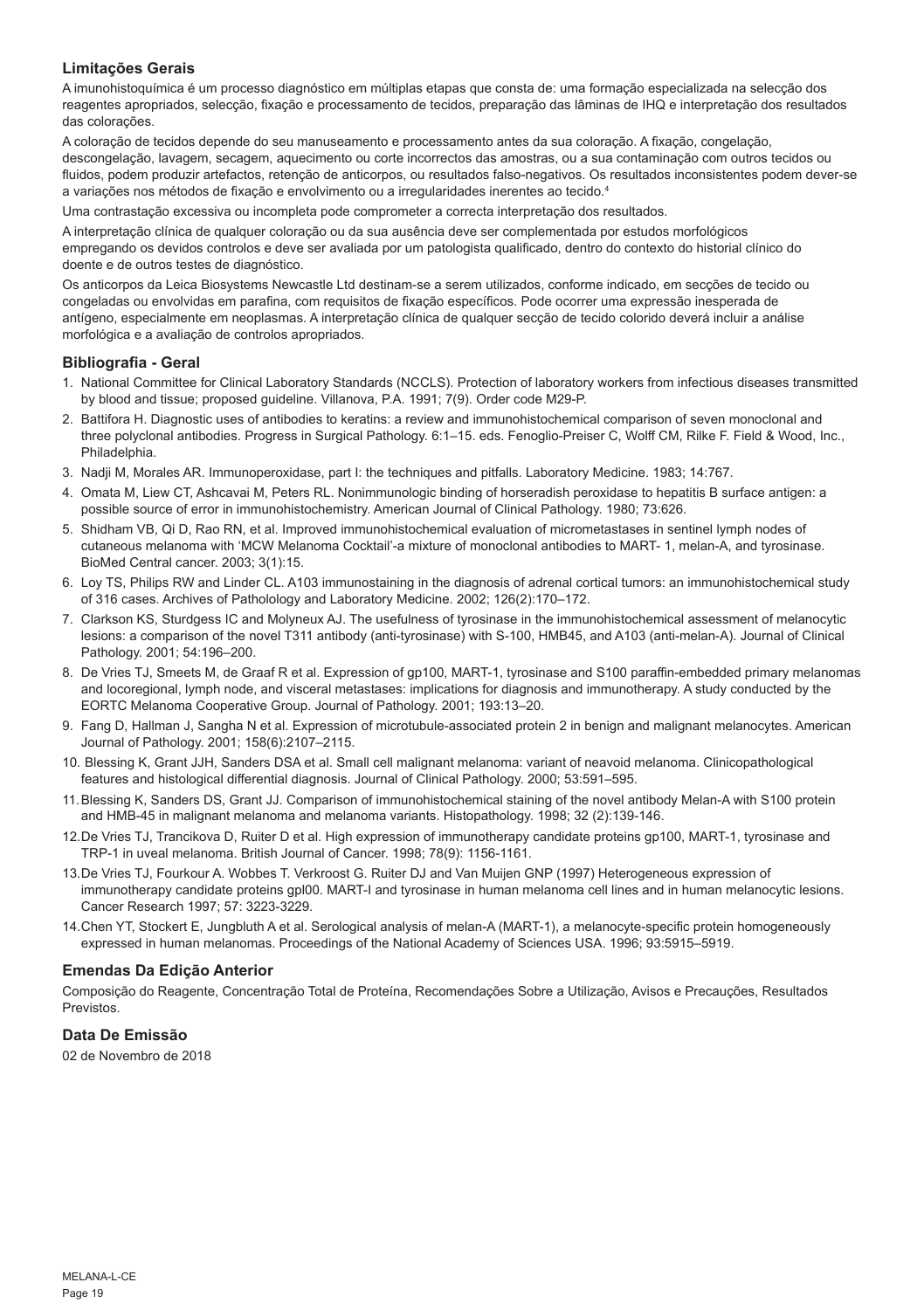## <span id="page-20-0"></span>**Novocastra™ Flytande Monoklonal Musantikropp Melan A Produktkod: NCL-L-MelanA**

## **Avsedd Användning**

#### *För in vitro diagnostisk användning*.

NCL-L-MelanA är avsett för kvalitativ, ljusmikroskopisk identifiering av humant melan A i paraffinsektioner. Den kliniska tolkningen av all färgning eller dess frånvaro bör kompletteras med morfologiska undersökningar som använder korrekta kontroller och utvärderas av kvalificerad patolog inom ramen för patientens kliniska anamnes och andra diagnostiska tester.

## **Metodens Princip**

Immunhistokemiska (IHC) färgningstekniker tillåter visualisering av antigener genom sekvenstillämpning av en specifik antikropp till antigenet (primär antikropp), en sekundär antikropp till den primära antikroppen och ett enzymkomplex med ett kromogent substrat med inlagda tvättsteg. Den enzymatiska aktiveringen av kromogenet resulterar i en synlig reaktionsprodukt på antigenområdet. Proverna kan då kontrastfärgas och förses med täckglas. Resultaten tolkas med ljusmikroskop och bidrar till differentialdiagnosen av patofysiologiska processer som eventuellt kan associeras till ett särskilt antigen.

#### **Klon**

A103

## **Immunogen**

Prokaryotiskt, rekombinant fusionsprotein motsvarande den humana melan A-molekylen.

## **Specificitet**

Humant melan A, känner igen en 20 till 22 kD dublett i melan A mRNA-positiva melanomcellinjer. Reagerar inte med melan A mRNAnegativa cellinjer.

## **Reagensinnehåll**

NCL-L-MelanA är en flytande supernatant från vävnadsodling som innehåller natriumazid som konserveringsmedel.

#### **Ig-klass**

IgG1

| Total Proteinkoncentration   Total Protein |  |  |
|--------------------------------------------|--|--|
|--------------------------------------------|--|--|

Se flaskans etikett för total specifik proteinkoncentration för satsen.

## **Antikroppskoncentration**

Större än eller lika med 22,5 mg/L fastställt genom ELISA. Se flaskans etikett för specifik Ig-koncentration för satsen.

## **Rekommendationer Vid Användning**

Immunhistokemi på paraffinsnitt.

**Värmeinducerad epitopåtervinning (HIER):** Följ anvisningarna för användning i Novocastra Epitope Retrieval Solution pH 6.

**Föreslagen spädning:** 1:50 i 30 minuter vid 25 °C. Detta är endast en riktlinje och användare bör själva fastställa den optimala bruksspädningen.

**Visualisering:** Vänligen följ instruktionerna för användning i Novolink™ Polymer Detection Systems. Om ytterligare produktinformation eller stöd behövs, kontakta då din lokala distributör eller Leica Biosystems regionalkontor, alternativt in på Leica Biosystems webbplats, www.LeicaBiosystems.com

Denna antikropps prestanda ska valideras när den används med andra manuella infärgningssystem eller automatiserade plattformar.

#### **Förvaring Och Stabilitet**

Förvara vid 2–8 °C. Frys ej. Återgå till 2–8 °C direkt efter användning. Använd ej efter det utgångsdatum som anges på flaskans etikett. Förvaringsförhållanden som skiljer sig från de ovannämnda måste kontrolleras av användaren.

## **Preparation Av Prov**

Rekommenderat fixeringsmedel för paraffininbäddade vävnadssnitt är 10% neutralbuffrat formalin.

## **Varningar Och Försiktighetsåtgärder**

Reagenset har förberetts från supernatanten av vävnadsodlingar. Eftersom det är en biologisk produkt bör skälig försiktighet iakttas vid hantering.

Detta reagens innehåller natriumazid. Materialsäkerhetsdatablad finns att få på begäran eller från www.LeicaBiosystems.com

För kassering av potentiellt toxiska komponenter hänvisas till nationella eller lokala bestämmelser.

Före och efter fixering bör prover och alla material som har varit utsatta för dem hanteras som om det finns risk för att de kan överföra infektioner och kasseras med iakttagande av försiktighet.<sup>1</sup> Pipettera aldrig reagenser med munnen och se till att huden och slemhinnorna inte kommer i kontakt med reagens och prover. Om reagens eller prover kommer i kontakt med känsliga områden, tvätta med rikliga mängder vatten. Rådgör med läkare.

Minimera mikrobisk kontaminering av reagens annars kan en ökning av ospecifik färgning ske.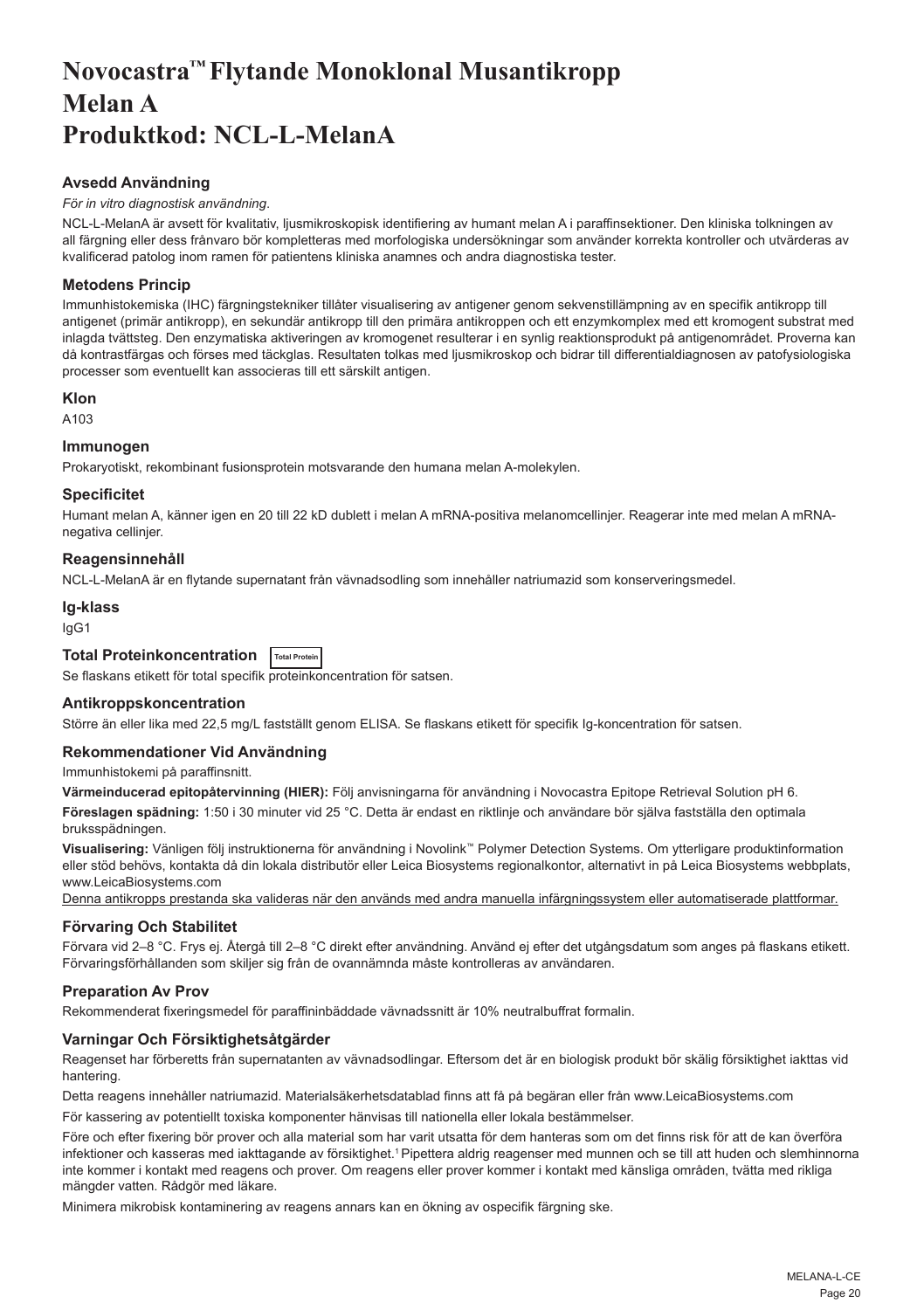Inkubationstider eller temperaturer som skiljer sig från dem som specificeras kan ge felaktiga resultat. Alla sådana förändringar måste kontrolleras av användaren.

## **Kvalitetskontroll**

Skillnader i vävnadsbehandling och tekniska metoder i användarens laboratorium kan ge stor variation i resultaten vilket kan göra det nödvändigt att genomföra regelbundna interna kontroller utöver följande metoder.

Kontroller bör vara färska obduktions-/biopsi-/kirurgiprover som snarast möjligt formalinfixeras, bearbetas och paraffininbäddas på samma sätt som patientprover.

## **Positiv Vävnadskontroll**

Används för att ange korrekt förberedda vävnader och rätt färgningstekniker.

En positiv vävnadskontroll bör ingå i varje uppsättning av testförhållanden vid varje färgningskörning.

En vävnad med svag positiv färgning är mer lämplig för optimal kvalitetskontroll och för att upptäcka låga nivåer av reagensdegradering än en vävnad med stark positiv färgning.<sup>2</sup>

Rekommenderad positiv kontrollvävnad är hud.

Om den positiva vävnadskontrollen inte uppvisar positiv färgning bör resultat med testproverna anses vara ogiltiga.

## **Negativ Vävnadskontroll**

Bör undersökas efter den positiva vävnadskontrollen för att fastställa specificiteten för märkningen av målantigenet med den primära antikroppen

Rekommenderad negativ kontrollvävnad är lillhjärna.

Alternativt ger ofta en mängd olika celltyper som finns i de flesta vävnadssnitt negativa kontrollområden men detta bör kontrolleras av användaren.

Ospecifik färgning, om det förekommer, har ofta ett diffust utseende. Sporadisk färgning av bindväv kan också observeras i snitt från överflödigt formalinfixerade vävnader. Använd intakta celler för tolkning av färgningsresultat. Nekrotiska eller degenererade celler färgar ofta ospecifikt.<sup>s</sup> Falskt positiva resultat kan uppstå p.g.a. icke-immunologisk bindning av proteiner eller substratreaktionsprodukter. De kan också orsakas av endogena enzymer som pseudoperoxidas (erytrocyter), endogent peroxidas (cytokrom C) eller endogent biotin (t.ex. lever, bröst, hjärna, njure) beroende på typ av immunfärgning som används. För att skilja endogen enzymaktivitet eller ospecifik enzymbindning från specifik immunreaktivitet kan ytterligare patientvävnader färgas exklusivt med respektive substratkromogen eller enzymkomplex (avidin-biotin, streptavidin, märkt polymer) och substrat-kromogen. Om specifik färgning sker i den negativa vävnadskontrollen bör resultat med patientprover anses vara ogiltiga.

## **Negativ Reagenskontroll**

Använd en ospecifik negativ reagenskontroll istället för den primära antikroppen med ett snitt från varje patientprov för att utvärdera ospecifik färgning och tillåta bättre tolkning av specifik färgning på antigenområdet.

#### **Patientvävnad**

Undersök patientprover färgade med NCL-L-MelanA sist. Positiv färgningsintensitet bör utvärderas inom ramen för all ospecifik bakgrundsfärgning av den negativa reagenskontrollen. Som vid alla immunhistokemiska tester betyder ett negativt resultat att antigenet inte upptäcktes och inte att det inte förekom i de analyserade cellerna/vävnaderna. Använd vid behov en antikroppspanel för att identifiera falskt negativa reaktioner.

## **Förväntade Resultat**

#### Normal vävnad

Klon A103 detekterar melan A-antigen i cytoplasman på melanocyter. Viss positivitet kan också ses i binjurebark och testiklar. (Totalt antal utvärderade normala fall = 48).

## Onormal vävnad

Klon A103 färgade 12/120 utvärderade tumörer, inklusive hudtumörer (12/77, inklusive 12/15 maligna melanom, 0/16 skivepitelskarcinom, 0/14 basala cellkarcinom, 0/10 svettkörtelkarcinom, 0/10 dermatofibrosarkom, 0/3 metastatiska adenokarcinom, 0/3 maligna schwannom, 0/2 adenoida cystiska karcinom, 0/1 fibrosarkom, 0/1 fettavsöndrande adenokarcinom, 0/1 pleomorfiska odifferentierade sarkom och 0/1 leiomyosarkom), leverkarcinom (0/5), äggstockstumörer (0/4), lungkarcinom (0/4), papillärt karcinom från sköldkörtel (0/4), hjärntumörer (0/2), skivepitelskarcinom från matstrupe (0/2), bröstkarcinom (0/2), adenokarcinom från mage (0/2), mjukvävnadstumörer (0/2), skivepitelskarcinom från tunga (0/2), metastatiska tumörer av okänt ursprung (0/2), njurcellskarcinom (0/2), skivepitelskarcinom från livmoderhals (0/2), testikulära seminom (0/2), adenokarcinom från kolon (0/2), adenokarcinom från rektum (0/2), skivepitelskarcinom från larynx (0/1) och atypisk karcinoid tumör från tymus (0/1) (Totalt antal utvärderade tumörfall = 120).

## **NCL-L-MelanA rekommenderas att bidra vid fastställande av melan A i melanocytiska lesioner.**

## **Allmänna Begränsningar**

Immunhistokemi är en diagnostisk process i flera steg som kräver specialiserad utbildning i urvalet av lämpliga reagens, val av vävnad, fixering och bearbetning, förberedelse av IHC-objektglaset samt tolkning av färgningsresultaten.

Vävnadsfärgning påverkas av hantering och bearbetning av vävnaden före färgningen. Felaktig fixering, nedfrysning, upptining, tvättning, torkning, uppvärmning, snittning eller kontaminering av andra vävnader eller vätskor kan framställa artefakter, infångande av antikroppar eller falskt negativa resultat. Motsägelsefulla resultat kan bero på variationer av fixerings- och inbäddningsmetoder eller på naturliga oregelbundenheter i vävnaden.4

Överflödig eller ofullständig kontrastfägning kan försvåra en korrekt tolkning av resultatet.

Den kliniska tolkningen av all färgning eller dess frånvaro bör kompletteras med morfologiska undersökningar som använder korrekta kontroller och utvärderas av kvalificerad patolog inom ramen för patientens kliniska anamnes och andra diagnostiska tester.

Antikroppar från Leica Biosystems Newcastle Ltd är till för användning så som anges på antingen frysta eller paraffininbäddade snitt med specifika fixeringskrav. Oväntat antigenuttryck kan ske, speciellt i neoplasmer. Morfologisk analys och utvärdering av lämpliga kontroller måste ingå i den kliniska tolkningen av alla färgade vävnadssnitt.

MELANA-L-CE Page 21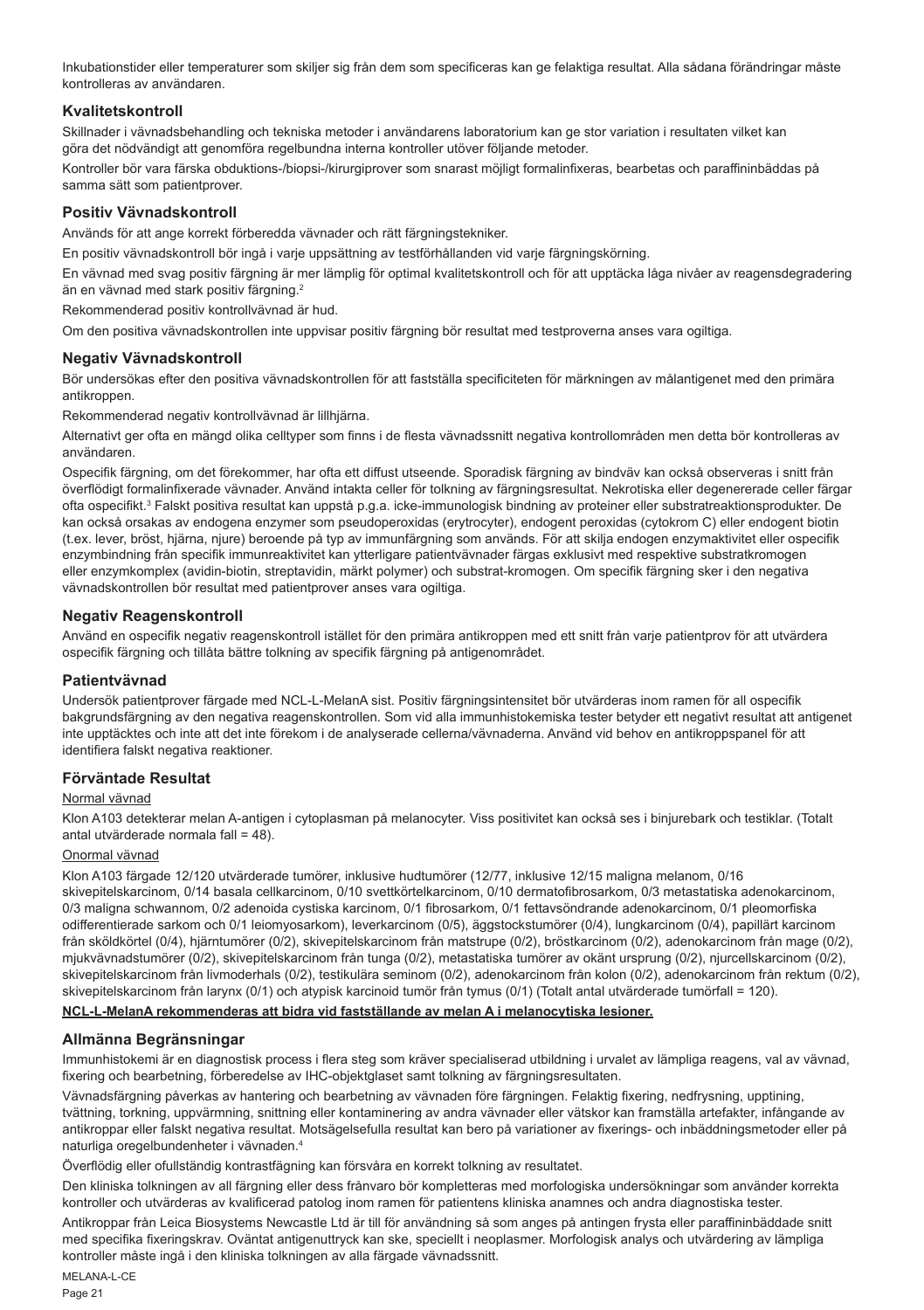## **Bibliografi - Allmän**

- 1. National Committee for Clinical Laboratory Standards (NCCLS). Protection of laboratory workers from infectious diseases transmitted by blood and tissue; proposed guideline. Villanova, P.A. 1991; 7(9). Order code M29-P.
- 2. Battifora H. Diagnostic uses of antibodies to keratins: a review and immunohistochemical comparison of seven monoclonal and three polyclonal antibodies. Progress in Surgical Pathology. 6:1–15. eds. Fenoglio-Preiser C, Wolff CM, Rilke F. Field & Wood, Inc., Philadelphia.
- 3. Nadji M, Morales AR. Immunoperoxidase, part I: the techniques and its pitfalls. Laboratory Medicine. 1983; 14:767.
- 4. Omata M, Liew CT, Ashcavai M, Peters RL. Nonimmunologic binding of horseradish peroxidase to hepatitis B surface antigen: a possible source of error in immunohistochemistry. American Journal of Clinical Pathology. 1980; 73:626.
- 5. Shidham VB, Qi D, Rao RN, et al. Improved immunohistochemical evaluation of micrometastases in sentinel lymph nodes of cutaneous melanoma with 'MCW Melanoma Cocktail'-a mixture of monoclonal antibodies to MART- 1, melan-A, and tyrosinase. BioMed Central cancer. 2003; 3(1):15.
- 6. Loy TS, Philips RW and Linder CL. A103 immunostaining in the diagnosis of adrenal cortical tumors: an immunohistochemical study of 316 cases. Archives of Patholology and Laboratory Medicine. 2002; 126(2):170–172.
- 7. Clarkson KS, Sturdgess IC and Molyneux AJ. The usefulness of tyrosinase in the immunohistochemical assessment of melanocytic lesions: a comparison of the novel T311 antibody (anti-tyrosinase) with S-100, HMB45, and A103 (anti-melan-A). Journal of Clinical Pathology. 2001; 54:196–200.
- 8. De Vries TJ, Smeets M, de Graaf R et al. Expression of gp100, MART-1, tyrosinase and S100 paraffin-embedded primary melanomas and locoregional, lymph node, and visceral metastases: implications for diagnosis and immunotherapy. A study conducted by the EORTC Melanoma Cooperative Group. Journal of Pathology. 2001; 193:13–20.
- 9. Fang D, Hallman J, Sangha N et al. Expression of microtubule-associated protein 2 in benign and malignant melanocytes. American Journal of Pathology. 2001; 158(6):2107–2115.
- 10. Blessing K, Grant JJH, Sanders DSA et al. Small cell malignant melanoma: variant of neavoid melanoma. Clinicopathological features and histological differential diagnosis. Journal of Clinical Pathology. 2000; 53:591–595.
- 11.Blessing K, Sanders DS, Grant JJ. Comparison of immunohistochemical staining of the novel antibody Melan-A with S100 protein and HMB-45 in malignant melanoma and melanoma variants. Histopathology. 1998; 32 (2):139-146.
- 12.De Vries TJ, Trancikova D, Ruiter D et al. High expression of immunotherapy candidate proteins gp100, MART-1, tyrosinase and TRP-1 in uveal melanoma. British Journal of Cancer. 1998; 78(9): 1156-1161.
- 13.De Vries TJ, Fourkour A. Wobbes T. Verkroost G. Ruiter DJ and Van Muijen GNP (1997) Heterogeneous expression of immunotherapy candidate proteins gpl00. MART-I and tyrosinase in human melanoma cell lines and in human melanocytic lesions. Cancer Research 1997; 57: 3223-3229.
- 14.Chen YT, Stockert E, Jungbluth A et al. Serological analysis of melan-A (MART-1), a melanocyte-specific protein homogeneously expressed in human melanomas. Proceedings of the National Academy of Sciences USA. 1996; 93:5915–5919.

## **Rättelser Av Tidigare Utgivning**

Reagenskomposition, total proteinkoncentration, rekommendationer om användning, varningar och försiktighetsåtgärder, förväntade resultat.

## **Utgivningsdatum**

02 november 2018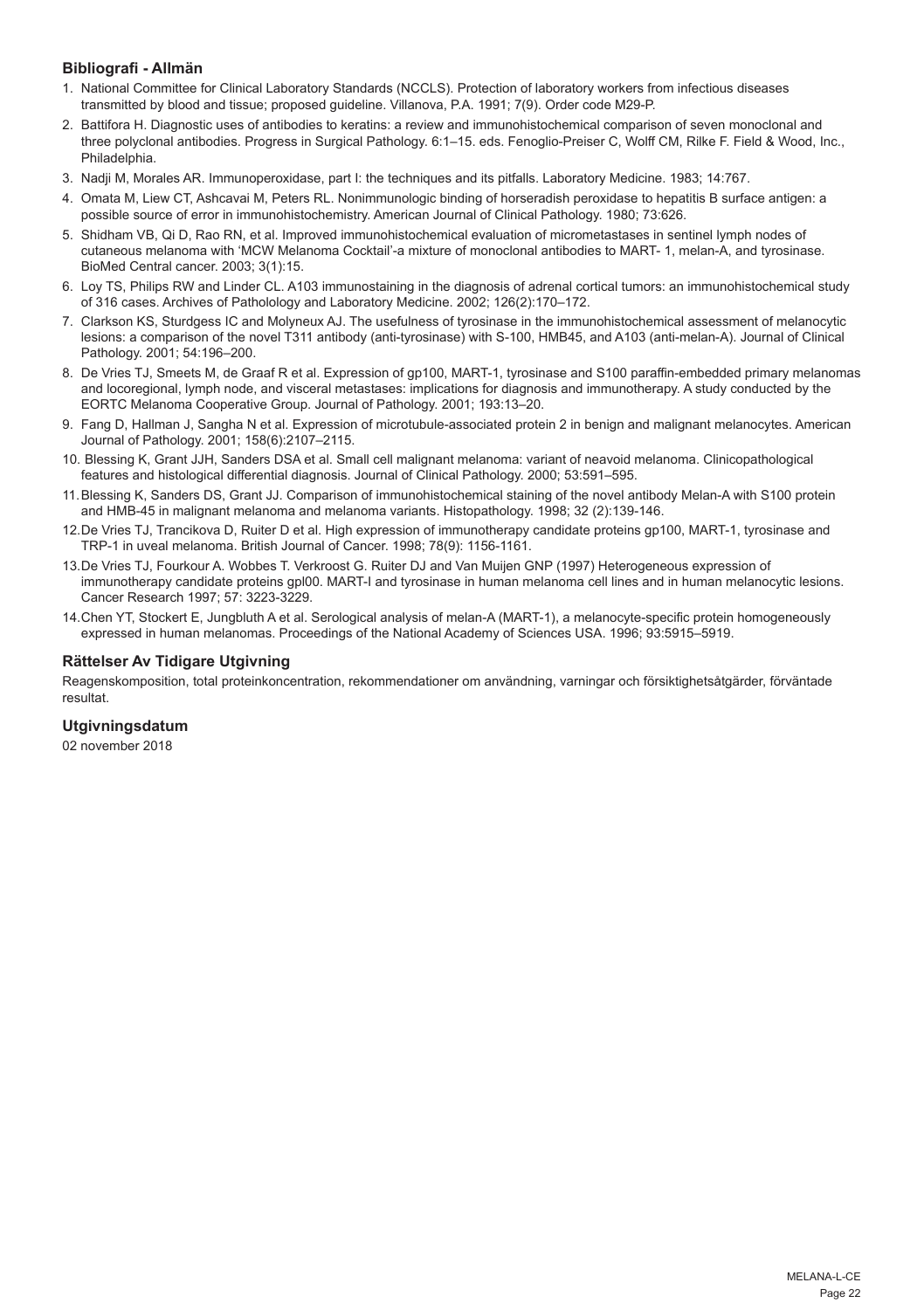## <span id="page-23-0"></span>**Novocastra™ Υγρό Μονοκλωνικό Αντίσωμα Ποντικού Melan A Κωδικός είδους: NCL-L-MelanA**

## **Χρήση Για Την Οποία Προορίζεται**

### *Για in vitro διαγνωστική χρήση*.

Το NCL-L-MelanA προορίζεται για την ποιοτική ταυτοποίηση με μικροσκοπία φωτός του ανθρώπινου melan A σε τομές παραφίνης. Η κλινική ερμηνεία οποιασδήποτε χρώσης ή της απουσίας της θα πρέπει να συμπληρώνεται με μορφολογικές μελέτες που χρησιμοποιούν σωστούς μάρτυρες και θα πρέπει να αξιολογείται στα πλαίσια του κλινικού ιστορικού του ασθενούς και άλλων διαγνωστικών εξετάσεων από ειδικευμένο παθολογοανατόμο.

## **Αρχή Της Διαδικασίας**

Οι τεχνικές ανοσοϊστοχημικής (IHC) χρώσης επιτρέπουν την οπτικοποίηση των αντιγόνων μέσω της διαδοχικής εφαρμογής ενός ειδικού αντισώματος στο αντιγόνο (πρωτοταγές αντίσωμα), ενός δευτεροταγούς αντισώματος στο πρωτοταγές αντίσωμα και ενός ενζυμικού συμπλόκου με χρωμογόνο υπόστρωμα με παρεμβαλλόμενα βήματα πλύσης. Η ενζυμική ενεργοποίηση του χρωμογόνου έχει ως αποτέλεσμα το σχηματισμό ενός ορατού προϊόντος αντίδρασης στη θέση του αντιγόνου. Το δείγμα μπορεί κατόπιν να υποβληθεί σε αντίχρωση και να καλυφθεί με καλυπτρίδα. Τα αποτελέσματα ερμηνεύονται με χρήση μικροσκοπίου φωτός και βοηθούν στη διαφορική διάγνωση παθοφυσιολογικών εξεργασιών, οι οποίες ενδέχεται ή όχι να σχετίζονται με ένα συγκεκριμένο αντιγόνο.

#### **Κλώνος**

A103

## **Ανοσογόνο**

Προκαρυωτική ανασυνδυασμένη πρωτεϊνη σύντηξης που αντιστοιχείο στο ανθρώπινο μόριο melan A.

#### **Ειδικότητα**

Ανθρώπινος melan A, που αναγνωρίζει ένα δίπολο 20 έως 22 kD σε θετικές για mRNA κυτταρικές σειρές μελανώματος melan A. Δεν αντιδρά με τις αρνητικές για mRNA κυτταρικές σειρές melan A.

## **Σύνθεση Αντιδραστηρίου**

Το NCL-L-MelanA είναι ένα υγρό υπερκείμενο ιστοκαλλιέργειας που περιέχει αζίδιο του νατρίου ως συντηρητικό.

## **Τάξη Ig**

IgG1

## **Ολική Συγκέντρωση Πρωτεΐνης Total Protein**

Για την ολική συγκέντρωση πρωτεΐνης που είναι ειδική για την εκάστοτε παρτίδα, ανατρέξτε στην ετικέτα του φιαλιδίου.

#### **Συγκέντρωση Αντισώματος**

Μεγαλύτερη ή ίση με 22,5 mg/L, όπως προσδιορίζεται με ELISA. Για τη συγκέντρωση Ig που είναι ειδική για την εκάστοτε παρτίδα, ανατρέξτε στην ετικέτα του φιαλιδίου.

## **Συστάσεις Για Τη Χρήση**

Ανοσοϊστοχημεία σε παρασκευάσματα παραφίνης.

**Επίτοπος Ανάκτηση μέσω Θερμικής Επαγωγής (HIER):** Παρακαλούμε ακολουθήστε τις οδηγίες χρήσης στο Novocastra Epitope Retrieval Solution pH 6.

**Προτεινόμενη διάλυση:** 1:50 επί 30 λεπτά σε 25 °C. Παρέχεται ως οδηγός και οι χρήστε θα πρέπει να καθορίζουν τις δικές τους διαλύσεις εργασίας.

**Απεικόνιση:** Παρακαλούμε ακολουθήστε τις οδηγίες χρήσης στο Novolink™ Polymer Detection Systems. Για περισσότερες πληροφορίες για το προϊόν ή για υποστήριξη, επικοινωνήστε με τον τοπικό διανομέα ή το περιφερειακό γραφείο της Leica Biosystems ή εναλλακτικά επισκεφθείτε τον ιστότοπο της Leica Biosystems, www.LeicaBiosystems.com

Η απόδοση του συγκεκριμένου αντισώματος θα πρέπει να επικυρωθεί όταν χρησιμοποιηθεί μαζί με άλλα μη αυτόματα συστήματα χρώσης ή αυτοματοποιημένες πλατφόρμες.

## **Φύλαξη Και Σταθερότητα**

Φυλάσσετε στους 2–8 °C. Μην καταψύχετε. Επαναφέρετε στους 2–8 °C αμέσως μετά τη χρήση. Μη χρησιμοποιείτε μετά την ημερομηνία λήξης που αναγράφεται στην ετικέτα του φιαλιδίου. Τυχόν συνθήκες φύλαξης διαφορετικές από εκείνες που καθορίζονται παραπάνω πρέπει να επαληθεύονται από το χρήστη.

## **Παρασκευή Δείγματος**

Το συνιστώμενο μονιμοποιητικό είναι ουδέτερο ρυθμιστικό διάλυμα φορμόλης 10% για τομές ιστού εγκλεισμένες σε παραφίνη.

#### **Προειδοποιήσεις Και Προφυλάξεις**

Το αντιδραστήριο αυτό έχει παρασκευαστεί από το υπερκείμενο κυτταροκαλλιέργειας. Επειδή είναι βιολογικό προϊόν, θα πρέπει να δίνεται εύλογη προσοχή κατά το χειρισμό του.

Αυτό το αντιδραστήριο περιέχει αζίδιο του νατρίου. Δελτίο δεδομένων ασφαλείας υλικού διατίθεται κατόπιν αιτήματος ή από τη διεύθυνση www.LeicaBiosystems.com

Συμβουλευτείτε τους ομοσπονδιακούς, πολιτειακούς ή τοπικούς κανονισμούς για απόρριψη τυχόν δυνητικώς τοξικών συστατικών. Ο χειρισμός δειγμάτων, πριν και μετά τη μονιμοποίηση, καθώς και όλων των υλικών που έχουν εκτεθεί σε αυτά, θα πρέπει να γίνεται ως εάν ήταν δυνητικά μετάδοσης λοίμωξης και η απόρριψή τους να πραγματοποιείται λαμβάνοντας τις σωστές προφυλάξεις.<sup>1</sup>Μην αναρροφάτε ποτέ με πιπέτα αντιδραστήρια με το στόμα και αποφύγετε την επαφή του δέρματος και των βλεννογόνων με αντιδραστήρια και δείγματα. Εάν τα αντιδραστήρια ή τα δείγματα έλθουν σε επαφή με ευαίσθητες περιοχές, πλύνετε με άφθονες ποσότητες νερού. Ζητήστε τη συμβουλή ιατρού.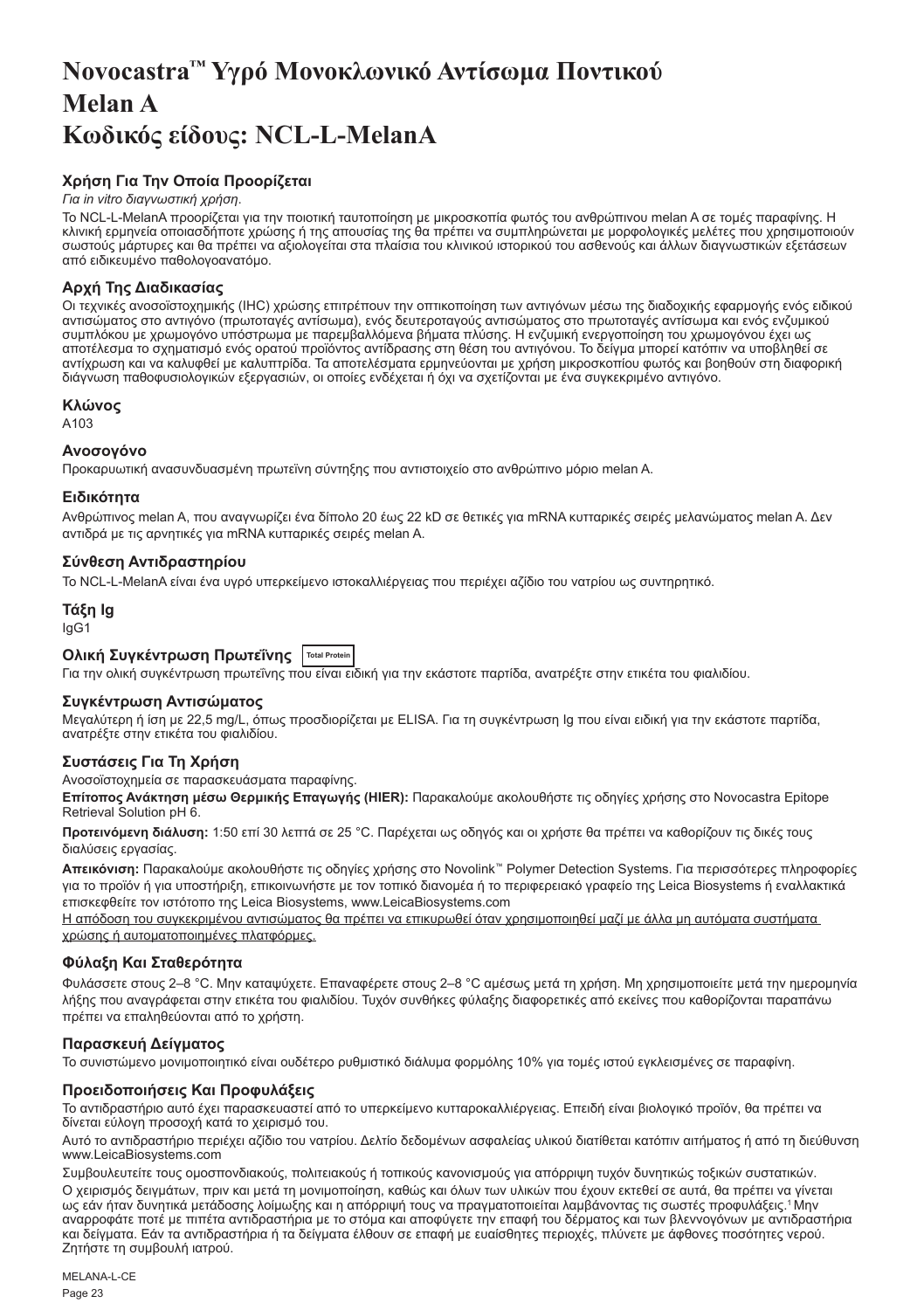Ελαχιστοποιήστε τη μικροβιακή μόλυνση των αντιδραστηρίων, διότι ενδέχεται να συμβεί αύξηση μη ειδικής χρώσης. Χρόνοι ή θερμοκρασίες επώασης διαφορετικές από εκείνες που καθορίζονται ενδέχεται να δώσουν εσφαλμένα αποτελέσματα. Τυχόν τέτοιες μεταβολές πρέπει να επικυρώνονται από το χρήστη.

## **Ποιοτικός Έλεγχος**

Τυχόν διαφορές στην επεξεργασία των ιστών και τις τεχνικές διαδικασίες στο εργαστήριο του χρήστη ενδέχεται να προκαλέσουν σημαντική μεταβλητότητα στα αποτελέσματα, καθιστώντας αναγκαία την τακτική εκτέλεση εσωτερικών ελέγχων επιπλέον των ακόλουθων διαδικασιών.

Οι μάρτυρες θα πρέπει να είναι φρέσκα δείγματα νεκροψίας/βιοψίας/χειρουργικά δείγματα, τα οποία είναι μονιμοποιημένα σε φορμόλη, επεξεργασμένα και εγκλεισμένα σε κηρό παραφίνης, το συντομότερο δυνατό με τον ίδιο τρόπο με το(α) δείγμα(τα) του ασθενούς.

## **Θετικός Μάρτυρας Ιστού**

Χρησιμοποιείται για να υποδεικνύει σωστά παρασκευασμένους ιστούς και σωστές τεχνικές χρώσης.

Θα πρέπει να περιλαμβάνεται ένας θετικός μάρτυρας ιστού για κάθε σύνολο συνθηκών εξέτασης σε κάθε εκτέλεση χρώσης.

Ένας ιστός με ασθενή θετική χρώση είναι πιο κατάλληλος από έναν ιστό με ισχυρή θετική χρώση για βέλτιστο έλεγχο ποιότητας και για την ανίχνευση πολύ μικρών επιπέδων τυχόν αποδόμησης των αντιδραστηρίων.<sup>2</sup>

Συνιστώμενος ιστός θετικού μάρτυρα είναι το δέρμα.

Εάν ο θετικός μάρτυρας ιστού δεν παρουσιάζει θετική χρώση, τα αποτελέσματα με τα δείγματα της εξέτασης θα πρέπει να θεωρούνται άκυρα.

## **Αρνητικός Μάρτυρας Ιστού**

Θα πρέπει να εξετάζεται μετά τον θετικό μάρτυρα ιστού για την επαλήθευση της ειδικότητας της επισήμανσης του αντιγόνου-στόχου από το πρωτοταγές αντίσωμα.

Συνιστώμενος ιστός αρνητικού μάρτυρα είναι η παρεγκεφαλίδα.

Εναλλακτικά, η ποικιλία διαφόρων κυτταρικών τύπων που υπάρχουν στις περισσότερες τομές ιστών παρέχει συχνά θέσεις αρνητικού μάρτυρα, αλλά αυτό πρέπει να επαληθεύεται από το χρήστη.

Μη ειδική χρώση, εάν υπάρχει, έχει συνήθως διάχυτη εμφάνιση. Ενδέχεται επίσης να παρατηρηθεί σποραδική χρώση του συνδετικού ιστού σε τομές από ιστούς που έχουν μονιμοποιηθεί με υπερβολική ποσότητα φορμόλης. Χρησιμοποιείτε άθικτα κύτταρα για την<br>ερμηνεία των αποτελεσμάτων της χρώσης. Νεκρωτικά ή εκφυλισμένα κύτταρα παρουσιάζουν συχνά μη ειδική παρατηρηθούν ψευδώς θετικά αποτελέσματα λόγω μη ανοσολογικής δέσμευσης των πρωτεϊνών ή των προϊόντων αντίδρασης του υποστρώματος. Ενδέχεται επίσης να προκληθούν από ενδογενή ένζυμα, όπως η ψευδοϋπεροξειδάση (ερυθροκύτταρα), η ενδογενής υπεροξειδάση (κυτόχρωμα C) ή η ενδογενής βιοτίνη (π.χ. ήπαρ, μαστός, εγκέφαλος, νεφρός) ανάλογα με τον τύπο ανοσοχρώσης που χρησιμοποιείται. Για τη διαφοροποίηση της ενδογενούς ενζυμικής δραστικότητας ή της μη ειδικής δέσμευσης των ενζύμων από ειδική ανοσοαντιδραστικότητα, είναι δυνατό να χρωματιστούν αποκλειστικά επιπλέον ιστοί ασθενών με χρωμογόνο υποστρώματος ή ενζυμικά σύμπλοκα (αβιδίνη-βιοτίνη, στρεπταβιδίνη, σημασμένο πολυμερές) και υπόστρωμα-χρωμογόνο, αντίστοιχα. Εάν παρουσιαστεί ειδική χρώση στον αρνητικό μάρτυρα ιστού, τα αποτελέσματα με τα δείγματα ασθενούς θα πρέπει να θεωρούνται άκυρα.

## **Αρνητικός Μάρτυρας Αντιδραστηρίου**

Χρησιμοποιείτε έναν μη ειδικό αρνητικό μάρτυρα αντιδραστηρίου αντί του πρωτοταγούς αντισώματος με μια τομή κάθε δείγματος<br>ασθενούς για την αξιολόγηση μη ειδικής χρώσης και για να επιτρέπεται καλύτερη ερμηνεία της ειδικής

## **Ιστός Ασθενούς**

Εξετάστε τελευταία τα δείγματα ασθενούς που έχουν χρωματιστεί με το NCL-L-MelanA. Η ένταση της θετικής χρώσης θα πρέπει να εκτιμάται στα πλαίσια τυχόν μη ειδικής χρώσης υποβάθρου του αρνητικού μάρτυρα αντιδραστηρίου. Όπως συμβαίνει με οποιαδήποτε ανοσοϊστοχημική εξέταση, ένα αρνητικό αποτέλεσμα σημαίνει ότι το αντιγόνο δεν ανιχνεύτηκε, όχι ότι το αντιγόνο δεν υπήρχε στα κύτταρα/στον ιστό που εξετάστηκε. Εάν είναι απαραίτητο, χρησιμοποιήστε μια σειρά αντισωμάτων για την αναγνώριση ψευδώς αρνητικών αντιδράσεων.

## **Αναμενόμενα Αποτελέσματα**

#### Φυσιολογικοί ιστοί

Ο κλώνος A103 ανιχνεύει το αντιγόνο melan A στο κυτταρόπλασμα των μελανοκυττάρων. Ενδέχεται να παρατηρηθεί κάποια θετικότητα στον επινεφριδικό φλοιό και στους όρχεις. (Συνολικός αριθμός φυσιολογικών περιστατικών που αξιολογήθηκαν = 48).

## Ανώμαλη ιστού

Με τον κλώνο A103 χρωματίστηκαν 12/120 όγκοι που αξιολογήθηκαν, συμπεριλαμβανομένων όγκων του δέρματος (12/77, μεταξύ των οποίων 12/15 κακοήθη μελανώματα, 0/16 ακανθοκυτταρικά καρκινώματα, 0/14 βασικοκυτταρικά καρκινώματα, 0/10 καρκινώματα του ιδρωτοποιού αδένα, 0/10 δερματοϊνοσαρκώματα, 0/3 μεταστατικά αδενοκαρκινώματα, 0/3 κακοήθη σβανώματα, 0/2 αδενοκυστικά καρκινώματα, 0/1 ινοσάρκωμα, 0/1 αδενοκαρκίνωμα σμηγματογόνου αδένα, 0/1 αναπλαστικό αδιαφοροποίητο σάρκωμα και 0/1 λειομυοσάρκωμα), καρκινωμάτων του ήπατος (0/5), όγκων των ωοθηκών (0/4), καρκινωμάτων του πνεύμονα (0/4), θηλωδών καρκινωμάτων του θυρεοειδούς (0/4), όγκων του εγκεφάλου (0/2), ακανθοκυτταρικών καρκινωμάτων του οισοφάγου (0/2), καρκινωμάτων του μαστού (0/2), αδενοκαρκινωμάτων του στομάχου (0/2), όγκων μαλακών ιστών (0/2), ακανθοκυτταρικών καρκινωμάτων της γλώσσας (0/2), μεταστατικών όγκων αγνώστου προέλευσης (0/2), νεφροκυτταρικών καρκινωμάτων (0/2), ακανθοκυτταρικών καρκινωμάτων του τραχήλου (0/2), σεμινωμάτων των όρχεων (0/2), αδενοκαρκινωμάτων του κόλου (0/2), αδενοκαρκινωμάτων του ορθού (0/2), ακανθοκυτταρικών καρκινωμάτων του λάρυγγα (0/1), και ενός άτυπου καρκινοειδούς όγκου του θύμου αδένα (0/1) (Συνολικός αριθμός περιστατικών με νεοπλασματικούς ιστούς που αξιολογήθηκαν = 120).

## **Το NCL-L-MelanA συνιστάται για την εκτίμηση του melan A σε μελανοκυτταρικές βλάβες.**

## **Γενικοί Περιορισμοί**

Η ανοσοϊστοχημεία είναι μια διαγνωστική διεργασία πολλαπλών βημάτων, η οποία αποτελείται από ειδικευμένη εκπαίδευση στην επιλογή των κατάλληλων αντιδραστηρίων, επιλογή ιστού, μονιμοποίηση και επεξεργασία, προετοιμασία της πλάκας IHC και ερμηνεία των αποτελεσμάτων της χρώσης.

Η χρώση του ιστού εξαρτάται από το χειρισμό και την επεξεργασία του ιστού πριν από τη χρώση. Τυχόν εσφαλμένη μονιμοποίηση, κατάψυξη, απόψυξη, πλύση, στέγνωμα, θέρμανση, τομή ή μόλυνση με άλλους ιστούς ή υγρά ενδέχεται να παράγει μορφώματα, παγίδευση αντισώματος ή ψευδώς αρνητικά αποτελέσματα. Τυχόν ασυνεπή αποτελέσματα ενδέχεται να οφείλονται σε παραλλαγές των μεθόδων μονιμοποίησης και εγκλεισμού ή σε εγγενείς ανωμαλίες εντός του ιστού.4

Τυχόν υπερβολική ή ατελής αντίχρωση ενδέχεται να διακυβεύσει τη σωστή ερμηνεία των αποτελεσμάτων.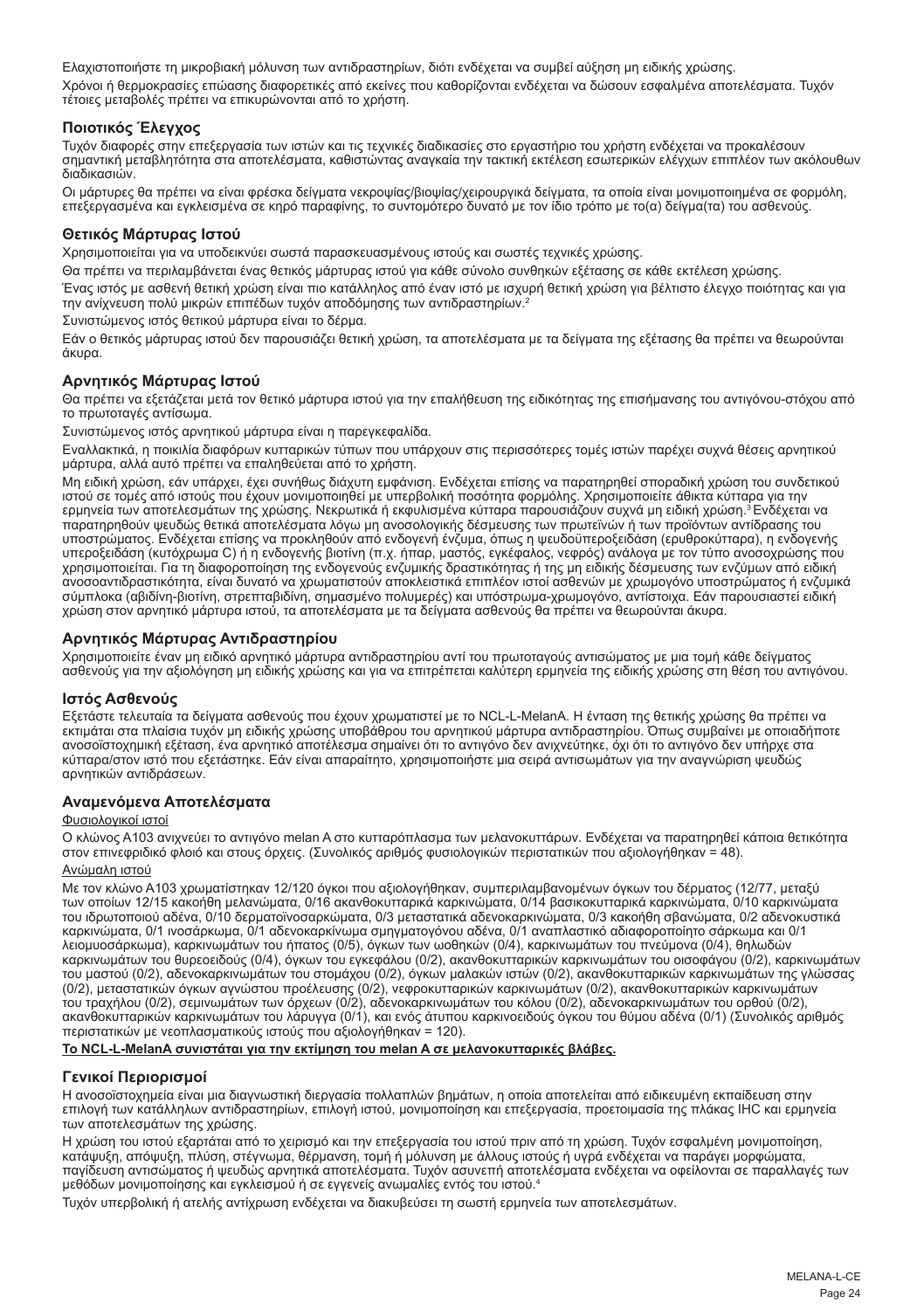Η κλινική ερμηνεία οποιασδήποτε χρώσης ή της απουσίας της θα πρέπει να συμπληρώνεται με μορφολογικές μελέτες που χρησιμοποιούν σωστούς μάρτυρες και θα πρέπει να αξιολογείται στα πλαίσια του κλινικού ιστορικού του ασθενούς και άλλων διαγνωστικών εξετάσεων από ειδικευμένο παθολογοανατόμο.

Τα αντισώματα που παρέχονται από την Leica Biosystems Newcastle Ltd προορίζονται για χρήση, όπως υποδεικνύεται, είτε σε κατεψυγμένες είτε σε εγκλεισμένες σε παραφίνη τομές, με ειδικές απαιτήσεις μονιμοποίησης. Ενδέχεται να παρουσιαστεί μη<br>αναμενόμενη έκφραση αντιγόνου, ειδικά σε νεοπλάσματα. Η κλινική ερμηνεία οποιασδήποτε χρωματισμένης περιλαμβάνει μορφολογική ανάλυση και την αξιολόγηση των κατάλληλων μαρτύρων.

### **Βιβλιογραφία - Γενική**

- 1. National Committee for Clinical Laboratory Standards (NCCLS). Protection of laboratory workers from infectious diseases transmitted by blood and tissue; proposed guideline. Villanova, P.A. 1991; 7(9). Order code M29-P.
- 2. Battifora H. Diagnostic uses of antibodies to keratins: a review and immunohistochemical comparison of seven monoclonal and three polyclonal antibodies. Progress in Surgical Pathology. 6:1–15. eds. Fenoglio-Preiser C, Wolff CM, Rilke F. Field & Wood, Inc., Philadelphia.
- 3. Nadji M, Morales AR. Immunoperoxidase, part I: the techniques and pitfalls. Laboratory Medicine. 1983; 14:767.
- 4. Omata M, Liew CT, Ashcavai M, Peters RL. Nonimmunologic binding of horseradish peroxidase to hepatitis B surface antigen: a possible source of error in immunohistochemistry. American Journal of Clinical Pathology. 1980; 73:626.
- 5. Shidham VB, Qi D, Rao RN, et al. Improved immunohistochemical evaluation of micrometastases in sentinel lymph nodes of cutaneous melanoma with 'MCW Melanoma Cocktail'-a mixture of monoclonal antibodies to MART- 1, melan-A, and tyrosinase. BioMed Central cancer. 2003; 3(1):15.
- 6. Loy TS, Philips RW and Linder CL. A103 immunostaining in the diagnosis of adrenal cortical tumors: an immunohistochemical study of 316 cases. Archives of Patholology and Laboratory Medicine. 2002; 126(2):170–172.
- 7. Clarkson KS, Sturdgess IC and Molyneux AJ. The usefulness of tyrosinase in the immunohistochemical assessment of melanocytic lesions: a comparison of the novel T311 antibody (anti-tyrosinase) with S-100, HMB45, and A103 (anti-melan-A). Journal of Clinical Pathology. 2001; 54:196–200.
- 8. De Vries TJ, Smeets M, de Graaf R et al. Expression of gp100, MART-1, tyrosinase and S100 paraffin-embedded primary melanomas and locoregional, lymph node, and visceral metastases: implications for diagnosis and immunotherapy. A study conducted by the EORTC Melanoma Cooperative Group. Journal of Pathology. 2001; 193:13–20.
- 9. Fang D, Hallman J, Sangha N et al. Expression of microtubule-associated protein 2 in benign and malignant melanocytes. American Journal of Pathology. 2001; 158(6):2107–2115.
- 10. Blessing K, Grant JJH, Sanders DSA et al. Small cell malignant melanoma: variant of neavoid melanoma. Clinicopathological features and histological differential diagnosis. Journal of Clinical Pathology. 2000; 53:591–595.
- 11.Blessing K, Sanders DS, Grant JJ. Comparison of immunohistochemical staining of the novel antibody Melan-A with S100 protein and HMB-45 in malignant melanoma and melanoma variants. Histopathology. 1998; 32 (2):139-146.
- 12.De Vries TJ, Trancikova D, Ruiter D et al. High expression of immunotherapy candidate proteins gp100, MART-1, tyrosinase and TRP-1 in uveal melanoma. British Journal of Cancer. 1998; 78(9): 1156-1161.
- 13.De Vries TJ, Fourkour A. Wobbes T. Verkroost G. Ruiter DJ and Van Muijen GNP (1997) Heterogeneous expression of immunotherapy candidate proteins gpl00. MART-I and tyrosinase in human melanoma cell lines and in human melanocytic lesions. Cancer Research 1997; 57: 3223-3229.
- 14.Chen YT, Stockert E, Jungbluth A et al. Serological analysis of melan-A (MART-1), a melanocyte-specific protein homogeneously expressed in human melanomas. Proceedings of the National Academy of Sciences USA. 1996; 93:5915–5919.

#### **Τροποποιήσεις Στην Προηγούμενη Έκδοση**

Σύνθεση αντιδραστηρίου, ολική συγκέντρωση πρωτεϊνης, συστάσεις για τη χρήση, προειδοποιήσεις και προφυλάξεις, αναμενόμενα αποτελέσματα.

#### **Ημερομηνία Έκδοσης**

02 Νοεμβρίου 2018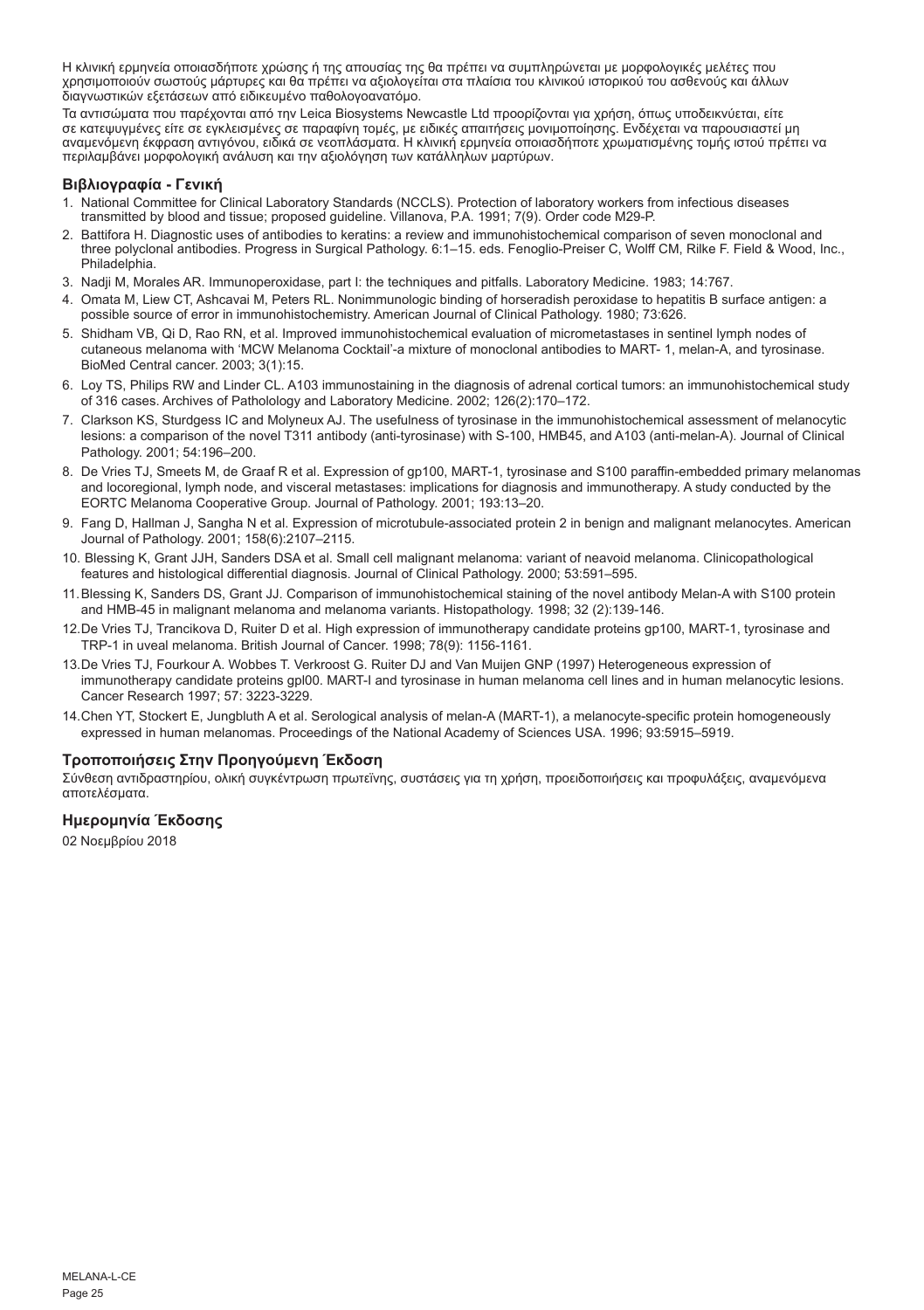## <span id="page-26-0"></span>**Novocastra™ Væskeformigt Monoklonalt Museantistof Melan A Produktkode: NCL-L-MelanA**

## **Tilsigtet Anvendelse**

#### *Til in vitro diagnostisk anvendelse*.

NCL-L-MelanA er beregnet til kvalitativ identifikation af humant melan A i paraffinsnit ved lysmikroskopi. Klinisk fortolkning af farvning eller mangel derpå skal suppleres med morfologiske undersøgelser under anvendelse af passende kontroller og bør evalueres i sammenhæng med patientens kliniske historie og andre diagnostiske tests af en kvalificeret patolog.

## **Procedureprincip**

Immunhistokemiske (IHC) farvningsteknikker muliggør visualisering af antigener via sekventiel tilsætning af et specifikt antistof mod antigenet (primært antistof), et sekundært antistof mod det primære antistof og et enzym kompleksbundet til et kromogent substrat med indskudte vasketrin. Den enzymatiske aktivering af kromogenet resulterer i et synligt reaktionsprodukt på antigenstedet. Prøven kan derefter kontrastfarves og dækkes med et dækglas. Resultaterne fortolkes ved anvendelse af et lysmikroskop og medvirker til differentiel diagnose af patofysiologiske processer, som muligvis kan være associeret med et bestemt antigen.

#### **Klon**

A103

## **Immunogen**

Prokaryot, rekombinant fusionsprotein svarende til det humane melan A-molekyle.

#### **Specificitet**

Humant melan A, som genkender en 20 til 22 kD stor dublet i melanom-cellelinjer, der er positive for melan A-mRNA. Reagerer ikke med cellelinjer, der er negative for melan A-mRNA.

## **Reagenssammensætning**

NCL-L-MelanA er en flydende vævskultursupernatant indeholdende natriumazid som konserveringsmiddel.

#### **Ig-klasse**

IgG1

## **Totalproteinkoncentration Total Protein**

Se etiketten på hætteflasken for lotspecifik totalproteinkoncentration.

## **Antistofkoncentration**

Større end eller lig med 22,5 mg/L som bestemt ved ELISA. Se etiketten på hætteflasken for lotspecifik Ig-koncentration.

## **Anbefalinger Vedrørende Anvendelse**

Immunhistokemi på paraffinsnit.

**Varmeinduceret epitopgenfinding (HIER):** Følg brugsanvisningen for Novocastra Epitope Retrieval Solution pH 6.

**Foreslået fortynding:** 1:50 ved 30 minutter ved 25 °C. Disse retningslinjer er vejledende, og brugeren bør selv bestemme egne optimale brugsopløsninger.

**Visualisering:** Følg venligst vejledningen i Novolink™ Polymer Detection Systems. Yderligere produktinformation og support fås ved henvendelse til lokal forhandler eller Leica-Biosystems regionskontor - samt på vores hjemmeside: www.LeicaBiosystems.com Dette antistofs funktion bør valideres, når det anvendes med andre manuelle farvningssystemer eller automatiserede platforme.

## **Opbevaring Og Holdbarhed**

Opbevares ved 2–8 °C. Må ikke fryses. Sættes tilbage til 2–8 °C umiddelbart efter brug. Må ikke anvendes efter udløbsdatoen angivet på hætteflaskens etikette. Andre opbevaringsbetingelser end de ovenfor angivne skal verificeres af brugeren.

## **Prøveklargøring**

Det anbefalede fiksativ er 10% neutralbufferjusteret formalin til paraffinindstøbte vævssnit.

## **Advarsler Og Forholdsregler**

Dette reagens er fremstillet ud fra supernatanten af en cellekultur. Da det er et biologisk produkt, skal der tages fornuftige sikkerhedsforanstaltninger ved dets håndtering.

Denne reagens indeholder natriumazid. Et datablad for materialesikkerhed kan fås efter anmodning eller er tilgængeligt på www.LeicaBiosystems.com

Konsulter landsdækkende og lokale love og regler vedrørende bortskaffelse af alle potentielt toksiske komponenter.

Prøver skal før og efter fiksering, lige som alle materialer eksponeret mod prøverne, håndteres som potentielt smittefarlige og bortskaffes under iagttagelse af passende forholdsregler<sup>ı</sup>. Pipetter aldrig reagenser med munden og undgå, at reagenser og prøver kommer i kontakt med huden eller slimhinder. Hvis reagenser eller prøver kommer i kontakt med følsomme områder, skal der skylles efter med rigelige mængder vand. Søg læge.

Minimer mikrobiel kontaminering af reagenserne, da der ellers kan forekomme øget uspecifik farvning.

Inkubationstider eller -temperaturer andre end de specificerede kan give fejlagtige resultater. Alle sådanne ændringer skal valideres af brugeren.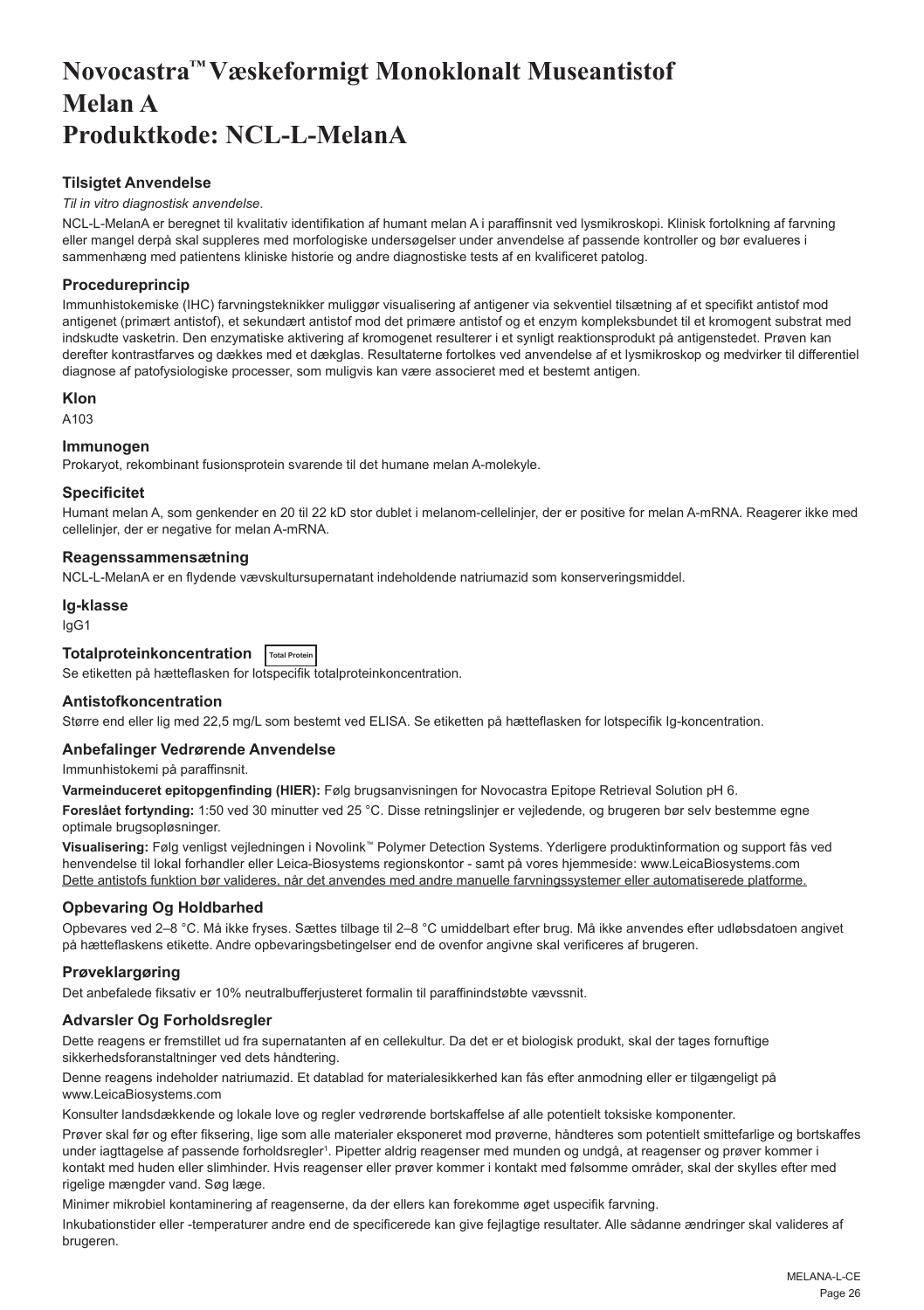## **Kvalitetskontrol**

Forskelle i behandlingen af væv og forskelle i tekniske procedurer i brugerens laboratorium kan frembringe betydeligt varierende resultater og nødvendiggøre regelmæssig udførelse af kontroller på stedet ud over nedenstående procedurer. Kontrollerne skal være friske autopsier/biopsier/kirurgiske prøver fikseret i formalin og behandlet og indstøbt i paraffin så hurtigt som muligt på samme måde som patientprøver.

## **Positiv Vævskontrol**

Anvendes til påvisning af, at vævet er fremstillet korrekt, og at der er anvendt korrekte farvningsteknikker.

Der bør inkluderes en positiv vævskontrol for hvert sæt testbetingelser i hver farvekørsel.

Svagt positivt farvet væv er mere egnet end kraftigt positivt farvet væv til optimal kvalitetskontrol og påvisning af små niveauer af reagensnedbrydning.<sup>2</sup>

Anbefalet positivt kontrolvæv er hud.

Hvis den positive vævskontrol ikke udviser positiv farvning, skal resultater af testprøverne kasseres.

## **Negativ Vævskontrol**

Skal undersøges efter den positive vævskontrol for at sikre, at det primære antistof mærker målantigenet specifikt.

Anbefalet negativt kontrolvæv er cerebellum.

Alternativt frembyder de mange forskellige celletyper, der er til stede i de fleste vævssnit, ofte negative kontrolsteder, men dette skal verificeres af brugeren.

Uspecifik farvning har, hvis til stede, ofte et diffust udseende. Sporadisk farvning af bindevæv kan ligeledes observeres i vævssnit af væv, der er fikseret for kraftigt i formalin. Anvend intakte celler til fortolkning af farvningsresultaterne. Nekrotiske eller degenererede celler farves ofte mere uspecifikt.<sup>3</sup>Der kan eventuelt ses falske positive resultater, der skyldes non-immunologisk binding af proteiner eller substratreaktionsprodukter. Dette kan ligeledes skyldes endogene enzymer, såsom pseudoperoxidase (erytrocytter), endogen peroxidase (cytochrom C) eller endogent biotin (f.eks. lever, bryst, hjerne, nyre) afhængigt af den anvendte type immunfarve. For at differentiere mellem endogen enzymaktivitet eller uspecifik enzymbinding og specifik immunreaktivitet kan yderligere patientvæv eventuelt farves udelukkende med henholdsvis substratkromogen eller enzymkomplekser (avidin-biotin, streptavidin, mærket polymer) og substratkromogen. Hvis der optræder specifik farvning i den negative vævskontrol, skal resultaterne af patientprøverne kasseres.

## **Negativ Reagenskontrol**

Anvend en uspecifik negativ reagenskontrol i stedet for det primære antistof på et vævssnit af hver patientprøve for at vurdere uspecifik farvning og muliggøre bedre fortolkning af specifik farvning på antigenstedet.

#### **Patientvæv**

Eksaminer patientprøver farvet med NCL-L-MelanA sidst. Intensiteten af positiv farvning bør vurderes i sammenhæng med eventuel uspecifik baggrundsfarvning af den negative reagenskontrol. Som med alle immunhistokemiske tests betyder et negativt resultat, at antigenet ikke blev påvist. Ikke at antigenet var fraværende i de analyserede celler eller det analyserede væv. Om nødvendigt anvendes et panel af antistoffer til identifikation af falske negative reaktioner.

## **Forventede Resultater**

#### Normalt væv

Klon A103 detekterer melan A-antigenet i cytoplasma i melanocytter. Der ses muligvis også en vis positivitet i binyrebark og testis. (Samlet antal evaluerede, normale tilfælde = 48).

### Abnormt væv

Klon A103 farvede 12/120 evaluerede tumorer, der inkluderede hudtumorer (12/77, herunder 12/15 maligne melanomer, 0/16 pladecellekarcinomer, 0/14 basalcellekarcinomer, 0/10 svedkirtelkarcinomer, 0/10 dermatofibrosarkomer, 0/3 metastaserende adenokarcinomer, 0/3 maligne schwannomer, 0/2 adenoide cystiske karcinomer, 0/1 fibrosarkomer, 0/1 talgkirtel-adenokarcinomer, 0/1 pleomorft udifferentieret sarkom og 0/1 leiomyosarkom), leverkarcinomer (0/5), ovarietumorer (0/4), lungekarcinomer (0/4), papillære thyreoideakarcinomer (0/4), hjernetumorer (0/2), pladecellekarcinomer i esophagus (0/2), brystkarcinomer (0/2), adenokarcinomer i maven (0/2), bløddelstumorer (0/2), pladecellekarcinomer i tungen (0/2), metastaserende tumorer af ukendt oprindelse (0/2), nyrecellekarcinomer (0/2), pladecellekarcinomer i cervix (0/2), testisseminomer (0/2), adenokarcinomer i colon (0/2), adenokarcinomer i rectum (0/2), pladecellekarcinomer i larynx (0/1) og atypisk karcinoid tumor i thymus (0/1) (Samlet antal evaluerede tumortilfælde = 120).

**NCL-L-MelanA anbefales som en hjælp til vurdering af melan A i melanocytiske læsioner.**

## **Generelle Begrænsninger**

Immunhistokemi er en diagnostisk proces bestående af mange trin, der omfatter specialiseret uddannelse i valg af passende reagenser, vævsselektion, -fiksering og -behandling samt fremstilling af IHC-objektglas og fortolkning af farvningsresultaterne.

Vævsfarvning er afhængig af håndteringen og behandlingen af vævet inden farvning. Forkert fiksering, frysning, optøning, vask, tørring, opvarmning, sektionering eller kontaminering med andet væv eller andre væsker kan frembringe artefakter, indfangning af antistof eller falske negative resultater. Inkonsistente resultater kan skyldes variationer i fikserings- og indstøbningsmetoder eller irregulariteter indeholdt i vævet.4

For kraftig eller ukomplet kontrastfarvning kan gøre korrekt fortolkning af resultaterne vanskelig.

Klinisk fortolkning af farvning eller mangel derpå skal suppleres med morfologiske undersøgelser under anvendelse af passende kontroller og bør evalueres i sammenhæng med patientens kliniske historie og andre diagnostiske tests af en kvalificeret patolog.

Antistoffer fra Leica Biosystems Newcastle Ltd er som angivet beregnet til anvendelse på enten frosne eller paraffinindstøbte vævssnit med specifikke krav til fiksering. Der kan forekomme uventet antigenekspression, navnlig i neoplasmer. Den kliniske fortolkning af alle farvede vævssnit skal indbefatte morfologisk analyse og evaluering af passende kontroller.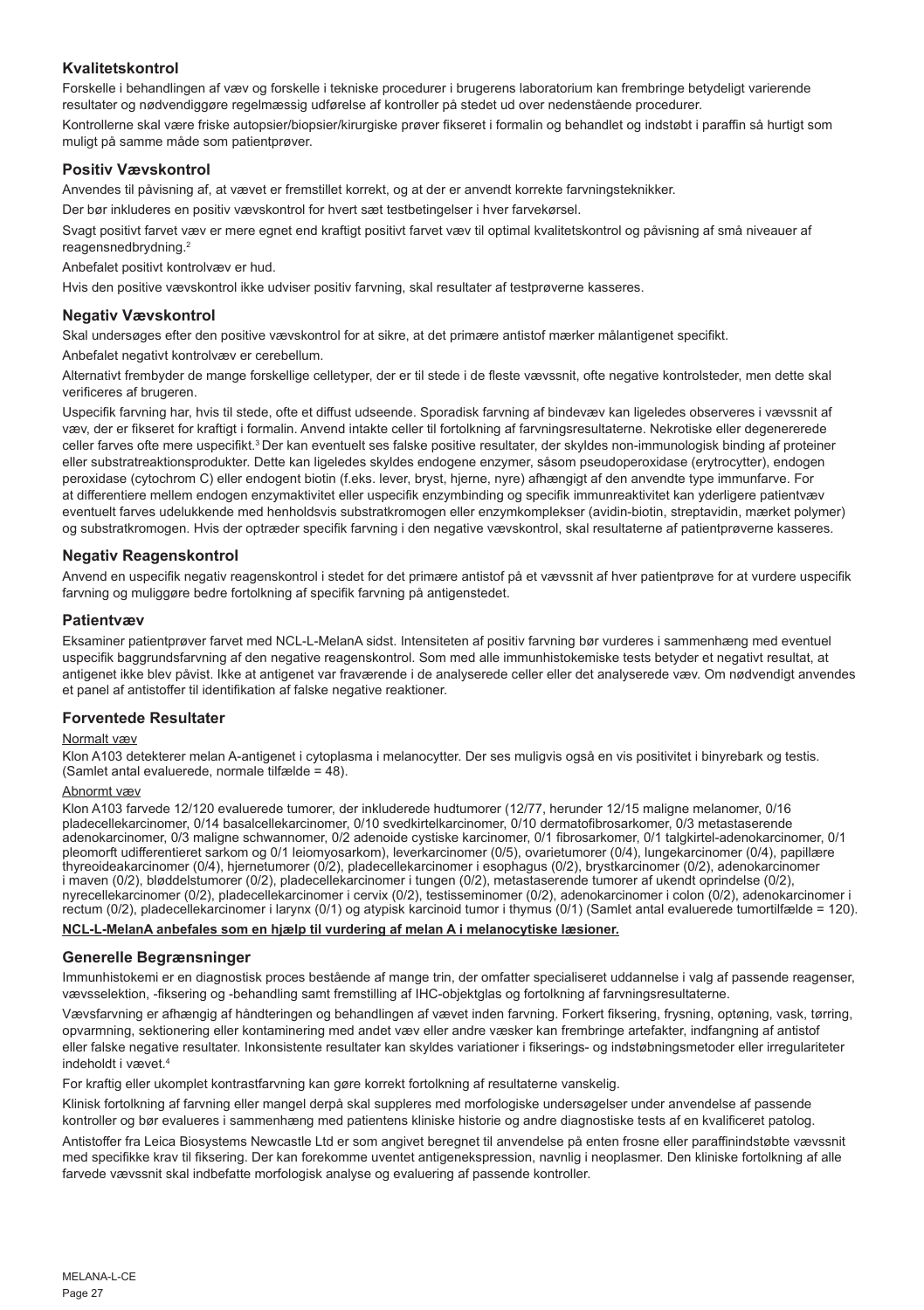## **Bibliografi - Generelt**

- 1. National Committee for Clinical Laboratory Standards (NCCLS). Protection of laboratory workers from infectious diseases transmitted by blood and tissue; proposed guideline. Villanova, P.A. 1991;7(9). Order code M29-P.
- 2. Battifora H. Diagnostic uses of antibodies to keratins: a review and immunohistochemical comparison of seven monoclonal and three polyclonal antibodies. Progress in Surgical Pathology. 6:1–15. eds. Fenoglio-Preiser C, Wolff CM, Rilke F. Field & Wood, Inc., Philadelphia.
- 3. Nadji M, Morales AR. Immunoperoxidase, part I: the techniques and pitfalls. Laboratory Medicine. 1983; 14:767.
- 4. Omata M, Liew CT, Ashcavai M, Peters RL. Nonimmunologic binding of horseradish peroxidase to hepatitis B surface antigen: a possible source of error in immunohistochemistry. American Journal of Clinical Pathology. 1980; 73:626.
- 5. Shidham VB, Qi D, Rao RN, et al. Improved immunohistochemical evaluation of micrometastases in sentinel lymph nodes of cutaneous melanoma with 'MCW Melanoma Cocktail'-a mixture of monoclonal antibodies to MART- 1, melan-A, and tyrosinase. BioMed Central cancer. 2003; 3(1):15.
- 6. Loy TS, Philips RW and Linder CL. A103 immunostaining in the diagnosis of adrenal cortical tumors: an immunohistochemical study of 316 cases. Archives of Patholology and Laboratory Medicine. 2002; 126(2):170–172.
- 7. Clarkson KS, Sturdgess IC and Molyneux AJ. The usefulness of tyrosinase in the immunohistochemical assessment of melanocytic lesions: a comparison of the novel T311 antibody (anti-tyrosinase) with S-100, HMB45, and A103 (anti-melan-A). Journal of Clinical Pathology. 2001; 54:196–200.
- 8. De Vries TJ, Smeets M, de Graaf R et al. Expression of gp100, MART-1, tyrosinase and S100 paraffin-embedded primary melanomas and locoregional, lymph node, and visceral metastases: implications for diagnosis and immunotherapy. A study conducted by the EORTC Melanoma Cooperative Group. Journal of Pathology. 2001; 193:13–20.
- 9. Fang D, Hallman J, Sangha N et al. Expression of microtubule-associated protein 2 in benign and malignant melanocytes. American Journal of Pathology. 2001; 158(6):2107–2115.
- 10. Blessing K, Grant JJH, Sanders DSA et al. Small cell malignant melanoma: variant of neavoid melanoma. Clinicopathological features and histological differential diagnosis. Journal of Clinical Pathology. 2000; 53:591–595.
- 11.Blessing K, Sanders DS, Grant JJ. Comparison of immunohistochemical staining of the novel antibody Melan-A with S100 protein and HMB-45 in malignant melanoma and melanoma variants. Histopathology. 1998; 32 (2):139-146.
- 12.De Vries TJ, Trancikova D, Ruiter D et al. High expression of immunotherapy candidate proteins gp100, MART-1, tyrosinase and TRP-1 in uveal melanoma. British Journal of Cancer. 1998; 78(9): 1156-1161.
- 13.De Vries TJ, Fourkour A. Wobbes T. Verkroost G. Ruiter DJ and Van Muijen GNP (1997) Heterogeneous expression of immunotherapy candidate proteins gpl00. MART-I and tyrosinase in human melanoma cell lines and in human melanocytic lesions. Cancer Research 1997; 57: 3223-3229.
- 14.Chen YT, Stockert E, Jungbluth A et al. Serological analysis of melan-A (MART-1), a melanocyte-specific protein homogeneously expressed in human melanomas. Proceedings of the National Academy of Sciences USA. 1996; 93:5915–5919.

### **Rettelser Til Tidligere Udgave**

Reagenssammensætning, Total proteinkoncentration, Anbefalinger vedrørende anvendelse, Advarsler og forholdsregler, Forventede resultater.

## **Udgivelsesdato**

02 november 2018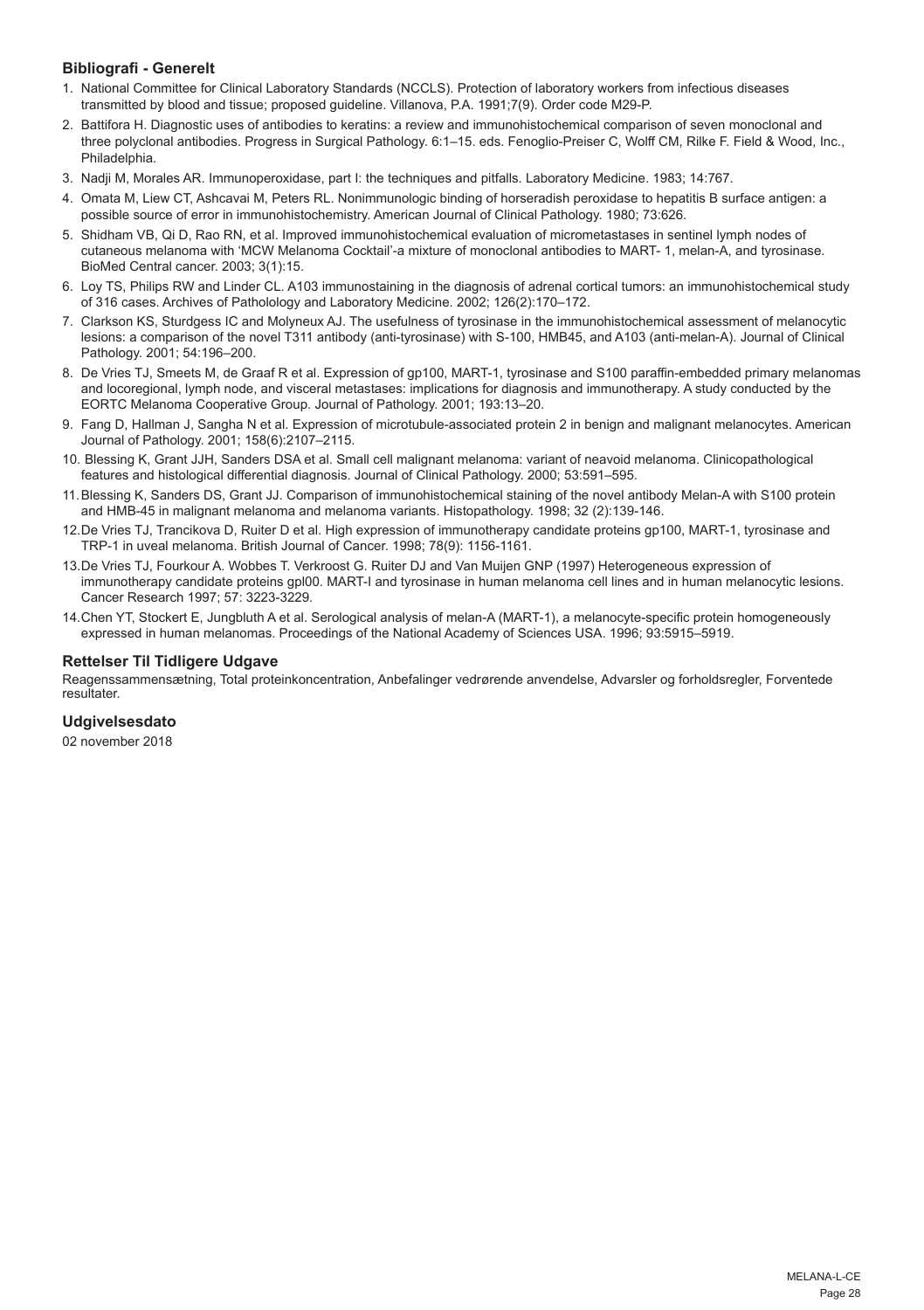# <span id="page-29-0"></span>**Novocastra™ Vloeistof Muis Monoklonaal Antilichaam Melan A**

## **Productcode: NCL-L-MelanA**

## **Beoogd Gebruik**

#### *Voor gebruik bij in-vitro-diagnostiek.*

NCL-L-MelanA is bedoeld voor de kwalitatieve identificatie, door middel van lichtmicroscopie, van humaan Melan A in paraffinesecties. De klinische interpretatie van iedere kleuring of de afwezigheid ervan moet worden aangevuld met morfologisch onderzoek en goede controles. De interpretatie moet worden geëvalueerd door een vakkundige patholoog binnen de context van de klinische geschiedenis van de patiënt en eventueel ander diagnostisch onderzoek.

## **Beginsel van de Procedure**

Immunohistochemische (IHC) kleuringstechnieken maken de visualisatie van antigenen mogelijk via de sequentiële toepassing van een specifiek antilichaam naar het antigen (primaire antilichaam), het secundaire antilichaam naar het primaire antilichaam en een enzymcomplex met een chromogeen substraat met ingevoegde wasstappen. De enzymatische activering van de chromogeenresultaten in een zichtbaar reactieproduct op de antigene plaats. De monsters kunnen dan tegengekleurd en afgedekt zijn. De resultaten worden geïnterpreteerd met een lichtmicroscoop en hulpmiddelen in de differentiële diagnose van pathofysiologische processen, die wel of niet met een specifiek antigen geassocieerd kunnen worden.

#### **Kloon**

A103

## **Immunogeen**

Prokaryotisch recombinant fusie-eiwit, overeenkomend met het humane melan A-molecuul.

#### **Specificiteit**

Humaan melan A, dat doubletten van 20 tot 22 kD in melan A mRNA-positieve melanoomcellijnen herkent. Reageert niet met melan A mRNA-negatieve cellijnen.

## **Reagentiasamenstelling**

NCL-L-MelanA is een supernatant van de vloeibare weefselkweek die natriumazide bevat als conserveringsmiddel.

#### **Ig-klasse**

IgG1

## **Totale Proteïneconcentratie Total Protein**

Raadpleeg het etiket op de flacon voor de specifieke totale proteïneconcenstratie.

## **Antilichaamconcentratie**

Groter of gelijk aan 22,5 mg/L zoals bepaald door ELISA. Raadpleeg het etiket op de flacon voor de specifieke lg-concenstratie.

#### **Aanbevelingen over het Gebruik**

Immunochemisch op paraffine coupes.

**Door hitte geïnduceerde epitoopversterking (HIER):** Volg de aanwijzingen voor gebruik in Novocastra Epitope Retrieval Solution pH 6.

**Aangeranden verdunning:** 1:50 voor 30 minuten bij 25 °C. Dit wordt gezien als een richtlijn en gebruikers dienen hun eigen optimale werkverdunningen te bepalen.

**Visualisatie:** Volg a.u.b. de gebruiksinstructies in de Novolink™ Polymer Detection Systems. Voor meer productinformatie of ondersteuning dient u contact op te nemen uw lokale distributeur of het regionale kantoor van Leica Biosystems, of de website van Leica Biosystems te bezoeken, www.LeicaBiosystems.com

De prestatie van dit antilichaam dient gevalideerd te worden als het wordt gebruikt met andere handmatige kleuringssystemen of automatische platformen.

## **Opslag en Stabiliteit**

Opslaan bij temperaturen van 2–8 °C. Niet bevriezen. Laat het systeem direct na gebruik terugkeren naar een temperatuur van 2–8 °C. Gebruik het product niet meer na de expiratiedatum die op de flacon staat. Opslagcondities andere dan degene die hierboven gespecificeerd zijn, dienen door de gebruiker geverifieerd te.

## **Voorbereiding van Monsters**

De aanbevolen fixeerstof is 10% neutraal gebufferde formaline voor paraffine ingebedde weefselcoupes.

#### **Waarschuwingen en Voorzorgsmaatregelen**

Deze reagens is voorbereid van het supernatant van de celkweek. Aangezien het biologisch product is, dient u bij het gebruik ervan voorzichtig te werk te gaan.

Deze reagens bevat natriumazide. Een materiaalveiligheidsblad is op verzoek verkrijgbaar bij www.LeicaBiosystems.com

Raadpleeg de richtlijnen van de lokale of nationale overheid voor het afdanken van potentieel giftige componenten. Monsters moeten voor en na fixatie worden behandeld als potentiële overdragers van infecties en volgens de juiste voorzorgsmaatregelen worden afgedankt. Dit geldt tevens voor alle materialen die aan de monsters zijn blootgesteld.<sup>1</sup>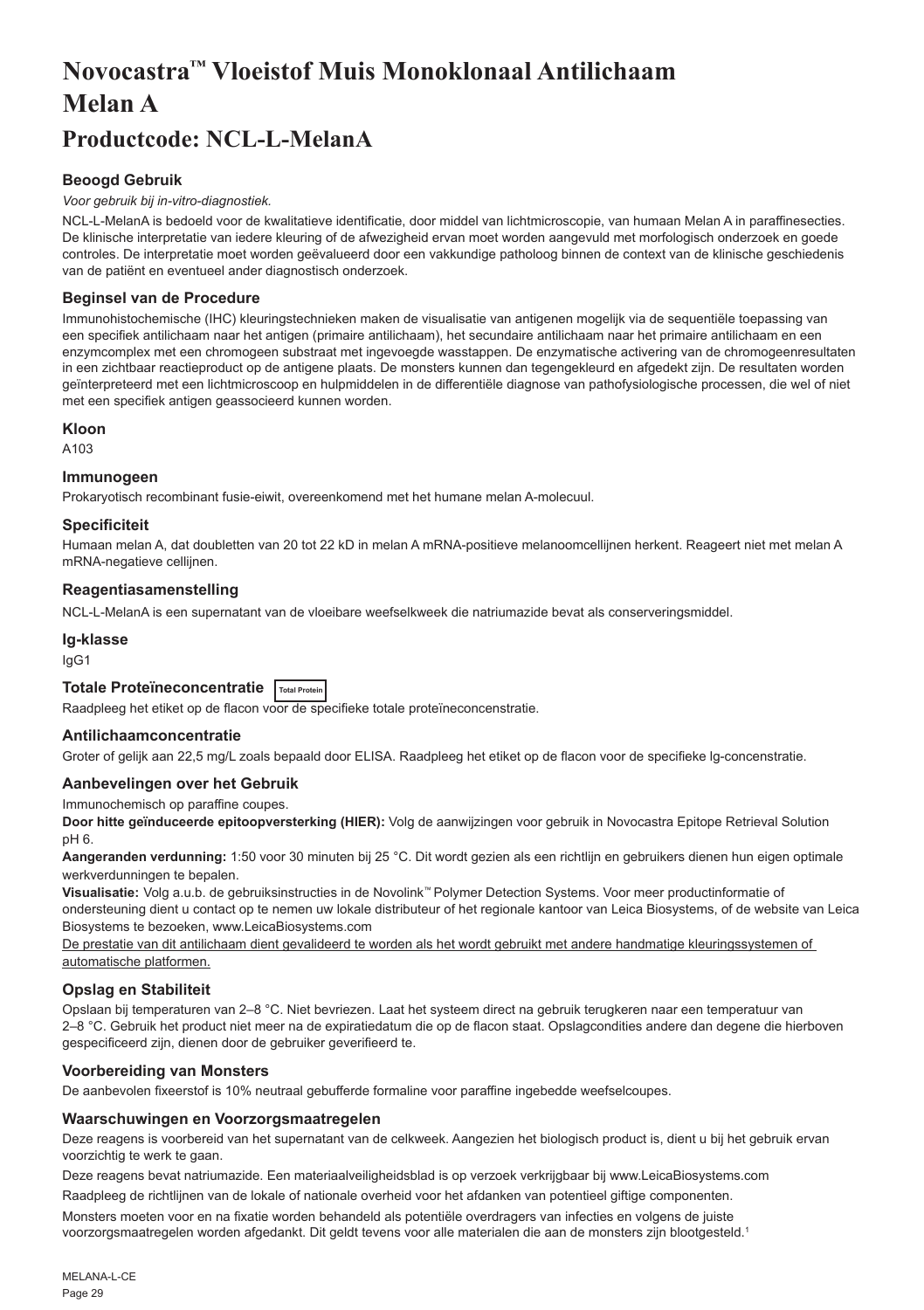Reagentia mogen nooit met de mond worden gepipetteerd. Daarnaast moet contact tussen de huid en het slijmvlies met reagentia en monsters worden vermeden.

Als reagentia of monsters in contact komen met gevoelige gebieden, moet u deze gebieden wassen met een ruime hoeveelheid water. Neem contact op met een arts.

Minimaliseer de kans van microbacteriële contaminatie van reagentia. Als u dit niet doet, kan er een toename van niet-specifieke kleuring optreden.

Incubatietijden of temperaturen die afwijken van degenen die gespecificeerd zijn, kunnen tot onjuiste resultaten leiden. Iedere dergelijke verandering moet door de gebruiker gevalideerd worden.

## **Kwaliteitscontrole**

Verschillen in het verwerken van weefsel en technische procedures in het laboratorium van de gebruiker kunnen zorgen voor een aanzienlijke variabiliteit van de resultaten. Dit vereist een regulier gebruik van bedrijfseigen controles naast de volgende procedures. De controles moeten verse autopsie-, biopsie-, of chirurgische monsters omvatten, en zo snel mogelijk formaline gefixeerd en in paraffinewax ingebed worden, op dezelfde manier als de patiëntmonster(s).

#### **Positieve Weefselcontrole**

Wordt gebruikt om correct voorbereide weefsels en goede kleuringstechnieken aan te duiden.

Er dient een positieve weefselcontrole opgenomen te worden voor iedere set testcondities in iedere kleuringsrun.

Voor een optimale kwaliteitscontrole en voor het detecteren van geringe niveaus van reagensdegredatie, is weefsel met zwakke positieve kleuring beter geschikt dan weefsel met sterke positieve kleuring.<sup>2</sup>

Aanbevolen positieve weefselcontrole is huid.

Als de positieve weefselcontrole geen positieve kleuring vertoont, moeten de resultaten met de testmonsters als ongeldig worden beschouwd.

#### **Negatieve Weefselcontrole**

Dient onderzocht te worden na de positieve weefselcontrole om de specificiteit te verifiëren van de labeling van het doelantigen door het primaire antilichaam.

Aanbevolen negatieve weefselcontrole is cerebellum.

Daarnaast leveren de verscheidenheid aan celtypen, die in de meeste weefselcoupes aanwezig zijn, regelmatig negatieve controlelocaties op, maar dit dient door de gebruiker geverifieerd te worden. Niet-specifieke kleuring, indien aanwezig, heeft meestal een diffuus uiterlijk.

Daarnaast kan in coupes sporadische kleuring van bindweefsel worden geobserveerd. Dit treedt op als gevolg van overdadig fixeren van weefsel met formaline. Maak voor de interpretatie van kleuringsresultaten gebruik van intacte cellen. Necrotische of gedegenereerde cellen kunnen vaak een niet-specifieke kleuring vertonen.<sup>3</sup>

Er kan sprake zijn van fout-positieven als gevolg van niet-immunologische binding van eiwitten of substraatreactieproducten. Zij kunnen ook veroorzaakt worden door endogene enzymen zoals pseudoperoxidase (erythrocyten), endogene peroxidase (cytochroom C), of endogene biotine (bijv. lever, borst, hersenen, nieren), afhankelijk van het type immunokleuring dat gebruikt wordt.

Om endogene enzymen of niet-specifieke binding van enzymen van specifieke immunoreactiviteit te differentiëren, kan het zijn dat extra patiëntweefsels exclusief gekleurd wordt met substraat chromogeen of enzymcomplexen (avidine-biotine, streptavidine, gelabeld polymeer) en respectievelijk substraat-chromogeen. Indien specifieke kleuring binnen het interne negatieve controleweefsel optreedt, moeten de resultaten die met de patiëntmonsters zijn verkregen als ongeldig worden beschouwd.

## **Negatieve Reagenscontrole**

Gebruik een niet-specifieke negatieve reagenscontrole in plaats van het primaire antilichaam met een coupe van ieder patiëntmonster, om een niet-specifieke kleuring te evalueren en een betere interpretatie te krijgen van de specifieke kleuring op de antigene plaats.

## **Patiëntweefsel**

Onderzoek de gekleurde patiëntmonsters met NCL-L-MelanA. De positieve kleuringsintensiteit moet worden geëvalueerd binnen de context van iedere niet-specifieke achtergrondkleuring van de negatieve reagenscontrole. Net zoals bij elke immunohistochemische test betekent een negatief resultaat dat het antigeen niet is gedetecteerd. Het betekent dus niet dat het antigeen afwezig was in de geanalyseerde cellen/het geanalyseerde weefsel. Gebruik een panel van antilichamen om de verkeerd-negatieve reacties te identificeren.

#### **Verwachte Resultaten**

#### Normale weefsels

Kloon A103 detecteert het melan A-antigeen in het cytoplasma van melanocyten. Er kan ook enige positiviteit in de bijnierschors en testis worden gezien. (Totaal aantal beoordeelde normale gevallen = 48).

### Abnormale weefsels

Kloon A103 kleurde 12/120 beoordeelde tumoren, waaronder huidtumoren (12/77, waaronder 12/15 maligne melanomen, 0/16 plaveiselcelcarcinomen, 0/14 basaalcelcarcinomen, 0/10 zweetkliercarcinomen, 0/10 dermatofibrosarcomen, 0/3 gemetastaseerde adenocarcinomen, 0/3 maligne schwannomen, 0/2 adenoïde cystische carcinomen, 0/1 fibrosarcoom, 0/1 adenocarcinoom van de talgklier, 0/1 pleomorf ongedifferentieerd sarcoom en 0/1 leiomyosarcoom), levercarcinomen (0/5), ovariumtumoren (0/4), longcarcinomen (0/4), papillaire schildkliercarcinomen (0/4), hersentumoren (0/2), plaveiselcelcarcinomen van de oesofagus (0/2), borstcarcinomen (0/2), adenocarcinomen van de maag (0/2), wekedelentumoren (0/2), plaveiselcelcarcinomen van de tong (0/2), gemetastaseerde tumoren van onbekende oorsprong (0/2), niercelcarcinomen (0/2), plaveiselcelcarcinomen van de cervix (0/2), testisseminomen (0/2), adenocarcinomen van de colon (0/2), adenocarcinomen van het rectum (0/2), plaveiselcelcarcinoom van de larynx (0/1) en atypische carcinoïde tumor van de thymus (0/1) (Totaal aantal beoordeelde gevallen = 120).

### **NCL-L-MelanA wordt aanbevolen als hulp bij de beoordeling van melan A in melanocytaire laesies.**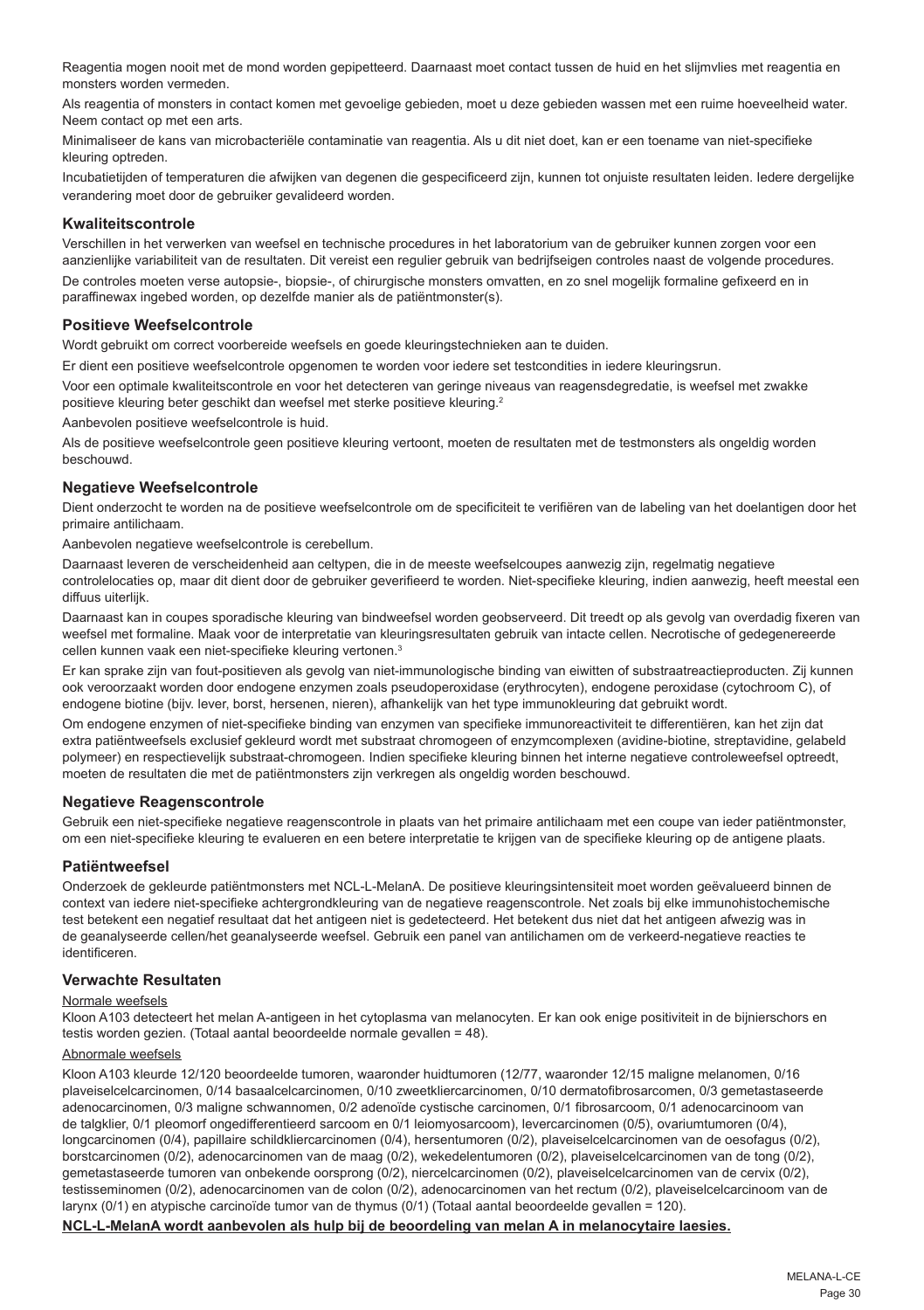## **Algemene Beperkingen**

Immunohistochemie is een diagnoseproces van meerdere stappen dat uit een gespecialiseerde training bestaat in het selecteren van de desbetreffende reagentia; weefselselectie, fixatie en verwerking; voorbereiding van de IHC-objectglaasjes; en de interpretatie van de kleuringsresultaten. Weefselkleuring is afhankelijk van het gebruik en de verwerking van het weefsel vóór het aanbrengen van de kleuring. Een onjuiste manier van fixeren, invriezen, ontdooien, wassen, drogen, verwarmen en opdelen of contaminatie met andere weefsels of vloeistoffen kunnen leiden tot artefacten, het vastzitten van antilichamen of fout-negatieven. Inconsistente resultaten kunnen het gevolg zijn variaties in de methoden die voor het fixeren en inbedden worden gebruikt of van inherente onregelmatigheden binnen het weefsel.4

Overmatige of onvolledige tegenkleuring kan een correcte interpretatie van de resultaten in te weg zitten.

De klinische interpretatie van iedere kleuring of de afwezigheid ervan moet worden aangevuld met morfologisch onderzoek en goede controles. De interpretatie moet worden geëvalueerd door een vakkundige patholoog binnen de context van de klinische geschiedenis van de patiënt en eventueel ander diagnostisch onderzoek.

Antilichamen van Leica Biosystems Newcastle Ltd zijn bedoeld voor gebruik, zoals aangegeven, op bevroren of paraffine ingebedde coupes met specifieke fixatie-eisen. Er kan een onverwachte antigenexpressie optreden, met name in neoplasma's. De klinische interpretatie van ieder gekleurde weefselcoupe moet morfologische analyses bevatten en de evaluatie van de juiste controles.

## **Algemene Literatuurlijst**

- 1. National Committee for Clinical Laboratory Standards (NCCLS). Protection of laboratory workers from infectious diseases transmitted by blood and tissue; proposed guideline. Villanova, P.A. 1991; 7(9). Order code M29-P.
- 2. Battifora H. Diagnostic uses of antibodies to keratins: a review and immunohistochemical comparison of seven monoclonal and three polyclonal antibodies. Progress in Surgical Pathology. 6:1–15. eds. Fenoglio-Preiser C, Wolff CM, Rilke F. Field & Wood, Inc., Philadelphia
- 3. Nadji M, Morales AR. Immunoperoxidase, part I: the techniques and pitfalls. Laboratory Medicine. 1983; 14:767.
- 4. Omata M, Liew CT, Ashcavai M, Peters RL. Nonimmunologic binding of horseradish peroxidase to hepatitis B surface antigen: a possible source of error in immunohistochemistry. American Journal of Clinical Pathology. 1980; 73:626.
- 5. Shidham VB, Qi D, Rao RN, et al. Improved immunohistochemical evaluation of micrometastases in sentinel lymph nodes of cutaneous melanoma with 'MCW Melanoma Cocktail'-a mixture of monoclonal antibodies to MART- 1, melan-A, and tyrosinase. BioMed Central cancer. 2003; 3(1):15.
- 6. Loy TS, Philips RW and Linder CL. A103 immunostaining in the diagnosis of adrenal cortical tumors: an immunohistochemical study of 316 cases. Archives of Patholology and Laboratory Medicine. 2002; 126(2):170–172.
- 7. Clarkson KS, Sturdgess IC and Molyneux AJ. The usefulness of tyrosinase in the immunohistochemical assessment of melanocytic lesions: a comparison of the novel T311 antibody (anti-tyrosinase) with S-100, HMB45, and A103 (anti-melan-A). Journal of Clinical Pathology. 2001; 54:196–200.
- 8. De Vries TJ, Smeets M, de Graaf R et al. Expression of gp100, MART-1, tyrosinase and S100 paraffin-embedded primary melanomas and locoregional, lymph node, and visceral metastases: implications for diagnosis and immunotherapy. A study conducted by the EORTC Melanoma Cooperative Group. Journal of Pathology. 2001; 193:13–20.
- 9. Fang D, Hallman J, Sangha N et al. Expression of microtubule-associated protein 2 in benign and malignant melanocytes. American Journal of Pathology. 2001; 158(6):2107–2115.
- 10. Blessing K, Grant JJH, Sanders DSA et al. Small cell malignant melanoma: variant of neavoid melanoma. Clinicopathological features and histological differential diagnosis. Journal of Clinical Pathology. 2000; 53:591–595.
- 11.Blessing K, Sanders DS, Grant JJ. Comparison of immunohistochemical staining of the novel antibody Melan-A with S100 protein and HMB-45 in malignant melanoma and melanoma variants. Histopathology. 1998; 32 (2):139-146.
- 12.De Vries TJ, Trancikova D, Ruiter D et al. High expression of immunotherapy candidate proteins gp100, MART-1, tyrosinase and TRP-1 in uveal melanoma. British Journal of Cancer. 1998; 78(9): 1156-1161.
- 13.De Vries TJ, Fourkour A. Wobbes T. Verkroost G. Ruiter DJ and Van Muijen GNP (1997) Heterogeneous expression of immunotherapy candidate proteins gpl00. MART-I and tyrosinase in human melanoma cell lines and in human melanocytic lesions. Cancer Research 1997; 57: 3223-3229.
- 14.Chen YT, Stockert E, Jungbluth A et al. Serological analysis of melan-A (MART-1), a melanocyte-specific protein homogeneously expressed in human melanomas. Proceedings of the National Academy of Sciences USA. 1996; 93:5915–5919.

## **Aanpassingen ten opzichte van Vorige Editie**

Samenstelling van het reagens, Totale eiwitconcentratie, Aanbevelingen voor gebruik, Waarschuwingen en voorzorgsmaatregelen, Verwachte resultaten.

## **Publicatiedatum**

02 november 2018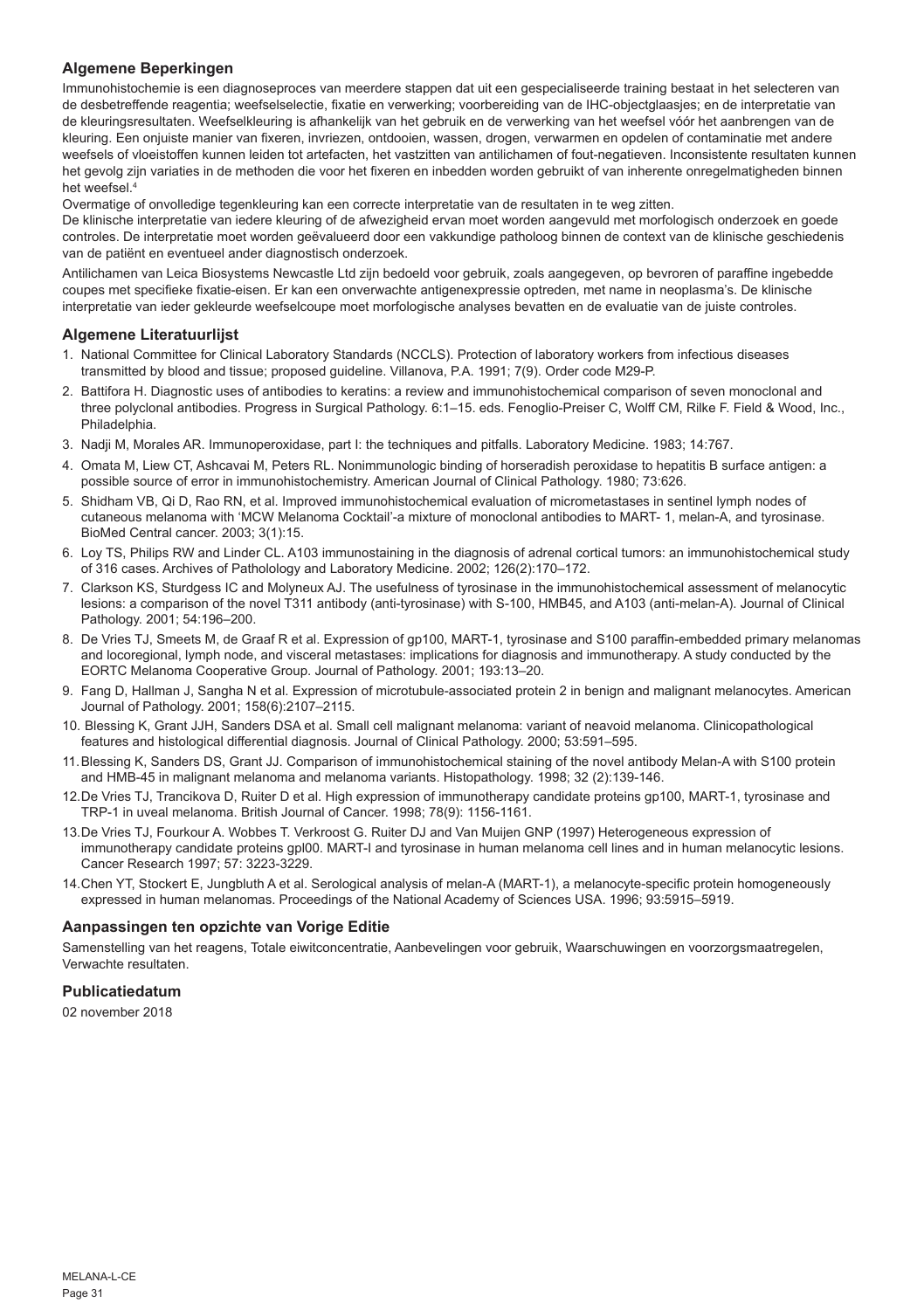# <span id="page-32-0"></span>**Novocastra™ Flytende Monoklonalt Antistoff Fra Mus Melan A**

## **Produktkode: NCL-L-MelanA**

## **Tiltenkt bruk**

#### *Til in vitro-diagnostisk bruk.*

NCL-L-MelanA er beregnet brukt for kvalitativ identifikasjon ved lysmikroskopi av humant Melan A i paraffinsnitt Den kliniske tolkningen av farge eller manglende farge skal suppleres med morfologiske undersøkelser og bruk av egnede kontroller, og bør evalueres av en kvalifisert patolog i lys av pasientens kliniske historie og eventuelle andre diagnostiske tester.

## **Prosedyreprinsipp**

Immunhistokjemiske (IHC) fargingsteknikker gjør det mulig å se antigener via en sekvensiell tilsetning av et bestemt antistoff mot antigenet (primært antistoff), et sekundært antistoff mot det primære antistoffet og et enzymkompleks med et kromogent substrat med innskutte vasketrinn. Den enzymatiske aktiveringen av kromogenet gir et synlig reaksjonsprodukt på antigenstedet. Prøven kan deretter kontrastfarges og dekkes med et dekkglass. Resultatene fortolkes ved hjelp av et lysmikroskop og medvirker til differensialdiagnose av patofysiologiske prosesser som muligens kan være assosiert med et bestemt antigen.

#### **Klon**

A<sub>103</sub>

### **Immunogen**

Prokaryotisk rekombinant protein tilsvarende det humane melan A-molekylet.

#### **Spesifisitet**

Humant melan A gjenkjenner et duplikat på 20 til 22 kD i melan A mRNA-positive melanomcellelinjer. Reagerer ikke med melan A mRNAnegative cellelinjer.

#### **Reagenssammensetning**

NCL-L-MelanA er en flytende vevskultursupernatant som inneholder natriumazid som konserveringsmiddel.

## **Ig-klasse**

IgG1

## **Totalproteinkonsentrasjon Total Protein**

Se etiketten på hetteglasset for lotspesifikk totalproteinkonsentrasjon.

## **Antistoffkonsentrasjon**

Større enn eller tilsvarende 22,5 mg/L i henhold til ELISA. Se etiketten på hetteglasset for lotspesifikk Ig-konsentrasjon.

## **Anbefalinger for Bruk**

Immunhistokjemi på parafinsnitt.

**Varmeindusert epitopgjenvinning (HIER):** Følg bruksanvisningen for Novocastra Epitope Retrieval Solution pH 6.

**Foreslått fortynning:** 1:50 i 30 minutter ved 25 °C. Disse retningslinjene er veiledende, og brukeren bør selv bestemme egne optimale bruksfortynninger.

**Visualisering:** Følg bruksanvisningen for Novolink™ Polymer Detection Systems. Ønsker du ytterligere produktinformasjon eller -støtte, kan du ta kontakt med den lokale forhandleren eller regionkontoret til Leica Biosystems, eller på nettsidene til Leica Biosystems, www. LeicaBiosystems.com

Ytelsen til dette antistoffet bør valideres ved bruk av andre manuelle fargingssystemer eller automatiske systemer.

## **Oppbevaring og Stabilitet**

Oppbevares ved 2–8 °C. Må ikke fryses. Returneres til 2–8 °C umiddelbart etter bruk. Må ikke brukes etter utløpsdatoen angitt på produktetiketten. Andre oppbevaringsbetingelser må valideres av brukeren.

#### **Klargjøring av Prøver**

Anbefalt fiksativ er 10 % nøytralbufret formalin for parafinlagrede vevssnitt.

#### **Advarsler og Forholdsregler**

Denne reagensen er laget av supernatanten fra en cellekultur. Dette er et biologisk produkt som må behandles deretter.

Denne reagensen inneholder natriumazid. Dataark om materialsikkerhet (MSDS) er tilgjengelig på forespørsel eller kan lastes ned fra www.LeicaBiosystems.com

Følg nasjonale og lokale forskrifter for avhending av komponenter som kan være giftige.

Prøver (før og etter fiksering) og alt materiale som eksponeres for dem, skal behandles som potensielt smittefarlig og kasseres i samsvar med gjeldende forholdsregler.<sup>1</sup>

Hold aldri pipetter med reagens i munnen, og unngå at hud og slimhinner kommer i kontakt med reagenser og prøver.

Hvis reagenser eller prøver kommer i kontakt med følsomme områder, skal de skylles med rikelig vann. Kontakt lege.

Reduser mikrobiell kontaminering av reagensene til et minimum, ellers kan det forekomme økt uspesifisert farging.

Inkubasjonstider eller temperaturer som er annerledes enn det som er angitt, kan gi unøyaktige resultater. Slike endringer må valideres av brukeren.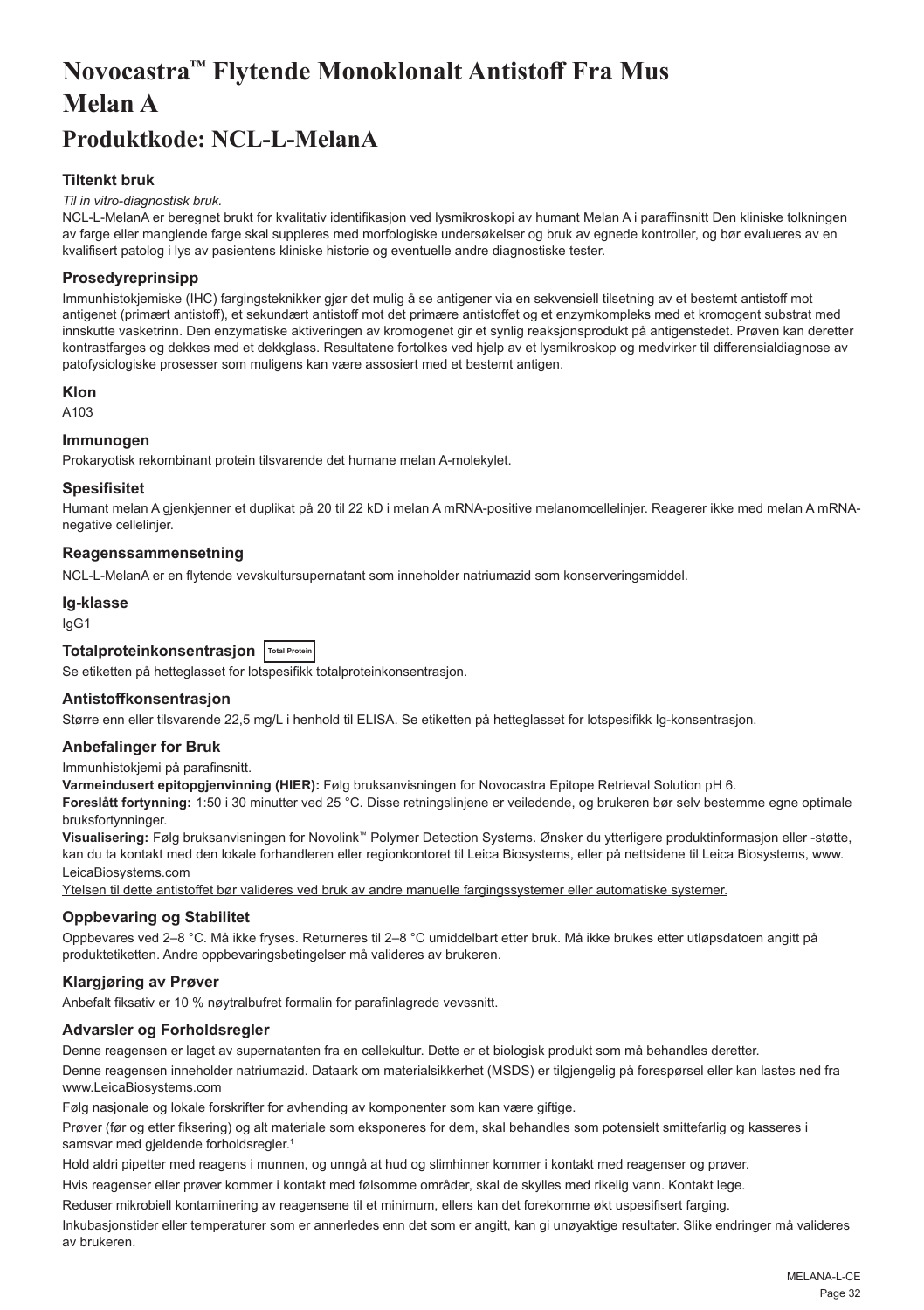## **Kvalitetskontroll**

Forskjeller i behandlingen av vev og forskjeller i tekniske prosedyrer i brukerens laboratorium kan gi signifikant varierte resultater, og det kan være nødvendig å foreta kontroller på stedet i tillegg til prosedyrene angitt nedenfor.

Kontrollene skal være nye autopsi-/biopsi-/kirurgiske prøver, formalinfikserte, behandlede og parafinlagrede så snart som mulig, på samme måte som pasientprøver.

### **Positiv Vevskontroll**

Brukes for å påvise korrekt vevspreparering og fargeteknikker.

Én positiv vevskontroll bør inkluderes for hvert sett med testbetingelser i hver fargerunde.

Svakt positivt farget vev er mer egnet enn kraftig positivt farget vev til optimal kvalitetskontroll og påvisning av små nivåer reagensnedbrytning.<sup>2</sup>

Anbefalt positivt kontrollvev er hud.

Hvis den positive vevskontrollen ikke viser positiv farging, skal resultatene til testprøvene anses som ugyldige.

### **Negativ Vevskontroll**

Skal undersøkes etter den positive vevskontrollen for å sikre at det primære antistoffet merker målantigenet spesifikt.

Anbefalt negativt kontrollvev er cerebellum.

Alternativt har de mange ulike celletypene som finnes i de fleste vevssnittene ofte negative kontrollsteder, men dette må verifiseres av brukeren. Uspesifikk farging, hvis dette er aktuelt, har ofte et diffust utseende.

Sporadisk farging av bindevev kan på samme måte observeres i snitt fra vev som er fiksert for kraftig i formalin. Bruk intakte celler for å tolke fargeresultatene. Nekrotiske eller degenererte celler kan ofte farges uspesifikt.<sup>3</sup>

Falske positive resultater kan skyldes ikke-immunologisk binding av proteiner eller substratreaksjonsprodukter. Dette kan også skyldes endogene enzymer som pseudoperoksidase (erytrocytter), endogen peroksidase (cytokrom C) eller endogent biotin (f.eks. lever, bryst, hjerne, nyre), avhengig av anvendt type immunfarge.

For å differensiere endogen enzymaktivitet eller uspesifikk enzymbinding og spesifikk immunreaktivitet kan ytterligere pasientvev eventuelt farges kun med henholdsvis substratkromogen eller enzymkomplekser (avidin-biotin, streptavidin, merket polymer) og substratkromogen. Hvis det skjer spesifikk farging i den negative vevskontrollen, må resultatene for pasientprøvene anses som ugyldige.

#### **Negativ reagenskontroll**

Bruk en uspesifikk negativ reagenskontroll i stedet for det primære antistoffet på et snitt av hver pasientprøve for å vurdere uspesifikk farging og for å muliggjøre bedre fortolkning av spesifikk farging på antigenstedet.

#### **Pasientvev**

Undersøk pasientprøver farget med NCL-L-MelanA sist. Intensiteten av positiv farging bør vurderes i sammenheng med eventuell uspesifikk bakgrunnsfarging av den negative reagenskontrollen. Som med alle immunhistokjemiske tester, betyr et negativt resultat at antigenet ikke ble påvist, ikke at antigenet var fraværende i de analyserte cellene/vevet. Om nødvendig kan man bruke et panel av antistoffer for å identifisere falske negative reaksjoner.

#### **Forventede Resultater**

#### Normalt Vev

Klon A103 detekterer melan A-antigen i cytoplasma i melanocytter. Noe positivitet kan også sees i binyrebark og testis. (Totalt antall evaluerte normale tilfeller = 48).

#### Abnormalt Vev

Klon A103 farget 12/120 tumorer evaluert, inkludert hudtumorer (12/77, inkludert 12/15 maligne melanomer, 0/16 skvamøse cellekarsinomer, 0/14 basalcellekarsinomer, 0/10 svettekjertelkarsinomer, 0/10 dermatofibrosesarkom, 0/3 metastatiske adenokarsinomer, 0/3 maligne akustikusnevrinomer, 0/2 adenoide cystiske karsinomer, 0/1 fibrosarkom, 0/1 sebakøst adenokarsinom, 0/1 pleomorft udifferensiert sarkom og 0/1 leiomyosarkom), leverkarsinomer (0/5), ovarietumorer (0/4), lungekarsinomer (0/4), papillære thyroideakarsinomer (0/4), hjernetumorer (0/2), skvamøse cellekarsinomer i øsofagus (0/2), brystkarsinomer (0/2), adenokarsinomer i magen (0/2), bløtvevstumorer (0/2), skvamøse cellekarsinomer i tungen (0/2), metastatiske tumorer av ukjent opprinnelse (0/2), renale cellekarsinomer (0/2), skvamøse cellekarsinomer i cervix (0/2), testikulære seminomaer (0/2), adenokarsinomer i kolon (0/2), adenokarsinomer i rektum (0/2), svamøse cellekarsinomer i larynx (0/1), og atypisk karsinoid tumor i thymus (0/1) (Totalt antall evaluerte tumortilfeller = 120).

#### **NCL-L-MelanA anbefales for å avhjelpe vurderingen av melan A i melanocyttiske lesjoner.**

## **Generelle Begrensninger**

Immunhistokjemi er en diagnostisk prosess i flere trinn som omfatter spesialutdanning i valg av egnede reagenser, vevsseleksjon, -fiksering og -behandling samt preparering av IHC-objektglass og tolking av fargeresultater.Vevsfarging avhenger av håndteringen og behandlingen av vevet før fargingen. Feil fiksering, frysing, tining, vasking, tørking, oppvarming, snitting eller kontaminering med annet vev eller væsker kan gi artefakter, innfanging av antistoffer eller falske negative resultater. Inkonsekvente resultater kan skyldes variasjoner ved fiksering eller innstøpningsmetoder eller iboende uregelmessigheter i vevet.4

Overdreven eller ufullstendig motfarging kan også gjøre det vanskelig å tolke resultatene riktig.

Den kliniske tolkningen av farge eller manglende farge skal suppleres med morfologiske undersøkelser og bruk av egnede kontroller, og bør evalueres av en kvalifisert patolog i lys av pasientens kliniske historie og eventuelle andre diagnostiske tester.

Antistoffer fra Leica Biosystems Newcastle Ltd skal brukes, som angitt, på enten frosne eller parafinlagrede snitt med spesifikke krav til fiksering. Uventet antigenekspresjon kan forekomme, spesielt i neoplasma. Den kliniske tolkningen av fargede vevssnitt må omfatte morfologiske analyser og evaluering av egnede kontroller.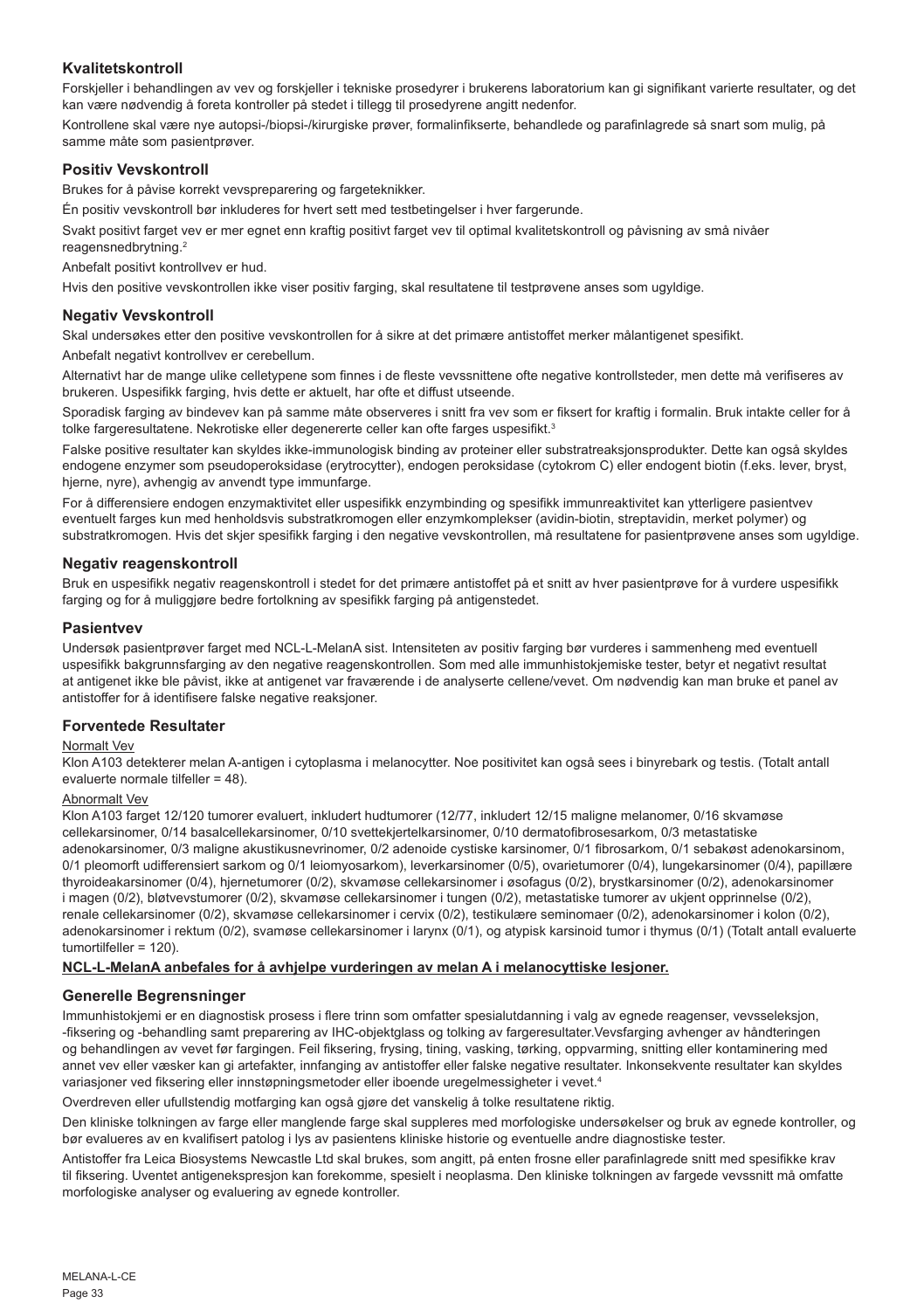## **Bibliografi – Generelt**

- 1. National Committee for Clinical Laboratory Standards (NCCLS). Protection of laboratory workers from infectious diseases transmitted by blood and tissue; proposed guideline. Villanova, P.A. 1991; 7(9). Order code M29-P.
- 2. Battifora H. Diagnostic uses of antibodies to keratins: a review and immunohistochemical comparison of seven monoclonal and three polyclonal antibodies. Progress in Surgical Pathology. 6:1–15. eds. Fenoglio-Preiser C, Wolff CM, Rilke F. Field & Wood, Inc., Philadelphia.
- 3. Nadji M, Morales AR. Immunoperoxidase, part I: the techniques and pitfalls. Laboratory Medicine. 1983; 14:767.
- 4. Omata M, Liew CT, Ashcavai M, Peters RL. Nonimmunologic binding of horseradish peroxidase to hepatitis B surface antigen: a possible source of error in immunohistochemistry. American Journal of Clinical Pathology. 1980; 73:626.
- 5. Shidham VB, Qi D, Rao RN, et al. Improved immunohistochemical evaluation of micrometastases in sentinel lymph nodes of cutaneous melanoma with 'MCW Melanoma Cocktail'-a mixture of monoclonal antibodies to MART- 1, melan-A, and tyrosinase. BioMed Central cancer. 2003; 3(1):15.
- 6. Loy TS, Philips RW and Linder CL. A103 immunostaining in the diagnosis of adrenal cortical tumors: an immunohistochemical study of 316 cases. Archives of Patholology and Laboratory Medicine. 2002; 126(2):170–172.
- 7. Clarkson KS, Sturdgess IC and Molyneux AJ. The usefulness of tyrosinase in the immunohistochemical assessment of melanocytic lesions: a comparison of the novel T311 antibody (anti-tyrosinase) with S-100, HMB45, and A103 (anti-melan-A). Journal of Clinical Pathology. 2001; 54:196–200.
- 8. De Vries TJ, Smeets M, de Graaf R et al. Expression of gp100, MART-1, tyrosinase and S100 paraffin-embedded primary melanomas and locoregional, lymph node, and visceral metastases: implications for diagnosis and immunotherapy. A study conducted by the EORTC Melanoma Cooperative Group. Journal of Pathology. 2001; 193:13–20.
- 9. Fang D, Hallman J, Sangha N et al. Expression of microtubule-associated protein 2 in benign and malignant melanocytes. American Journal of Pathology. 2001; 158(6):2107–2115.
- 10. Blessing K, Grant JJH, Sanders DSA et al. Small cell malignant melanoma: variant of neavoid melanoma. Clinicopathological features and histological differential diagnosis. Journal of Clinical Pathology. 2000; 53:591–595.
- 11.Blessing K, Sanders DS, Grant JJ. Comparison of immunohistochemical staining of the novel antibody Melan-A with S100 protein and HMB-45 in malignant melanoma and melanoma variants. Histopathology. 1998; 32 (2):139-146.
- 12.De Vries TJ, Trancikova D, Ruiter D et al. High expression of immunotherapy candidate proteins gp100, MART-1, tyrosinase and TRP-1 in uveal melanoma. British Journal of Cancer. 1998; 78(9): 1156-1161.
- 13.De Vries TJ, Fourkour A. Wobbes T. Verkroost G. Ruiter DJ and Van Muijen GNP (1997) Heterogeneous expression of immunotherapy candidate proteins gpl00. MART-I and tyrosinase in human melanoma cell lines and in human melanocytic lesions. Cancer Research 1997; 57: 3223-3229.
- 14.Chen YT, Stockert E, Jungbluth A et al. Serological analysis of melan-A (MART-1), a melanocyte-specific protein homogeneously expressed in human melanomas. Proceedings of the National Academy of Sciences USA. 1996; 93:5915–5919.

## **Endringer i forhold til Forrige Utgave**

Reagenssammensetning, Total proteinkonsentrasjon, Anbefalinger for bruk, Advarsler og forsiktighetsregler, Forventede resultater.

#### **Utgivelsesdato**

02 november 2018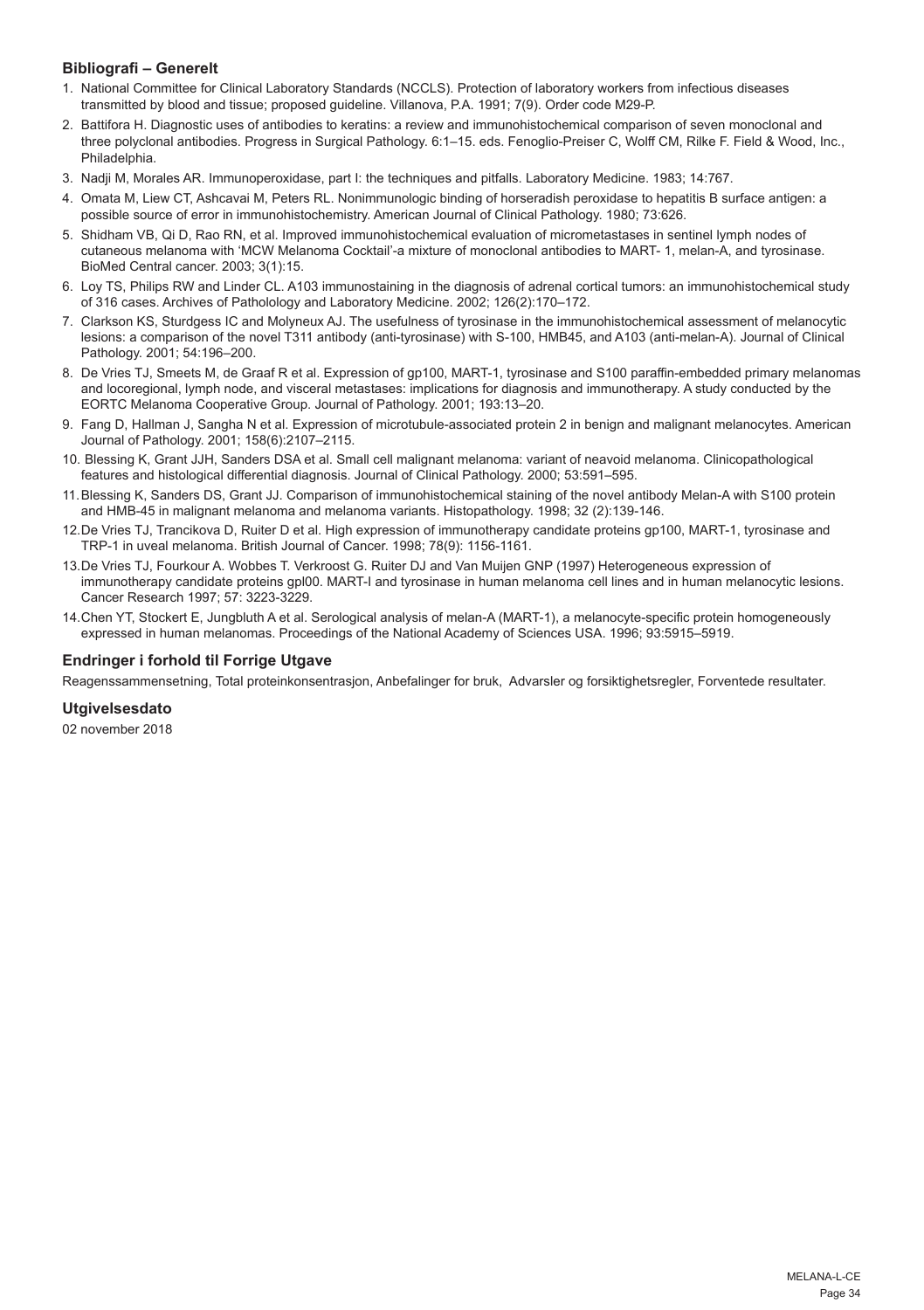## <span id="page-35-0"></span>**Novocastra™ Likit Monoklonal Fare Antikor Melan A Ürün Kodu: NCL-L-MelanA**

## **Kullanım Amacı**

#### *In vitro diagnostik kullanımı için.*

NCL-L-MelanA, parafin seksiyonlarında insan melan A ışık mikroskopisi tarafından kalitatif tanımlama için kullanılmak üzere tasarlanmıştır. Herhangi bir boyamanın mevcut olması veya olmaması ile ilgili klinik yorumlama, uygun kontroller kullanılarak morfolojik çalışmalarla tamamlanmalıdır ve hastanın klinik geçmişi ve diğer diagnostik testler kapsamında kalifiye bir patolojist tarafından değerlendirilmelidir.

## **Prosedür Prensibi**

İmmünohistokimyasal (IHC) boyama teknikleri, spesifik bir antikorun antijene (primer antikor), ikincil bir antikorun primer antikora ve bir enzim kompleksinin kromojenik bir substrat ile arada yıkama adımları olacak şekilde sekansiyel olarak uygulanmasıyla antijenlerin görselleştirilmesini sağlar. Kromojenin enzimatik aktivasyonu, antijen bölgede görünür bir reaksiyon prodüktü ile sonuçlanır. Numune bu durumda karşıt boyanabilir ve lamellenebilir. Sonuçlar, bir ışık mikroskopu kullanılarak yorumlanır ve özel bir antijenle birleştirilebilen veya birleştirilemeyen patofizyolojik işlemlerin ayırıcı tanısına yardımcı olur.

#### **Clone**

A103

## **İmmünojen**

İnsan A molekülüne karşılık gelen prokaryotik rekombinant füzyon proteini.

#### **Spesifite**

Melan A mRNA-pozitif melanom hücre çizgilerinde 20 ila 22 kD ikilisini tanıyan insan melan A. Melan A mRNA-negatif hücre çizgileri ile reaksiyona girmez.

## **Reagent Kompozisyonu**

NCL-L-MelanA, prezervatif olarak sodyum azit içeren supernatant bir likit doku kültürüdür.

#### **Ig Sınıfı**

IgG1

## **Toplam Protein Konsantrasyonu Total Protein**

Lota özel toplam protein konsantrasyonu için viyal etiketine başvurun.

#### **Antikor Konsantrasyonu**

ELISA tarafından belirlendiği gibi 22,5 mg/L'ye eşit veya bu değerden yüksek. Lota özel lg konsantrasyonu için viyal etiketine başvurun.

#### **Kullanım Tavsiyeleri**

Parafin seksiyonlarında immünohistokimya.

**Isı İle Endüklenen Epitop Alımı (HIER):** Novocastra Epitope Retrieval Solution pH 6 içinde kullanım için lütfen talimatları takip edin. **Önerilen dilüsyon:** 1:50 25 °C'de 30 dakika için. Bu bir kılavuz olarak verilmiştir; kullanıcılar, kendilerine özel optimal çalışma dilüsyonlarını belirlemelidirler.

**Görselleştirme:** Novolink™ Polymer Detection System kullanım talimatlarına uyun. Ürünle ilgili daha fazla bilgi veya destek için yerel distribütörünüze veya bölgesel Leica Biosystems ofisine başvurun veya alternatif olarak www.LeicaBiosystems.com Leica Biosystems internet sitesini ziyaret edin.

Bu antikorun performansı, diğer manuel boyama sistemleri veya otomatik platformlarla kullanıldığında doğrulanmalıdır.

#### **Saklama ve Dayanıklılık**

2–8 °C'de saklayın. Dondurmayın. Kullanımdan hemen sonra 2–8 °C'ye dönün. Viyal etiketinin üzerinde belirtilen son kullanım tarihinden sonra kullanmayın. Yukarıda belirtilenlerin dışındaki saklama koşullarının, kullanıcı tarafından kontrol edilmesi gerekir.

## **Numune Hazırlığı**

Önerilen fiksatif, parafine gömülmüş doku seksiyonları için %10 nötr tamponlu formalindir.

#### **Uyarılar ve Önlemler**

Bu reagent, hücre kültürünün supernatantından hazırlanmıştır. Bu bir biyolojik ürün olduğundan işlem yaparken özel dikkat gerektirir. Bu reagent, sodyum azit içerir. Talep üzerine veya www.LeicaBiosystems.com'dan bir Material Safety Data Sheet (Malzeme Güvenlik Veri Sayfası) elde edilebilir

Potansiyel tüm toksik komponentlerin imhası için federal, ulusal veya lokal düzenlemelere başvurun.

Fikse etme işleminden önce ve sonra numuneler ve bunlara maruz kalan tüm materyaller, enfeksiyon yayabilecek gibi ele alınmalı ve doğru önlemler alınarak atığa çıkartılmalıdır.<sup>1</sup>

Reagent'lar asla ağızla pipetlenmemeli ve cildin ve muköz membranların reagent ve numunelerle temasından kaçınılmalıdır.

Reagent veya numunelerin hassas alanlarla temas etmesi durumunda bu alanları bol su ile yıkayın. Doktora başvurun.

Reagent'ların mikrobiyal kontaminasyonunu minimize edin, aksi durumda nonspesifik boyamada bir artış ortaya çıkabilir.

MELANA-L-CE Belirtilenlerin dışında inkübasyon süreleri veya sıcaklıkları, hatalı sonuçlara neden olabilir. Tüm değişiklikler, kullanıcı tarafından doğrulanmalıdır.

Page 35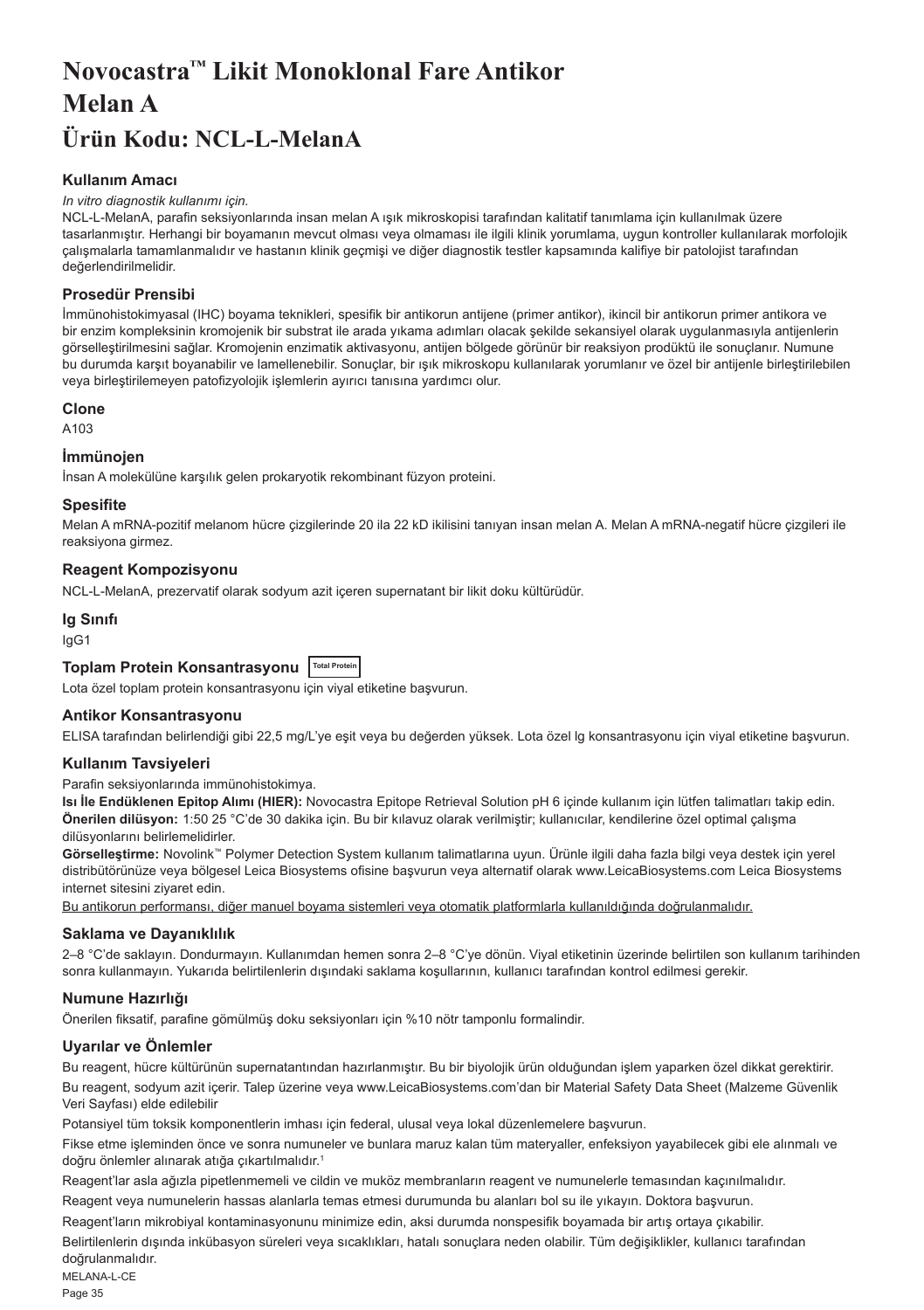## **Kalite Kontrol**

Kullanıcının laboratuvarındaki doku işleme ve teknik prosedürlerdeki değişiklikler, sonuçlarda önemli farklılıklara neden olabilir ve aşağıdaki prosedürlere ek olarak dahili kontrollerin düzenli şekilde yapılmasını gerektirir.

Kontroller, mümkün olan en kısa sürede ve hasta örneği (örnekleri) ile aynı şekilde formalinle fikse edilmiş, işlenmiş ve parafin mumuna gömülmüş taze otopsi/biyopsi/cerrahi numune olmalıdır.

### **Pozitif Doku Kontrolü**

Doğru hazırlanmış dokuları ve düzgün boyama tekniklerini belirtmek için kullanılır.

Bir pozitif doku kontrolü, her boyama çalıştırmasında test koşullarının her seti için dahil edilmelidir.

Optimal kalite kontrol için ve reagent degradasyonunun minör düzeylerini tespit etmek için zayıf pozitif boyamaya sahip bir doku, güçlü pozitif boyamaya sahip bir dokudan daha uygundur.<sup>2</sup>

Önerilen pozitif kontrol dokusu: deri.

Pozitif doku kontrolü, pozitif boyamayı göstermezse test numuneleri ile elde edilen sonuçlar geçersiz olarak ele alınmalıdır.

#### **Negatif Doku Kontrolü**

Pozitif doku kontrolünden sonra hedef antijenin etiketleme spesifitesini primer antikorla kontrol etmek için gerçekleştirilmelidir. Önerilen negatif kontrol dokusu: serebellum.

Pek çok doku seksiyonunda bulunan farklı hücre tiplerinin çeşitliliği, genelde negatif kontrol bölgeleri sağlar ancak bu, kullanıcı tarafından kontrol edilmelidir. Nonspesifik boyama, mevcutsa genelde difüz bir görünüme sahiptir.

Bağ dokusu sporadik boyama, aşırı formalinle fikse edilmiş dokulardan seksiyonlarda da gözlemlenebilir. Boyama sonuçlarının yorumlanması için intakt hücreler kullanın. Nekrotik veya dejenere hücreler, genelde belirsiz şekilde boyanabilir.<sup>3</sup>

Yanlış pozitif sonuçlar, substrat reaksiyon ürünleri veya proteinlerin immünolojik olmayan protein bağlanması nedeniyle görülebilir. Bunlar, kullanılan immüno boyamanın tipine bağlı olarak psödoperoksidaz (eritrositler), endojen peroksidaz (sitokrom C) veya endojen biotin (örn. karaciğer, meme, beyin, böbrek) gibi endojen enzimler nedeniyle de ortaya çıkabilir.

Endojen enzim aktivitesini veya enzimlerin nonspesifik bağlanmasını, spesifik immünreaktiviteden ayırt etmek için ilave hasta dokuları, sadece sırasıyla substrat kromojen veya enzim kompleksleriyle (avidin biotin, streptavidin, etiketli polimer) ve substrat kromojen ile boyanabilir. Spesifik boyamanın, negatif doku kontrolünde ortaya çıkması durumunda hasta numuneleri ile elde edilen sonuçlar geçersiz olarak ele alınmalıdır.

#### **Negatif Reagent Kontrolü**

Antijen bölgede nonspesifik boyamanın değerlendirilmesi ve spesifik boyamanın daha iyi yorumlanmasını sağlamak amacıyla her hasta numunesinin bir seksiyonu ile primer antikorun yerine bir nonspesifik negatif reagent kontrolü kullanın.

#### **Hasta Dokusu**

NCL-L-MelanA ile boyanan son hasta numunelerini inceleyin. Pozitif boyama intensitesi, negatif reagent kontrolünün herhangi bir nonspesifik arka plan boyamasının kapsamında değerlendirilmelidir. Herhangi bir immünohistokimyasal test ile negatif bir sonuç, antijenin tespit edilmediği anlamına gelir; antijenin test edilen hücrelerde/dokuda mevcut olmadığı anlamına gelmez. Gerekiyorsa yanlış negatif reaksiyonları belirlemek için bir antikor paneli kullanın.

## **Öngörülen Sonuçlar**

#### Normal Dokular

Klon A103 melanositlerin sitoplazmasındaki melan A antijenini saptar. Adrenal korteks ve testiste de bazı pozitiviteler görülebilir. (Değerlendirilen toplam normal vaka sayısı = 48).

#### Abnormal Dokular

Klon A103 deri tümörleri (12/77; 12/15 habis melanom, 0/16 skuamöz hücreli kanser, 0/14 bazal hücreli kanser, 0/10 ter bezi kanserleri, 0/10 dermatofibrosarkomalar, 0/3 metastatik adenokanser, 0/3 habis schwannomlar, 0/2 adenoid kistik kanserler, 0/1 fibrosarkom, 0/1 sebasöz adenokanser, 0/1 pleomorfik başkalaşım göstermeyen sarkom ve 0/1 leiomiyosarkom dahil olmak üzere), karaciğer kanserleri (0/5), overyen tümörler (0/4), akciğer kanseri (0/4), tiroid papiller kanserler (0/4), beyin tümörleri (0/2), özofagus skuamöz hücre kanserleri (0/2), göğüs kanserleri (0/2), mide adenokanserleri (0/2), yumuşak doku tümörleri (0/2), dil skuamöz hücre kanserleri (0/2), bilinmeyen kaynaklı metastatik tümörler (0/2), renal hücre kanserleri (0/2), serviks skuamöz hücre kanserleri (0/2), testiküler seminomlar (0/2), kolon adenokanserleri (0/2), rektum adenokanserleri (0/2), larinks skuamöz hücre kanserleri (0/1) ve timus atipik karsinoid tümörü (0/1) dahil olmak üzere değerlendirilen 12/120 tümörü boyamıştır (Değerlendirilen toplam tümör sayısı = 120).

## **NCL-L-MelanA'nın melanositik lezyonlarda melan A değerlendirmesine yardımcı olacağı önerilmiştir.**

#### **Genel Sınırlamalar**

İmmünohistokimya uygun reagent'ların seçilmesinde; dokunun seçilmesi, fikse edilmesi ve işlenmesinde; IHC lamının hazırlanmasında ve boyama sonuçlarının yorumlanmasında uzmanlık eğitimi gerektiren çok adımlı bir diagnostik işlemidir. Doku boyama, boyamadan önce dokunun ele alınması ve işlenmesine bağlıdır. Diğer dokularla veya akışkanlarla hatalı fikse etme, dondurma, eritme, yıkama, kurutma, ısıtma, seksiyonlama veya kontaminasyon artefakt, antikor trapping veya yanlış negatif sonuçlar oluşturabilir. Doku içerisinde fikse etme ve gömme yöntemleri veya inherent aksaklıklar nedeniyle tutarsız sonuçlar ortaya çıkabilir. 4

Aşırı veya inkomplet karşıt boya, sonuçların doğru yorumlanmasına engel olabilir.

Herhangi bir boyamanın mevcut olması veya olmaması ile ilgili klinik yorumlama, uygun kontroller kullanılarak morfolojik çalışmalarla tamamlanmalıdır ve hastanın klinik geçmişi ve diğer diagnostik testler kapsamında kalifiye bir patolojist tarafından değerlendirilmelidir.

Leica Biosystems Newcastle Ltd antikorları, belirtildiği gibi spesifik fikse etme işlemleri gerektiren dondurulmuş veya parafine gömülmüş seksiyonlarda kullanılmak içindir. Özellikle neoplazmalarda beklenmedik antijen ekspresyonu ortaya çıkabilir. Boyanan doku seksiyonunun klinik yorumu, morfolojik analiz ve uygun kontrollerin değerlendirmesini içermelidir.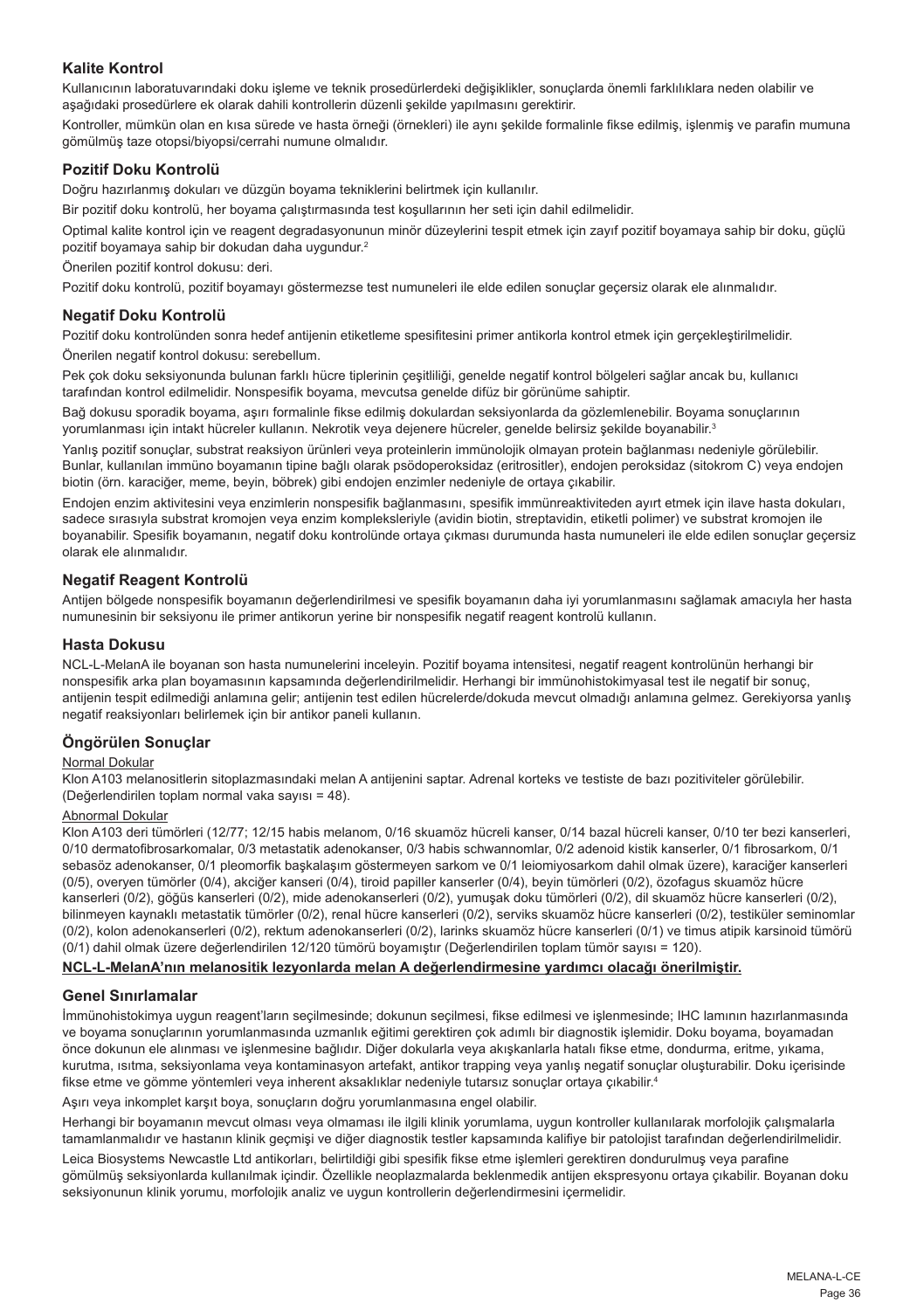## **Kaynakça - Genel**

- 1. National Committee for Clinical Laboratory Standards (NCCLS). Protection of laboratory workers from infectious diseases transmitted by blood and tissue; proposed guideline. Villanova, P.A. 1991; 7(9). Order code M29-P.
- 2. Battifora H. Diagnostic uses of antibodies to keratins: a review and immunohistochemical comparison of seven monoclonal and three polyclonal antibodies. Progress in Surgical Pathology. 6:1–15. eds. Fenoglio-Preiser C, Wolff CM, Rilke F. Field & Wood, Inc., Philadelphia.
- 3. Nadji M, Morales AR. Immunoperoxidase, part I: the techniques and pitfalls. Laboratory Medicine. 1983; 14:767.
- 4. Omata M, Liew CT, Ashcavai M, Peters RL. Nonimmunologic binding of horseradish peroxidase to hepatitis B surface antigen: a possible source of error in immunohistochemistry. American Journal of Clinical Pathology. 1980; 73:626.
- 5. Shidham VB, Qi D, Rao RN, et al. Improved immunohistochemical evaluation of micrometastases in sentinel lymph nodes of cutaneous melanoma with 'MCW Melanoma Cocktail'-a mixture of monoclonal antibodies to MART- 1, melan-A, and tyrosinase. BioMed Central cancer. 2003; 3(1):15.
- 6. Loy TS, Philips RW and Linder CL. A103 immunostaining in the diagnosis of adrenal cortical tumors: an immunohistochemical study of 316 cases. Archives of Patholology and Laboratory Medicine. 2002; 126(2):170–172.
- 7. Clarkson KS, Sturdgess IC and Molyneux AJ. The usefulness of tyrosinase in the immunohistochemical assessment of melanocytic lesions: a comparison of the novel T311 antibody (anti-tyrosinase) with S-100, HMB45, and A103 (anti-melan-A). Journal of Clinical Pathology. 2001; 54:196–200.
- 8. De Vries TJ, Smeets M, de Graaf R et al. Expression of gp100, MART-1, tyrosinase and S100 paraffin-embedded primary melanomas and locoregional, lymph node, and visceral metastases: implications for diagnosis and immunotherapy. A study conducted by the EORTC Melanoma Cooperative Group. Journal of Pathology. 2001; 193:13–20.
- 9. Fang D, Hallman J, Sangha N et al. Expression of microtubule-associated protein 2 in benign and malignant melanocytes. American Journal of Pathology. 2001; 158(6):2107–2115.
- 10. Blessing K, Grant JJH, Sanders DSA et al. Small cell malignant melanoma: variant of neavoid melanoma. Clinicopathological features and histological differential diagnosis. Journal of Clinical Pathology. 2000; 53:591–595.
- 11.Blessing K, Sanders DS, Grant JJ. Comparison of immunohistochemical staining of the novel antibody Melan-A with S100 protein and HMB-45 in malignant melanoma and melanoma variants. Histopathology. 1998; 32 (2):139-146.
- 12.De Vries TJ, Trancikova D, Ruiter D et al. High expression of immunotherapy candidate proteins gp100, MART-1, tyrosinase and TRP-1 in uveal melanoma. British Journal of Cancer. 1998; 78(9): 1156-1161.
- 13.De Vries TJ, Fourkour A. Wobbes T. Verkroost G. Ruiter DJ and Van Muijen GNP (1997) Heterogeneous expression of immunotherapy candidate proteins gpl00. MART-I and tyrosinase in human melanoma cell lines and in human melanocytic lesions. Cancer Research 1997; 57: 3223-3229.
- 14.Chen YT, Stockert E, Jungbluth A et al. Serological analysis of melan-A (MART-1), a melanocyte-specific protein homogeneously expressed in human melanomas. Proceedings of the National Academy of Sciences USA. 1996; 93:5915–5919.

## **Önceki Baskıya Göre Değişiklikler**

Reaktif Bileşimi, Toplam Protein Konsantrasyonu, Kullanım Hakkında Öneriler, Uyarılar ve Önlemler, Beklenen Sonuçlar.

## **Yayım tarihi**

02 Kasım 2018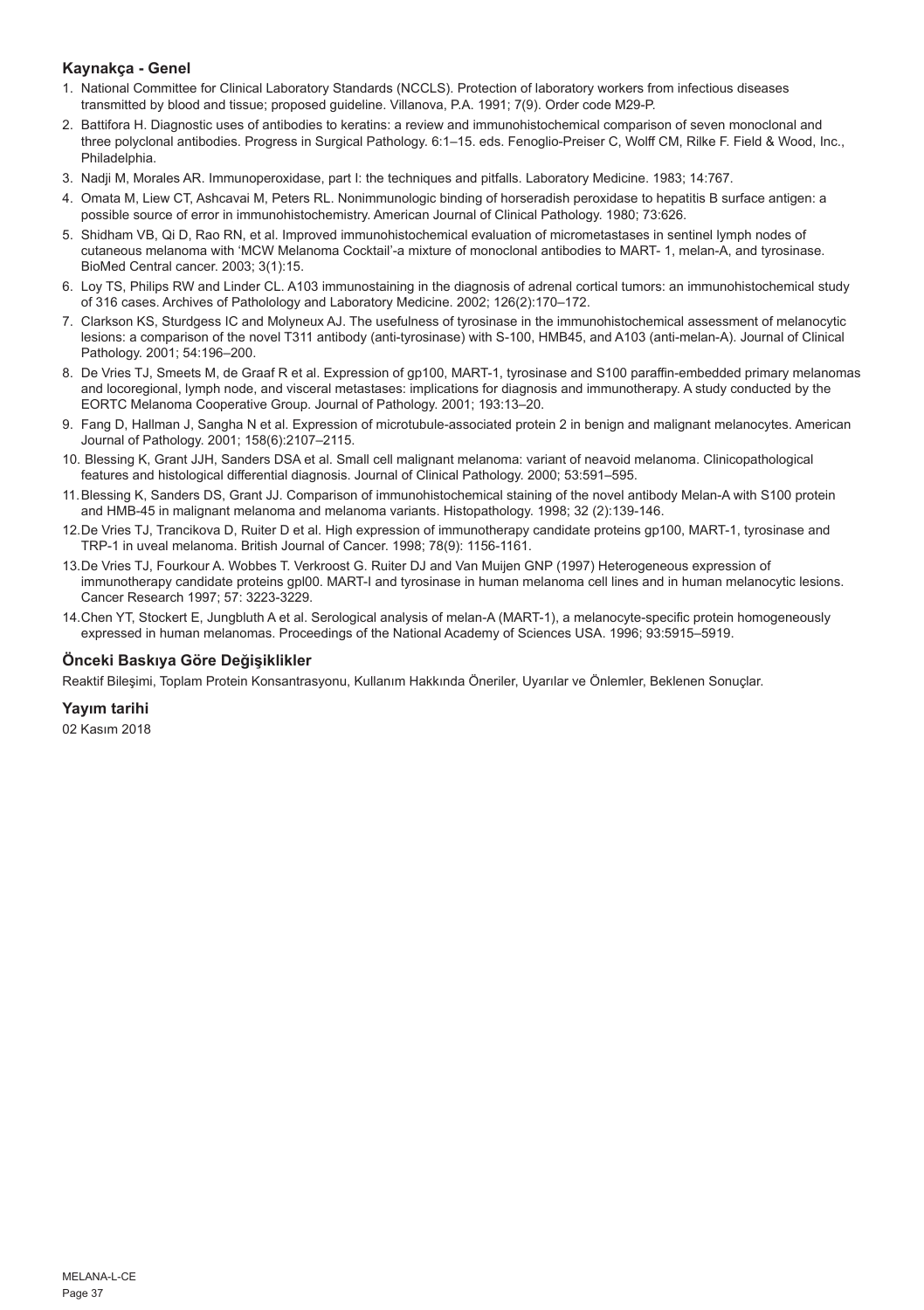# <span id="page-38-0"></span>**Течно мише моноклонално антитяло Novocastra™ Melan A**

## **Код на продукта: NCL-L-MelanA**

## **Предназначение**

#### *За употреба при in vitro диагностика.*

Продуктът NCL-L-MelanA е предназначен за качествено идентифициране посредством оптична микроскопия на човешки мелан А в парафинови срези. Клиничната интерпретация на всяко оцветяване или неговата липса следва да бъде допълнена от морфологични проучвания с помощта на подходящи контроли и трябва да се оценява в контекста на клиничната история на пациента и други диагностични изследвания от квалифициран патолог.

### **Принцип на процедурата**

Техниките на имунохистохимично (IHC) оцветяване позволяват визуализация на антигени чрез последователно приложение на специфично антитяло на антигена (първично антитяло), вторично антитяло на първичното антитяло и ензимен комплекс с хромогенен субстрат, с междинни стъпки на промиване. Ензимното активиране на хромогена води до видим реакционен продукт на мястото на антигена. След това може да се направи контраоцветяване на спесимена и да се постави покривно стъкло. Резултатите се интерпретират с използване на оптичен микроскоп и са в помощ при диференциалната диагностика на патофизиологични процеси, които може да са или да не са свързани с определен антиген.

#### **Клонинг**

A103

#### **Имуноген**

Прокариотен рекомбинантен синтезиран протеин, съответстващ на човешка мелан А молекула.

#### **Специфичност**

Човешки мелан A, разпознаващ от 20 до 22 дублетни kD в мелан A mРНК положителни меланомни клетъчни линии. Не взаимодейства с мелан A mРНК-отрицателни клетъчни линии.

#### **Състав на реагента**

NCL-L-MelanA е течен супернатант от тъканна култура, съдържащ натриев азид като консервант.

#### **Имуноглобулинов клас**

IgG1

## **Обща концентрация на протеин Total Protein**

Вижте етикета на флакона относно специфичната за партидата концентрация на общ протеин.

#### **Концентрация на антитела**

По-висока или равна на 22,5 mg/L, както е определено от ELISA. Вижте етикета на флакона за специфичната за партидата концентрация на имуноглобулин.

## **Препоръки за употреба**

Имунохистохимия върху парафинови срези.

**Термично индуцирано извличане на епитоп (Heat Induced Epitope Retrieval, HIER):** Моля, спазвайте инструкциите за употреба, включени в опаковката на Novocastra Epitope Retrieval Solution pH 6.

**Предложение за разреждане:** 1:50 за 30 минути при 25°C. Това е дадено като указание, като потребителите трябва сами да определят техни собствени оптимални работни разреждания.

**Визуализация:** Спазвайте инструкциите за употреба, приложени към Novolink™ Polymer Detection Systems. За допълнителна информация за продукта или помощ се свържете с вашия местен дистрибутор или с регионалния офис на Leica Biosystems, а също така може да посетите уебсайта на Leica Biosystems www.LeicaBiosystems.com

Действието на това антитяло трябва да бъде валидирано при употреба с други мануални системи за оцветяване или автоматизирани платформи.

#### **Съхранение и стабилност**

Да се съхранява при температура 2 – 8°C. Да не се замразява. Да се върне на температура 2 – 8°C веднага след употреба. Да не се използва след срока на годност, отбелязан върху етикета на флакона. Други условия на съхранение, освен посочените по-горе, трябва да бъдат проверени от потребителя.

## **Подготовка на спесимени**

Препоръчителният фиксиращ разтвор е неутрален буфериран формалин 10% за тъканни срези, вградени в парафин.

#### **Предупреждения и предпазни мерки**

Този реактив е приготвен от супернатант от клетъчна култура. Тъй като е биологичен продукт, необходимо е повишено внимание при работа с него.

Този реактив съдържа натриев азид. Информационният лист за безопасност на материалите е наличен при запитване или от www.LeicaBiosystems.com.

Консултирайте се с федералните, държавните или местните регламенти относно изхвърлянето на потенциално токсични компоненти.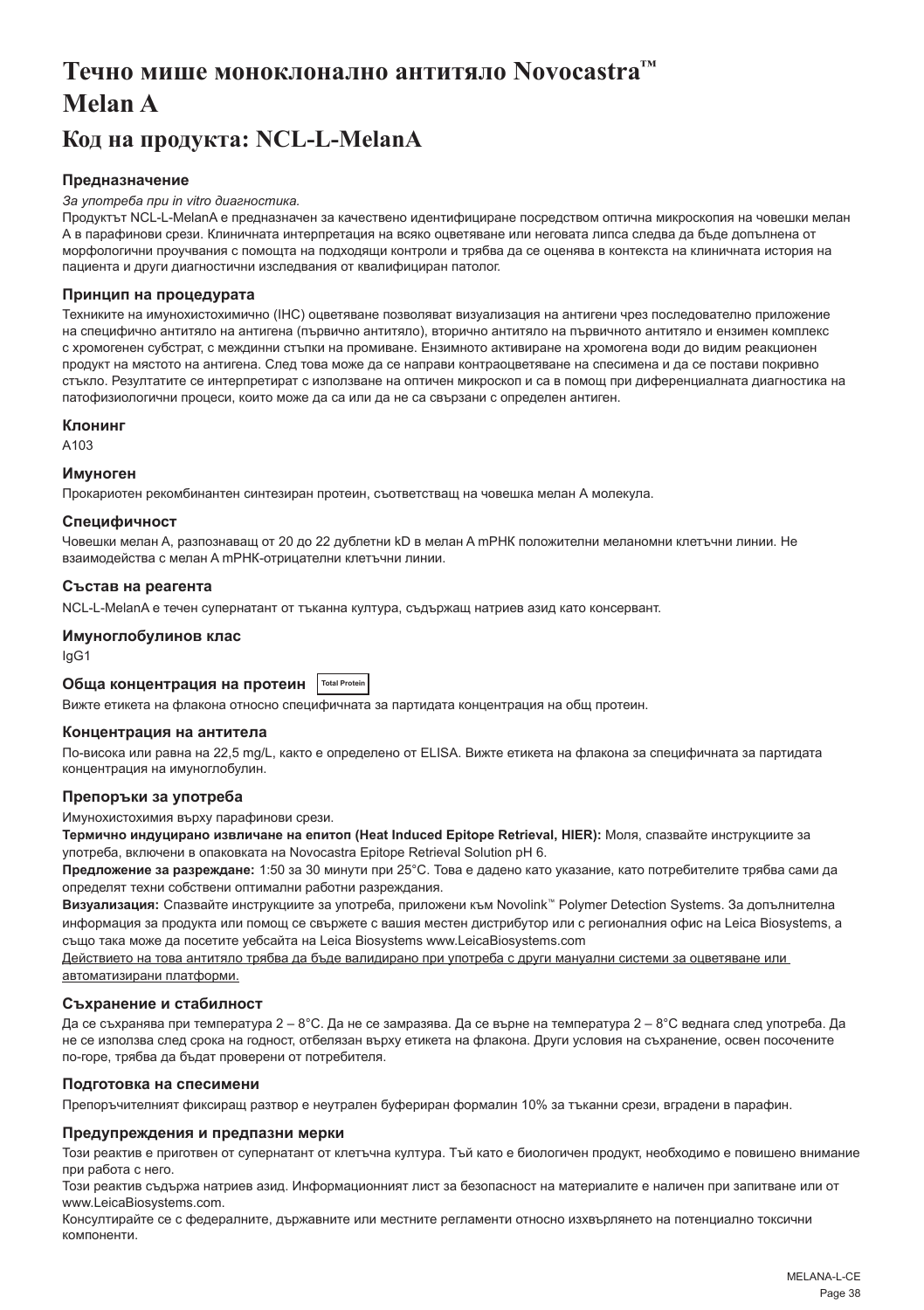Всички спесимени преди и след фиксация, както и всички материали, изложени на тях, трябва да се третират като възможни преносители на инфекция и да се изхвърлят, като се вземат правилни предпазни мерки.' Никога не пипетирайте реагенти с уста и избягвайте контакт на кожата и лигавиците с реагенти и спесимени. В случай че реактиви или спесимени влязат в контакт с чувствителни зони, да се измият с обилно количество вода. Потърсете медицинска помощ.

Свеждайте до минимум микробната контаминация на реактивите, иначе може да се появи увеличаване на неспецифичното оцветяване.

Инкубационни времена или температури, различни от посочените, могат да доведат до грешни резултати. Всички подобни промени трябва да бъдат валидирани от потребителя.

#### **Качествен контрол**

Различията в обработката на тъканите и техническите процедури в лабораторията на потребителя могат да доведат до значително вариране на резултатите, налагащо редовно извършване на вътрешен контрол в допълнение към следните процедури.

Контролите трябва да са свежи спесимени, взети по време на аутопсия/биопсия/операция, фиксирани във формалин, обработени и вградени в парафинов восък, възможно най-бързо, по същия начин като проба(та) на пациента(ите).

#### **Позитивна тъканна контрола**

Използва се, за да се покажат правилно приготвени тъкани и правилни техники на оцветяване.

Една позитивна тъканна контрола трябва да бъде включена за всеки сет с тестови условия при всяка серия проби за оцветяване.

Тъкан със слабо позитивно оцветяване е по-подходяща от тъкан със силно позитивно оцветяване за оптимален качествен контрол и за откриване на по-малки нива на деградация на реагента.<sup>2</sup>

Препоръчителната тъкан за позитивна контрола е кожа.

Ако позитивната тъканна контрола не показва позитивно оцветяване, резултатите от спесимените, включени в теста, трябва да се считат за невалидни.

#### **Негативна тъканна контрола**

Трябва да се изследва след позитивната тъканна контрола, за да се провери специфичността на белязването на таргетния антиген от първичното антитяло.

Препоръчителната тъкан за негативна контрола е малкият мозък.

Алтернативно, разнообразието от различни видове клетки, присъстващи в повечето тъканни срези, често предлага места за негативна контрола, но това трябва да се провери от потребителя.

Неспецифичното оцветяване, ако присъства, обикновено е дифузно на вид. Спорадично оцветяване на съединителна тъкан може да се наблюдава и в части от прекомерно фиксирани във формалин тъкани. Използвайте интактни клетки за интерпретация на резултатите от оцветяването. Некротичните или дегенериралите клетки често се оцветяват неспецифично.<sup>3</sup> Може да се видят неверни позитивни резултати поради неимунологично свързване на протеини или реакционни продукти на субстрата. Те може да са причинени и от ендогенни ензими, като например псевдопероксидаза (еритроцити), ендогенна пероксидаза (цитохром C) или ендогенен биотин (напр. черен дроб, гърда, мозък, бъбрек) в зависимост от типа на използваното имунно оцветяване. За диференциране на ендогенна ензимна активност или неспецифично ензимно свързване от специфична имунна реактивност ексклузивно може да се оцветят допълнителни тъкани от пациента, съответно със субстрат-хромоген или с ензимни комплекси (авидин-биотин, стрептавидин, маркиран полимер) и субстрат-хромоген. Ако се появи специфично оцветяване в негативната тъканна контрола, резултатите от спесимените на пациентите трябва да се считат за невалидни.

#### **Негативна контрола на реагента**

Използвайте неспецифична негативна контрола на реагента, вместо първичното антитяло, със срез от всеки спесимен на пациента, за да се направи оценка на неспецифичното оцветяване и да се даде по-добра интерпретация на специфичното оцветяване на мястото на антигена.

#### **Тъкан от пациента**

Спесимените на пациенти, оцветени с NCL-L-MelanA, трябва да се изследват последни. Наситеността на позитивното оцветяване трябва да бъде оценена в контекста на всяко неспецифично фоново оцветяване на негативната контрола на реагента. Както при всеки имунохистохимичен тест, един отрицателен резултат означава, че антигенът не е открит, а не че антигенът отсъства в анализираните клетки/тъкан. Ако се налага, използвайте панел от антитела за идентифициране на фалшиво отрицателни реакции.

#### **Очаквани резултати**

#### Нормални тъкани

Клонинг A103 открива антиген мелан A в цитоплазмата на меланоцитите. Положителни резултати са наблюдавани и при надбъбречна кора и тестис. (Общ брой на оценените нормални случаи = 48).

#### Абнормни тъкани

Клонинг A103 оцветява 12/120 оценени тумора, включително кожни тумори (12/77, включително 12/15 злокачествени меланома, 0/16 сквамозноклетъчни карцинома, 0/14 базални клетъчни карцинома, 0/10 карцинома на потната жлеза, 0/10 дерматофибросаркома, 0/3 метастатични аденокарцинома, 0/3 злокачествени шванома, 0/2 аденоидни кистозни карцинома, 0/1 фибросарком, 0/1 аденокарцином на мастните жлези, 0/1 плеоморфен недиференциран сарком и 0/1 лейомиосарком), чернодробни карциноми (0/5), тумори на яйчниците (0/4), белодробни карциноми (0/4), папиларни карциноми на щитовидната жлеза (0/4), мозъчни тумори (0/2), сквамозноклетъчни карциноми на хранопровода (0/2), карциноми на гърдата (0/2), аденокарциноми на стомаха (0/2), тумори на меките тъкани (0/2), сквамозноклетъчни карциноми на езика (0/2), метастатични тумори с неизвестен произход (0/2), бъбречноклетъчни карциноми (0/2), сквамозноклетъчни карциноми на маточната шийка (0/2), семиноми на тестисите (0/2), аденокарциноми на дебелото черво (0/2), аденокарциноми на ректума (0/2), сквамозноклетъчни карциноми на ларинкса (0/1) и атипични карциноидни тумори на тимуса (0/1) (общ брой на оценените случаи на тумори = 120).

#### **Продуктът NCL-L-MelanA се препоръчва в помощ при оценката на мелан A в меланоцитни лезии.**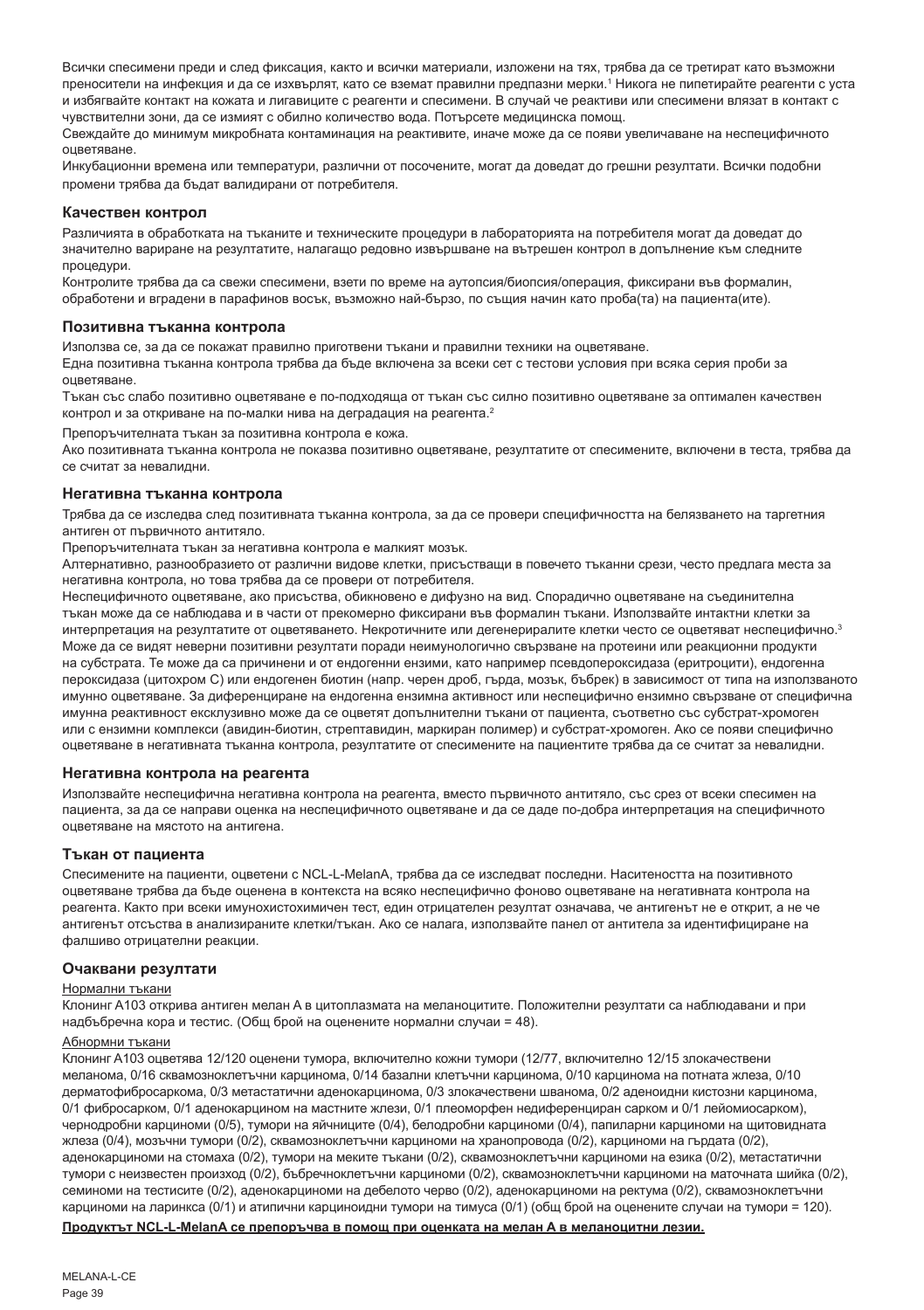## **Общи ограничения**

Имунохистохимията е многостъпков диагностичен процес, който се състои от специализирано обучение за избор на подходящи реактиви, избор на тъкани, фиксация и обработка, подготовка на IHC предметно стъкло и интерпретация на резултатите от оцветяването.

Тъканното оцветяване зависи от боравенето с тъканта и нейната обработка преди оцветяването. Неправилната фиксация, замразяване, размразяване, промиване, изсушаване, затопляне, срязване или контаминацията с други тъкани или течности може да причини поява на артефакти, блокиране на антителата или фалшиво отрицателни резултати. Несъответстващите резултати може да се дължат на вариации в методите на фиксация и вграждане или на присъща нерегулярност в тъканта.4 Прекомерното или непълно контраоцветяване може да попречи на правилната интерпретация на резултатите.

Клиничната интерпретация на всяко оцветяване или неговата липса следва да бъде допълнена от морфологични проучвания с помощта на подходящи контроли и трябва да се оценява в контекста на клиничната история на пациента и други диагностични изследвания от квалифициран патолог.

Антителата от Leica Biosystems Newcastle Ltd са предназначени за употреба, както е указано, върху замразени или вградени в парафин срези със специфични изисквания за фиксация. Възможно е да настъпи неочаквана антигенна експресия, особено при неоплазми. Клиничната интерпретация на всеки оцветен тъканен срез трябва да включва морфологичен анализ и оценката на подходящи контроли.

#### **Библиография – основна**

- 1. National Committee for Clinical Laboratory Standards (NCCLS). Protection of laboratory workers from infectious diseases transmitted by blood and tissue; proposed guideline. Villanova, P.A. 1991; 7(9). Order code M29-P.
- 2. Battifora H. Diagnostic uses of antibodies to keratins: a review and immunohistochemical comparison of seven monoclonal and three polyclonal antibodies. Progress in Surgical Pathology. 6:1–15. eds. Fenoglio-Preiser C, Wolff CM, Rilke F. Field & Wood, Inc., Philadelphia.
- 3. Nadji M, Morales AR. Immunoperoxidase, part I: the techniques and pitfalls. Laboratory Medicine. 1983; 14:767.
- 4. Omata M, Liew CT, Ashcavai M, Peters RL. Nonimmunologic binding of horseradish peroxidase to hepatitis B surface antigen: a possible source of error in immunohistochemistry. American Journal of Clinical Pathology. 1980; 73:626.
- 5. Shidham VB, Qi D, Rao RN, et al. Improved immunohistochemical evaluation of micrometastases in sentinel lymph nodes of cutaneous melanoma with 'MCW Melanoma Cocktail'-a mixture of monoclonal antibodies to MART- 1, melan-A, and tyrosinase. BioMed Central cancer. 2003; 3(1):15.
- 6. Loy TS, Philips RW and Linder CL. A103 immunostaining in the diagnosis of adrenal cortical tumors: an immunohistochemical study of 316 cases. Archives of Patholology and Laboratory Medicine. 2002; 126(2):170–172.
- 7. Clarkson KS, Sturdgess IC and Molyneux AJ. The usefulness of tyrosinase in the immunohistochemical assessment of melanocytic lesions: a comparison of the novel T311 antibody (anti-tyrosinase) with S-100, HMB45, and A103 (anti-melan-A). Journal of Clinical Pathology. 2001; 54:196–200.
- 8. De Vries TJ, Smeets M, de Graaf R et al. Expression of gp100, MART-1, tyrosinase and S100 paraffin-embedded primary melanomas and locoregional, lymph node, and visceral metastases: implications for diagnosis and immunotherapy. A study conducted by the EORTC Melanoma Cooperative Group. Journal of Pathology. 2001; 193:13–20.
- 9. Fang D, Hallman J, Sangha N et al. Expression of microtubule-associated protein 2 in benign and malignant melanocytes. American Journal of Pathology. 2001; 158(6):2107–2115.
- 10.Blessing K, Grant JJH, Sanders DSA et al. Small cell malignant melanoma: variant of neavoid melanoma. Clinicopathological features and histological differential diagnosis. Journal of Clinical Pathology. 2000; 53:591–595.
- 11.Blessing K, Sanders DS, Grant JJ. Comparison of immunohistochemical staining of the novel antibody Melan-A with S100 protein and HMB-45 in malignant melanoma and melanoma variants. Histopathology. 1998; 32 (2):139-146.
- 12.De Vries TJ, Trancikova D, Ruiter D et al. High expression of immunotherapy candidate proteins gp100, MART-1, tyrosinase and TRP-1 in uveal melanoma. British Journal of Cancer. 1998; 78(9): 1156-1161.
- 13.De Vries TJ, Fourkour A. Wobbes T. Verkroost G. Ruiter DJ and Van Muijen GNP (1997) Heterogeneous expression of immunotherapy candidate proteins gpl00. MART-I and tyrosinase in human melanoma cell lines and in human melanocytic lesions. Cancer Research 1997; 57: 3223-3229.
- 14.Chen YT, Stockert E, Jungbluth A et al. Serological analysis of melan-A (MART-1), a melanocyte-specific protein homogeneously expressed in human melanomas. Proceedings of the National Academy of Sciences USA. 1996; 93:5915–5919.

#### **Изменения на предишно издание**

Състав на реагента, Обща концентрация на протеин, Препоръки за употреба, Предупреждения и предпазни мерки, Очаквани резултати.

#### **Дата на издаване**

02 Ноември 2018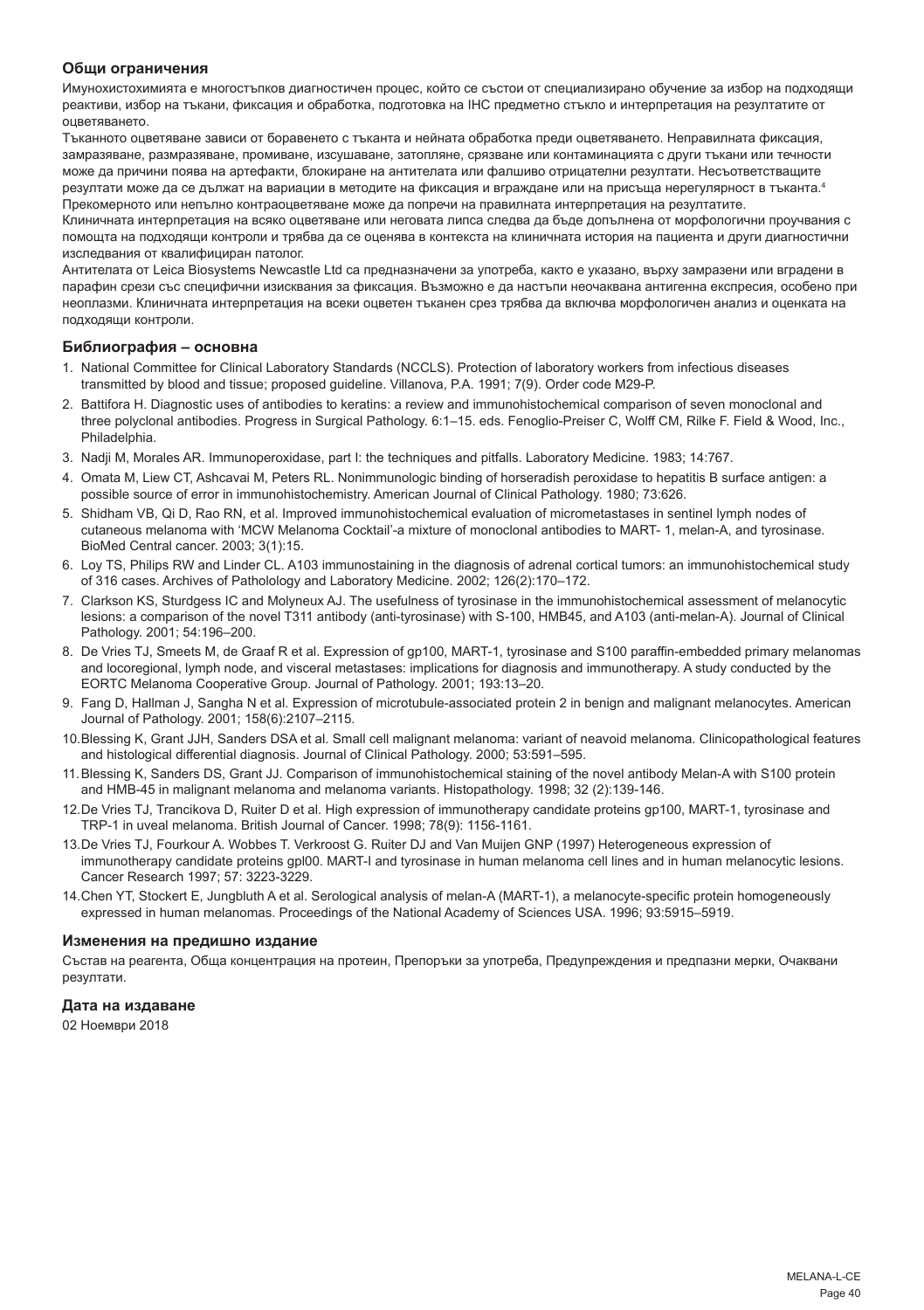# <span id="page-41-0"></span>**Novocastra™ folyékony egér monoklonális antitest Melan A**

## **Termékkód: NCL-L-MelanA**

## **Alkalmazási terület**

#### *In vitro diagnosztikai használatra.*

Az NCL-L-MelanA a humán melan A fénymikroszkóppal végzett kvalitatív azonosítására szolgál paraffinos metszetekben. Minden festődés meglétének vagy hiányának klinikai értelmezését morfológiai vizsgálatokkal és megfelelő kontrollokkal kell kiegészíteni, valamint az értékelést a beteg klinikai kórtörténete és egyéb diagnosztikai vizsgálatok figyelembevételével, képzett patológusnak kell elvégeznie.

## **Az eljárás elve**

Az immunhisztokémiai (immunohistochemical, IHC) megfestési technikák az antigén elleni specifikus antitest (elsődleges antitest), az elsődleges antitest elleni másodlagos antitest és egy enzim kromogén szubsztráttal alkotott komplexének egymás után következő alkalmazásán keresztül, közbeiktatott mosási lépések mellett lehetővé teszik az antigének megjelenítését. A kromogén enzimaktiválása látható reakcióterméket eredményez az antigén helyén. Ezután a minta kontrasztfesthető és lefedhető. Az eredmények fénymikroszkóp használatával értelmezhetők, majd segítségül használhatók a patofiziológiás folyamatok differenciáldiagnózisa során, amely folyamatok az esetek egy részében konkrét antigénhez kapcsolódnak.

## **Klón**

A103

## **Immunogén**

A humán melan-A molekulának megfelelő prokarióta eredetű rekombináns fúziós fehérje.

## **Specificitás**

Humán melan-A 20–22 kD-os párokat ismer fel melan A mRNS-pozitív melanóma sejtvonalakban. Melan-A mRNS-negatív sejtvonalakkal nem lép reakcióba.

## **A reagens összetétele**

Az NCL-L-MelanA egy tartósítószerként nátrium-azidot tartalmazó folyékony szövetkultúra felülúszó.

## **Ig-osztály**

IgG1

**Összfehérje-koncentráció Total Protein**

A sarzsspecifikus összfehérje-koncentrációt lásd az üveg címkéjén.

## **Antitest-koncentráció**

Legalább 22,5 mg/l ELISA módszerrel meghatározva. A sarzsspecifikus Ig-koncentrációt lásd az üveg címkéjén.

## **Felhasználási javaslatok**

Immunhisztokémia paraffinos metszeteken.

**Hőindukált epitópfeltárás (heat induced epitope retrieval, HIER):** Kövesse a Novocastra Epitope Retrieval Solution pH 6 termék használati útmutatóját.

**Javasolt hígítás:** 1:50, 30 percen át, 25 °C-on. Az adatok csak útmutatásul szolgálnak, a felhasználóknak kell meghatározniuk saját optimális munkaoldataikat.

**Megjelenítés:** Kövesse a Novolink™ Polymer Detection Systems rendszerek használati útmutatóját. Ha további termékinformációkra vagy támogatásra van szüksége, forduljon a Leica Biosystems helyi forgalmazójához vagy regionális irodájához, vagy keresse fel a Leica Biosystems weboldalát a www.LeicaBiosystems.com címen.

Más manuális festési rendszerekkel vagy automata platformokkal való használat esetén validálni kell az antitest teljesítményét.

## **Tárolás és stabilitás**

2–8 °C-on tárolandó. Tilos lefagyasztani. Felhasználás után azonnal tegye vissza 2–8 °C közötti hőmérsékletre. Ne használja az üveg címkéjén feltüntetett lejárati dátum után. A fentiekben előírtaktól eltérő tárolási feltételeket a felhasználónak ellenőriznie kell.

## **A minták előkészítése**

A javasolt fixálószer a paraffinba ágyazott szövetmetszeteknél 10%-os, semleges pufferolású formalin.

## **Figyelmeztetések és óvintézkedések**

Ez a reagens a sejtkultúra felülúszójából készült. Mivel biológiai termék, kezelésekor észszerű körültekintéssel kell eljárni. Ez a reagens nátrium-azidot tartalmaz. Az anyagbiztonsági adatlap kérésre rendelkezésre áll, vagy letölthető a www.LeicaBiosystems.com oldalról.

Minden potenciálisan toxikus összetevő ártalmatlanításával kapcsolatban kövesse a szövetségi, állami és helyi előírásokat. A mintákat fixálás előtt és után, valamint a velük érintkező összes anyagot fertőzések terjesztésére képes anyagként kell kezelni, és megfelelő körültekintéssel kell ártalmatlanítani.1 Soha ne pipettázza szájjal a reagenseket, továbbá kerülje a bőr és a nyálkahártyák érintkezését a reagensekkel és a mintákkal. Ha a reagensek vagy minták érzékeny területtel érintkeznek, bő vízzel mossa le az érintett területet. Forduljon orvoshoz.

Minimálisra kell csökkenteni a reagensek mikrobiális szennyeződését, különben megnövekedhet a nem specifikus festődés.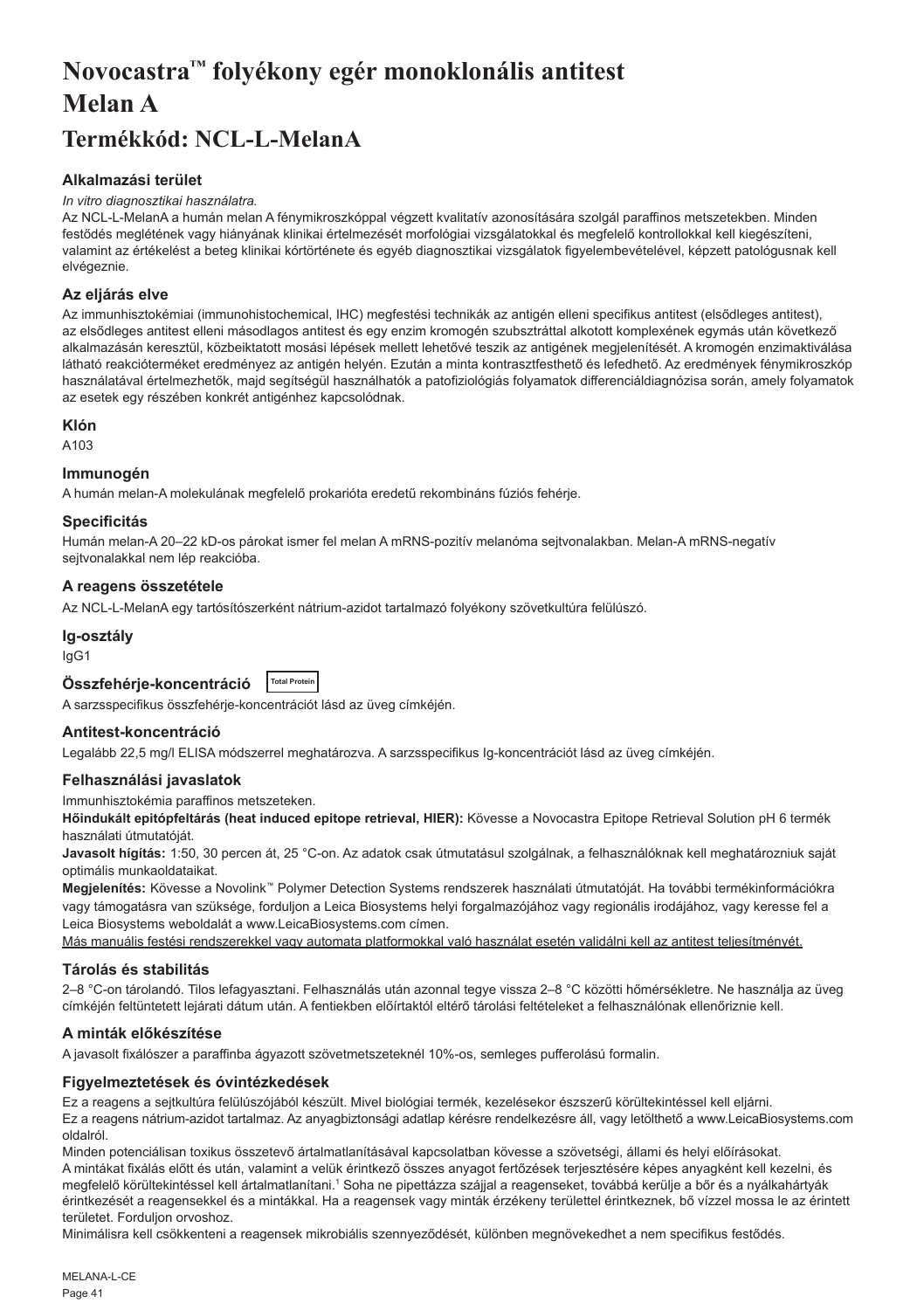A megadottaktól eltérő inkubációs idők és hőmérsékletek hibás eredményekhez vezethetnek. A felhasználónak minden ilyen jellegű változtatást validálnia kell.

## **Minőség-ellenőrzés**

A felhasználó laboratóriumában alkalmazott szövetfeldolgozási és technikai eljárások eltérései jelentős különbséget okozhatnak az eredményekben, ami az alábbi eljárásokon túl belső kontrollok rendszeres futtatását teszi szükségessé. Kontrollként friss boncolási/biopsziás/sebészeti mintákat kell használni, amelyeket a lehető leghamarabb a betegmintákkal megegyező módon kell formalinban fixálni, feldolgozni és paraffinviaszba ágyazni.

## **Pozitív szövetkontroll**

A megfelelő szövet-előkészítés és festési technikák ellenőrzésére használatos.

Minden tesztelési körülményegyüttes esetében és minden megfestési sorozatban kell alkalmazni egy pozitív szövetkontrollt. A gyengén pozitív festődésű szövet alkalmasabb az erősebben pozitív festődésű szövetnél az optimális minőség-ellenőrzéshez, valamint a kismértékű reagensbomlás észleléséhez.<sup>2</sup>

A javasolt pozitív kontrollszövet a bőr.

Ha a pozitív szövetkontroll nem mutat pozitív festődést, a vizsgált minták eredményeit érvénytelennek kell tekinteni.

## **Negatív szövetkontroll**

A pozitív szövetkontroll után azért kell megvizsgálni, hogy a vizsgált antigén elsődleges antitest segítségével történő jelölésének specificitását ellenőrizni lehessen.

A javasolt negatív kontrollszövet a kisagy.

Ezenkívül a legtöbb szövetmetszetben jelen lévő különböző sejttípusok gyakran használhatók negatív kontrollként, de ezeket a felhasználónak kell ellenőriznie.

Ha van nem specifikus festődés, az rendszerint diffúz megjelenésű. A formalinban túlfixált szövetekből származó metszeteknél a kötőszövet szórványos festődése is megfigyelhető. A festési eredmények értelmezésére ép sejteket használjon. A nekrotizált vagy degenerálódott sejtek gyakran nem specifikusan festődnek meg.<sup>3</sup> A fehérjék vagy a szubsztrát reakciótermékeinek nem immunológiai kötődése miatt álpozitív eredmények jelentkezhetnek. Az alkalmazott immunfestés típusától függően álpozitív eredményeket okozhatnak olyan endogén enzimek is, mint a pszeudoperoxidáz (vörösvérsejtek), endogén peroxidáz (citokróm C), illetve endogén biotin (pl. máj, emlő, agy, vese). Az endogén enzim aktivitásának vagy az enzimek nem specifikus kötődésének a specifikus immunreakciótól való megkülönböztetésére további betegszövetek festhetők kizárólag szubsztrát–kromogén oldattal vagy enzimkomplexekkel (avidinbiotin, sztreptavidin, jelölt polimer) és szubsztrát–kromogénnel. Ha a negatív szövetkontroll specifikus festődést mutat, a betegminták eredményeit érvénytelennek kell tekinteni.

## **Negatív reagenskontroll**

A nem specifikus festődés kiértékeléséhez és az antigén helyén létrejövő specifikus festődés jobb értelmezéséhez minden betegminta esetén egy metszeten alkalmazzon az elsődleges antitest helyett nem specifikus negatív reagenskontrollt.

## **Betegszövet**

Az NCL-L-MelanA-val festett betegmintákat utolsóként vizsgálja meg. A pozitív festődés intenzitását a negatív reagenskontroll esetleges nem specifikus háttérfestődésének viszonylatában értékelje. Mint minden immunhisztokémiai vizsgálatnál, a negatív eredmény azt jelenti, hogy az antigén nem volt kimutatható, nem pedig azt, hogy az antigén nem volt jelen a vizsgált sejtekben/szövetben. Szükség esetén az álnegatív reakciók azonosítására használjon antitestpanelt.

## **Várható eredmények**

#### Normál szövetek

Az A103 klón a melan A antigént mutatja ki a melanociták citoplazmájában. A mellékvesekéregben és a herében is kismértékű pozitivitás volt megfigyelhető. (Vizsgált normál esetek összesített száma = 48).

#### Kóros szövetek

Az A103 klón a vizsgált 120 daganat közül 12-t festett meg, ezek közé tartoznak a bőrdaganatok (12/77, beleértve 12/15 malignus melanóma, 0/16 laphámsejtes karcinóma, 0/14 basalioma, 0/10 verejtékmirigy-karcinóma, 0/10 dermatofibroszarkóma, 0/3 metasztatikus adenokarcinóma, 0/3 malignus schwannoma, 0/2 adenoid cisztás karcinóma, 0/1 fibroszarkóma, 0/1 faggyúmirigy adenokarcinóma, 0/1 pleomorf nem differenciált szarkóma és 0/1 leiomioszarkóma), májkarcinómák (0/5), petefészek-daganatok (0/4), tüdőkarcinómák (0/4), papilláris pajzsmirigy-karcinómák (0/4), agydaganatok (0/2), a nyelőcső laphámsejtes karcinómái (0/2), emlőkarcinómák (0/2), a gyomor adenokarcinómái (0/2), lágyrész-daganatok (0/2), a nyelv laphámsejtes karcinómái (0/2), ismeretlen eredetű metasztatikus daganatok (0/2), vesesejtes karcinómák (0/2), a méhnyak laphámsejtes karcinómái (0/2), hereszeminómák (0/2), vastagbél adenokarcinómák (0/2), végbél adenokarcinómák (0/2), a gége laphámsejtes karcinómái (0/1), valamint a csecsemőmirigy atípusos karcinoid daganatai (0/1) (a vizsgált daganatos esetek összesített száma = 120).

#### **Az NCL-L-MelanA a melan A kiértékelésének elősegítésére szolgál melanocitás léziók esetén.**

## **Általános korlátozások**

Az immunhisztokémia több lépésből álló diagnosztikai folyamat, amely a következőket foglalja magában: speciális képzés alapján a megfelelő reagensek kiválasztása; a szövetek kiválasztása, fixálása és feldolgozása; az IHC tárgylemez előkészítése; és a festési eredmények értelmezése.

A szövet festődése függ a szövet festés előtti kezelésétől és feldolgozásától. A nem megfelelő fixálás, a fagyasztás, olvasztás, mosás, szárítás, melegítés, metszetkészítés, illetve a más szövetekkel vagy folyadékokkal történő szennyezés műtermékeket, az antitestek befogását, illetve álnegatív eredményeket okozhat. Ellentmondó eredményekhez vezethetnek a fixálási vagy beágyazási módszerek eltérései, illetve a szövet eredendő rendellenességei.4

A túlzott vagy hiányos kontrasztfestés ronthatja az eredmények megfelelő értelmezését.

Minden festődés meglétének vagy hiányának klinikai értelmezését morfológiai vizsgálatokkal és megfelelő kontrollokkal kell kiegészíteni, valamint az értékelést a beteg klinikai kórtörténete és egyéb diagnosztikai vizsgálatok figyelembevételével, képzett patológusnak kell elvégeznie.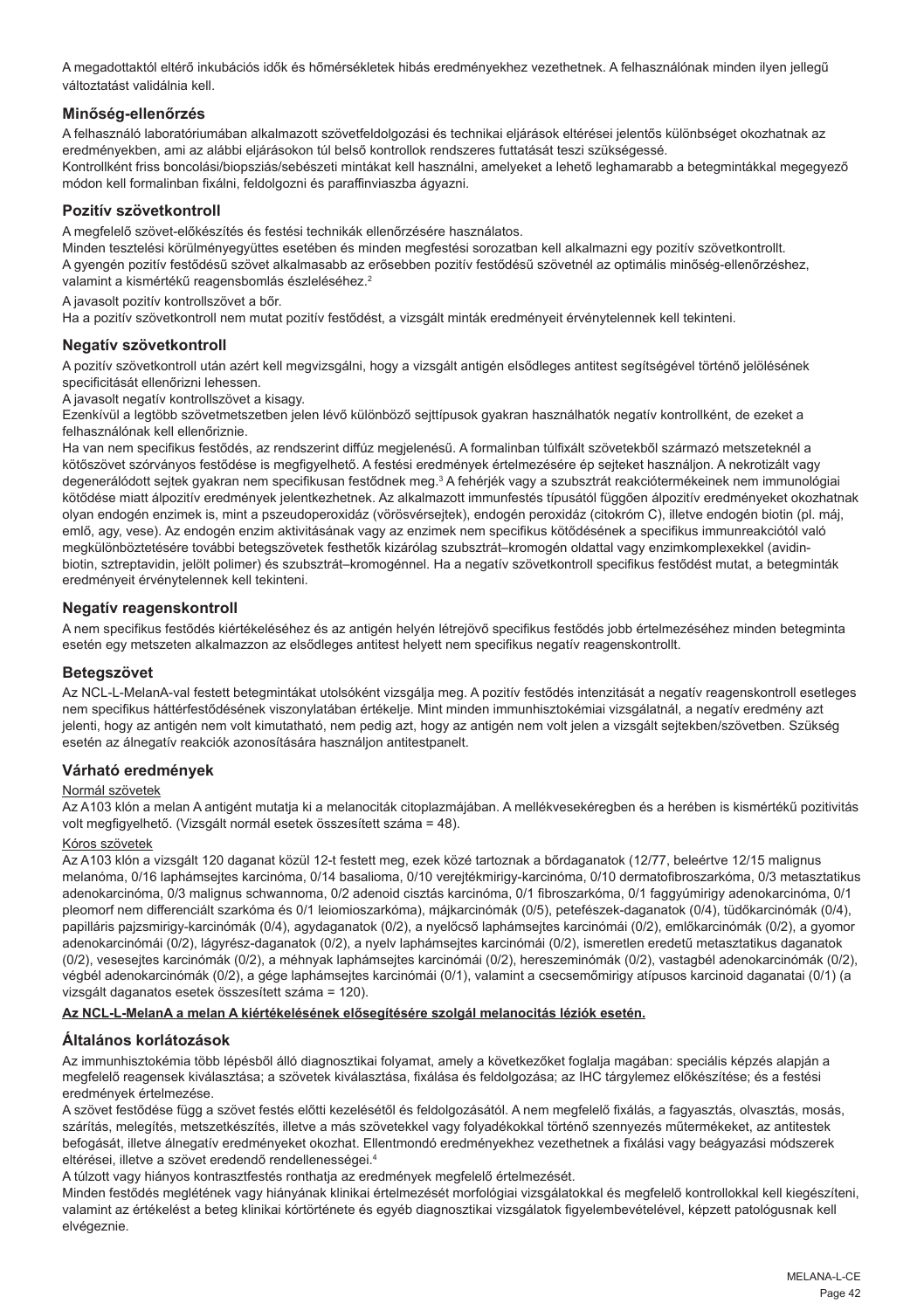A Leica Biosystems Newcastle Ltd által biztosított antitestek specifikus fixálási követelmények mellett, az utasításoknak megfelelően fagyasztott vagy paraffinba ágyazott metszeteken történő felhasználásra szolgálnak. Időnként váratlan antigén-expresszió fordulhat elő, különösen daganatok esetében. Bármely festett szövetmetszet klinikai értelmezéséhez morfológiai elemzést is kell végezni, és ki kell értékelni a megfelelő kontrollokat.

## **Bibliográfia – általános**

- 1. National Committee for Clinical Laboratory Standards (NCCLS). Protection of laboratory workers from infectious diseases transmitted by blood and tissue; proposed guideline. Villanova, P.A. 1991; 7(9). Order code M29-P.
- 2. Battifora H. Diagnostic uses of antibodies to keratins: a review and immunohistochemical comparison of seven monoclonal and three polyclonal antibodies. Progress in Surgical Pathology. 6:1–15. eds. Fenoglio-Preiser C, Wolff CM, Rilke F. Field & Wood, Inc., Philadelphia.
- 3. Nadji M, Morales AR. Immunoperoxidase, part I: the techniques and pitfalls. Laboratory Medicine. 1983; 14:767.
- 4. Omata M, Liew CT, Ashcavai M, Peters RL. Nonimmunologic binding of horseradish peroxidase to hepatitis B surface antigen: a possible source of error in immunohistochemistry. American Journal of Clinical Pathology. 1980; 73:626.
- 5. Shidham VB, Qi D, Rao RN, et al. Improved immunohistochemical evaluation of micrometastases in sentinel lymph nodes of cutaneous melanoma with 'MCW Melanoma Cocktail'-a mixture of monoclonal antibodies to MART- 1, melan-A, and tyrosinase. BioMed Central cancer. 2003; 3(1):15.
- 6. Loy TS, Philips RW and Linder CL. A103 immunostaining in the diagnosis of adrenal cortical tumors: an immunohistochemical study of 316 cases. Archives of Patholology and Laboratory Medicine. 2002; 126(2):170–172.
- 7. Clarkson KS, Sturdgess IC and Molyneux AJ. The usefulness of tyrosinase in the immunohistochemical assessment of melanocytic lesions: a comparison of the novel T311 antibody (anti-tyrosinase) with S-100, HMB45, and A103 (anti-melan-A). Journal of Clinical Pathology. 2001; 54:196–200.
- 8. De Vries TJ, Smeets M, de Graaf R et al. Expression of gp100, MART-1, tyrosinase and S100 paraffin-embedded primary melanomas and locoregional, lymph node, and visceral metastases: implications for diagnosis and immunotherapy. A study conducted by the EORTC Melanoma Cooperative Group. Journal of Pathology. 2001; 193:13–20.
- 9. Fang D, Hallman J, Sangha N et al. Expression of microtubule-associated protein 2 in benign and malignant melanocytes. American Journal of Pathology. 2001; 158(6):2107–2115.
- 10.Blessing K, Grant JJH, Sanders DSA et al. Small cell malignant melanoma: variant of neavoid melanoma. Clinicopathological features and histological differential diagnosis. Journal of Clinical Pathology. 2000; 53:591–595.
- 11.Blessing K, Sanders DS, Grant JJ. Comparison of immunohistochemical staining of the novel antibody Melan-A with S100 protein and HMB-45 in malignant melanoma and melanoma variants. Histopathology. 1998; 32 (2):139-146.
- 12.De Vries TJ, Trancikova D, Ruiter D et al. High expression of immunotherapy candidate proteins gp100, MART-1, tyrosinase and TRP-1 in uveal melanoma. British Journal of Cancer. 1998; 78(9): 1156-1161.
- 13.De Vries TJ, Fourkour A. Wobbes T. Verkroost G. Ruiter DJ and Van Muijen GNP (1997) Heterogeneous expression of immunotherapy candidate proteins gpl00. MART-I and tyrosinase in human melanoma cell lines and in human melanocytic lesions. Cancer Research 1997; 57: 3223-3229.
- 14.Chen YT, Stockert E, Jungbluth A et al. Serological analysis of melan-A (MART-1), a melanocyte-specific protein homogeneously expressed in human melanomas. Proceedings of the National Academy of Sciences USA. 1996; 93:5915–5919.

#### **Módosítások az előző változathoz képest**

A reagens összetétele, Összfehérje-koncentráció, Felhasználási javaslatok, Figyelmeztetések és óvintézkedések, Várható eredmények.

**Kiadás dátuma**

02 november 2018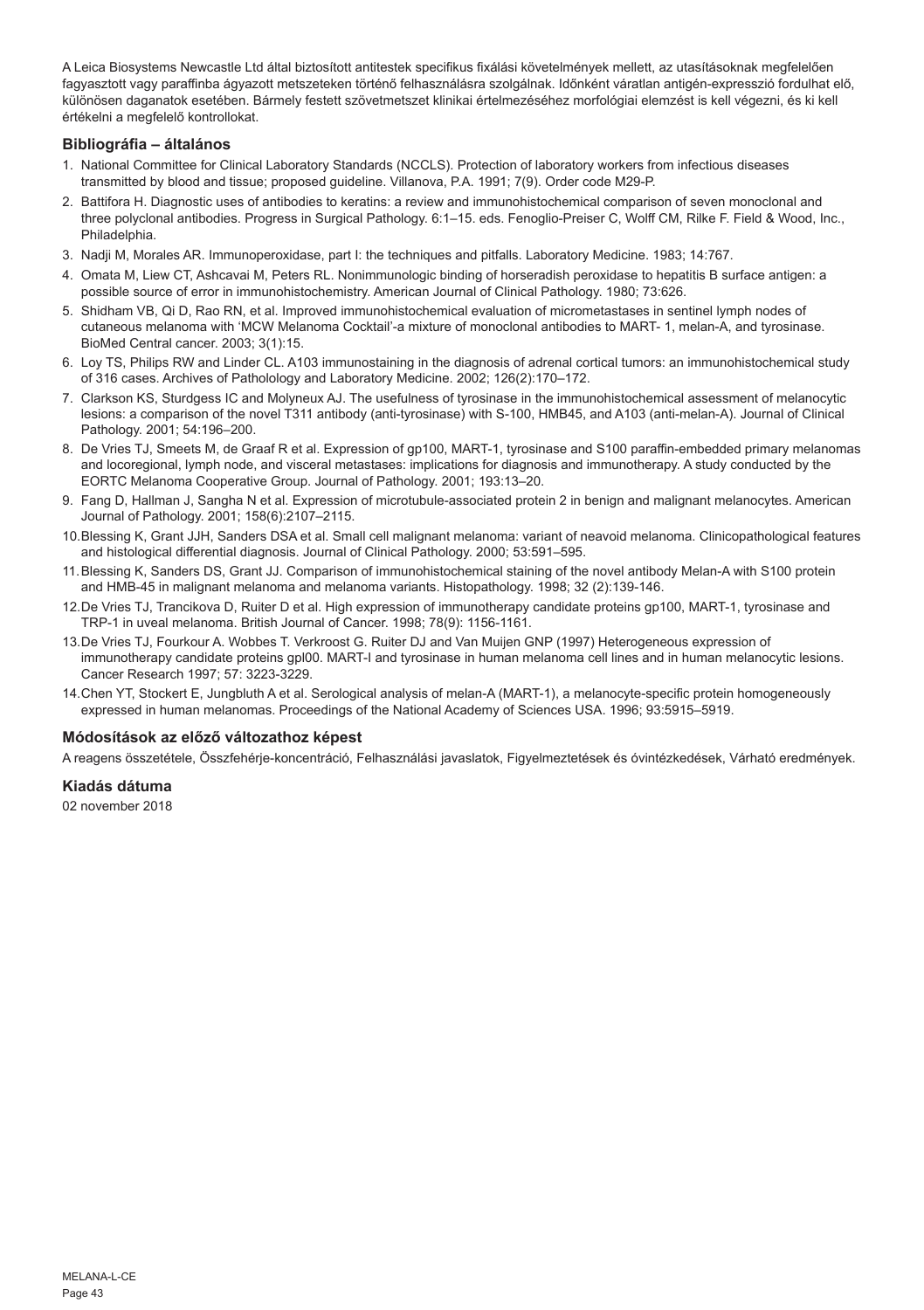# <span id="page-44-0"></span>**Novocastra™ Anticorp monoclonal lichid de șoarece Melan A**

## **Cod produs: NCL-L-MelanA**

## **Utilizare prevăzută**

#### *Pentru diagnosticare in vitro.*

NCL-L-MelanA este destinat identificării calitative, prin intermediul microscopiei optice, a melanului A uman în secțiunile de parafină. Interpretarea clinică a oricărei colorări sau a absenței acesteia trebuie completată cu studii morfologice utilizând controale adecvate și trebuie evaluată în contextul antecedentelor clinice ale pacientului, precum și al altor teste de diagnosticare efectuate de către un patolog calificat.

## **Principiul de procedură**

Tehnicile de colorare imunohistochimică (IHC) permit vizualizarea antigenilor prin aplicarea secvențială a unui anumit anticorp pe antigen (anticorp primar), a unui anticorp secundar pe anticorpul primar și a unui complex enzimatic cu un substrat cromogen, cu etape de spălare intercalate. Activarea enzimatică a cromogenului duce la un produs de reacție vizibil la locul aplicării antigenului. Specimenul poate fi apoi contracolorat și acoperit cu lamelă. Rezultatele sunt interpretate folosind un microscop optic și ajută la diagnosticul diferențial al proceselor patofiziologice, care pot sau nu să fie asociate cu un anumit antigen.

## **Clonă**

A103

## **Imunogen**

Proteină procariotică recombinantă de fuziune corespunzând moleculei de melan A umane.

## **Specificitate**

Melan A uman, recunoscând un dublet 20 - 22 kD în liniile de celule de melanom pozitive la melan A mRNA. Nu reacționează cu liniile de celule negative la melan A mRNA.

## **Compoziția reactivului**

NCL-L-MelanA este un supernatant de cultură tisulară lichid care conține azidă de sodiu drept conservant.

#### **Clasa Ig**

IgG1

## **Concentrație proteină totală Total Protein**

Consultați eticheta flaconului pentru concentrația proteinelor totale specifică lotului.

## **Concentrație anticorpi**

Mai mare sau egală cu 22,5 mg/L, așa cum este determinată prin ELISA. Consultați eticheta flaconului pentru concentrația Ig specifică lotului.

## **Recomandări privind utilizarea**

Imunohistochimie pe secțiuni de parafină.

**Recuperarea indusă de căldură a epitopilor (HIER):** Urmați instrucțiunile de utilizare din Novocastra Epitope Retrieval Solution pH 6. **Diluție sugerată:** 1:50 timp de 30 minute la 25 °C. Aceste informații sunt furnizate cu rol de îndrumare, iar utilizatorii trebuie să-și stabilească singuri propriile diluții de lucru optime.

**Vizualizare:** Respectați instrucțiunile de utilizare din Novolink™ Polymer Detection Systems. Pentru asistență sau informații suplimentare cu privire la produs, luați legătura cu distribuitorul dvs. local sau cu biroul regional al Leica Biosystems sau, ca alternativă, vizitați site-ul web al Leica Biosystems, www.LeicaBiosystems.com.

Eficiența acestui anticorp trebuie validată atunci când este utilizat cu alte sisteme de colorare manuală sau alte platforme automatizate.

#### **Depozitare și stabilitate**

A se depozita la 2–8 °C. A nu se congela. A se returna la 2–8 °C imediat după utilizare. A nu se utiliza după data expirării indicată pe eticheta flaconului. Alte condiții de depozitare decât cele specificate mai sus trebuie verificate de către utilizator.

## **Pregătirea specimenului**

Mediul de fixare recomandat este formalină tamponată neutru 10% pentru secțiunile de țesut încorporate în parafină.

#### **Avertismente și precauții**

Acest reactiv a fost pregătit din supernatantul culturii celulare. Întrucât este un produs biologic, trebuie să se acționeze cu prudență rezonabilă la manipularea sa.

Acest reactiv conține azidă de sodiu. O Fișă tehnică de securitate a materialului este disponibilă la cerere sau pe site-ul www.LeicaBiosystems.com

Consultați reglementările naționale sau locale pentru informații privind eliminarea la deșeuri a tuturor componentelor potențial toxice. Specimenele, înainte și după fixare, precum și toate materialele expuse la acestea, trebuie manevrate ca și când ar avea potențialul de a transmite infecții și trebuie eliminate luând măsurile de precauție adecvate.<sup>1</sup> Nu pipetați niciodată reactivii cu gura și evitați contactul reactivilor și specimenelor cu pielea și membranele mucoase. Dacă reactivii sau probele vin în contact cu suprafețele sensibile, spălați cu apă din abundență. Solicitați asistență medicală.

Reduceți la minimum contaminarea microbiană a reactivilor, în caz contrar poate apărea o creștere a colorării nespecifice.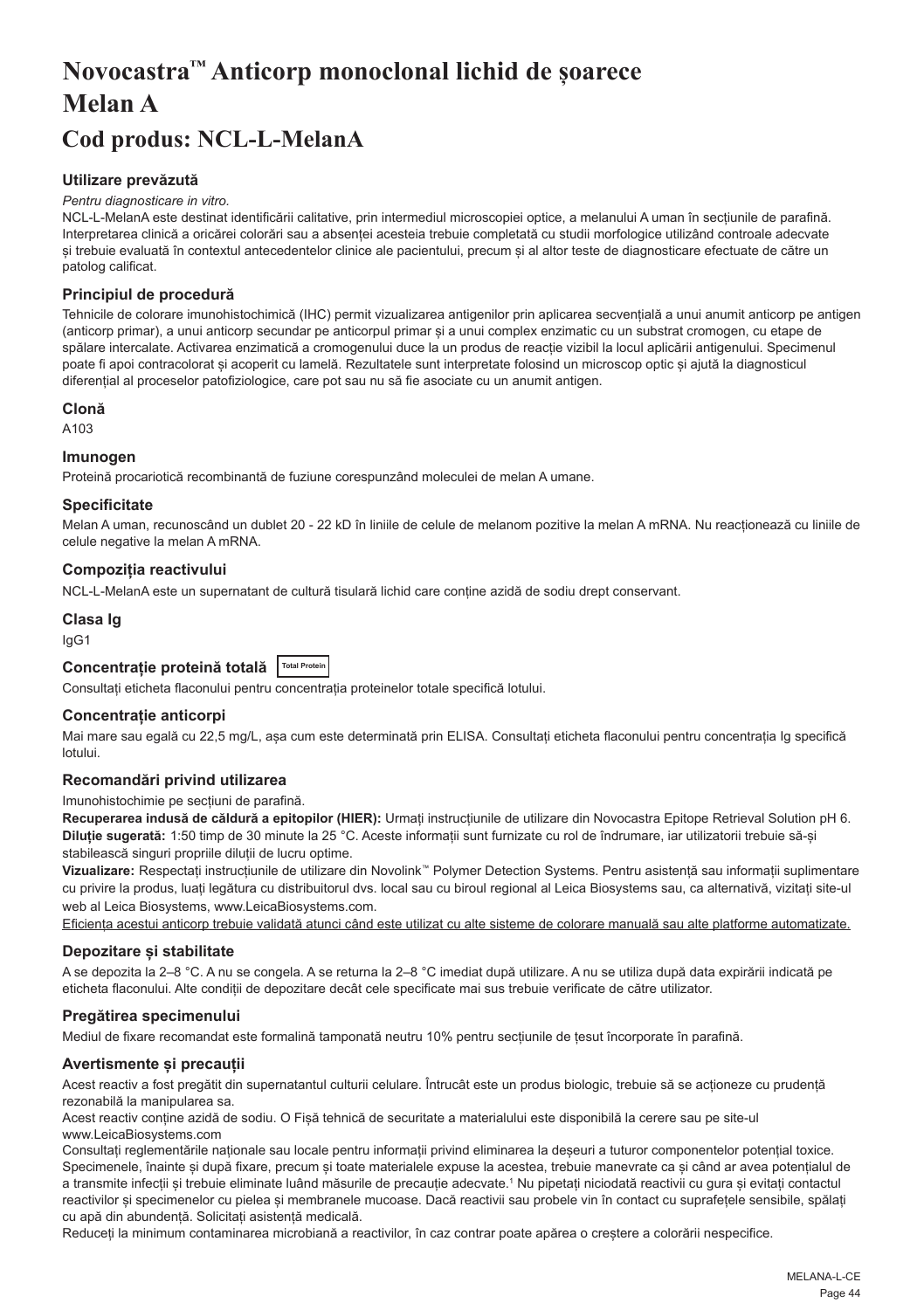Timpii sau temperaturile de incubație care diferă de valorile specificate pot genera rezultate eronate. Orice astfel de modificări trebuie validate de către utilizator.

## **Controlul calității**

Diferentele în ceea ce priveste procesarea tesutului și procedurile tehnice în laboratorul utilizatorului pot cauza o variabilitate semnificativă a rezultatelor, necesitând efectuarea cu regularitate de controale interne, în plus față de următoarele proceduri. Probele de control trebuie să fie probe proaspete de autopsie/biopsie/chirurgicale, fixate în formalină, procesate și încorporate în ceară de parafină cât mai curând posibil și în aceeași manieră ca și probele pacientului.

## **Țesutul de control pozitiv**

Folosit pentru a indica țesuturile pregătite corect și tehnicile de colorare adecvate.

O probă de țesut de control pozitiv trebuie să fie inclusă pentru fiecare set de condiții de testare în fiecare etapă de colorare. Un țesut cu colorare pozitivă slabă este mai adecvat decât un țesut cu colorare pozitivă puternică în vederea unui control optim al calității și pentru a detecta nivelurile minore de degradare a reactivului.<sup>2</sup>

Țesutul de control pozitiv recomandat este pielea.

Dacă țesutul de control pozitiv nu demonstrează colorația pozitivă, rezultatele obținute cu acele probe de testare trebuie considerate nevalide.

## **Țesutul de control negativ**

Trebuie examinat după țesutul de control pozitiv pentru a verifica specificitatea informațiilor de etichetare ale antigenului țintă în funcție de anticorpul primar.

Țesutul de control negativ recomandat este cerebelul.

Ca alternativă, varietatea de tipuri diferite de celule prezente în majoritatea secțiunilor tisulare oferă frecvent locuri de control negativ, dar acest lucru trebuie verificat de către utilizator.

Colorația nespecifică, dacă este prezentă, are, de obicei, un aspect difuz. Colorația sporadică a țesutului conjunctiv poate fi observată, de asemenea, în secțiuni de țesuturi fixate în mod excesiv în formalină. Folosiți celule intacte pentru interpretarea rezultatelor de colorare. Celulele necrotice sau degenerate se colorează deseori într-un mod nespecific.<sup>3</sup> Se pot observa rezultate fals pozitive ca urmare a legării non-imunologice a proteinelor sau produșilor de reacție ai substratului. Acestea pot fi cauzate, de asemenea, de enzimele endogene precum pseudoperoxidaza (eritrocite), peroxidaza endogenă (citocromul C) sau biotina endogenă (de exemplu, ficat, sân, creier, rinichi), în funcție de tipul de imunocolorație folosit. Pentru a diferenția activitatea enzimelor endogene sau legarea nespecifică a enzimelor de imunoreactivitatea specifică, pot fi colorate țesuturi suplimentare de la pacient numai cu substrat-cromogen sau, respectiv, complexe enzimatice (avidină-biotină, streptavidină, polimer etichetat) și substrat-cromogen. În cazul în care colorația specifică are loc în țesutul de control negativ, rezultatele obținute pe probele pacientului trebuie să fie considerate nevalide.

## **Reactivul de control negativ**

Folosiți un reactiv de control negativ non-specific în locul anticorpului primar cu o secțiune din fiecare specimen al pacientului pentru a evalua

colorația nespecifică și a permite o mai bună interpretare a colorării specifice la situl antigenului.

#### **Țesutul pacientului**

Examinați specimenele pacientului colorate cu NCL-L-MelanA ultimele. Intensitatea colorației pozitive trebuie evaluată în contextul oricărei colorații de fond nespecifice a reactivului de control negativ. La fel ca în cazul oricărui test imunohistochimic, un rezultat negativ înseamnă că antigenul nu a fost detectat, și nu că antigenul a fost absent în celulele/țesuturile analizate. Dacă este necesar, folosiți un panel pentru anticorpi pentru identificarea reacțiilor fals negative.

## **Rezultate așteptate**

#### Țesuturi normale

Clona A103 detectează antigenul de Melan A în citoplasma melanocitelor. Se poate observa o anume pozitivitate în cortexul suprarenal și testicule. (Numărul total al cazurilor normale evaluate = 48).

#### Țesuturi anormale

Clona A103 a colorat 12/120 din tumorile evaluate, incluzând tumori de piele (12/77, incluzând 12/15 melanoame maligne, 0/16 carcinoame cu celule scuamoase, 0/14 carcinoame cu celule bazale, 0/10 carcinoame ale glandelor sudoripare, 0/10 dermatofibrosarcoame, 0/3 adenocarcinoame metastatice, 0/3 schwannoame maligne, 0/2 carcinoame adenocistice, 0/1 fibrosarcom, 0/1 adenocarcinoam sebaceu, 0/1 sarcoam nediferențiat pleomorfic și 0/1 leiomiosarcoam), carcinoame hepatice (0/5), tumori ovariene (0/4), carcinoame pulmonare (0/4), carcinoame papilare tiroidiene (0/4), tumori cerebrale (0/2), carcinoame cu celule scuamoase ale esofagului (0/2), carcinoame mamare (0/2), adenocarcinoame ale stomacului (0/2), tumori ale tesuturilor moi (0/2), carcinoame cu celule scuamoase ale limbii (0/2), tumori metastatice de origine necunoscută (0/2), carcinoame cu celule renale (0/2), carcinoame cu celule scuamoase ale colului uterin (0/2), seminoame testiculare (0/2), adenocarcinoame ale colonului (0/2), adenocarcinoame ale rectului (0/2), carcinom cu celule scuamoase al laringelui (0/1) și tumoare carcinoidă atipică a timusului (0/1) (număr total de cazuri de tumori  $Pvaluate = 120$ 

#### **NCL-L-MelanA este recomanda pentru a ajuta la evaluarea melanului A în leziuni melanocitare.**

## **Limitări generale**

Imunohistochimia este un proces de diagnostic cu mai multe etape, care constă din instruirea specializată în ceea ce privește alegerea reactivilor adecvați; alegerea, fixarea și procesarea țesutului; prepararea lamei IHC; și interpretarea rezultatelor de colorare. Colorarea tisulară depinde de manipularea și procesarea tesutului înainte de colorare. Fixarea, congelarea, dezghetarea, spălarea, uscarea, încălzirea, secționarea necorespunzătoare sau contaminarea cu alte țesuturi ori fluide pot cauza artefacte, captura anticorpilor sau rezultate fals negative. Rezultatele inconsecvente pot fi atribuite diferentelor în ceea ce priveste metodele de fixare și încorporare, ori neregularităților inerente ale tesutului.<sup>4</sup>

Contracolorația excesivă sau incompletă poate compromite interpretarea adecvată a rezultatelor.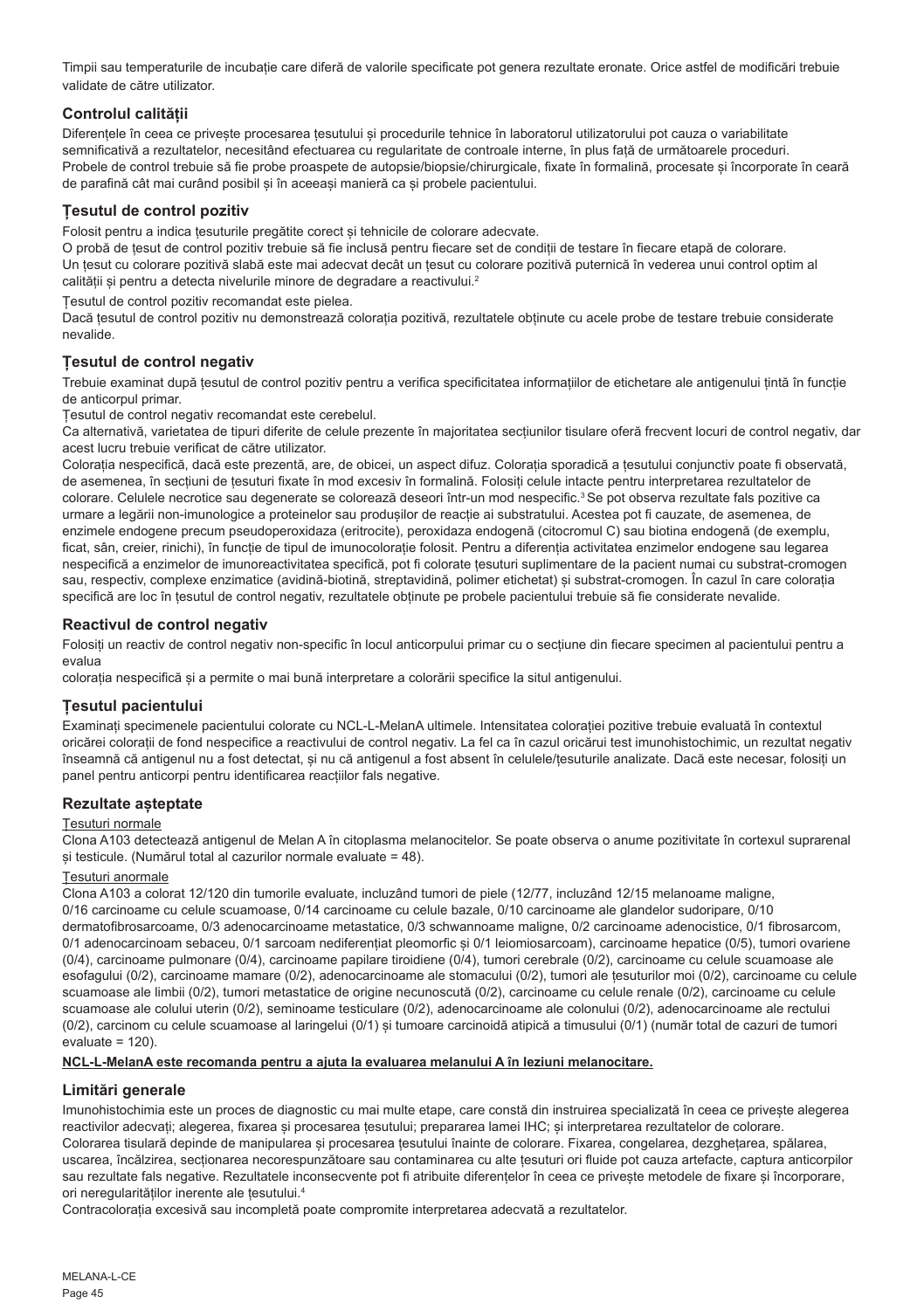Interpretarea clinică a oricărei colorări sau a absenței acesteia trebuie completată cu studii morfologice utilizând controale adecvate și trebuie evaluată în contextul antecedentelor clinice ale pacientului, precum și al altor teste de diagnosticare efectuate de către un patolog calificat.

Anticorpii de la Leica Biosystems Newcastle Ltd sunt destinați utilizării, conform indicațiilor, fie pe secțiuni congelate, fie pe secțiuni încorporate în parafină cu cerințe de fixare specifice. Poate apărea exprimarea neașteptată a antigenului, în special în neoplasme. Interpretarea clinică a oricărei secțiuni tisulare colorate trebuie să includă analiza morfologică și evaluarea probelor de control adecvate.

## **Bibliografie - General**

- 1. National Committee for Clinical Laboratory Standards (NCCLS). Protection of laboratory workers from infectious diseases transmitted by blood and tissue; proposed guideline. Villanova, P.A. 1991; 7(9). Order code M29-P.
- 2. Battifora H. Diagnostic uses of antibodies to keratins: a review and immunohistochemical comparison of seven monoclonal and three polyclonal antibodies. Progress in Surgical Pathology. 6:1–15. eds. Fenoglio-Preiser C, Wolff CM, Rilke F. Field & Wood, Inc., Philadelphia.
- 3. Nadji M, Morales AR. Immunoperoxidase, part I: the techniques and pitfalls. Laboratory Medicine. 1983; 14:767.
- 4. Omata M, Liew CT, Ashcavai M, Peters RL. Nonimmunologic binding of horseradish peroxidase to hepatitis B surface antigen: a possible source of error in immunohistochemistry. American Journal of Clinical Pathology. 1980; 73:626.
- 5. Shidham VB, Qi D, Rao RN, et al. Improved immunohistochemical evaluation of micrometastases in sentinel lymph nodes of cutaneous melanoma with 'MCW Melanoma Cocktail'-a mixture of monoclonal antibodies to MART- 1, melan-A, and tyrosinase. BioMed Central cancer. 2003; 3(1):15.
- 6. Loy TS, Philips RW and Linder CL. A103 immunostaining in the diagnosis of adrenal cortical tumors: an immunohistochemical study of 316 cases. Archives of Patholology and Laboratory Medicine. 2002; 126(2):170–172.
- 7. Clarkson KS, Sturdgess IC and Molyneux AJ. The usefulness of tyrosinase in the immunohistochemical assessment of melanocytic lesions: a comparison of the novel T311 antibody (anti-tyrosinase) with S-100, HMB45, and A103 (anti-melan-A). Journal of Clinical Pathology. 2001; 54:196–200.
- 8. De Vries TJ, Smeets M, de Graaf R et al. Expression of gp100, MART-1, tyrosinase and S100 paraffin-embedded primary melanomas and locoregional, lymph node, and visceral metastases: implications for diagnosis and immunotherapy. A study conducted by the EORTC Melanoma Cooperative Group. Journal of Pathology. 2001; 193:13–20.
- 9. Fang D, Hallman J, Sangha N et al. Expression of microtubule-associated protein 2 in benign and malignant melanocytes. American Journal of Pathology. 2001; 158(6):2107–2115.
- 10.Blessing K, Grant JJH, Sanders DSA et al. Small cell malignant melanoma: variant of neavoid melanoma. Clinicopathological features and histological differential diagnosis. Journal of Clinical Pathology. 2000; 53:591–595.
- 11.Blessing K, Sanders DS, Grant JJ. Comparison of immunohistochemical staining of the novel antibody Melan-A with S100 protein and HMB-45 in malignant melanoma and melanoma variants. Histopathology. 1998; 32 (2):139-146.
- 12.De Vries TJ, Trancikova D, Ruiter D et al. High expression of immunotherapy candidate proteins gp100, MART-1, tyrosinase and TRP-1 in uveal melanoma. British Journal of Cancer. 1998; 78(9): 1156-1161.
- 13.De Vries TJ, Fourkour A. Wobbes T. Verkroost G. Ruiter DJ and Van Muijen GNP (1997) Heterogeneous expression of immunotherapy candidate proteins gpl00. MART-I and tyrosinase in human melanoma cell lines and in human melanocytic lesions. Cancer Research 1997; 57: 3223-3229.
- 14.Chen YT, Stockert E, Jungbluth A et al. Serological analysis of melan-A (MART-1), a melanocyte-specific protein homogeneously expressed in human melanomas. Proceedings of the National Academy of Sciences USA. 1996; 93:5915–5919.

## **Amendamente la ediția anterioară**

Compoziția reactivilor, Concentrația totală a proteinelor, Recomandări de utilizare, Avertizări și măsuri de precauție, Rezultate preconizate.

## **Data publicării**

02 noiembrie 2018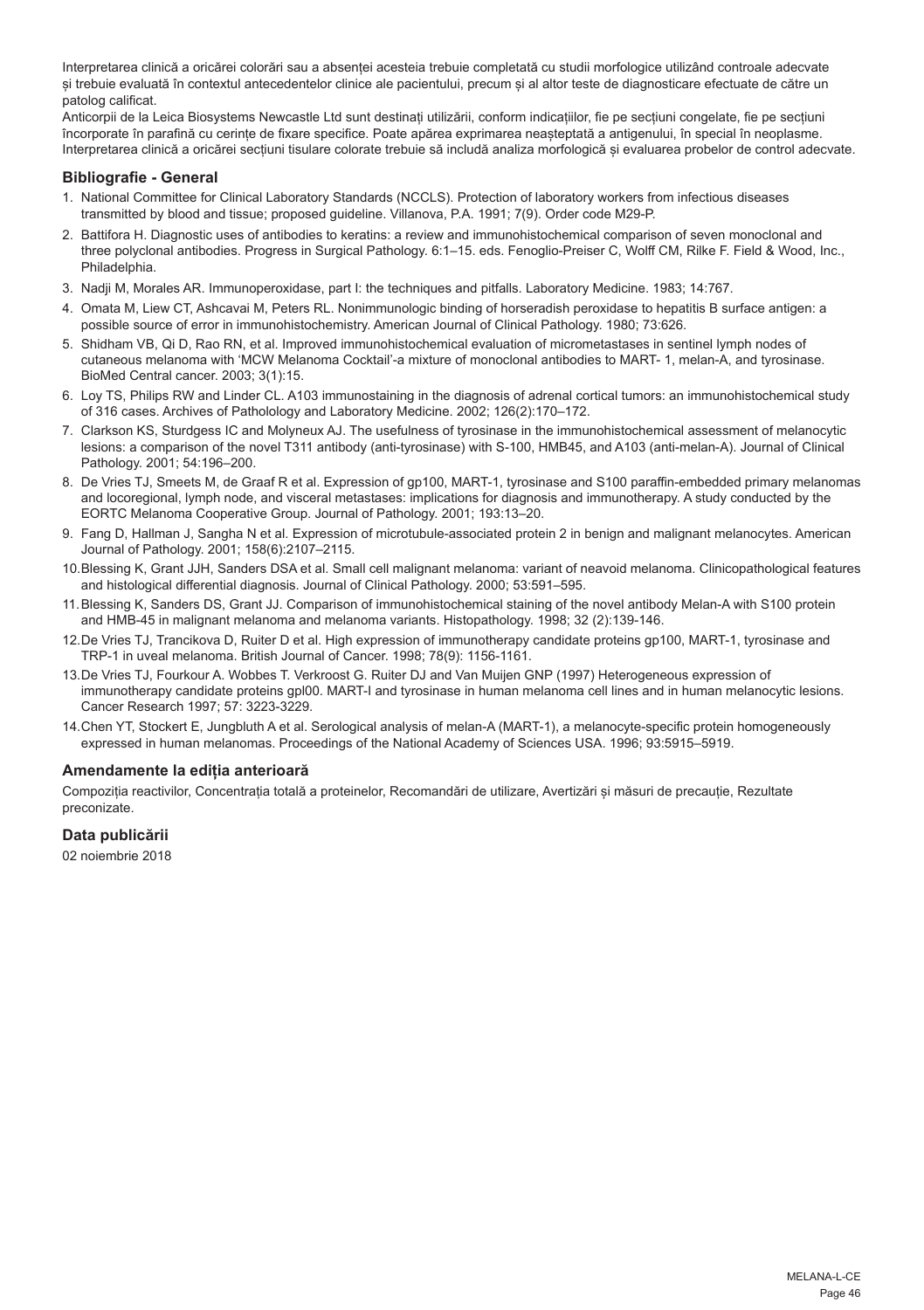# <span id="page-47-0"></span>**Жидкая форма моноклональных антител мыши Novocastra™ Melan A**

## **Код продукта: NCL-L-MelanA**

## **Назначение**

#### *Для диагностики in vitro*

Препарат NCL-L-MelanA предназначен для качественного определения мелана А человека в парафиновых срезах методом световой микроскопии. Клиническая интерпретация любого окрашивания или его отсутствия должна быть дополнена морфологическими исследованиями с надлежащими контролями и должна быть оценена квалифицированным патологом с учетом анамнеза пациента и других диагностических тестов.

### **Принцип метода**

Иммуногистохимические (ИГХ) методы окрашивания позволяют визуализировать антигены путем последовательного связывания специфического антитела с антигеном (первичное антитело), вторичного антитела с первичным антителом и ферментного комплекса с хромогенным субстратом. Между этими этапами выполняется промежуточная промывка. Ферментная активация хромогена приводит к образованию видимого продукта реакции в месте расположения антигена. После этого образцы можно подвергать контрастному окрашиванию и заключить под покровную пленку. Интерпретацию результатов выполняют под световым микроскопом и используют для дифференциальной диагностики патофизиологических процессов, которые могут быть связаны или не связаны с конкретным антигеном.

#### **Клон**

A103

#### **Иммуноген**

Рекомбинантный слитый белок из прокариотических клеток, соответствующий Melan A-молекуле человека.

## **Специфичность**

Melan A-молекула человека, распознающая дублеты массой от 20 до 22 кД в melan A мРНК-положительной линии клеток меланомы. Не взаимодействует с меланом A мРНК-отрицательными клеточными линиями.

### **Состав реактива**

NCL-L-MelanA является супернатантом жидкой культуры тканей, содержащим азид натрия в качестве консерванта.

#### **Класс иммуноглобулинов**

IgG1

#### **Общая концентрация белка Total Protein**

Общая концентрация белка в каждой партии указана на этикетке флакона.

#### **Концентрация антитела**

Не менее 22,5 мг/л при измерении методом ИФА. Общая концентрация иммуноглобулина в каждой партии указана на этикетке флакона.

## **Рекомендации по применению**

Иммуногистохимическое окрашивание парафиновых срезов.

**Тепловая демаскировка эпитопа (Heat Induced Epitope Retrieval, HIER):** выполняйте инструкцию по применению, прилагаемую к препарату Novocastra Epitope Retrieval Solution pH 6.

**Рекомендуемое разведение:** 1:50 в течение 30 минут при 25 °C. Эти указания следует считать ориентировочными, и пользователи должны определить свои собственные параметры оптимального рабочего разведения.

**Визуализация:** Следуйте инструкциям по применению, которые прилагаются к системам визуализации Novolink™ Polymer Detection Systems. Для получения дополнительной информации о продукции и технической поддержки обратитесь к местному дистрибьютору или в региональный офис компании Leica Biosystems либо, в качестве альтернативы, посетите веб-сайт компании Leica Biosystems, www.LeicaBiosystems.com

В случае применения этого антитела с другими ручными системами окрашивания или автоматизированными платформами следует выполнять валидацию его рабочих параметров.

## **Хранение и стабильность**

Хранить при температуре 2–8 °C. Не замораживать. После использования незамедлительно вернуть на хранение при температуре 2–8 °C. Не использовать после указанной на этикетке флакона даты истечения срока годности. Условия хранения, отличающиеся от указанных выше, должны быть проверены пользователем.

#### **Подготовка образцов**

сайте www.LeicaBiosystems.com

Для приготовления залитых в парафин срезов тканей рекомендуется фиксация в 10 % нейтральном забуференном формалине.

#### **Предупреждения и меры предосторожности**

Этот реактив был изготовлен из супернатанта культуры клеток. При обращении с этим продуктом, как и с другими биологическими продуктами, следует соблюдать разумную осторожность. Этот реактив содержит азид натрия. Паспорт безопасности химической продукции предоставляется по запросу или доступен на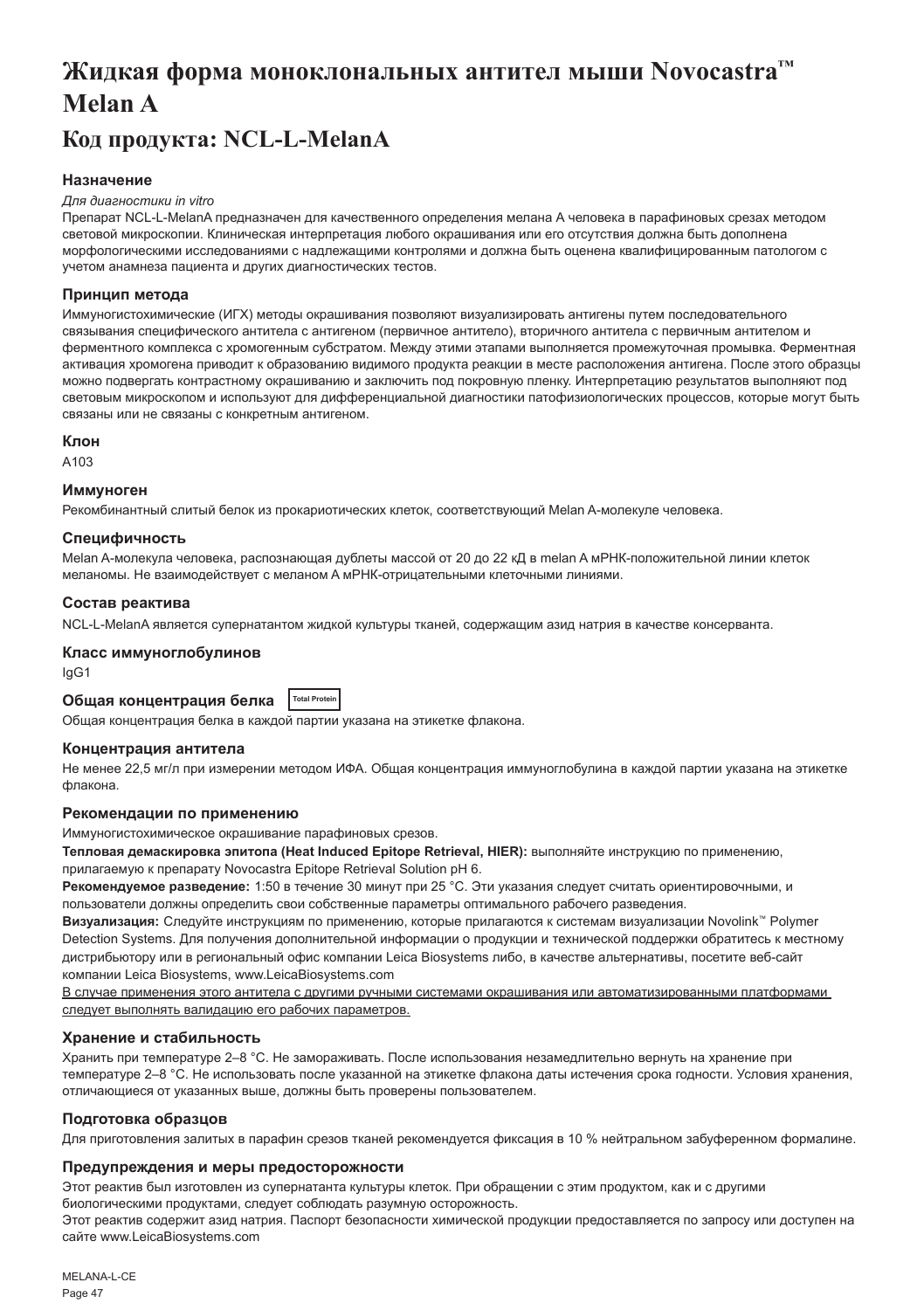В отношении утилизации любых потенциально опасных компонентов следуйте требованиям федеральных, региональных и местных нормативных документов.

С образцами (до и после фиксации) и всеми материалами, которые находятся под их воздействием, следует обращаться как со способными к передаче инфекции и утилизировать, соблюдая соответствующие меры предосторожности.<sup>1</sup>Никогда не набирайте реактивы в пипетку ртом и не допускайте контакта реактивов и образцов с кожей и слизистыми оболочками. В случае контакта реактивов или образцов с чувствительными зонами промойте их большим количеством воды. Обратитесь за медицинской помощью.

Сводите к минимуму микробное загрязнение реактивов во избежание усиления неспецифического окрашивания. Инкубация при сроках и температурах, отличных от указанных в инструкции, может дать ошибочные результаты. Любые подобные изменения должны быть валидированы пользователем.

#### **Контроль качества**

Различия в методах обработки тканей и технических процедурах, выполняемых в лаборатории пользователя, могут привести к существенной вариабельности результатов, в связи с чем требуется регулярное выполнение внутрилабораторных контролей в дополнение к указанным ниже процедурам.

В качестве контролей следует использовать свежие образцы, полученные при аутопсии, биопсии или хирургических процедурах, фиксированные в формалине, обработанные и как можно скорее залитые в парафин так же, как были обработаны полученные у пациентов образцы.

#### **Положительный контроль ткани**

Применяется для проверки правильности подготовки тканей и методов окрашивания.

В каждый набор условий теста при каждом цикле окрашивания следует включать один срез ткани для положительного контроля. Для оптимального контроля качества и обнаружения незначительных уровней деградации реактива более подходит ткань со слабым положительным окрашиванием, чем ткань с сильным положительным окрашиванием.<sup>2</sup>

Кожа является тканью, которую рекомендуется использовать в качестве положительного контроля. При отсутствии положительного окрашивания ткани, использующейся в качестве положительного контроля, результаты, полученные с исследуемыми образцами, считаются недействительными.

#### **Отрицательный контроль ткани**

Этот тест необходимо выполнять после положительного контроля ткани для проверки специфичности мечения целевого антигена первичным антителом.

В качестве отрицательного контроля рекомендуется ткань мозжечка.

Кроме того, разнообразные типы клеток для отрицательного контроля можно часто найти в большинстве срезов тканей, однако такие препараты должны быть проверены пользователем.

Неспецифическое окрашивание, если оно присутствует, обычно выглядит диффузным. В срезах тканей, избыточно фиксированных формалином, можно также иногда увидеть окрашивание соединительной ткани. Для интерпретации результатов окрашивания используйте интактные клетки. Некротизированные или разрушенные клетки часто окрашиваются неспецифически.<sup>з</sup> Неиммунное связывание белков или продуктов реакции с субстратом может привести к ложноположительным результатам. Такие же результаты могут быть связаны с эндогенными ферментами, например псевдопероксидазой (в эритроцитах), эндогенной пероксидазой (цитохром C) или эндогенным биотином (например, в печени, молочной железе, головном мозге или почке) в зависимости от типа использованного иммунного окрашивания. Чтобы отличить активность эндогенных ферментов или неспецифическое связывание ферментов от специфической иммунореактивности, можно выполнить окрашивание дополнительных тканей пациента исключительно хромогенным субстратом или ферментными комплексами (авидин-биотин, стрептавидин, меченый полимер) и хромогенным субстратом соответственно. При наличии специфического окрашивания в отрицательном контроле ткани результаты исследования полученных у пациентов образцов считаются недействительными.

#### **Отрицательный контроль реактива**

Для оценки неспецифического окрашивания и лучшей интерпретации специфического окрашивания в области связывания антигена, исследуя срезы каждого образца, взятого у пациента, вместо первичных антител используйте реактив, служащий в качестве неспецифического отрицательного контроля.

#### **Ткань, полученная у пациента**

Исследуйте полученные у пациентов образцы, окрашенные NCL-L-MelanA, последнюю очередь. Интенсивность положительного результата окрашивания следует оценивать с учетом любого неспецифического фонового окрашивания реактива, представляющего собой отрицательный контроль. Как и при любом иммуногистохимическом исследовании, отрицательный результат означает необнаружение антигена, но не его отсутствие в исследованных клетках или ткани. При необходимости следует использовать панель антител для выявления ложноотрицательных реакций.

#### **Ожидаемые результаты**

#### Нормальные ткани

Клон A103 обнаруживает антиген мелана A в цитоплазме меланоцитов. Некоторое положительное окрашивание зарегистрировано в тканях коры надпочечников и яичек. (Общее число исследованных нормальных тканей = 48).

#### Патологически измененные ткани

Клон A103 окрашивал 12/120 исследованных случаев опухоли, включая опухоли кожи (12/77, в том числе 12/15 случаев меланом, 0/16 случаев плоскоклеточного рака, 0/14 случаев базально-клеточной карциномы, 0/10 случаев карциномы потовых желез, 0/10 случаев дерматофибросаркомы, 0/3 случаев метастатической аденокарциномы, 0/3 случаев злокачественной шванномы, 0/2 случаев аденоидной кистозной карциномы, 0/1 случая фибросаркомы, 0/1 случая аденокарциномы сальных желез, 0/1 случая недифференцированной плеоморфной саркомы и 0/1 случая лейомиосаркомы), карциномы печени (0/5), опухоли яичников (0/4), карциномы легкого (0/4), папиллярные карциномы щитовидной железы (0/4), опухоли головного мозга (0/2), случаи плоскоклеточного рака пищевода (0/2), карциномы молочной железы (0/2), аденокарциномы желудка (0/2), опухоли мягких тканей (0/2), плоскоклеточные карциномы языка (0/2), метастатические опухоли неизвестного происхождения (0/2),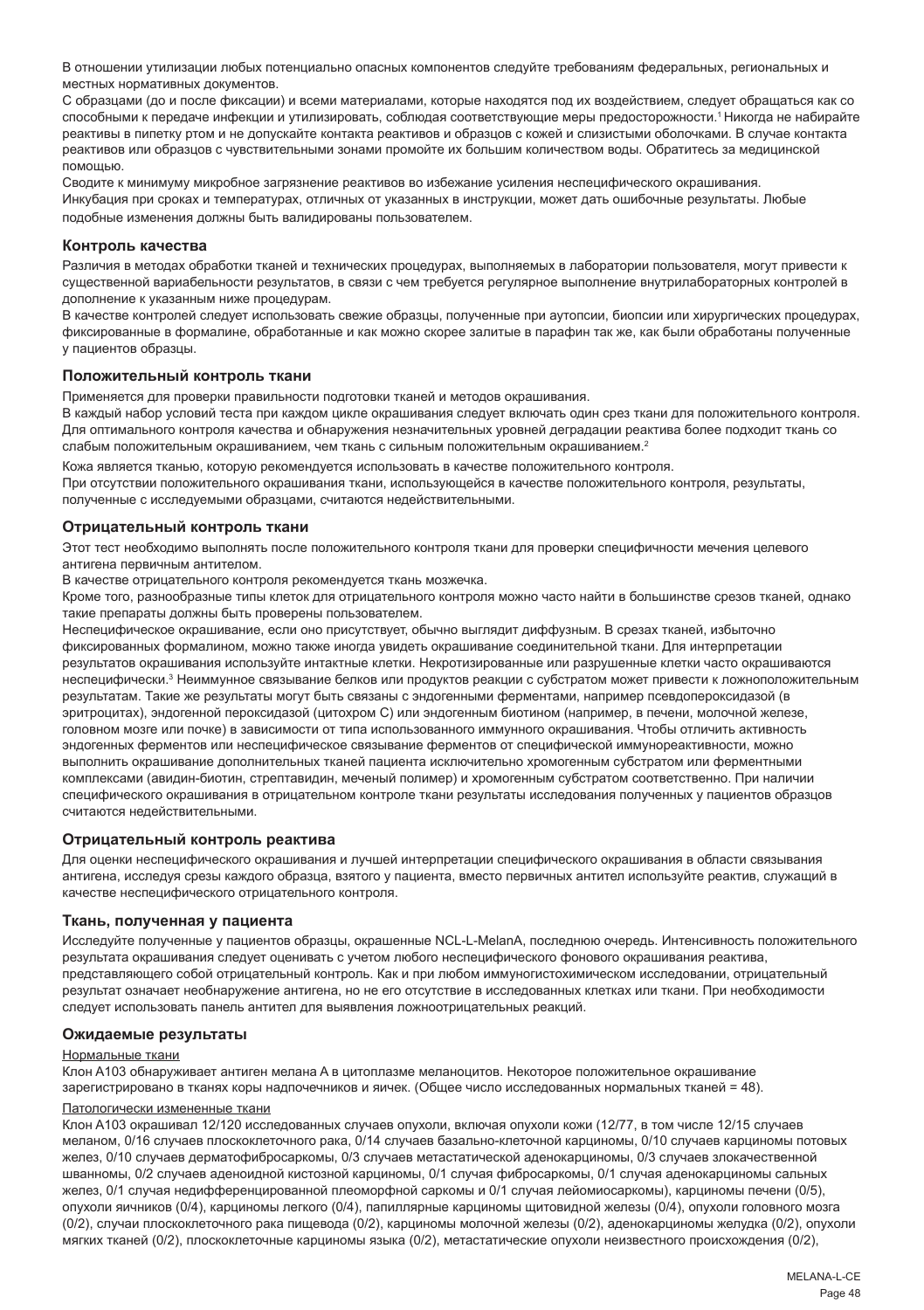почечно-клеточные карциномы (0/2), плоскоклеточные карциномы шейки матки (0/2), семиномы яичек (0/2), аденокарциномы толстой кишки (0/2), аденокарциномы прямой кишки (0/2), плоскоклеточные карциномы гортани (0/1) и атипические карциноидные опухоли вилочковой железы (0/1) (общее число исследованных опухолей = 120).

#### **NCL-L-MelanA рекомендуется использовать как вспомогательной средство для оценки мелана А в меланоцитарных поражениях органа или ткани.**

#### **Общие ограничения**

Иммуногистохимическое исследование является многостадийным диагностическим процессом, требующим специальных навыков в выборе надлежащих реактивов; выборе, фиксации и обработке тканей; приготовлении среза с ИГХ препаратом; интерпретации результатов окрашивания.

Окрашивание тканей зависит от обращения с тканями и их обработкой перед окрашиванием. Неправильные процедуры фиксации, замораживания, оттаивания, промывки, сушки, нагрева, приготовления срезов, а также загрязнение другими тканями или жидкостями могут приводить к артефактам, захвату антител или ложноотрицательным результатам. Противоречивые результаты могут быть обусловлены различиями методов фиксации и заливки препарата или присущей тканям внутренней неравномерностью структуры.4

Чрезмерное или неполное контрастирование может негативно отразиться на точности интерпретации результатов. Клиническая интерпретация любого окрашивания или его отсутствия должна быть дополнена морфологическими исследованиями с надлежащими контролями и должна быть оценена квалифицированным патологом с учетом анамнеза пациента и других диагностических тестов.

Изготовленные компанией Leica Biosystems Newcastle Ltd антитела предназначены, как указано выше, для применения на замороженных или залитых в парафин срезах и требуют выполнения конкретных требований по фиксации. Возможна непредвиденная экспрессия антигена, особенно в опухолях. Клиническая интерпретация любого окрашенного среза ткани должна включать морфологический анализ и оценку соответствующих контролей.

#### **Литература — общая**

- 1. National Committee for Clinical Laboratory Standards (NCCLS). Protection of laboratory workers from infectious diseases transmitted by blood and tissue; proposed guideline. Villanova, P.A. 1991; 7(9). Order code M29-P.
- 2. Battifora H. Diagnostic uses of antibodies to keratins: a review and immunohistochemical comparison of seven monoclonal and three polyclonal antibodies. Progress in Surgical Pathology. 6:1–15. eds. Fenoglio-Preiser C, Wolff CM, Rilke F. Field & Wood, Inc., Philadelphia
- 3. Nadji M, Morales AR. Immunoperoxidase, part I: the techniques and pitfalls. Laboratory Medicine. 1983; 14:767.
- 4. Omata M, Liew CT, Ashcavai M, Peters RL. Nonimmunologic binding of horseradish peroxidase to hepatitis B surface antigen: a possible source of error in immunohistochemistry. American Journal of Clinical Pathology. 1980; 73:626.
- 5. Shidham VB, Qi D, Rao RN, et al. Improved immunohistochemical evaluation of micrometastases in sentinel lymph nodes of cutaneous melanoma with 'MCW Melanoma Cocktail'-a mixture of monoclonal antibodies to MART- 1, melan-A, and tyrosinase. BioMed Central cancer. 2003; 3(1):15.
- 6. Loy TS, Philips RW and Linder CL. A103 immunostaining in the diagnosis of adrenal cortical tumors: an immunohistochemical study of 316 cases. Archives of Patholology and Laboratory Medicine. 2002; 126(2):170–172.
- 7. Clarkson KS, Sturdgess IC and Molyneux AJ. The usefulness of tyrosinase in the immunohistochemical assessment of melanocytic lesions: a comparison of the novel T311 antibody (anti-tyrosinase) with S-100, HMB45, and A103 (anti-melan-A). Journal of Clinical Pathology. 2001; 54:196–200.
- 8. De Vries TJ, Smeets M, de Graaf R et al. Expression of gp100, MART-1, tyrosinase and S100 paraffin-embedded primary melanomas and locoregional, lymph node, and visceral metastases: implications for diagnosis and immunotherapy. A study conducted by the EORTC Melanoma Cooperative Group. Journal of Pathology. 2001; 193:13–20.
- 9. Fang D, Hallman J, Sangha N et al. Expression of microtubule-associated protein 2 in benign and malignant melanocytes. American Journal of Pathology. 2001; 158(6):2107–2115.
- 10.Blessing K, Grant JJH, Sanders DSA et al. Small cell malignant melanoma: variant of neavoid melanoma. Clinicopathological features and histological differential diagnosis. Journal of Clinical Pathology. 2000; 53:591–595.
- 11.Blessing K, Sanders DS, Grant JJ. Comparison of immunohistochemical staining of the novel antibody Melan-A with S100 protein and HMB-45 in malignant melanoma and melanoma variants. Histopathology. 1998; 32 (2):139-146.
- 12.De Vries TJ, Trancikova D, Ruiter D et al. High expression of immunotherapy candidate proteins gp100, MART-1, tyrosinase and TRP-1 in uveal melanoma. British Journal of Cancer. 1998; 78(9): 1156-1161.
- 13.De Vries TJ, Fourkour A. Wobbes T. Verkroost G. Ruiter DJ and Van Muijen GNP (1997) Heterogeneous expression of immunotherapy candidate proteins gpl00. MART-I and tyrosinase in human melanoma cell lines and in human melanocytic lesions. Cancer Research 1997; 57: 3223-3229.
- 14.Chen YT, Stockert E, Jungbluth A et al. Serological analysis of melan-A (MART-1), a melanocyte-specific protein homogeneously expressed in human melanomas. Proceedings of the National Academy of Sciences USA. 1996; 93:5915–5919.

#### **Дополнения к предыдущему выпуску**

Состав реактивов, Суммарная концентрация белка, Рекомендации по использованию, Предупреждения и меры предосторожности, Предполагаемые результаты.

#### **Дата выпуска**

02 Ноябрь 2018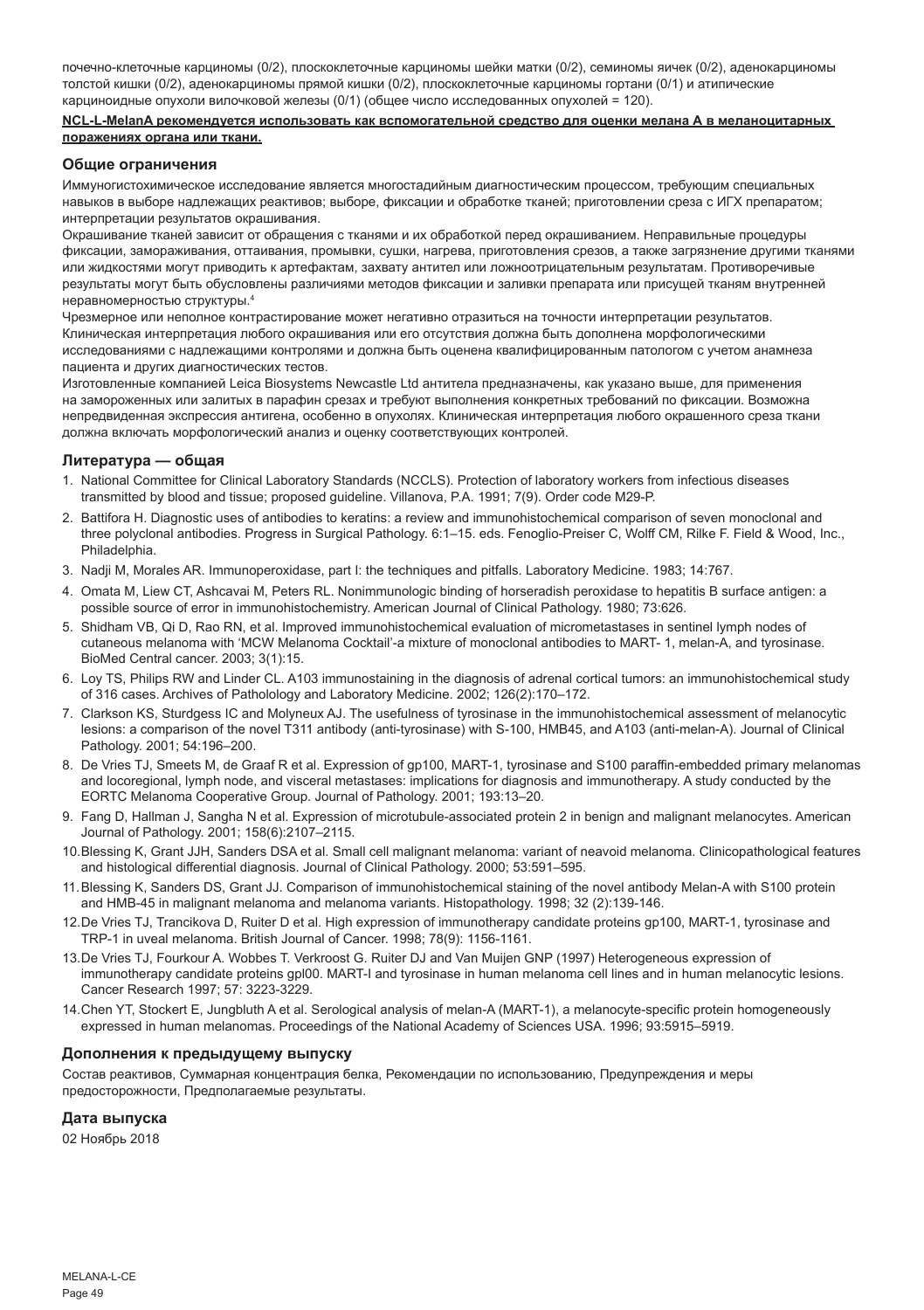# <span id="page-50-0"></span>**Płynne mysie przeciwciało monoklonalne Novocastra™ Melan A**

## **Kod produktu: NCL-L-MelanA**

## **Przeznaczenie**

#### *Do diagnostyki in vitro.*

Produkt NCL-L-MelanA jest przeznaczony do jakościowej identyfikacji za pomocą mikroskopii świetlnej ludzkiego antygenu melan A w skrawkach parafinowych. Kliniczną interpretację barwienia lub jego braku należy uzupełnić badaniami morfologicznymi oraz odpowiednimi kontrolami. Ocenę powinien przeprowadzić wykwalifikowany patolog w kontekście historii choroby pacjenta oraz innych badań diagnostycznych.

## **Zasady postepowania**

Metody barwienia immunohistochemicznego (IHC) umożliwiają wizualizację antygenów dzięki zastosowaniu – po kolei – swoistego przeciwciała przeciwko antygenowi (przeciwciała pierwszorzędowego), przeciwciała drugorzędowego przeciwko przeciwciału pierwszorzędowemu i kompleksu enzymu z substratem chromogennym z etapami przemywania. Aktywacja enzymatyczna chromogenu prowadzi do wytworzenia widocznego produktu reakcji w miejscu antygenu. Następnie można wykonać barwienie kontrastowe próbki i zakryć ją szkiełkiem nakrywkowym. Wyniki są interpretowane przy użyciu mikroskopu świetlnego i pomagają w diagnostyce różnicowej procesów patofizjologicznych, które mogą mieć związek z określonym antygenem.

#### **Klon**

A103

### **Immunogen**

Prokariotyczne rekombinowane białko fuzyjne odpowiadające ludzkiej cząsteczce melan A.

#### **Swoistość**

Ludzka melan A, rozpoznająca dublet 20 do 22 kD w mRNA-pozytywnych przeciwciałach melan A linii komórkowych czerniaka. Nie reaguje z mRNA-negatywną linią komórkową melan A.

## **Skład odczynnika**

NCL-L-MelanA jest płynnym supernatantem hodowli tkankowej konserwowanym azydkiem sodu.

#### **Klasa Ig**

IgG1

## **Całkowite stężenia białka Total Protein**

Całkowite stężenie białka w danej serii podano na etykiecie fiolki.

#### **Stężenie przeciwciał**

Większe lub równe 22,5 mg/L oznaczone za pomocą testu ELISA. Stężenie lg w danej serii podano na etykiecie fiolki.

## **Zalecenia dotyczące stosowania**

Badanie immunohistochemiczne skrawków zatopionych w parafinie.

**Cieplne odmaskowywanie epitopu (HIER):** Należy postępować zgodnie z instrukcją stosowania załączoną do roztworu Novocastra Epitope Retrieval Solution pH 6.

**Sugerowane rozcieńczenie:** 1:50 przez 30 minut w temperaturze 25 °C. Te informacje stanowią jedynie wskazówkę – użytkownicy powinni sami określić swoje optymalne rozcieńczenie robocze.

**Wizualizacja:** Należy postępować zgodnie z instrukcją stosowania dołączoną do Novolink™ Polymer Detection Systems. W celu uzyskania dodatkowych informacji o produkcie lub dalszej pomocy należy skontaktować się z lokalnym dystrybutorem lub regionalnym biurem Leica Biosystems, lub odwiedzić stronę internetową, www.LeicaBiosystems.com

Działanie tego przeciwciała należy zweryfikować podczas używania z innymi recznymi metodami barwienia lub platformami automatycznymi.

## **Przechowywanie i trwałość**

Przechowywać w temperaturze 2-8 °C. Nie zamrażać. Niezwłocznie po użyciu ponownie umieścić w temperaturze 2–8 °C. Nie używać po upływie daty ważności podanej na etykiecie fiolki. Przechowywanie w warunkach innych od wskazanych powyżej wymaga weryfikacji użytkownika.

## **Przygotowanie próbek**

Zalecanym utrwalaczem jest 10-procentowa obojętna buforowana formalina do zatopionych w parafinie skrawków tkankowych.

## **Ostrzeżenia i środki ostrożności**

Odczynnik został przygotowany z supernatantu hodowli tkankowej. Ponieważ jest to produkt biologiczny, podczas jego używania należy zachować odpowiednie środki ostrożności.

Ten odczynnik zawiera azydek sodu. Karta charakterystyki jest dostępna na żądanie lub dostępna na stronie www.LeicaBiosystems.com Wszelkie potencjalnie toksyczne składniki należy utylizować zgodnie z krajowymi lub lokalnymi przepisami.

Próbki przed i po utrwaleniu oraz wszelkie materiały narażone na kontakt z nimi należy traktować jak materiały potencjalnie zakaźne i należy je utylizować z zachowaniem odpowiednich środków ostrożności.<sup>1</sup> Podczas pobierania pipetą nie wolno zasysać odczynników ustami i należy unikać kontaktu odczynników i preparatów ze skórą oraz błonami śluzowymi. W razie kontaktu odczynników lub próbek ze szczególnie narażonymi miejscami przemyć miejsce kontaktu dużą ilością wody. Należy zasięgnąć porady lekarza.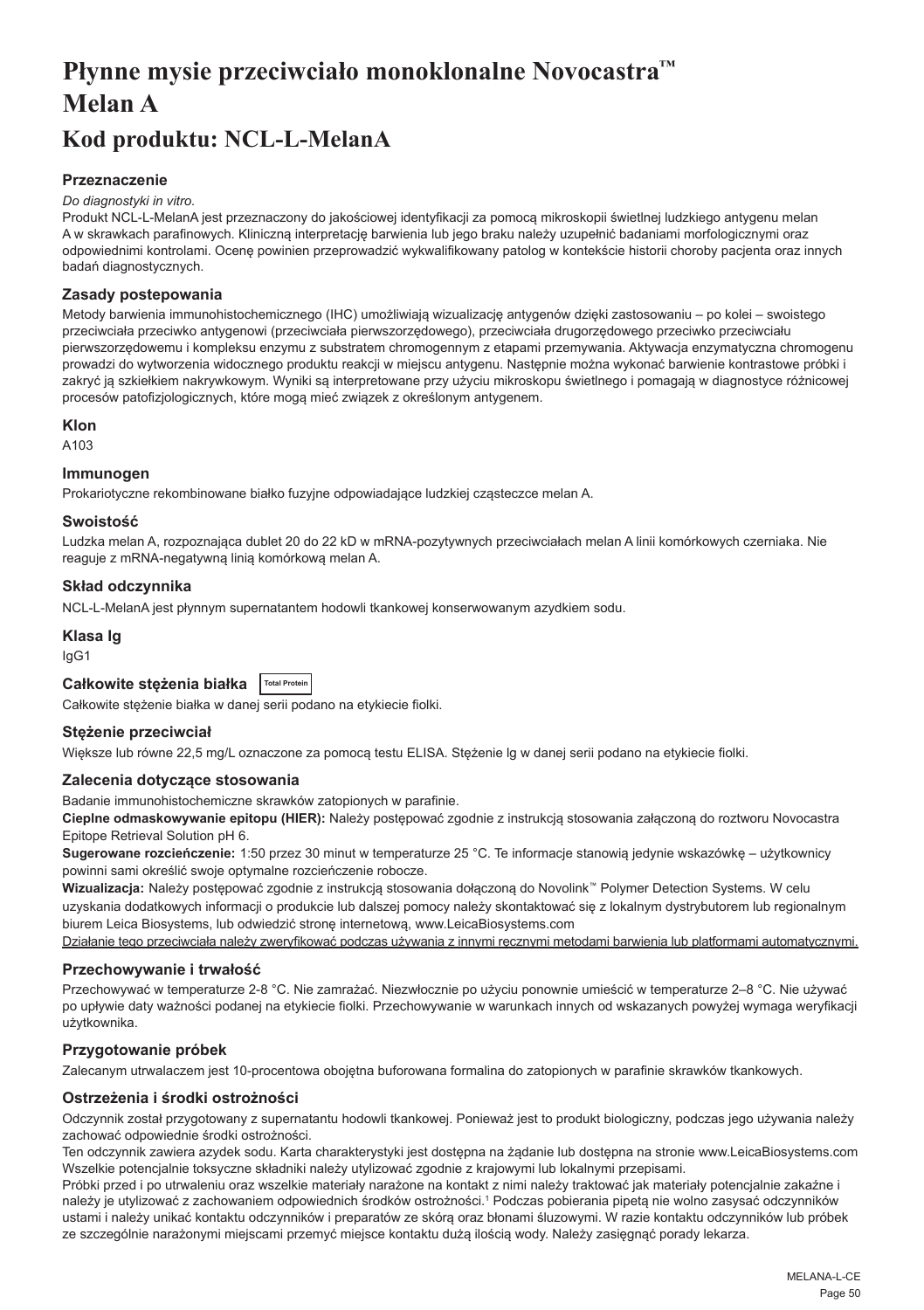Chronić odczynniki przed skażeniem drobnoustrojami, ponieważ może ono doprowadzić do zwiększonego barwienia niespecyficznego. Zastosowanie okresów inkubacji i temperatur innych niż podano w instrukcji może spowodować błędne wyniki. Wszelkie zmiany tego typu muszą zostać zweryfikowane przez użytkownika.

## **Kontrola jakości**

Różnice w przetwarzaniu tkanek i procedurach technicznych w laboratorium użytkownika mogą doprowadzić do znacznej zmienności wyników, co oznacza konieczność dodatkowego przeprowadzania regularnych kontroli wewnętrznych. Kontrole należy przeprowadzać jak najszybciej na świeżych próbkach z autopsji/biopsji/operacji chirurgicznej utrwalonych, przetworzonych i zatopionych w parafinie, taką samą metodą, jaką badane są pobrane tkanki.

## **Tkankowa kontrola pozytywna**

Stosowana w celu wskazania prawidłowo przygotowanych tkanek i prawidłowych technik barwienia.

W każdej serii barwienia każdy zestaw warunków testowych powinien uwzględniać jedną tkankową kontrolę pozytywną. Do optymalnej kontroli jakości i do wykrywania niewielkich poziomów degradacji odczynników bardziej nadaje się tkanka o słabym barwieniu pozytywnym niż tkanka o silnym barwieniu pozytywnym.<sup>2</sup>

Tkankowa kontrola pozytywna powinna obejmować skórę.

Jeśli tkankowa kontrola pozytywna nie wykaże odpowiedniego barwienia pozytywnego, wyniki testu przeprowadzonego na próbkach pobranych od pacjenta należy uznać za nieważne.

## **Tkankowa kontrola negatywna**

Należy ją wykonać po tkankowej kontroli pozytywnej, aby sprawdzić swoistość znakowania docelowego antygenu przez przeciwciało pierwszorzędowe.

Tkankowa kontrola negatywna powinna obejmować móżdżek.

Ewentualnie tkankowa kontrola negatywna może obejmować różne typy komórek obecne w większości skrawków tkankowych, jednak powinno to zostać zweryfikowane przez użytkownika.

Barwienie niespecyficzne, jeżeli jest obecne, zwykle ma charakter rozproszony. Na skrawkach wykonanych z materiału tkankowego nadmiernie utrwalonego w formalinie można również zaobserwować sporadyczne barwienie tkanki łącznej. Do interpretacji wyników barwienia należy używać nieuszkodzonych komórek. Komórki martwicze lub zdegenerowane często powodują barwienie niespecyficzne.<sup>3</sup>Wyniki fałszywie pozytywne mogą pojawić się w następstwie nieimmunologicznego wiązania białek lub występowania produktów reakcji substratów. Mogą być również spowodowane przez endogenne enzymy, takie jak pseudoperoksydaza (erytrocyty), endogenna peroksydaza (cytochrom C) lub endogenna biotyna (np. wątroba, piersi, mózg, nerki), w zależności od zastosowanego barwnika immunohistochemicznego. Aby odróżnić endogenną aktywność enzymatyczną lub niespecyficzne wiązanie enzymów od swoistej immunoreaktywności, dodatkowe tkanki pacjenta mogą być barwione wyłącznie substratem chromogenem lub kompleksem enzymatycznym (awidyna-biotyna, streptawidyna, znakowany polimer) i substratem-chromogenem. Jeśli w trakcie tkankowej kontroli negatywnej nastąpi barwienie specyficzne, wyniki testu przeprowadzonego na próbkach pobranych od pacjenta należy uznać za nieważne.

## **Negatywna kontrola odczynnika**

Aby przeprowadzić ocenę barwienia niespecyficznego oraz umożliwić lepszą interpretację barwienia specyficznego na każdym skrawku z próbki pobranej od pacjenta należy przeprowadzić nieswoistą kontrolę negatywną odczynnika w miejscu wiązania przeciwciała pierwszorzędowego.

## **Tkanka pacjenta**

Próbki pacjenta wybarwione testem NCL-L-MelanA należy badać jako ostatnie. Intensywność barwienia pozytywnego należy oceniać w kontekście ewentualnego barwienia niespecyficznego tła w negatywnej kontroli odczynnika. Tak jak we wszystkich innych badaniach immunohistochemicznych wynik ujemny oznacza, że antygen nie został wykryty, co jednak nie oznacza, że jest on nieobecny w badanych komórkach/tkankach. W razie konieczności do identyfikacji reakcji fałszywie negatywnych należy wykorzystać panel przeciwciał.

## **Oczekiwane wyniki**

## Tkanki prawidłowe

Klon A103 wykrywa antygen melan A w cytoplazmie melanocytów. Pozytywne barwienie może być również widoczne w korze nadnerczy i jądrach. (Łączna liczba ocenionych prawidłowych przypadków = 48).

## Tkanki nowotworowe

Klon A103 wybarwił 12/120 zbadanych nowotworów, w tym nowotwory skóry (12/77, w tym 12/15 czerniaków złośliwych, 0/16 raków płaskonabłonkowych, 0/14 raków podstawnokomórkowych, 0/10 raków gruczołów potowych, 0/10 włókniakomięsaków guzowatych, 0/3 gruczolakoraków przerzutowych, 0/3 złośliwych nerwiaków osłonkowych, 0/2 gruczolakoraków torbielowatych, 0/1 włókniakomięsaków, 0/1 gruczolakoraków gruczołów łojowych, 0/1 niezróżnicowanych mięsaków pleomorficznych oraz 0/1 mięśniakomięsaków gładkokomórkowych), raki wątroby (0/5), guzy jajnika (0/4), raki płuca (0/4), raki brodawkowatych tarczycy (0/4), guzy mózgu (0/2), raki płaskonabłonkowe przełyku (0/2), guzy sutka (0/2), gruczolakoraki żołądka (0/2), guzy tkanek miękkich (0/2), raki płaskonabłonkowe języka (0/2), guzy przerzutowe o nieznanym pochodzeniu (0/2), raki nerkowokomórkowe (0/2), raki płaskonabłonkowe szyjki macicy (0/2), nasieniaki jąder (0/2), gruczolakoraki okrężnicy (0/2), gruczolakoraki odbytnicy (0/2), raki płaskokomórkowe krtani (0/1) i atypowe rakowiaki grasicy (0/1) (Całkowita liczba ocenianych przypadków nowotworu = 120).

### **Zaleca się NCL-L-MelanA pomocniczo w ocenie antygenu melan A w zmianach melanocytowych.**

## **Ograniczenia ogólne**

Badanie immunohistochemiczne to wieloetapowy proces diagnostyczny, który wymaga specjalistycznego szkolenia w zakresie doboru odpowiednich odczynników i tkanek, utrwalania i przetwarzania tkanek, przygotowywania preparatów immunohistochemicznych oraz interpretacji wyników barwienia.

Barwienie tkanek zależy od postępowania z tkanką i jej przetwarzania przed barwieniem. Nieprawidłowe utrwalanie, zamrażanie, rozmrażanie, przemywanie, suszenie, podgrzewanie, ścinanie skrawków lub skażenie innymi tkankami lub płynami może powodować artefakty, zatrzymywanie przeciwciał lub wyniki fałszywie negatywne. Niespójne wyniki mogą wynikać z różnic w metodach utrwalania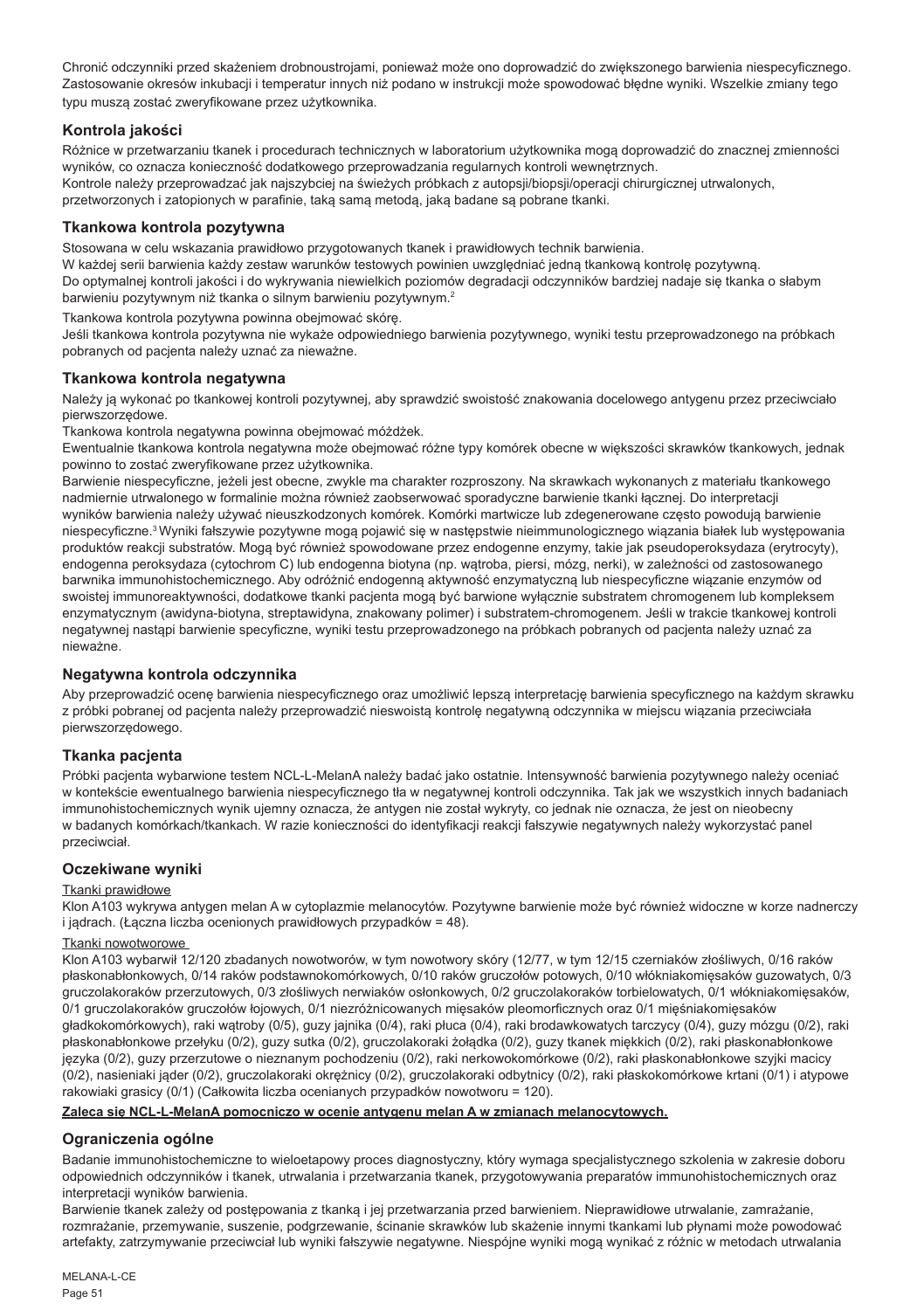i zatapiania lub nieprawidłowości związanej z tkanką.ª Nadmierne lub niepełne barwienie kontrastowe może negatywnie wpływać na właściwą interpretację wyników.

Kliniczną interpretację barwienia lub jego braku należy uzupełnić badaniami morfologicznymi oraz odpowiednimi kontrolami. Ocenę powinien przeprowadzić wykwalifikowany patolog w kontekście historii choroby pacjenta oraz innych badań diagnostycznych. Przeciwciała firmy Leica Biosystems Newcastle Ltd są przeznaczone do badania skrawków zamrożonych lub zatopionych w parafinie, które utrwalono zgodnie z określonymi wymogami. Może wystąpić nieoczekiwana ekspresja antygenu, szczególnie w przypadku nowotworów. Interpretacja kliniczna wybarwionych skrawków musi obejmować analizę morfologiczną oraz ocenę przeprowadzoną w ramach odpowiednich kontroli.

### **Piśmiennictwo - ogólne.**

- 1. National Committee for Clinical Laboratory Standards (NCCLS). Protection of laboratory workers from infectious diseases transmitted by blood and tissue; proposed guideline. Villanova, P.A. 1991; 7(9). Order code M29-P.
- 2. Battifora H. Diagnostic uses of antibodies to keratins: a review and immunohistochemical comparison of seven monoclonal and three polyclonal antibodies. Progress in Surgical Pathology. 6:1–15. eds. Fenoglio-Preiser C, Wolff CM, Rilke F. Field & Wood, Inc., Philadelphia.
- 3. Nadji M, Morales AR. Immunoperoxidase, part I: the techniques and pitfalls. Laboratory Medicine. 1983; 14:767.
- 4. Omata M, Liew CT, Ashcavai M, Peters RL. Nonimmunologic binding of horseradish peroxidase to hepatitis B surface antigen: a possible source of error in immunohistochemistry. American Journal of Clinical Pathology. 1980; 73:626.
- 5. Shidham VB, Qi D, Rao RN, et al. Improved immunohistochemical evaluation of micrometastases in sentinel lymph nodes of cutaneous melanoma with 'MCW Melanoma Cocktail'-a mixture of monoclonal antibodies to MART- 1, melan-A, and tyrosinase. BioMed Central cancer. 2003; 3(1):15.
- 6. Loy TS, Philips RW and Linder CL. A103 immunostaining in the diagnosis of adrenal cortical tumors: an immunohistochemical study of 316 cases. Archives of Patholology and Laboratory Medicine. 2002; 126(2):170–172.
- 7. Clarkson KS, Sturdgess IC and Molyneux AJ. The usefulness of tyrosinase in the immunohistochemical assessment of melanocytic lesions: a comparison of the novel T311 antibody (anti-tyrosinase) with S-100, HMB45, and A103 (anti-melan-A). Journal of Clinical Pathology. 2001; 54:196–200.
- 8. De Vries TJ, Smeets M, de Graaf R et al. Expression of gp100, MART-1, tyrosinase and S100 paraffin-embedded primary melanomas and locoregional, lymph node, and visceral metastases: implications for diagnosis and immunotherapy. A study conducted by the EORTC Melanoma Cooperative Group. Journal of Pathology. 2001; 193:13–20.
- 9. Fang D, Hallman J, Sangha N et al. Expression of microtubule-associated protein 2 in benign and malignant melanocytes. American Journal of Pathology. 2001; 158(6):2107–2115.
- 10.Blessing K, Grant JJH, Sanders DSA et al. Small cell malignant melanoma: variant of neavoid melanoma. Clinicopathological features and histological differential diagnosis. Journal of Clinical Pathology. 2000; 53:591–595.
- 11.Blessing K, Sanders DS, Grant JJ. Comparison of immunohistochemical staining of the novel antibody Melan-A with S100 protein and HMB-45 in malignant melanoma and melanoma variants. Histopathology. 1998; 32 (2):139-146.
- 12.De Vries TJ, Trancikova D, Ruiter D et al. High expression of immunotherapy candidate proteins gp100, MART-1, tyrosinase and TRP-1 in uveal melanoma. British Journal of Cancer. 1998; 78(9): 1156-1161.
- 13.De Vries TJ, Fourkour A. Wobbes T. Verkroost G. Ruiter DJ and Van Muijen GNP (1997) Heterogeneous expression of immunotherapy candidate proteins gpl00. MART-I and tyrosinase in human melanoma cell lines and in human melanocytic lesions. Cancer Research 1997; 57: 3223-3229.
- 14.Chen YT, Stockert E, Jungbluth A et al. Serological analysis of melan-A (MART-1), a melanocyte-specific protein homogeneously expressed in human melanomas. Proceedings of the National Academy of Sciences USA. 1996; 93:5915–5919.

#### **Zmiany wprowadzone do poprzedniego wydania**

Skład odczynnika, Całkowite stężenie białka, Zalecenia dotyczące stosowania, Ostrzeżenia i środki ostrożności, Spodziewane wyniki.

## **Data publikacji**

02 listopada 2018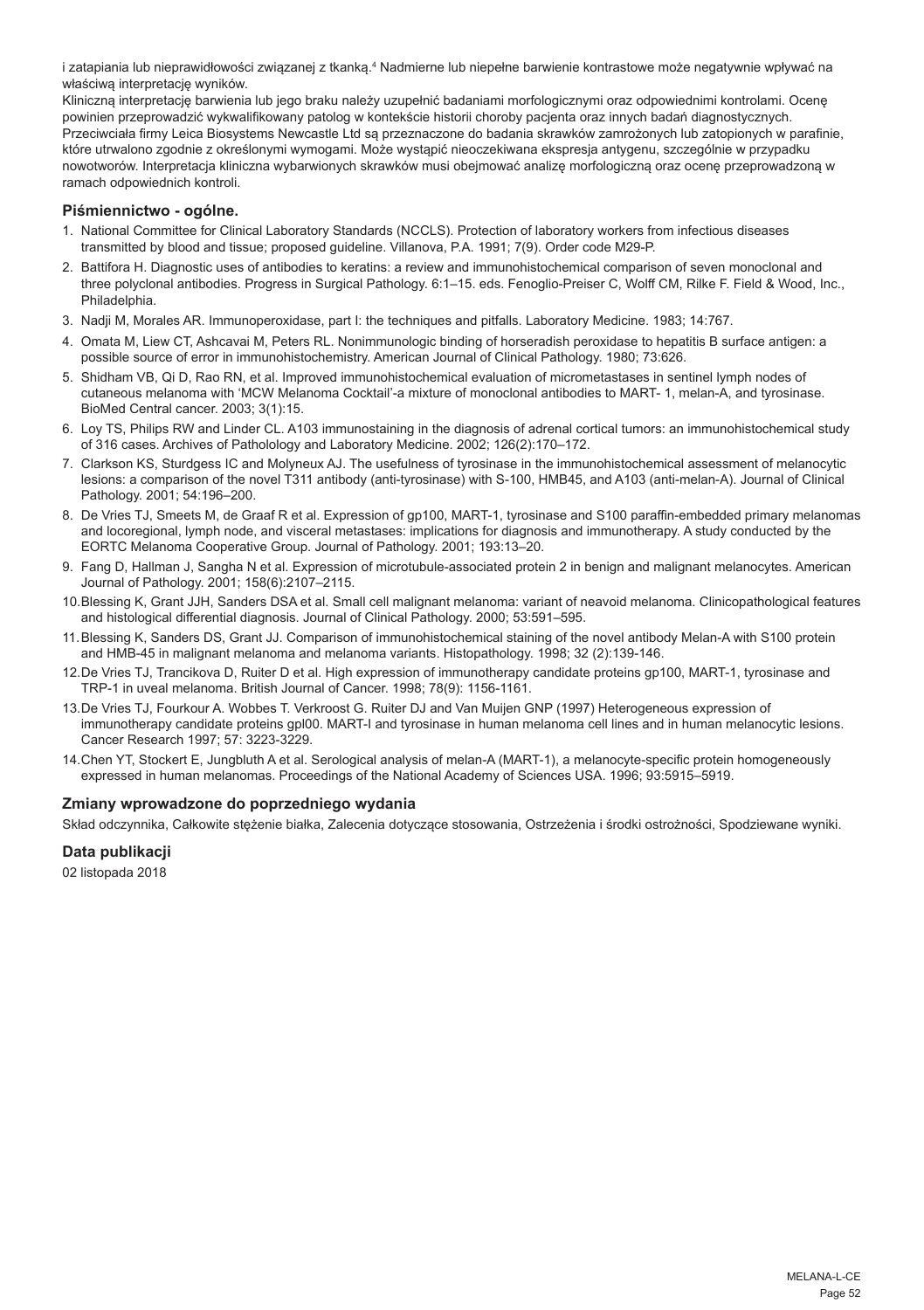# <span id="page-53-0"></span>**Tekoče mišje monoklonsko protitelo Novocastra™ Melan A**

## **Koda izdelka: NCL-L-MelanA**

## **Predvidena uporaba**

#### *Za diagnostično uporabo in vitro.*

Izdelek NCL-L-MelanA je namenjen za kvalitativno identifikacijo humanega melana A v parafinskih rezinah s pomočjo svetlobne mikroskopije. Klinično razlago obarvanja ali odsotnosti le-tega morajo dopolnjevati morfološke študije ustreznih kontrolnih vzorcev, ki jih v okviru klinične anamneze bolnika in drugih diagnostičnih testov oceni usposobljen patolog.

## **Načelo postopka**

Imunohistokemijske (IHC) tehnike barvanja omogočajo vizualizacijo antigenov z izvajanjem zaporednega nanosa - z vmesnimi koraki izpiranja - specifičnega protitelesa na antigen (primarno protitelo), sekundarnega protitelesa na primarno protitelo in encimskega kompleksa s kromogenim substratom. Encimska aktivacija kromogena povzroči vidno reakcijo izdelka na mestu antigena. Tak vzorec lahko nato nasprotno barvamo in pokrijemo s krovnim stekelcem. Rezultate nato obdelamo s pomočjo svetlobnega mikroskopa in jih uporabimo pri diferencialni diagnozi patološko-fizioloških procesov, ki so morda povezani z določenim antigenom ali pa tudi ne.

#### **Klon**

A103

## **Imunogen**

Prokariontski rekombinantni fuzijski protein, ki ustreza molekuli humanega melana A.

#### **Specifičnost**

Humani melan A, prepozna dimer z 20 do 22 kD v celični liniji melanoma, ki je pozitivna za mRNA melana. Ne reagira s celičnimi linijami, ki so negativne za mRNA melana A.

## **Sestava reagenta**

NCL-L-MelanA je tekočinski supernatant kulture tkiva in vsebuje natrijev azid kot konzervans.

### **Razred Ig**

IgG1

## **Skupna koncentracija beljakovin Total Protein**

Skupna koncentracija beljakovin v določeni seriji je navedena na oznaki na viali.

## **Koncentracija protiteles**

Višja ali enaka 22,5 mg/l, določena s testom ELISA. Glejte oznako na viali za koncentracijo Ig določene serije.

## **Priporočila za uporabo**

Imunohistokemija parafinskih rezin.

**Toplotno pridobivanje epitopa (HIER):** Upoštevajte navodila za uporabo raztopine za pridobivanje epitopov Novocastra Epitope Retrieval Solution pH 6.

**Predlagano redčenje:** 1:50 za 30 minut pri 25 °C. To so samo smernice; uporabniki naj poiščejo svoje lastne najbolj učinkovite delovne razredčine.

**Vizualizacija:** Upoštevajte navodila za uporabo sistemov za zaznavanje polimerov Novolink™ Polymer Detection Systems. Za dodatne informacije o izdelku ali podporo se obrnite na svojega lokalnega distributerja ali regionalno pisarno družbe Leica Biosystems, lahko pa tudi obiščete spletno mesto družbe Leica Biosystems na naslovu www.LeicaBiosystems.com.

Učinkovitost tega protitelesa je treba validirati, kadar ga uporabljate z drugimi sistemi za ročno barvanje ali avtomatiziranimi okolji.

#### **Shranjevanje in stabilnost**

Hraniti pri temperaturi 2–8 °C. Ne zamrzujte. Takoj po uporabi ohladite na temperaturo 2–8 °C. Ne uporabljajte po datumu izteka roka uporabnosti, ki je naveden na oznaki na viali. Uporabnik naj preveri pogoje shranjevanja, ki se razlikujejo od zgoraj navedenih.

## **Priprava vzorcev**

Priporočena fiksirna raztopina je 10-% formalin v nevtralnem pufru za tkivne rezine, vstavljene v parafin.

## **Opozorila in previdnostni ukrepi**

Vir priprave tega reagenta je supernatant celične kulture. Ker je to biološki izdelek, je treba z njim ravnati z ustrezno skrbnostjo. Ta reagent vsebuje natrijev azid. Varnostni list je na voljo na zahtevo ali na naslovu www.LeicaBiosystems.com. Upoštevajte zvezne, državne ali lokalne predpise za odstranjevanje vseh morebitnih strupenih sestavin.

Z vzorci, pred fiksiranjem in po njem, in vsemi materiali, s katerimi so prišli v stik, morate rokovati, kot da bi lahko prenašali okužbe, in pri njihovem odstranjevanju slediti ustreznim previdnostnim ukrepom.1 Nikoli ne pipetirajte reagentov z usti; pazite, da reagenti in vzorci ne pridejo v stik s kožo in sluznicami. Če reagenti ali vzorci pridejo v stik z občutljivimi deli, jih izperite z obilo vode. Poiščite zdravniško pomoč.

Pazite, da ne pride do mikrobne okužbe reagentov, saj lahko povzroči nespecifično barvanje.

Če uporabite čas ali temperature inkubacije, ki se razlikujejo od navedenih, lahko pridobite napačne rezultate. Uporabnik mora validirati morebitne spremembe.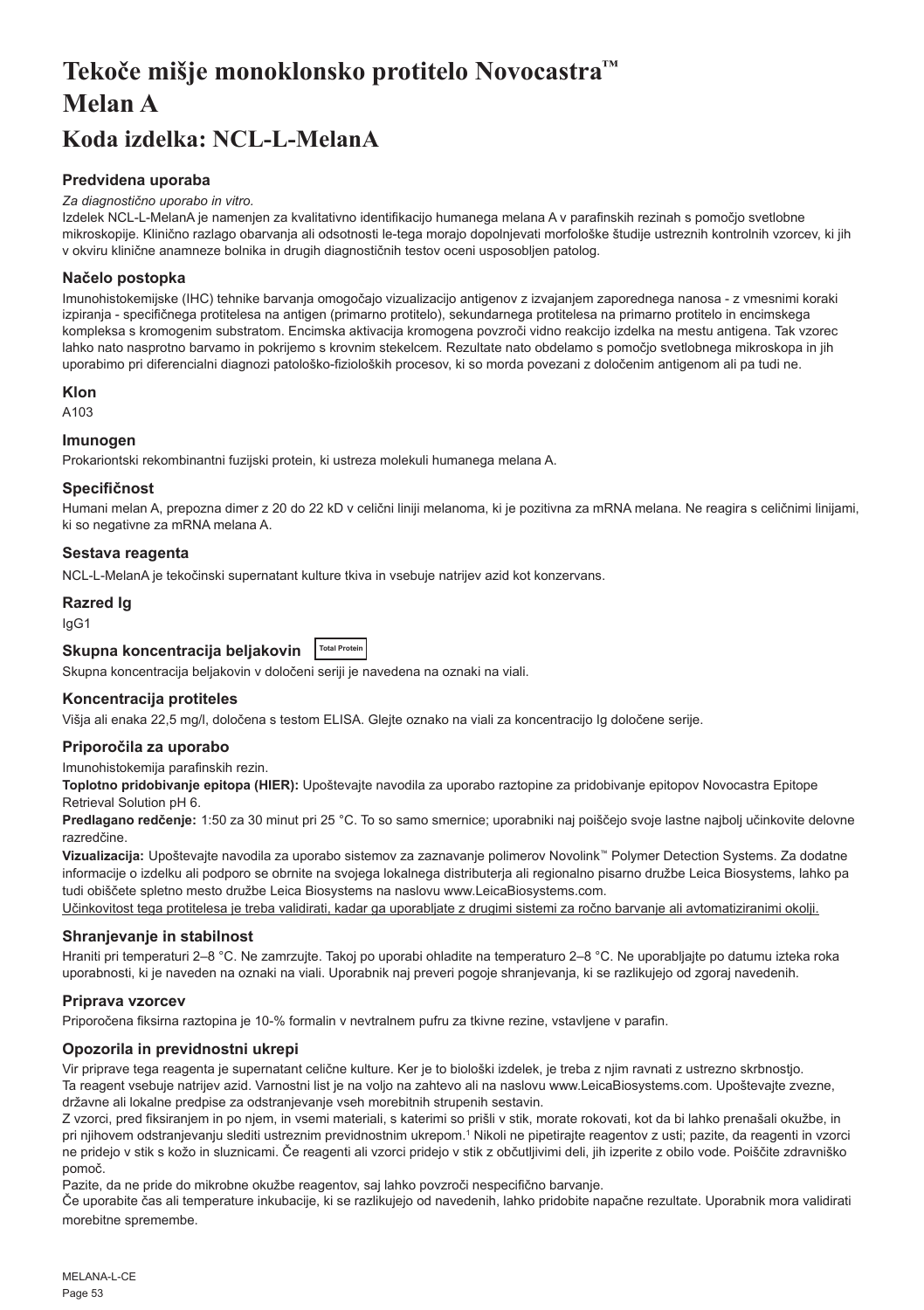## **Kontrola kakovosti**

Razlike pri obdelavi tkiva in tehničnih postopkih v laboratoriju uporabnika lahko vodijo do precejšnje variabilnosti rezultatov, kar zahteva redne interne kontrole učinkovitosti poleg spodaj navedenih postopkov.

Kontrolni vzorci morajo biti sveži vzorci, pridobljeni z obdukcijo/biopsijo/kirurškim posegom, fiksirani s formalinom, obdelani in shranjeni v parafinskem vosku kakor hitro je mogoče ter na isti način, kot vzorci bolnikov.

## **Pozitivni kontrolni vzorci tkiva**

Uporabite jih za opredelitev pravilno pripravljenih tkiv in ustreznih tehnik barvanja.

Pri vsakem postopku barvanja morate vsakemu sklopu preizkusnih pogojev dodati en pozitiven kontrolni vzorec tkiva. Za kar najboljšo kontrolo kakovosti in boljše zaznavanje manjših stopenj razkroja reagenta je bolj primerno uporabiti tkivo s šibkim pozitivnim obarvanjem kot tkivo z močnim pozitivnim obarvanjem.<sup>2</sup>

Za pozitivni kontrolni vzorec tkiva priporočamo kožno tkivo.

Če pozitivni kontrolni vzorci tkiva ne pokažejo pozitivnega obarvanja, morate rezultate preizkusnih vzorcev zavreči kot neveljavne.

#### **Negativni kontrolni vzorci tkiva**

Pregledati jih morate po pregledu pozitivnih kontrolnih vzorcev tkiva, da preverite specifičnost oznake ciljnega antigena glede na primarno protitelo.

Za negativni kontrolni vzorec tkiva priporočamo tkivo malih možganov.

Drugače pa se kot negativni kontrolni vzorci pogosto uporablja vrsta različnih celic, ki so prisotne v večini rezin tkiv, vendar pa mora tako uporabo preveriti uporabnik.

Nespecifično barvanje, če je prisotno, je običajno razpršeno. Opazite lahko tudi posamično obarvanje vezivnega tkiva v rezinah tkiv, kot posledica premočnega fiksiranja s formalinom. Za razlago rezultatov obarvanja uporabite nespremenjene celice. Obarvanje nekrotičnih ali degeneriranih celic je pogosto nespecifično.<sup>3</sup> Lažno pozitivni rezultati se lahko pojavijo zaradi ne-imunološke vezave proteinov ali produktov reakcije substrata. Povzročijo jih lahko tudi endogeni encimi, kot so psevdoperoksidaza (eritrociti), endogena peroksidaza (citokromni C) ali endogeni biotin (npr. jetra, dojke, možgani, ledvice), odvisno od vrste uporabljenega imunskega barvila. Za razlikovanje med endogensko aktivnostjo encimov ali nespecifično vezavo encimov zaradi specifične imunske reaktivnosti, lahko barvate dodatna tkiva bolnika izključno ali s kromogenskim substratom ali encimskimi kompleksi (avidin-biotin, streptavidin, označeni polimer) in kromogenskim substratom. Če pride do specifičnega obarvanja negativnih kontrolnih vzorcev tkiva, morate rezultate vzorcev bolnika zavreči kot neveljavne.

## **Negativni kontrolni reagent**

Za oceno nespecifičnega barvanja in boljšo razlago specifičnega obarvanja na antigenskem mestu uporabite nespecifični negativni kontrolni reagent namesto primarnega protitelesa z eno rezino vsakega vzorca bolnika.

#### **Bolnikovo tkivo**

Nazadnje preglejte bolnikove vzorce, obarvane z izdelkom NCL-L-MelanA. Intenzivnost pozitivnega obarvanja ocenite v okviru morebitnega nespecifičnega obarvanja ozadja z negativnim kontrolnim reagentom. Tako kot pri vseh imunohistokemijskih preizkusih negativen rezultat pomeni, da antigen ni bil zaznan, ne pa odsotnosti antigena v testiranih celicah/tkivih. Po potrebi uporabite nabor protiteles za opredelitev napačnih negativnih reakcij.

## **Pričakovani rezultati**

#### Normalna tkiva

Klon A103 zazna antigen melana A v citoplazmi melanocitov. Vezavo lahko opazimo tudi v skorji nadledvične žleze in testisih. (Skupno število ocenjenih normalnih primerov = 48).

#### Nenormalna tkiva

Klon A103 je obarval 12/120 ocenjenih tumorjev, med katerimi so bili kožni tumorji (12/77, in sicer 12/15 malignih melanomov, 0/16 ploščatoceličnih karcinomov, 0/14 bazalnoceličnih karcinomov, 0/10 karcinomov znojnic, 0/10 dermatofibrosarkomov, 0/3 metastatskih adenokarcinomov, 0/3 malignih nevronimov, 0/2 adenoidnih cističnih karcinomov, 0/1 fibrosarkoma, 0/1 adenokarcinoma lojnic, 0/1 pleomorfnega nediferenciranega sarkoma in 0/1 leiomiosarkoma), jetrni karcinomi (0/5), tumorji jajčnikov (0/4), pljučni karcinomi (0/4), papilarni karcinomi ščitnice (0/4), možganski tumorji (0/2), karcinomi skvamoznih celic požiralnika (0/2), karcinomi dojke (0/2), adenokarcinomi želodca (0/2), tumorji mehkih tkiv (0/2), karcinomi skvamoznih celic jezika (0/2), metastatski tumorji neznanega izvora (0/2), karcinomi ledvičnih celic (0/2), karcinomi skvamoznih celic materničnega vratu (0/2), seminomi testisov (0/2), adenokarcinomi debelega črevesa (0/2), adenokarcinomi rektuma (0/2), karcinomi skvamoznih celic grla (0/1) in atipični karcinoidni tumorji priželjca (0/1) (skupno število ocenjenih primerov s tumorji = 120).

#### **NCL-L-MelanA se priporoča za ocenjevanje prisotnosti melana A v melanocitnih lezijah.**

## **Splošne omejitve**

Imunohistokemija je diagnostični postopek z več koraki, ki zahteva specializirano usposabljanje za izbiro ustreznih reagentov, izbiro, fiksiranje in obdelavo tkiv, pripravo IHC preparata in razlago rezultatov obarvanja.

Obarvanje tkiva je odvisno od rokovanja s tkivom in njegovo obdelavo pred barvanjem. Nepravilno fiksiranje, zamrzovanje, odtajanje, izpiranje, sušenje, segrevanje, rezanje ali okužba z drugimi tkivi ali tekočinami lahko povzroči nastanek artefaktov, lovljenje protitelesa ali lažne negativne rezultate. Nedosledni rezultati so lahko posledica razlik pri metodah fiksiranja in priprave ali pa so del nepravilnosti tkiva samega.4 Prekomerno ali nepopolno nasprotno barvanje lahko neugodno vpliva na pravilno tolmačenje rezultatov.

Klinično razlago obarvanja ali odsotnosti le-tega morajo dopolnjevati morfološke študije ustreznih kontrolnih vzorcev, ki jih v okviru klinične anamneze bolnika in drugih diagnostičnih testov oceni usposobljen patolog.

Protitelesa družbe Leica Biosystems Newcastle Ltd so namenjena uporabi, kot je navedeno, na zamrznjenih ali v parafin vstavljenih rezinah z določenimi zahtevami za fiksiranje. Lahko pride do nepričakovanega izražanja antigena, zlasti pri neoplazmah. Pri klinični razlagi obarvane rezine tkiva morate upoštevati morfološko analizo in oceno ustreznih kontrol.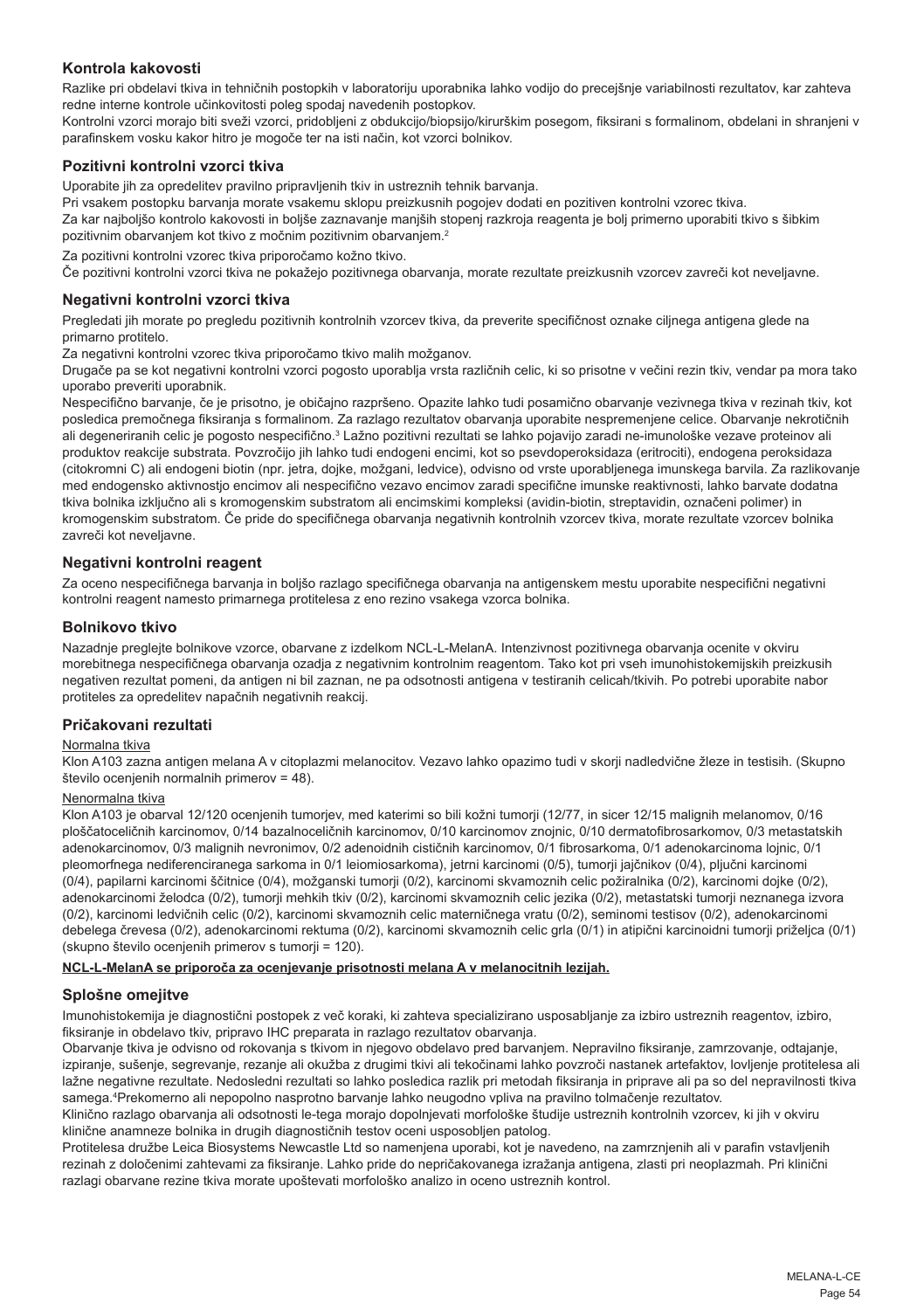## **Splošna literatura**

- 1. National Committee for Clinical Laboratory Standards (NCCLS). Protection of laboratory workers from infectious diseases transmitted by blood and tissue; proposed guideline. Villanova, P.A. 1991; 7(9). Order code M29-P.
- 2. Battifora H. Diagnostic uses of antibodies to keratins: a review and immunohistochemical comparison of seven monoclonal and three polyclonal antibodies. Progress in Surgical Pathology. 6:1–15. eds. Fenoglio-Preiser C, Wolff CM, Rilke F. Field & Wood, Inc., Philadelphia.
- 3. Nadji M, Morales AR. Immunoperoxidase, part I: the techniques and pitfalls. Laboratory Medicine. 1983; 14:767.
- 4. Omata M, Liew CT, Ashcavai M, Peters RL. Nonimmunologic binding of horseradish peroxidase to hepatitis B surface antigen: a possible source of error in immunohistochemistry. American Journal of Clinical Pathology. 1980; 73:626.
- 5. Shidham VB, Qi D, Rao RN, et al. Improved immunohistochemical evaluation of micrometastases in sentinel lymph nodes of cutaneous melanoma with 'MCW Melanoma Cocktail'-a mixture of monoclonal antibodies to MART- 1, melan-A, and tyrosinase. BioMed Central cancer. 2003; 3(1):15.
- 6. Loy TS, Philips RW and Linder CL. A103 immunostaining in the diagnosis of adrenal cortical tumors: an immunohistochemical study of 316 cases. Archives of Patholology and Laboratory Medicine. 2002; 126(2):170–172.
- 7. Clarkson KS, Sturdgess IC and Molyneux AJ. The usefulness of tyrosinase in the immunohistochemical assessment of melanocytic lesions: a comparison of the novel T311 antibody (anti-tyrosinase) with S-100, HMB45, and A103 (anti-melan-A). Journal of Clinical Pathology. 2001; 54:196–200.
- 8. De Vries TJ, Smeets M, de Graaf R et al. Expression of gp100, MART-1, tyrosinase and S100 paraffin-embedded primary melanomas and locoregional, lymph node, and visceral metastases: implications for diagnosis and immunotherapy. A study conducted by the EORTC Melanoma Cooperative Group. Journal of Pathology. 2001; 193:13–20.
- 9. Fang D, Hallman J, Sangha N et al. Expression of microtubule-associated protein 2 in benign and malignant melanocytes. American Journal of Pathology. 2001; 158(6):2107–2115.
- 10.Blessing K, Grant JJH, Sanders DSA et al. Small cell malignant melanoma: variant of neavoid melanoma. Clinicopathological features and histological differential diagnosis. Journal of Clinical Pathology. 2000; 53:591–595.
- 11.Blessing K, Sanders DS, Grant JJ. Comparison of immunohistochemical staining of the novel antibody Melan-A with S100 protein and HMB-45 in malignant melanoma and melanoma variants. Histopathology. 1998; 32 (2):139-146.
- 12.De Vries TJ, Trancikova D, Ruiter D et al. High expression of immunotherapy candidate proteins gp100, MART-1, tyrosinase and TRP-1 in uveal melanoma. British Journal of Cancer. 1998; 78(9): 1156-1161.
- 13.De Vries TJ, Fourkour A. Wobbes T. Verkroost G. Ruiter DJ and Van Muijen GNP (1997) Heterogeneous expression of immunotherapy candidate proteins gpl00. MART-I and tyrosinase in human melanoma cell lines and in human melanocytic lesions. Cancer Research 1997; 57: 3223-3229.
- 14.Chen YT, Stockert E, Jungbluth A et al. Serological analysis of melan-A (MART-1), a melanocyte-specific protein homogeneously expressed in human melanomas. Proceedings of the National Academy of Sciences USA. 1996; 93:5915–5919.

## **Dodatki in spremembe k prejšnji izdaji**

Sestava reagentov, Skupna koncentracija beljakovin, Priporočila za uporabo, Opozorila in previdnostni ukrepi, Pričakovani rezultati.

## **Datum izdaje**

02 november 2018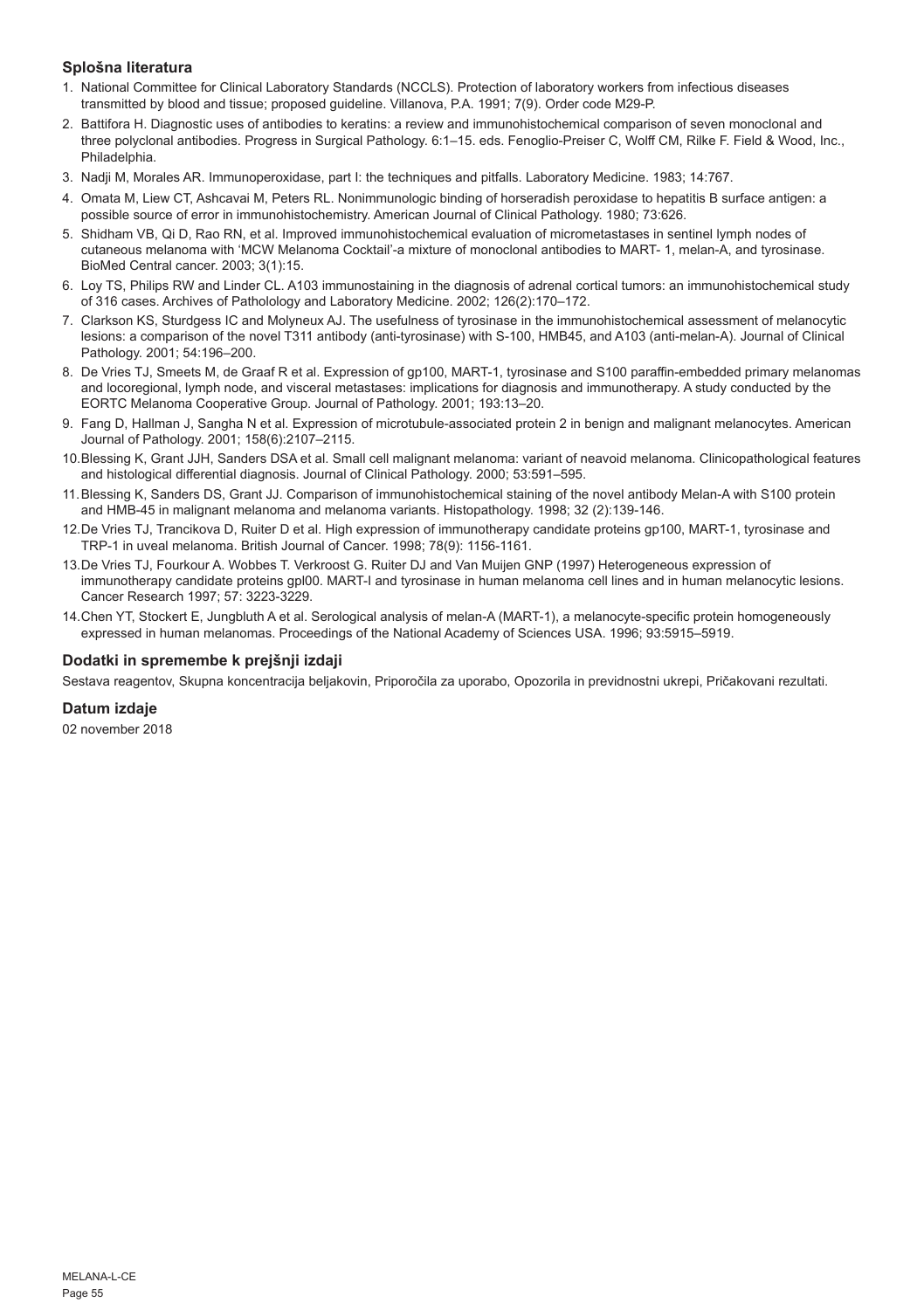# <span id="page-56-0"></span>**Novocastra™ Tekutá myší monoklonální protilátka Melan A**

## **Kód výrobku: NCL-L-MelanA**

## **Zamýšlené použití**

#### *Pro diagnostické použití in vitro.*

NCL-L-MelanA je určen ke kvalitativnímu stanovení lidského melanu A světelnou mikroskopií na parafínových řezech. Klinickou interpretaci jakéhokoliv barvení nebo jeho nepřítomnosti je nutné doplnit morfologickým vyšetřením s použitím správných kontrol a zhodnotit je musí kvalifikovaný patolog v kontextu s klinickou anamnézou pacienta a jinými diagnostickými testy.

## **Princip metody**

Imunohistochemické (IHC) barvicí techniky umožňují vizualizaci antigenů pomocí sekvenční aplikace specifické protilátky proti antigenu (primární protilátka), sekundární protilátky proti primární protilátce a enzymového komplexu s chromogenním substrátem s interponovanými omývacími kroky. Enzymatická aktivace chromogenu má za následek viditelnou reakci produktu v místě antigenu. Vzorek pak může být kontrastně nabarven a překryt krycím sklíčkem. Výsledky se interpretují ve světelném mikroskopu; jsou pomůckou v diferenciální diagnostice patofyziologických procesů, které mohou, ale nemusí, souviset s příslušným antigenem.

#### **Klon**

A103

## **Imunogen**

Prokaryotický rekombinantní fúzní protein odpovídající molekule lidského melanu A.

#### **Specificita**

Lidský melan A rozpoznává dublet 20 až 22 kD u mRNA-pozitivních melanomových buněčných linií melanu A. Nereaguje s mRNAnegativními liniemi melanu A.

## **Složení reagencie**

Produkt NCL-L-MelanA je tekutý supernatant z tkáňové kultury obsahující jako konzervační prostředek azid sodný.

## **Třída Ig**

IgG1

## **Koncentrace celkového proteinu Total Protein**

Koncentrace celkového proteinu specifická pro šarži je uvedena na štítku na lahvičce.

## **Koncentrace protilátek**

22,5 mg/l nebo vyšší, stanovená metodou ELISA. Koncentrace imunoglobulinu (Ig) specifická pro šarži je uvedena na štítku na lahvičce.

## **Doporučení k použití**

Imunohistochemické vyšetření na parafínových řezech.

**Teplem indukované odmaskování epitopu (Heat Induced Epitope Retrieval, HIER):** Postupujte podle pokynů k použití k roztoku Novocastra Epitope Retrieval Solution pH 6.

**Doporučené ředění:** 1:50 po dobu 30 minut při 25 °C. Toto doporučení je uvedeno jako vodítko; uživatelé musí stanovit vlastní optimální pracovní ředění.

**Vizualizace:** Postupujte podle návodu k použití k systémům pro detekci polymerů Novolink™. Další informace o produktu nebo podporu si vyžádejte od místního distributora nebo oblastní kanceláře společnosti Leica Biosystems, nebo alternativně navštivte web Leica Biosystems: www.LeicaBiosystems.com

Výkon této protilátky je třeba validovat, pokud se používá s jinými systémy pro ruční barvení nebo na automatických platformách.

## **Skladování a stabilita**

Skladujte při teplotě 2–8 °C. Nezmrazujte. Okamžitě po použití vraťte do teploty 2–8 °C. Nepoužívejte po uplynutí data exspirace uvedeného na štítku na lahvičce. Podmínky skladování jiné než výše uvedené musí uživatel validovat.

## **Příprava vzorku**

Fixační roztok doporučený pro řezy tkáně zalité v parafinu je 10% formalín pufrovaný na neutrální pH.

## **Varování a bezpečnostní opatření**

Tato reagencie byla připravena ze supernatantu z buněčné kultury. Protože jde o biologický produkt, je nutno manipulaci s ní věnovat náležitou pozornost.

Tato reagencie obsahuje azid sodný. Bezpečnostní list materiálu je k dispozici na požádání nebo je dostupný na webu www. LeicaBiosystems.com

Údaje o likvidaci jakýchkoli potenciálně toxických komponent prostudujte ve federálních, státních nebo místních nařízeních. Se vzorky, před fixací i po fixaci, a se všemi materiály jim vystavenými, je nutno zacházet, jako by mohly způsobit přenos infekce, a likvidovat je s náležitými bezpečnostními opatřeními.1 Reagencie nikdy nepipetujte ústy a zabraňte styku reagencií a vzorků s kůží a sliznicemi. Pokud se reagencie nebo vzorky dostanou do kontaktu s citlivými oblastmi, omyjte je velkým množstvím vody. Vyhledejte lékařskou pomoc.

Minimalizujte mikrobiální kontaminaci reagencií, mohlo by dojít ke zvýšení výskytu nespecifického barvení.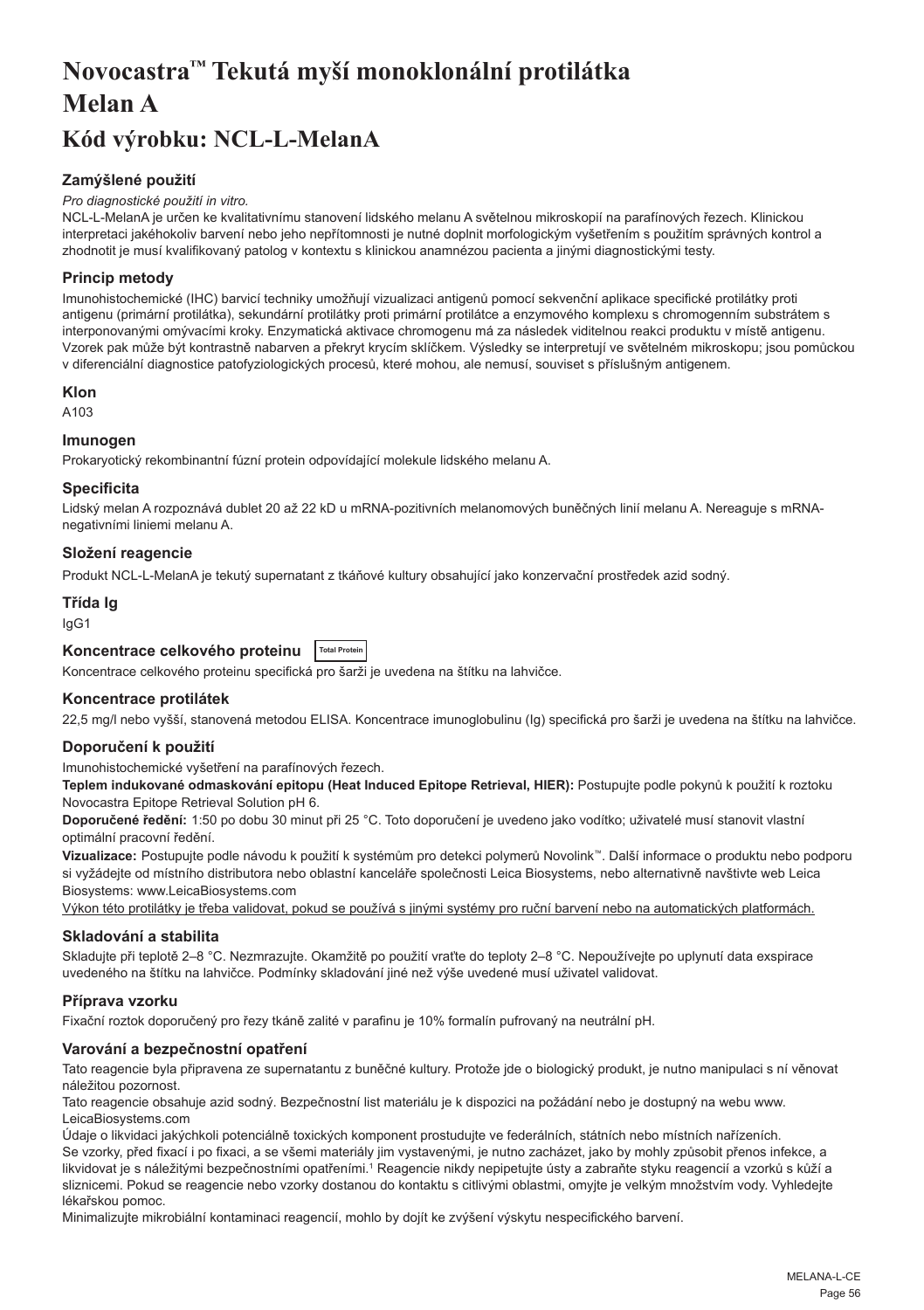Inkubační doby nebo teploty jiné než předepsané mohou vést k chybným výsledkům. Všechny takové změny musí být uživatelem validovány.

## **Kontrola jakosti**

Rozdíly ve zpracování tkání a v technických postupech v laboratoři uživatele mohou způsobit významnou variabilitu výsledků, což vyžaduje kromě níže uvedených postupů i pravidelné provádění kontrol v laboratoři.

Kontroly musí být čerstvé pitevní/bioptické/operační vzorky co nejdříve fixované formalínem, zpracované a zalité do parafínového vosku, stejným způsobem jako vzorek/vzorky pacienta.

## **Pozitivní tkáňová kontrola**

Používá se k průkazu správně připravených tkání a správných barvicích technik.

V každém barvicím cyklu musí být použita jedna pozitivní tkáňová kontrola pro každý soubor testovacích podmínek. Pro optimální kontrolu jakosti a k detekci menšího stupně degradace reagencie je vhodnější tkáň se slabým pozitivním barvením než tkáň se silným pozitivním barvením.<sup>2</sup>

Doporučená pozitivní tkáňová kontrola je kůže.

Pokud pozitivní tkáňová kontrola nevykazuje pozitivní barvení, musí být výsledky testovaných vzorků považovány za neplatné.

## **Negativní tkáňová kontrola**

Musí být vyšetřena po pozitivní tkáňové kontrole k ověření specificity označení cílového antigenu primární protilátkou.

Doporučená negativní tkáňová kontrola je mozeček.

Alternativně často představuje místa negativní kontroly řada různých typů buněk přítomných ve většině tkáňových řezů, to ale musí uživatel validovat.

Nespecifické barvení, je-li přítomno, má obvykle difúzní vzhled. V řezech ze tkání nadměrně fixovaných formalínem může být také zjištěno sporadické barvení pojivové tkáně. K interpretaci výsledků barvení použijte neporušené buňky. Nekrotické nebo degenerované buňky se často barví nespecificky.<sup>3</sup>Falešně pozitivní výsledky mohou být důsledkem neimunologické vazby proteinů nebo produktů reakčního substrátu. Mohou být také způsobeny endogenními enzymy, jako je např. pseudoperoxidáza (erytrocyty), endogenní peroxidáza (cytochrom C) nebo endogenní biotin (např. játra, prs, mozek, ledviny), podle typu použitého imunobarviva. K odlišení aktivity endogenních enzymů či nespecifické vazby enzymů od specifické imunoreaktivity mohou být barveny další tkáně pacienta výlučně chromogenním substrátem, případně enzymovými komplexy (avidin-biotin, streptavidin, značený polymer) a chromogenním substrátem. Pokud dojde v negativní tkáňové kontrole ke specifickému barvení, musí být výsledky vzorků pacienta považovány za neplatné.

## **Negativní reagenční kontrola**

K vyhodnocení nespecifického barvení a umožnění lepší interpretace specifického barvení v místě antigenu použijte na řezu z každého vzorku pacienta nespecifickou negativní reagenční kontrolu místo primární protilátky.

#### **Tkáň pacienta**

Nakonec vyšetřete vzorky pacienta barvené pomocí NCL-L-MelanA. Intenzita pozitivního barvení musí být zhodnocena v kontextu se vším nespecifickým barvením pozadí u negativní reagenční kontroly. Jako u každého imunohistochemického vyšetření, negativní výsledek znamená, že antigen nebyl zjištěn, nikoli, že antigen není ve vyšetřovaných buňkách/tkáních přítomen. V případě potřeby použijte k identifikaci falešně negativních reakcí panel protilátek.

## **Očekávané výsledky**

### Normální tkáně

Klon A103 detekuje antigen Melan A v cytoplazmě melanocytů. Určitou pozitivitu lze pozorovat rovněž u kůry nadledvin a varlete. (Celkový počet normálních vyšetřovaných tkání = 48).

### Abnormální tkáně

Klon A103 barvil 12/120 vyšetřovaných nádorů, včetně nádorů kůže (12/77, včetně 12/15 maligních melanomů, 0/16 karcinomů skvamózních buněk, 0/14 karcinomů bazálních buněk, 0/10 karcinomů potních žláz, 0/10 dermatofibrosarkomů, 0/3 metastatických adenokarcinomů, 0/3 maligních schwanomů, 0/2 adenoidních cystických karcinomů, 0/1 fibrosarkomu, 0/1 sebaceózního adenokarcinomu, 0/1 pleomorfického nediferencovaného sarkomu a 0/1 leiomyosarkomu), karcinomů jater (0/5), ovariálních nádorů (0/4), karcinomů plic (0/4), thyroidních papilárních karcinomů (0/4), nádorů mozku (0/2), karcinomů skvamózních buněk jícnu (0/2), karcinomů prsu (0/2), adenokarcinomů žaludku (0/2), nádorů měkkých tkání (0/2), karcinomů skvamózních buněk jazyka (0/2), metastatických nádorů neznámého původu (0/2), karcinomů renálních buněk (0/2), karcinomů skvamózních buněk děložního hrdla (0/2), testikulárních seminomů (0/2), adenokarcinomů tlustého střeva (0/2), adenokarcinomů rekta (0/2), karcinomu skvamózních buněk hrtanu (0/1) a atypického karcinoidního nádoru thymu (0/1) (Celkový počet vyšetřovaných nádorů = 120).

#### **NCL-L-MelanA se doporučuje používat jako pomůcku při hodnocení melanu A u melanocytických lézí.**

#### **Obecná omezení**

Imunohistochemické vyšetření je vícekrokový diagnostický proces, který spočívá ve specializovaném školení ve výběru vhodných reagencií; výběru, fixaci a zpracování tkání; přípravě imunohistochemickího sklíčka; a v interpretaci výsledků barvení. Barvení tkáně závisí na manipulaci s tkání a jejím zpracování před barvením. Nesprávným postupem při fixaci, zmrazení, rozmrazení, omývání, sušení, zahřívání, krájení řezů nebo kontaminací jinými tkáněmi či tekutinami mohou vzniknout artefakty, může dojít k vychytávání protilátek nebo k falešně negativním výsledkům. Nekonzistentní výsledky mohou být důsledkem odchylek ve fixačních metodách a metodách zalití, nebo přirozených odchylek ve tkáni.<sup>4</sup> Nadměrné nebo nedostatečné kontrastní barvení může narušit správnou interpretaci výsledků.

Klinickou interpretaci jakéhokoliv barvení nebo jeho nepřítomnosti je nutné doplnit morfologickým vyšetřením s použitím správných kontrol a zhodnotit je musí kvalifikovaný patolog v kontextu s klinickou anamnézou pacienta a jinými diagnostickými testy. Protilátky společnosti Leica Biosystems Newcastle Ltd se používají, jak bylo uvedeno, u zmrazených nebo u parafínových řezů se specifickými požadavky na fixaci. Může dojít k expresi neočekávaných antigenů, zejména u nádorů. Klinická interpretace jakéhokoli barveného tkáňového řezu musí zahrnovat morfologickou analýzu a zhodnocení příslušných kontrol.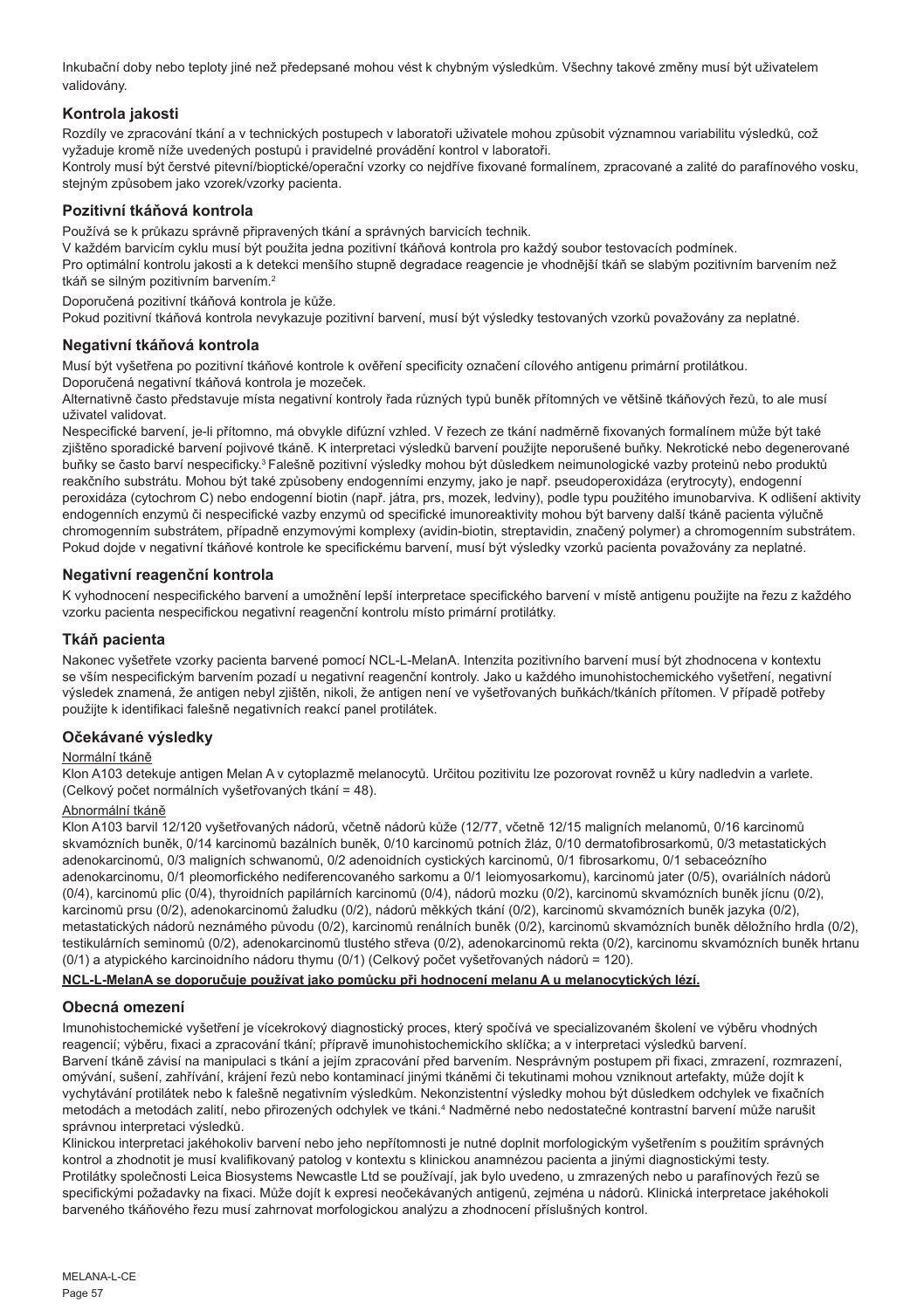## **Literatura - všeobecná**

- 1. National Committee for Clinical Laboratory Standards (NCCLS). Protection of laboratory workers from infectious diseases transmitted by blood and tissue; proposed guideline. Villanova, P.A. 1991; 7(9). Order code M29-P.
- 2. Battifora H. Diagnostic uses of antibodies to keratins: a review and immunohistochemical comparison of seven monoclonal and three polyclonal antibodies. Progress in Surgical Pathology. 6:1–15. eds. Fenoglio-Preiser C, Wolff CM, Rilke F. Field & Wood, Inc., Philadelphia.
- 3. Nadji M, Morales AR. Immunoperoxidase, part I: the techniques and pitfalls. Laboratory Medicine. 1983; 14:767.
- 4. Omata M, Liew CT, Ashcavai M, Peters RL. Nonimmunologic binding of horseradish peroxidase to hepatitis B surface antigen: a possible source of error in immunohistochemistry. American Journal of Clinical Pathology. 1980; 73:626.
- 5. Shidham VB, Qi D, Rao RN, et al. Improved immunohistochemical evaluation of micrometastases in sentinel lymph nodes of cutaneous melanoma with 'MCW Melanoma Cocktail'-a mixture of monoclonal antibodies to MART- 1, melan-A, and tyrosinase. BioMed Central cancer. 2003; 3(1):15.
- 6. Loy TS, Philips RW and Linder CL. A103 immunostaining in the diagnosis of adrenal cortical tumors: an immunohistochemical study of 316 cases. Archives of Patholology and Laboratory Medicine. 2002; 126(2):170–172.
- 7. Clarkson KS, Sturdgess IC and Molyneux AJ. The usefulness of tyrosinase in the immunohistochemical assessment of melanocytic lesions: a comparison of the novel T311 antibody (anti-tyrosinase) with S-100, HMB45, and A103 (anti-melan-A). Journal of Clinical Pathology. 2001; 54:196–200.
- 8. De Vries TJ, Smeets M, de Graaf R et al. Expression of gp100, MART-1, tyrosinase and S100 paraffin-embedded primary melanomas and locoregional, lymph node, and visceral metastases: implications for diagnosis and immunotherapy. A study conducted by the EORTC Melanoma Cooperative Group. Journal of Pathology. 2001; 193:13–20.
- 9. Fang D, Hallman J, Sangha N et al. Expression of microtubule-associated protein 2 in benign and malignant melanocytes. American Journal of Pathology. 2001; 158(6):2107–2115.
- 10.Blessing K, Grant JJH, Sanders DSA et al. Small cell malignant melanoma: variant of neavoid melanoma. Clinicopathological features and histological differential diagnosis. Journal of Clinical Pathology. 2000; 53:591–595.
- 11.Blessing K, Sanders DS, Grant JJ. Comparison of immunohistochemical staining of the novel antibody Melan-A with S100 protein and HMB-45 in malignant melanoma and melanoma variants. Histopathology. 1998; 32 (2):139-146.
- 12.De Vries TJ, Trancikova D, Ruiter D et al. High expression of immunotherapy candidate proteins gp100, MART-1, tyrosinase and TRP-1 in uveal melanoma. British Journal of Cancer. 1998; 78(9): 1156-1161.
- 13.De Vries TJ, Fourkour A. Wobbes T. Verkroost G. Ruiter DJ and Van Muijen GNP (1997) Heterogeneous expression of immunotherapy candidate proteins gpl00. MART-I and tyrosinase in human melanoma cell lines and in human melanocytic lesions. Cancer Research 1997; 57: 3223-3229.
- 14.Chen YT, Stockert E, Jungbluth A et al. Serological analysis of melan-A (MART-1), a melanocyte-specific protein homogeneously expressed in human melanomas. Proceedings of the National Academy of Sciences USA. 1996; 93:5915–5919.

## **Opravy předchozího vydání**

Složení reagencie, Koncentrace celkového proteinu, Doporučení k použití, Varování a bezpečnostní opatření, Očekávané výsledky.

## **Datum vydání**

02 listopad 2018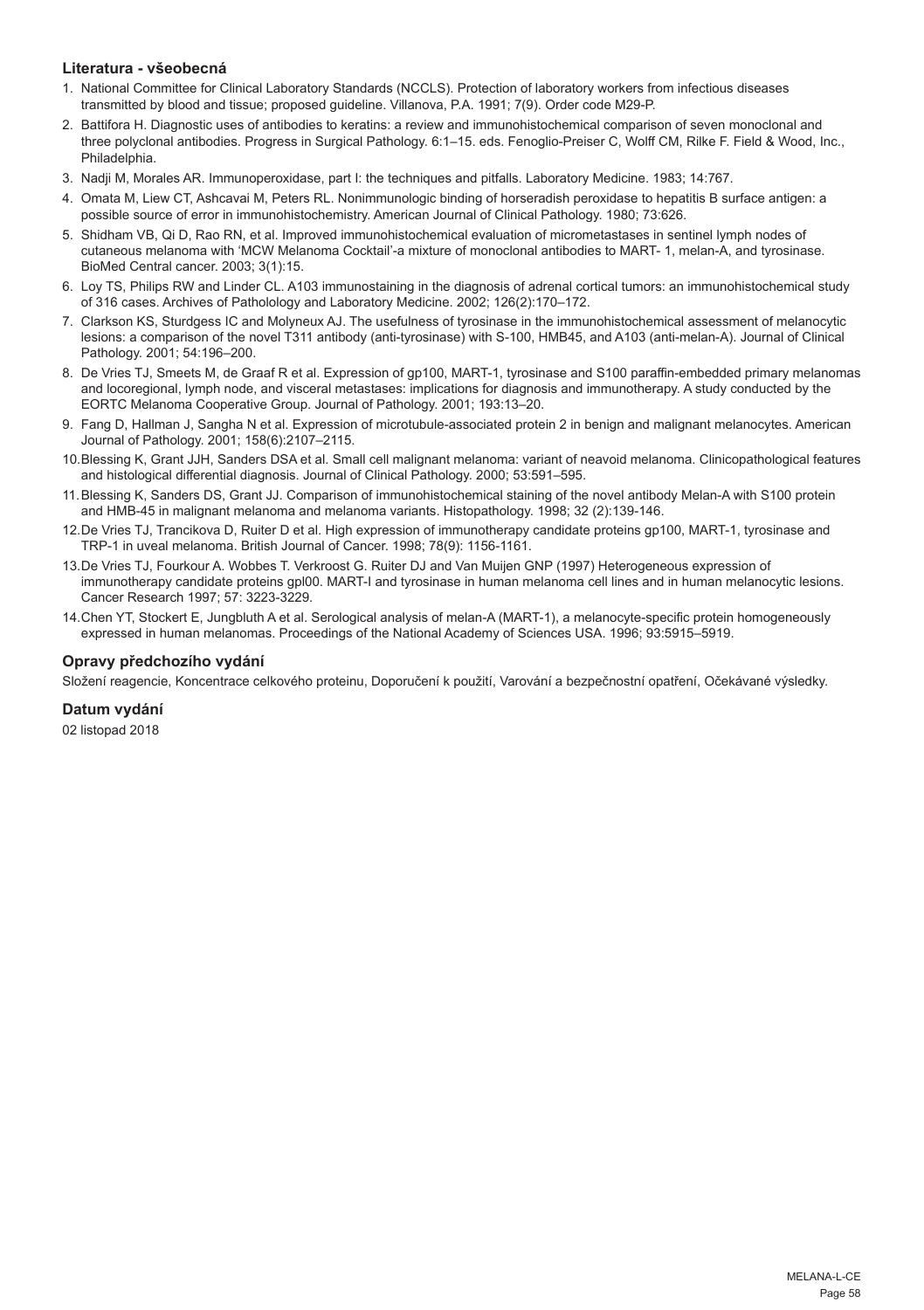# <span id="page-59-0"></span>**Tekutá myšia monoklonálna protilátka Novocastra™ Melan A**

## **Kód produktu: NCL-L-MelanA**

## **Zamýšľané použitie**

### *Na diagnostické použitie in vitro.*

NCL-L-MelanA slúži na kvalitatívnu identifikáciu ľudského melánu A v parafínových rezoch pomocou svetelnej mikroskopie. Klinická interpretácia akéhokoľvek zafarbenia alebo jeho absencie musí byť kombinovaná s morfologickými vyšetreniami pri použití zodpovedajúcich kontrol. Výsledky je nutné vyhodnotiť v kontexte klinickej anamnézy pacienta a ďalších diagnostických testov vedených kvalifikovaným patológom.

## **Princíp postupu**

Techniky imunohistochemického (IHC) zafarbenia umožňujú vizualizáciu antigénov sekvenčnou aplikáciou špecifickej protilátky proti antigénu (primárna protilátka), sekundárnej protilátky proti primárnej protilátke a enzymatického komplexu s chromogénnym substrátom. Medzi jednotlivými krokmi prebieha premývanie. Enzymatická aktivácia chromogénu vytvára v mieste antigénu viditeľné produkty reakcie. Môžete doplniť kontrastné zafarbenie vzorky a zakryť ju krycím sklíčkom. Výsledky sa interpretujú pomocou svetelného mikroskopu a napomáhajú pri diferenciálnej diagnostike patofyziologických procesov, ktoré môžu, ale nemusia byť spojené s určitým antigénom.

## **Klon**

A103

## **Imunogén**

Prokaryotický rekombinantný fúzovaný proteín zodpovedajúci ľudskej molekule melan A.

## **Špecificita**

Ľudský melan A, ktorý rozpoznáva dublet 20 až 22 kD v bunkových líniách melanómu pozitívneho na mRNA melanu A. Nereaguje s bunkovými líniami negatívnymi na mRNA melanu A.

## **Zloženie činidla**

NCL-L-MelanA je tekutý supernatant na tkanivovú kultiváciu obsahujúci azid sodný ako konzervačnú látku.

## **Trieda Ig**

IgG1

## **Celková koncentrácia proteínov Total Protein**

Celkovú koncentráciu proteínov špecifickú pre šaržu nájdete na štítku fľaštičky.

## **Koncentrácia protilátok**

Vyššia alebo rovná 22,5 mg/l podľa ELISA. Koncentráciu Ig špecifickú pre šaržu nájdete na štítku fľaštičky.

## **Odporúčania na použitie**

Imunohistochémia parafínových rezov.

**Záchyt epitopov s tepelnou indukciou (HIER):** Postupujte podľa návodu na použitie systému Novocastra Epitope Retrieval Solution pH 6.

**Odporúčané riedenie:** 1 : 50 počas 30 minút pri teplote 25 °C. Táto hodnota je orientačná, používatelia si musia stanoviť svoje vlastné optimálne pracovné riedenia.

**Vizualizácia:** Postupujte podľa návodu na použitie systémov Novolink™ Polymer Detection Systems. Ďalšie informácie o produkte alebo podporu vám poskytne váš miestny distribútor alebo lokálne zastúpenie spoločnosti Leica Biosystems. Takisto môžete navštíviť internetovú stránku spoločnosti Leica Biosystems: www.LeicaBiosystems.com

Funkčnosť tejto protilátky je nutné validovať pri použití s inými manuálnymi systémami farbenia alebo automatizovanými platformami.

## **Uskladnenie a stabilita**

Skladujte pri teplote 2 – 8 °C. Nezmrazujte. Okamžite po použití vráťte do teploty 2 – 8 °C. Nepoužívajte po uplynutí dátumu exspirácie uvedeného na štítku fľaštičky. Iné než vyššie uvedené podmienky skladovania si vyžadujú validáciu používateľom.

## **Príprava vzorky**

Odporúčaný fixačný prípravok je 10 % neutrálny pufrovaný formalín pre bločky tkaniva zaliate do parafínu.

## **Varovania a bezpečnostné opatrenia**

Toto činidlo bolo pripravené zo supernatantu bunkovej kultúry. Keďže ide o biologický produkt, pri manipulácii je nutné vynaložiť zodpovedajúcu starostlivosť.

Toto činidlo obsahuje azid sodný. Materiálový bezpečnostný list je k dispozícii na požiadanie alebo na stránke www.LeicaBiosystems.com.

Likvidáciu prípadných potenciálne toxických súčastí definujú federálne, štátne alebo miestne predpisy.

So vzorkami pred fixáciou a po nej a všetkými materiálmi, ktoré s nimi prišli do kontaktu, je nutné manipulovať ako s potenciálne infekčnými a zlikvidovať ich pri dodržaní zodpovedajúcich bezpečnostných opatrní.<sup>1</sup> Činidlá nikdy nepipetujte ústami a zabráňte kontaktu činidiel a vzoriek s kožou a sliznicami. Ak sa činidlá alebo vzorky dostanú do kontaktu s citlivými oblasťami, umyte ich veľkým množstvom vody. Vyhľadajte lekársku pomoc.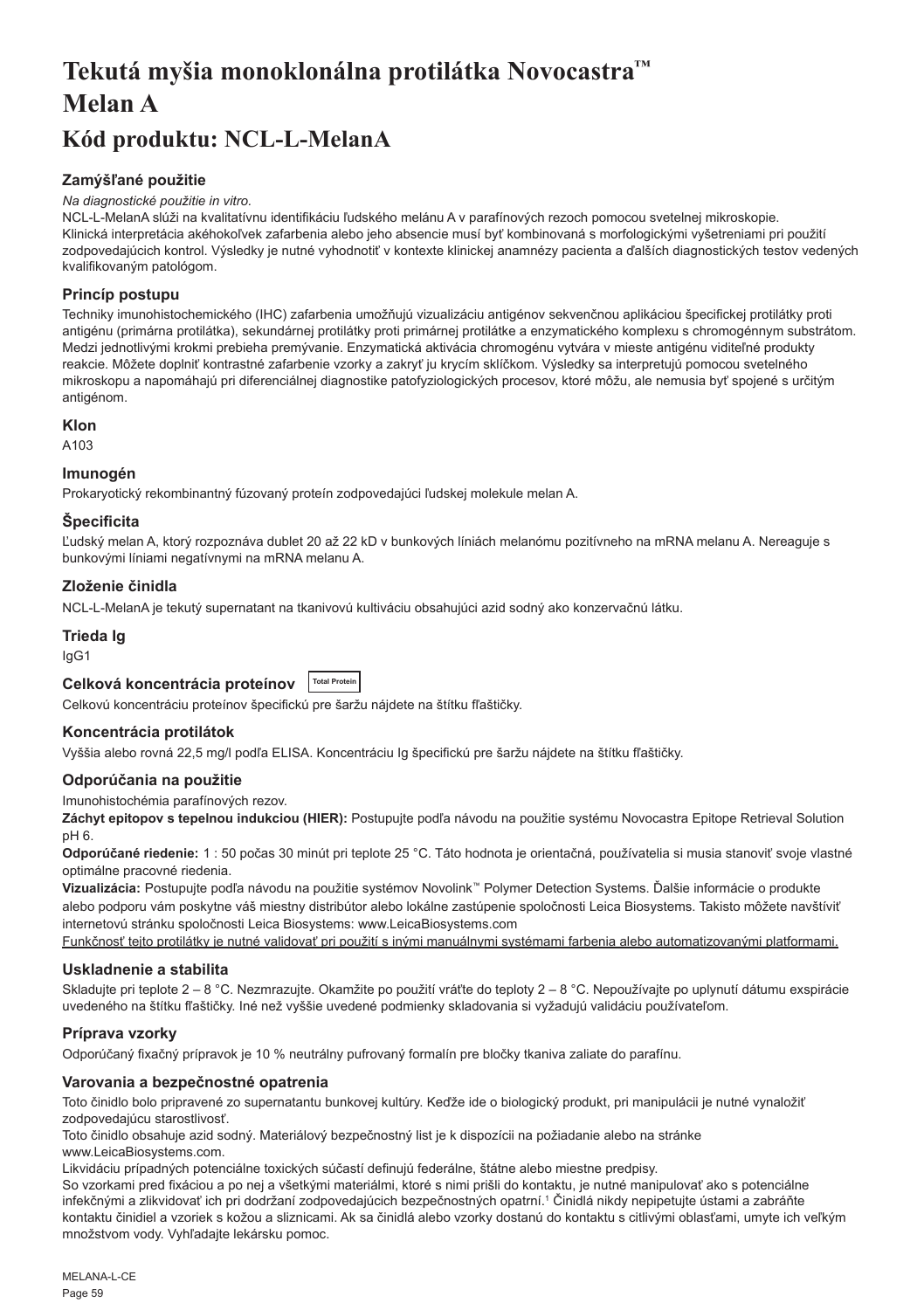Minimalizujte mikrobiálnu kontamináciu činidiel. V opačnom prípade môže dôjsť k zvýšeniu nešpecifického zafarbenia. Nedodržanie predpísaných inkubačných dôb alebo teplôt môže viesť k nesprávnym výsledkom. Všetky takéto zmeny si vyžadujú validáciu používateľom.

## **Kontrola kvality**

Rozdiely v spracovaní tkaniva a technických postupoch v laboratóriu používateľa môžu viesť k významnému kolísaniu výsledkov, čo si vyžaduje, okrem nasledujúcich postupov, aj pravidelné interné kontroly.

Kontroly by mali byť čerstvé pitevné/bioptické/chirurgické vzorky fixované čo najskôr formalínom a spracované zaliatím do parafínu rovnakým spôsobom ako vzorky pacienta.

## **Pozitívna kontrola tkanivom**

Identifikuje správne pripravené tkanivá a správne techniky zafarbenia.

Každá súprava testových podmienok v každom cykle zafarbenia musí obsahovať jednu pozitívnu kontrolu tkanivom.

Tkanivo so slabým pozitívnym farbením je pre optimálnu kontrolu kvality a na detekciu slabšej degradácie činidla vhodnejšie než tkanivo so silným pozitívnym farbením.<sup>2</sup>

Odporúčané tkanivo na pozitívnu kontrolu je koža.

Ak pozitívna kontrola tkanivom nebude vykazovať pozitívne zafarbenie, výsledky testovaných vzoriek je nutné považovať za neplatné.

## **Negatívna kontrola tkanivom**

Nutné vyšetriť po pozitívnej kontrole tkanivom s cieľom overiť špecificitu značenia cieľového antigénu primárnou protilátkou. Odporúčané tkanivo na negatívnu kontrolu je mozoček.

Ako negatívnu kontrolu je možné použiť aj rôzne typy buniek prítomné vo väčšine tkanivových rezov, takýto postup si však vyžaduje validáciu používateľom.

Prípadné nešpecifické farbenie má obvykle difúzny vzhľad. V rezoch tkanív silne fixovaných formalínom môže byť pozorované sporadické farbenie spojiva. Na interpretáciu výsledkov farbenia používajte intaktné bunky. Nekrotické alebo degenerované bunky sa často farbia nešpecificky.<sup>3</sup> Falošne pozitívne výsledky môžu byť pozorované v dôsledku neimunologickej väzby proteínov alebo produktov reakcie substrátu. Môžu byť spôsobené aj endogénnymi enzýmami, ako napr. pseudoperoxidázou (erytrocyty), endogénnou peroxidázou (cytochróm C) alebo endogénnym biotínom (napr. pečeň, prsník, mozog, oblička) v závislosti od typu imunologického farbenia. S cieľom diferencovať endogénnu enzymatickú aktivitu alebo nešpecifickú väzbu enzýmov od špecifickej imunoreaktivity môžete nafarbiť ďalšie vzorky tkanív pacienta výhradne substrátovým chromogénom alebo enzymatickými komplexmi (avidín-biotín, streptavidín, značený polymér), resp. substrátovým chromogénom. V prípade špecifického farbenia v negatívnej kontrole tkanivom je nutné výsledky vzoriek pacienta považovať za neplatné.

## **Negatívna kontrola činidlom**

Na vyhodnotenie nešpecifického zafarbenia použite nešpecifickú negatívnu kontrolu činidlom miesto primárnej protilátky s rezom jednotlivých vzoriek pacienta, čo umožní lepšiu interpretáciu špecifického farbenia na mieste antigénu.

## **Tkanivo pacienta**

Pacientske vzorky zafarbené prípravkom NCL-L-MelanA preskúmajte ako posledné. Intenzitu pozitívneho farbenia je nutné vyhodnotiť v kontexte prípadného

nešpecifického zafarbenia negatívnej kontroly činidlom na pozadí. Podobne ako pri všetkých imunohistochemických testov znamená negatívny výsledok, že antigén nebol detegovaný. Nepotvrdzuje jeho absenciu v testovaných bunkách/tkanivách. V prípade potreby identifikujte falošne negatívne reakcie pomocou panelu protilátok.

## **Očakávané výsledky**

## Normálne tkanivá

Klon A103 deteguje antigén melánu A v cytoplazme melanocytov. Určitú pozitivitu vidno aj v kôre nadobličiek a semenníku. (Celkový počet normálnych vyšetrených prípadov = 48).

#### Abnormálne tkanivá

Klon A103 zafarbil 12/120 hodnotených nádorov vrátane nádorov kože (12/77, vrátane 12/15 malígnych melanómov, 0/16 skvamocelulárnych karcinómov, 0/14 bazocelulárnych karcinómov, 0/10 karcinómov potnej žľazy, 0/10 dermatofibrosarkómov, 0/3 metastatických adenokarcinómov, 0/3 malígnych schwannómov, 0/2 adenoidne cystických karcinómov, 0/1 fibrosarkómu, 0/1 sebaceózneho adenokarcinómu, 0/1 pleomorfného nediferencovaného sarkómu a 0/1 leiomyosarkómu), karcinómov pečene (0/5), nádorov vaječníkov (0/4), karcinómov pľúc (0/4), papilárnych karcinómov štítnej žľazy (0/4), nádorov mozgu (0/2), skvamocelulárnych karcinómov pažeráka (0/2), karcinómov prsníka (0/2), adenokarcinómov žalúdka (0/2), nádorov mäkkých tkanív (0/2), skvamocelulárnych karcinómov jazyka (0/2), metastatických nádorov neznámeho pôvodu (0/2), karcinómov renálnych buniek (0/2), skvamocelulárnych karcinómov krčka maternice (0/2), seminómov semenníkov (0/2), adenokarcinómov hrubého čreva (0/2), adenokarcinómov konečníka (0/2), skvamocelulárneho karcinómu hrtana (0/1) a atypického karcinoidného nádoru týmusu (0/1) (celkový počet hodnotených nádorov = 120).

#### **NCL-L-MelanA sa odporúča na vyhodnotenie prítomnosti melánu A v melanocytických léziách.**

## **Všeobecné limitácie**

Imunohistochémia je diagnostický postup pozostávajúci z viacerých krokov, ktorý si vyžaduje špecializované zaškolenie vo výbere zodpovedajúcich činidiel, výbere tkanív, fixácie a spracovania, príprave IHC sklíčka a interpretácii výsledkov farbenia. Farbenie tkaniva závisí od manipulácie s tkanivom a od jeho spracovania pred farbením. Nesprávna fixácia,

zmrazovanie,rozmrazovanie, premývanie, sušenie, ohrievanie, rezanie alebo kontaminácia inými tkanivami či tekutinami môžu viesť k vzniku artefaktov, záchytu protilátok alebo falošne negatívnym výsledkom. Inkonzistentné výsledky môžu byť spôsobené zmenami metód fixácie a montáže preparátov alebo inherentnými nepravidelnosťami v tkanive.4

Nadmerné alebo neúplné kontrastné farbenie môže narušiť správnosť interpretácie výsledkov.

Klinická interpretácia akéhokoľvek zafarbenia alebo jeho absencie musí byť kombinovaná s morfologickými vyšetreniami pri použití zodpovedajúcich kontrol. Výsledky je nutné vyhodnotiť v kontexte klinickej anamnézy pacienta a ďalších diagnostických testov vedených kvalifikovaným patológom.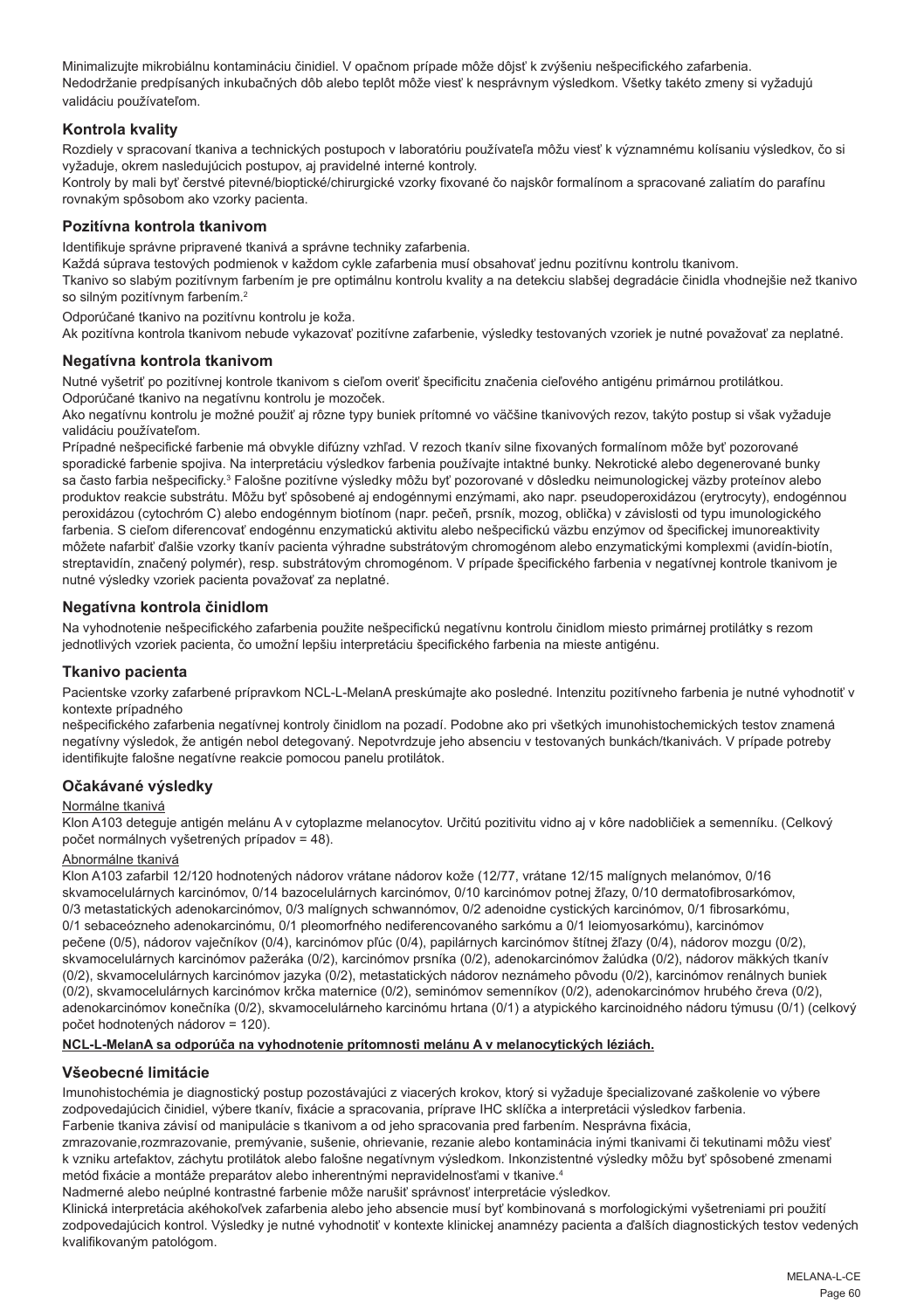Protilátky spoločnosti Leica Biosystems Newcastle Ltd sú určené na použitie na zmrazených rezoch alebo rezoch zaliatych parafínom so špecifickými požiadavkami na fixáciu, ako uvádza tento dokument. Najmä pri neopláziách môže dôjsť k nečakanej expresii antigénov. Klinická interpretácia akýchkoľvek farbených tkanivových rezov musí zahŕňať morfologickú analýzu a vyhodnotenie zodpovedajúcich kontrol.

## **Bibliografia – všeobecne**

- 1. National Committee for Clinical Laboratory Standards (NCCLS). Protection of laboratory workers from infectious diseases transmitted by blood and tissue; proposed guideline. Villanova, P.A. 1991; 7(9). Order code M29-P.
- 2. Battifora H. Diagnostic uses of antibodies to keratins: a review and immunohistochemical comparison of seven monoclonal and three polyclonal antibodies. Progress in Surgical Pathology. 6:1–15. eds. Fenoglio-Preiser C, Wolff CM, Rilke F. Field & Wood, Inc., Philadelphia.
- 3. Nadji M, Morales AR. Immunoperoxidase, part I: the techniques and pitfalls. Laboratory Medicine. 1983; 14:767.
- 4. Omata M, Liew CT, Ashcavai M, Peters RL. Nonimmunologic binding of horseradish peroxidase to hepatitis B surface antigen: a possible source of error in immunohistochemistry. American Journal of Clinical Pathology. 1980; 73:626.
- 5. Shidham VB, Qi D, Rao RN, et al. Improved immunohistochemical evaluation of micrometastases in sentinel lymph nodes of cutaneous melanoma with 'MCW Melanoma Cocktail'-a mixture of monoclonal antibodies to MART- 1, melan-A, and tyrosinase. BioMed Central cancer. 2003; 3(1):15.
- 6. Loy TS, Philips RW and Linder CL. A103 immunostaining in the diagnosis of adrenal cortical tumors: an immunohistochemical study of 316 cases. Archives of Patholology and Laboratory Medicine. 2002; 126(2):170–172.
- 7. Clarkson KS, Sturdgess IC and Molyneux AJ. The usefulness of tyrosinase in the immunohistochemical assessment of melanocytic lesions: a comparison of the novel T311 antibody (anti-tyrosinase) with S-100, HMB45, and A103 (anti-melan-A). Journal of Clinical Pathology. 2001; 54:196–200.
- 8. De Vries TJ, Smeets M, de Graaf R et al. Expression of gp100, MART-1, tyrosinase and S100 paraffin-embedded primary melanomas and locoregional, lymph node, and visceral metastases: implications for diagnosis and immunotherapy. A study conducted by the EORTC Melanoma Cooperative Group. Journal of Pathology. 2001; 193:13–20.
- 9. Fang D, Hallman J, Sangha N et al. Expression of microtubule-associated protein 2 in benign and malignant melanocytes. American Journal of Pathology. 2001; 158(6):2107–2115.
- 10.Blessing K, Grant JJH, Sanders DSA et al. Small cell malignant melanoma: variant of neavoid melanoma. Clinicopathological features and histological differential diagnosis. Journal of Clinical Pathology. 2000; 53:591–595.
- 11.Blessing K, Sanders DS, Grant JJ. Comparison of immunohistochemical staining of the novel antibody Melan-A with S100 protein and HMB-45 in malignant melanoma and melanoma variants. Histopathology. 1998; 32 (2):139-146.
- 12.De Vries TJ, Trancikova D, Ruiter D et al. High expression of immunotherapy candidate proteins gp100, MART-1, tyrosinase and TRP-1 in uveal melanoma. British Journal of Cancer. 1998; 78(9): 1156-1161.
- 13.De Vries TJ, Fourkour A. Wobbes T. Verkroost G. Ruiter DJ and Van Muijen GNP (1997) Heterogeneous expression of immunotherapy candidate proteins gpl00. MART-I and tyrosinase in human melanoma cell lines and in human melanocytic lesions. Cancer Research 1997; 57: 3223-3229.
- 14.Chen YT, Stockert E, Jungbluth A et al. Serological analysis of melan-A (MART-1), a melanocyte-specific protein homogeneously expressed in human melanomas. Proceedings of the National Academy of Sciences USA. 1996; 93:5915–5919.

## **Úpravy predchádzajúceho vydania**

Zloženie činidla, Celková koncentrácia proteínu, Odporúčania na použitie, Varovania a bezpečnostné opatrenia, Očakávané výsledky.

**Dátum vydania**

02 november 2018